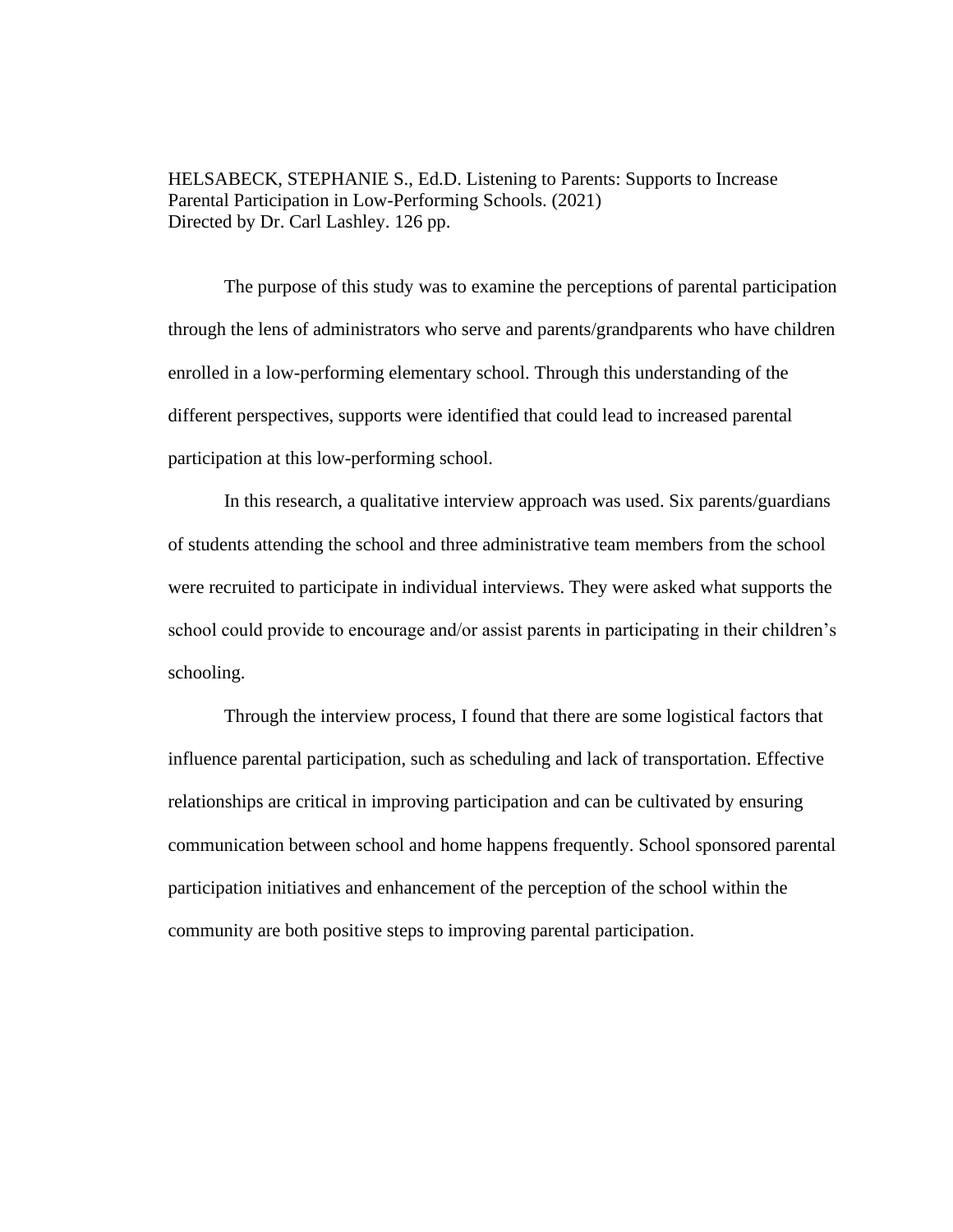# LISTENING TO PARENTS: SUPPORTS TO INCREASE PARENTAL PARTICIPATION IN LOW-PERFORMING SCHOOLS

by

Stephanie S. Helsabeck

A Dissertation Submitted to the Faculty of The Graduate School at The University of North Carolina at Greensboro in Partial Fulfillment of the Requirements for the Degree Doctor of Education

> Greensboro 2021

> > Approved by

Committee Chair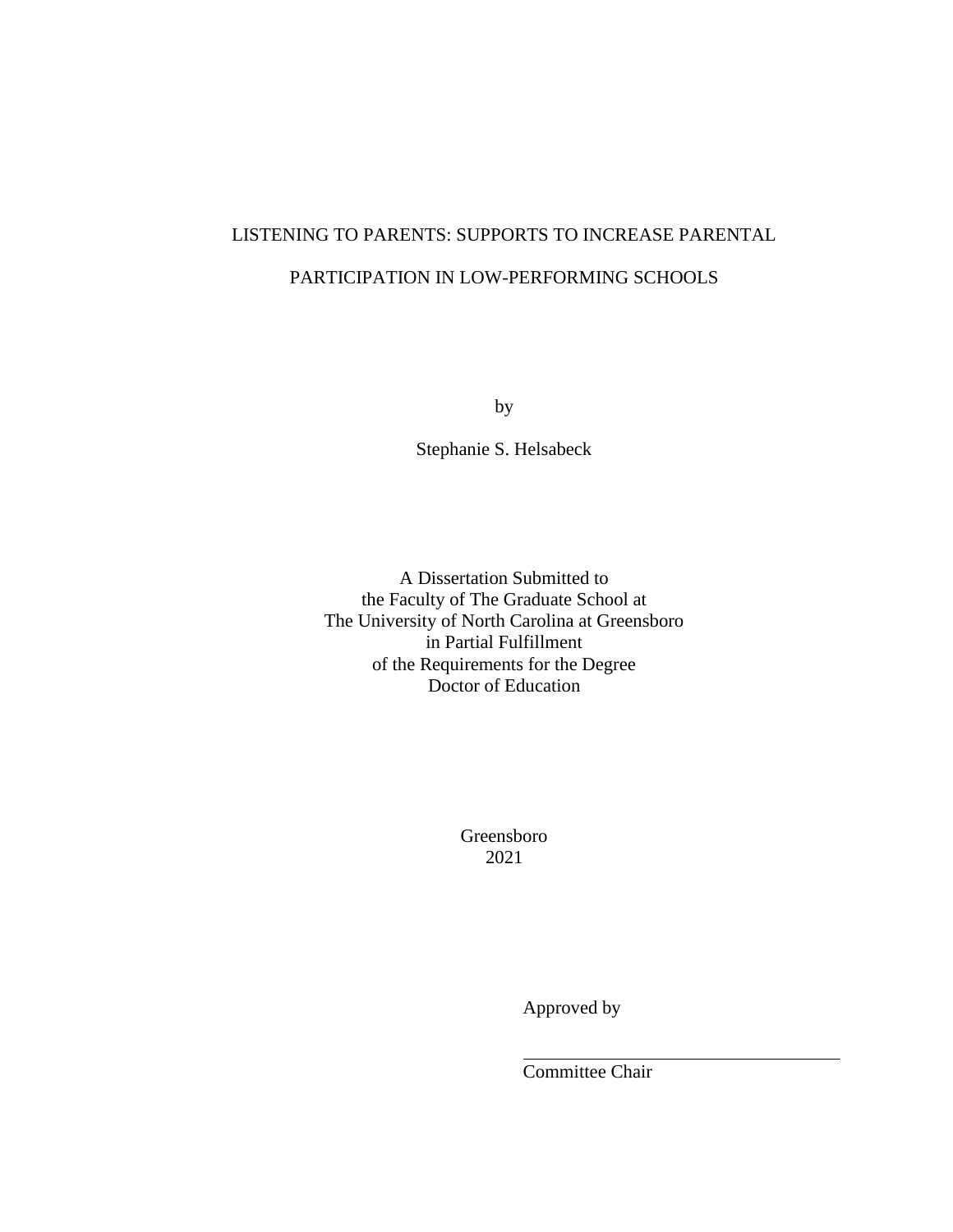# *I dedicate this work to:*

*Ted, without your support and encouragement, I could not have completed this long voyage. Your encouraging words contributed to this achievement more than you can comprehend. I love you and can't wait to see what the next chapter of life holds! Justin, without your support and technology knowledge this achievement would have been even more challenging. Thank you for all the encouraging words and time you spent helping me overcome technological difficulties.*

*Family and friends, thank you for understanding when this work had to take precedence over socializing. I look forward to having free time to be with you all again. The words of support and encouragement have been greatly appreciated.*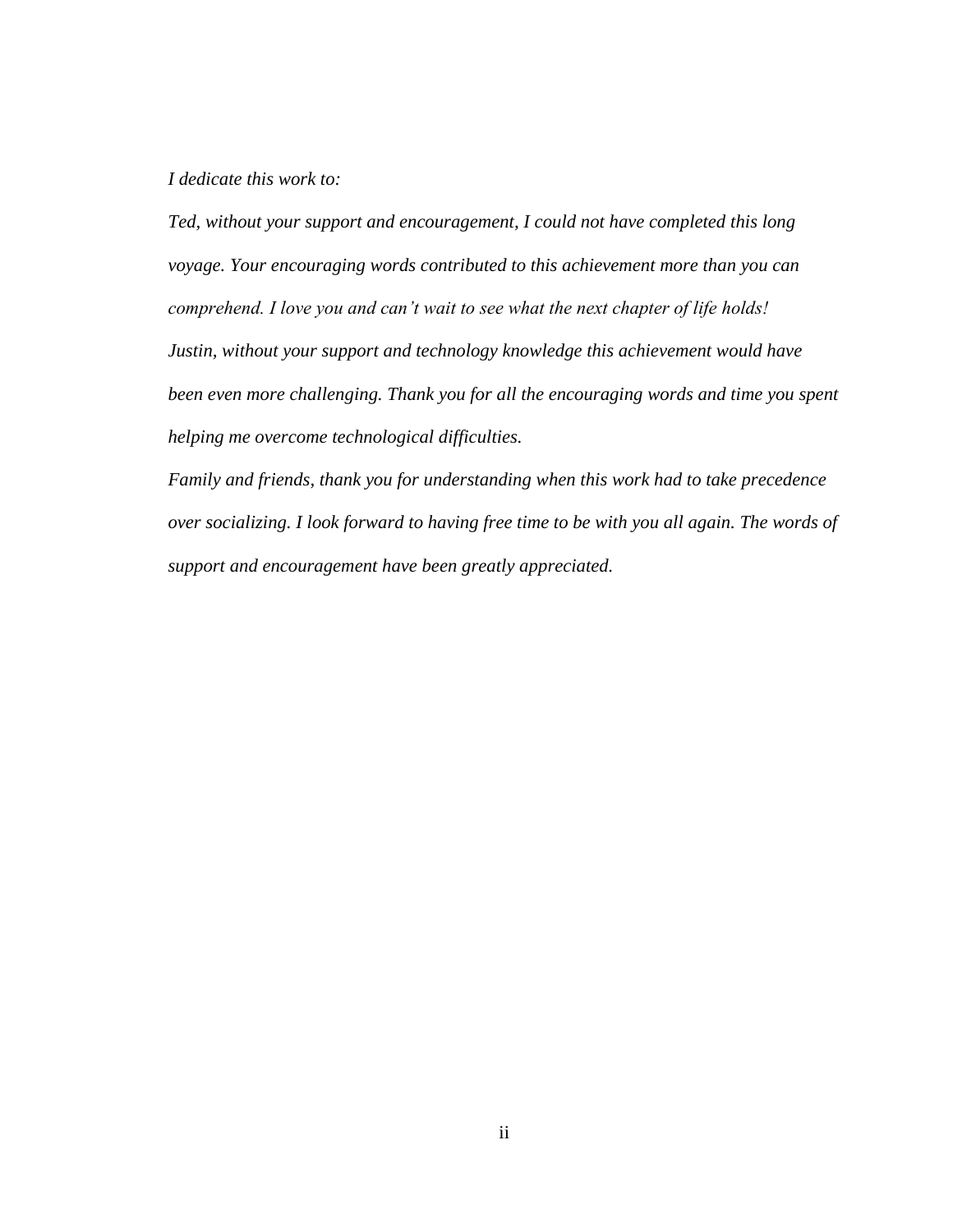# APPROVAL PAGE

This dissertation, written by Stephanie S. Helsabeck, has been approved by the following committee of the Faculty of The Graduate School at The University of North Carolina at Greensboro.

Committee Chair

Carl Lashley

Committee Members

Craig Peck

Leila Villaverde

Date of Acceptance by Committee

Date of Final Oral Examination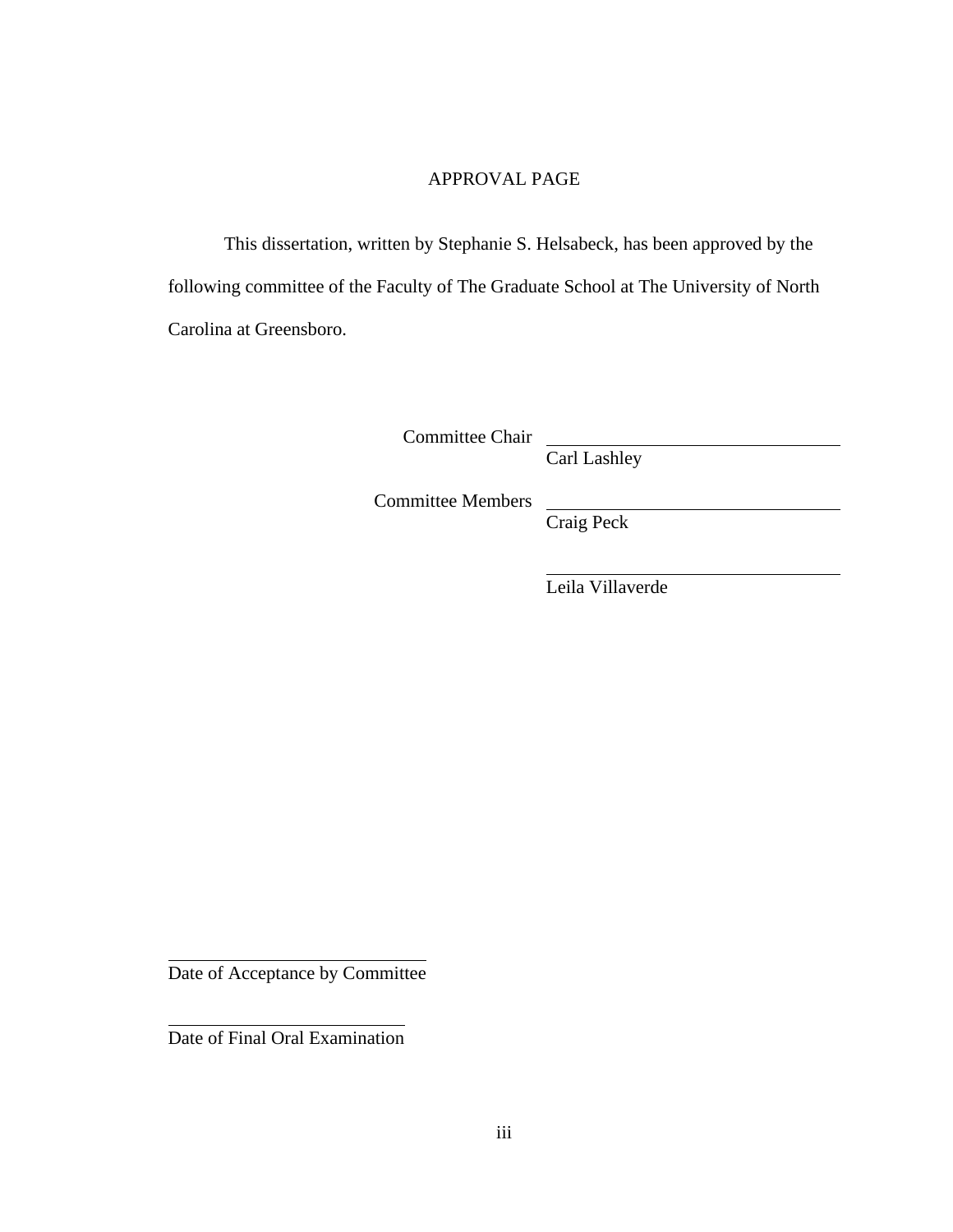# ACKNOWLEDGMENTS

Thank you, Dr. Carl Lashley, for serving as my dissertation committee chairperson. You have proven to be an outstanding collaborator and mentor throughout this process. I appreciate all your support and guidance. I also appreciate Dr. Craig Peck and Dr. Leila Villaverde for serving on my dissertation committee. You both provided valuable feedback and guidance for this study to be a meaningful one.

I would also like to thank the nine study participants for spending their time with someone they didn't know to discuss their experiences and reflections. I appreciate your cooperation to offer your time and energy to this study.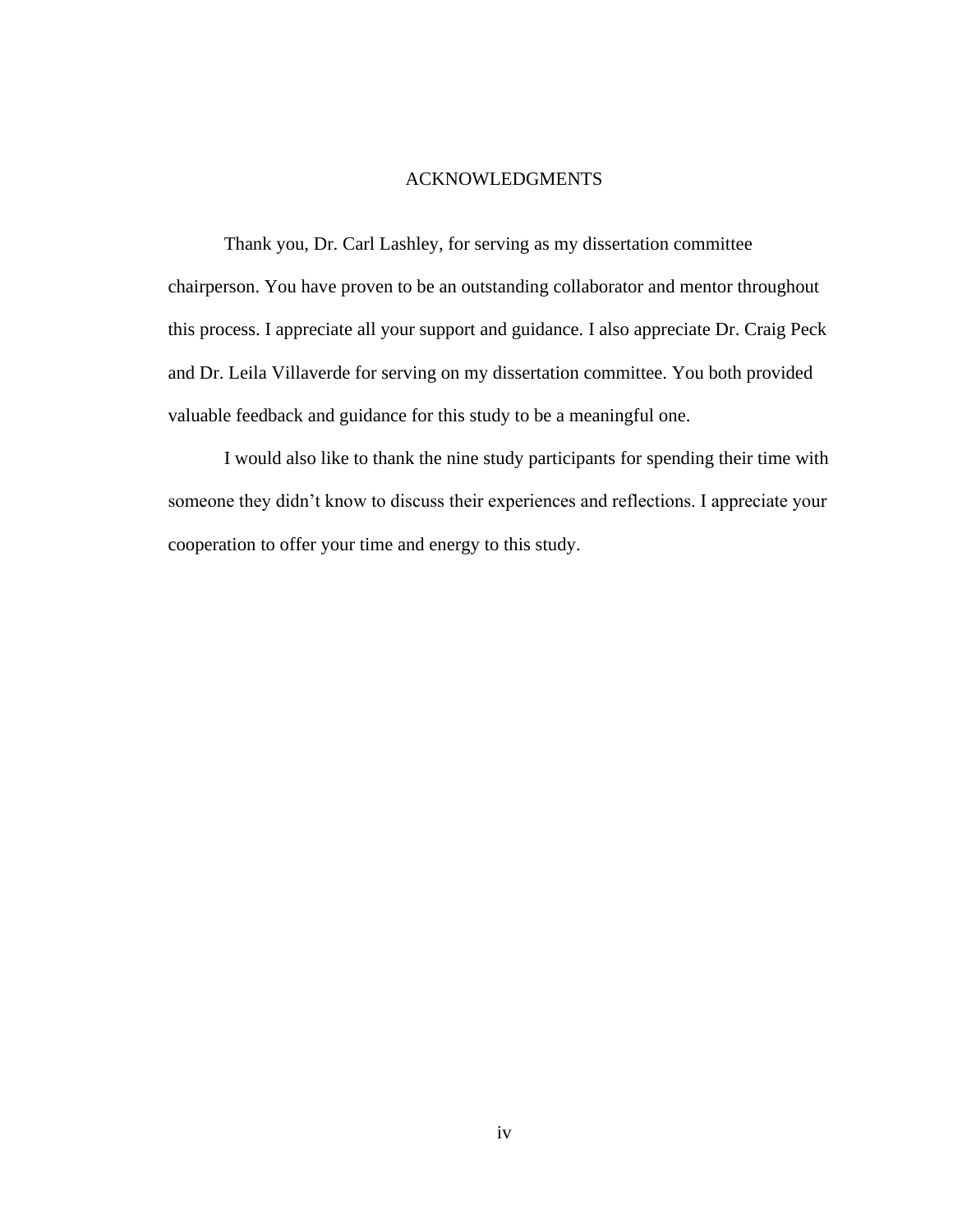# TABLE OF CONTENTS

|                                                           | Page |
|-----------------------------------------------------------|------|
|                                                           |      |
|                                                           |      |
| <b>CHAPTER</b>                                            |      |
|                                                           |      |
|                                                           |      |
|                                                           |      |
| Parental Participation Programs and Their Effectiveness28 |      |
| Epstein School-Family-Community Partnership Theory38      |      |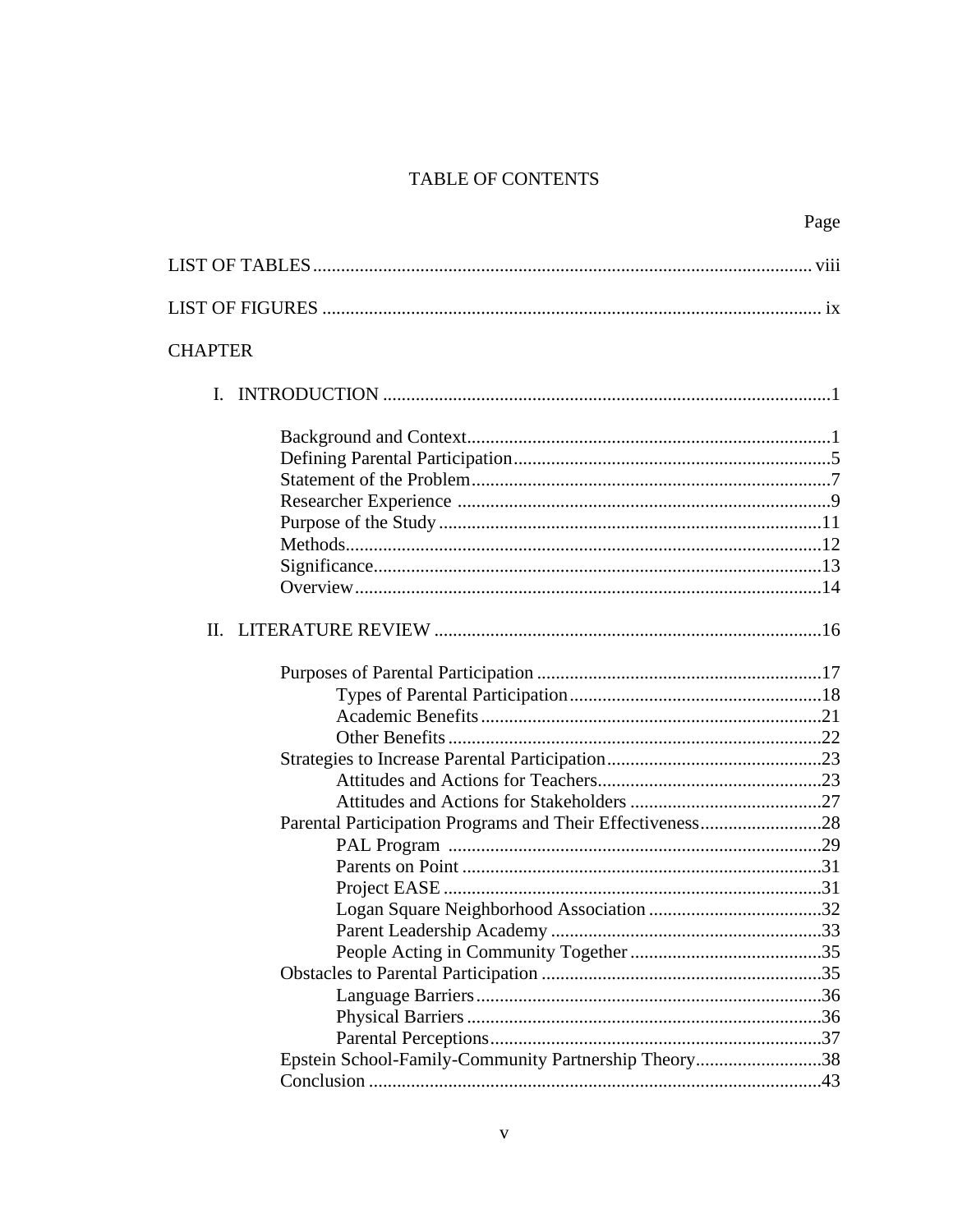| Logistical Factors That Influence Parental Participation57 |  |
|------------------------------------------------------------|--|
|                                                            |  |
|                                                            |  |
|                                                            |  |
|                                                            |  |
|                                                            |  |
|                                                            |  |
|                                                            |  |
|                                                            |  |
|                                                            |  |
|                                                            |  |
|                                                            |  |
|                                                            |  |
|                                                            |  |
|                                                            |  |
|                                                            |  |
|                                                            |  |
|                                                            |  |
|                                                            |  |
|                                                            |  |
|                                                            |  |
|                                                            |  |
|                                                            |  |
|                                                            |  |
|                                                            |  |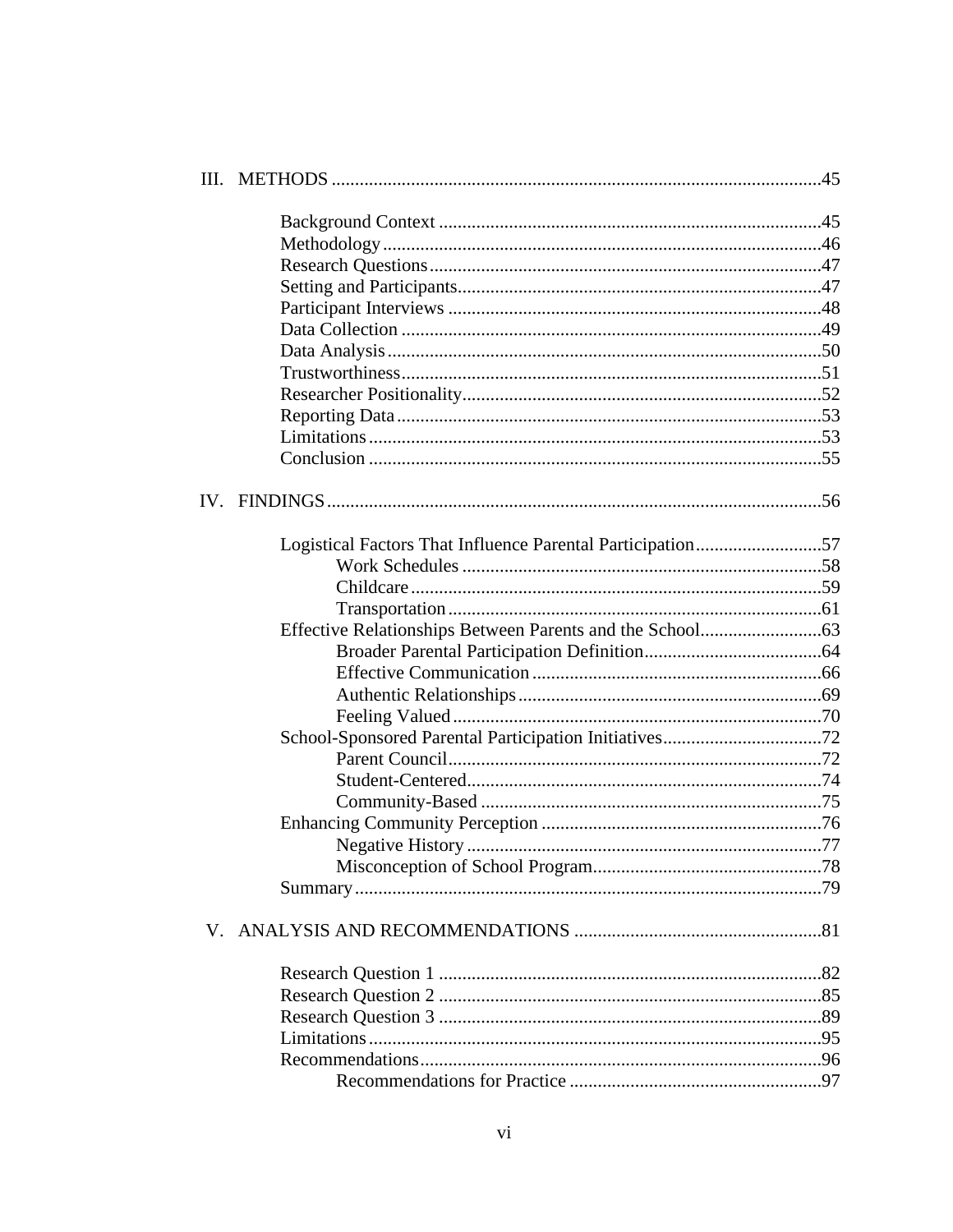| APPENDIX C. ADMINISTRATOR INTERVIEW QUESTIONS 121 |  |
|---------------------------------------------------|--|
|                                                   |  |
|                                                   |  |
|                                                   |  |
|                                                   |  |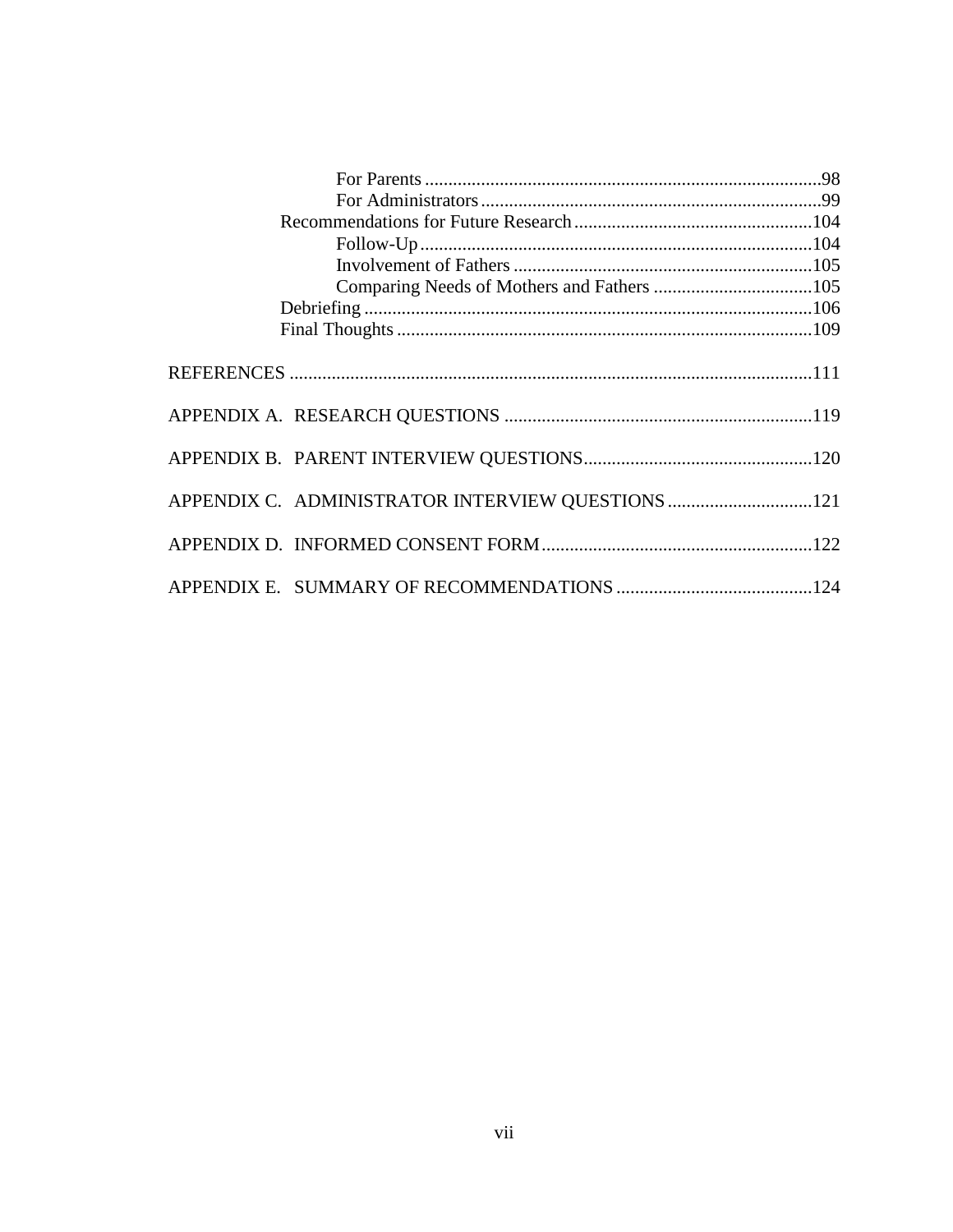# **LIST OF TABLES**

|  | Page |
|--|------|
|  |      |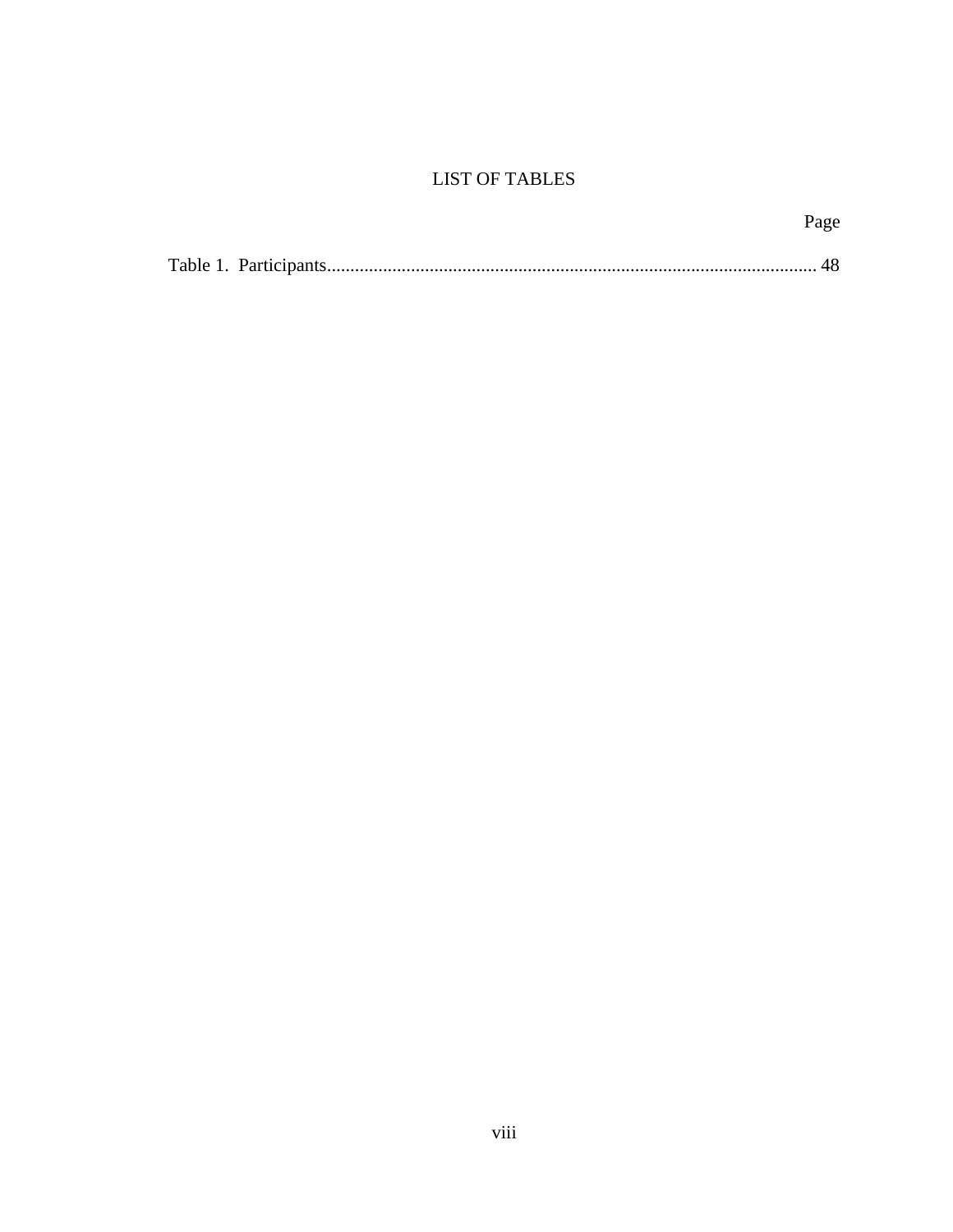# LIST OF FIGURES

|  | Page |
|--|------|
|  |      |
|  |      |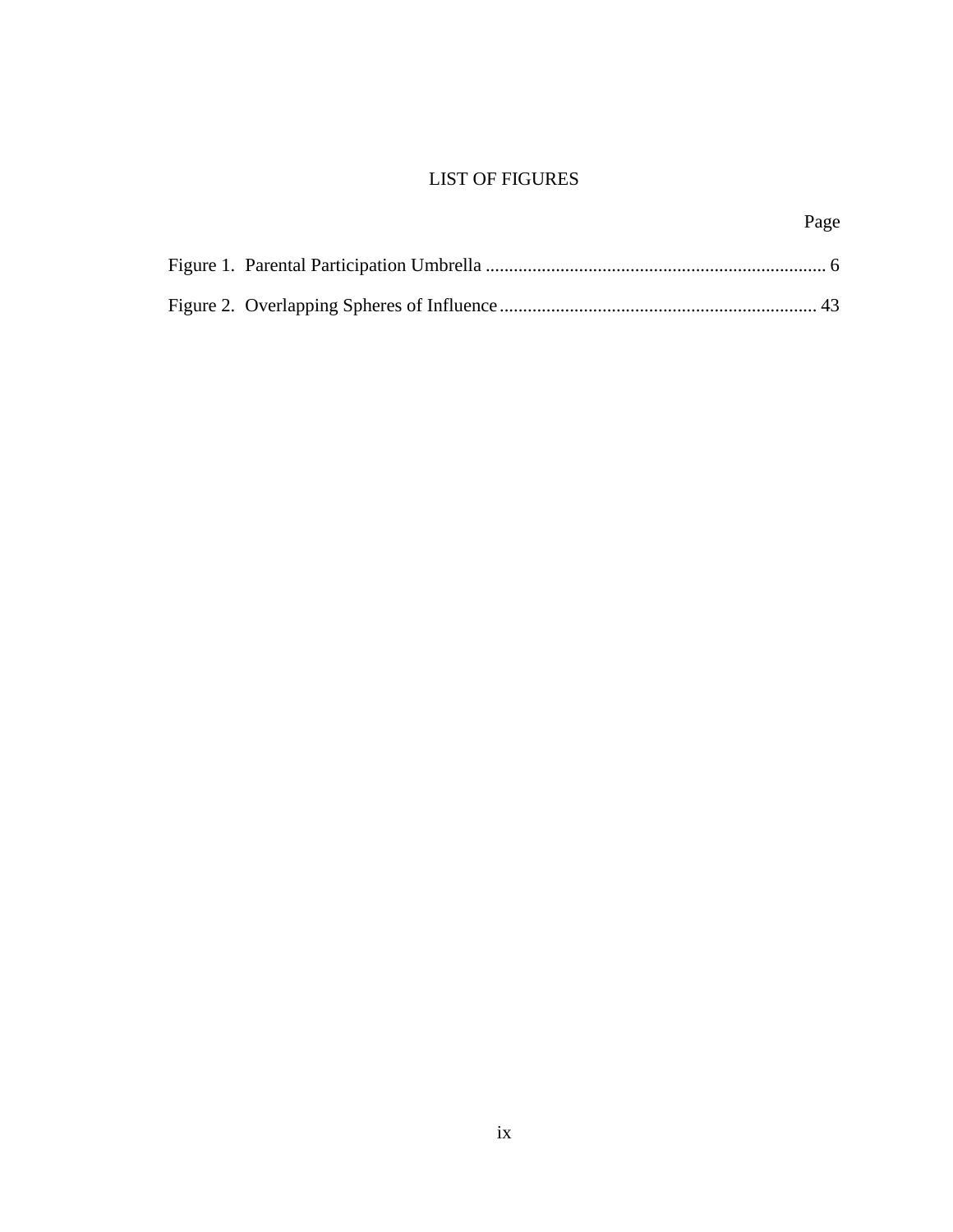# **CHAPTER I**

# **INTRODUCTION**

#### **Background and Context**

Throughout the history of schooling in the United States, parents, students, and educators have interacted in ways that produce both positive and negative thoughts, feelings, and actions that in turn produce positive and negative outcomes for students. There have been parents and members of the community who have demonstrated a strong influence over education in collective efforts as well as through individual advocacy efforts (e.g., Moses & Cobb, 2001; Olmsted, 1991). These actions have sometimes made parents, schools, and communities partners in educating children, but sometimes they have led to antagonistic relationships (Henig et al., 1999). Examples include when the authority of parents or the school is challenged, feelings of hostility or superiority toward one another are displayed, or advocating for particular children happens while disregarding the efforts of trying to balance the needs of all students in the school (Hoover-Dempsey et al., 2005).

Because the positive potential role of families and communities in children's learning has long been recognized, it is important to find ways to facilitate and encourage those positive interactions (Khalifa, 2018). Often parents and communities in low socioeconomic social locations are still viewed through a lens of disadvantage, deficiency, passivity, and even neglect in our society (Urban, 2009). Because of negative lenses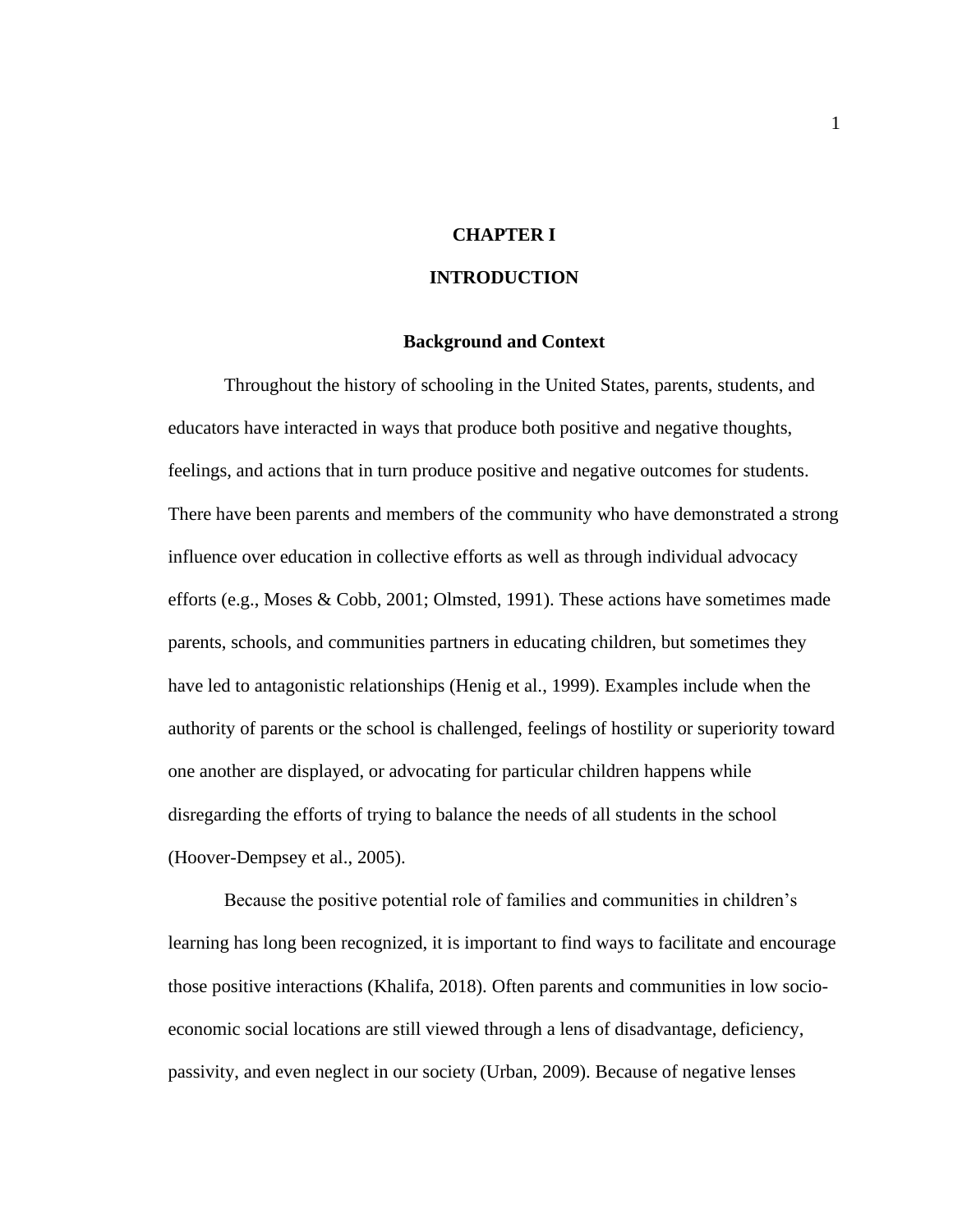through which they are viewed, schools are missing out on utilizing resources that can boost student academic outcomes. Low-income families and/or families of color have the potential to make positive contributions to their children's education (Jeynes, 2003).

Educators sometimes reflect a genuine desire to pull parents into participating in their children's education, and at other times they work to keep parents more distant. In most instances, the traditional ideas concerning parent-school relations have been focused on what is best for the school and the children's learning in school and how the parents can assist the school in meeting the goal set forth by educators (Colombo, 2006).

The purpose of this study was to examine the perceptions of parental participation through the lens of administrators and parents who serve or have children enrolled in a low-performing elementary school. Understanding parental and administrator perceptions can lead to identifying supports that will increase parental participation within the school. Increased parental participation leads to positive outcomes for students, families, schools and communities as a whole (Fan & Williams, 2010; Ravitch, 2016).

The origins of education in America were largely family or community based, giving them much influence in the schooling of students. In the early 20th century, the "common school" system was fully established, which took away much influence from the families and communities (Khalifa, 2018). The main control for academic learning went to the educational professionals, though they were still open to influence from stakeholders. In many schools there is a clear delineation between school and community, which makes parents and communities seem external to the school's primary function. As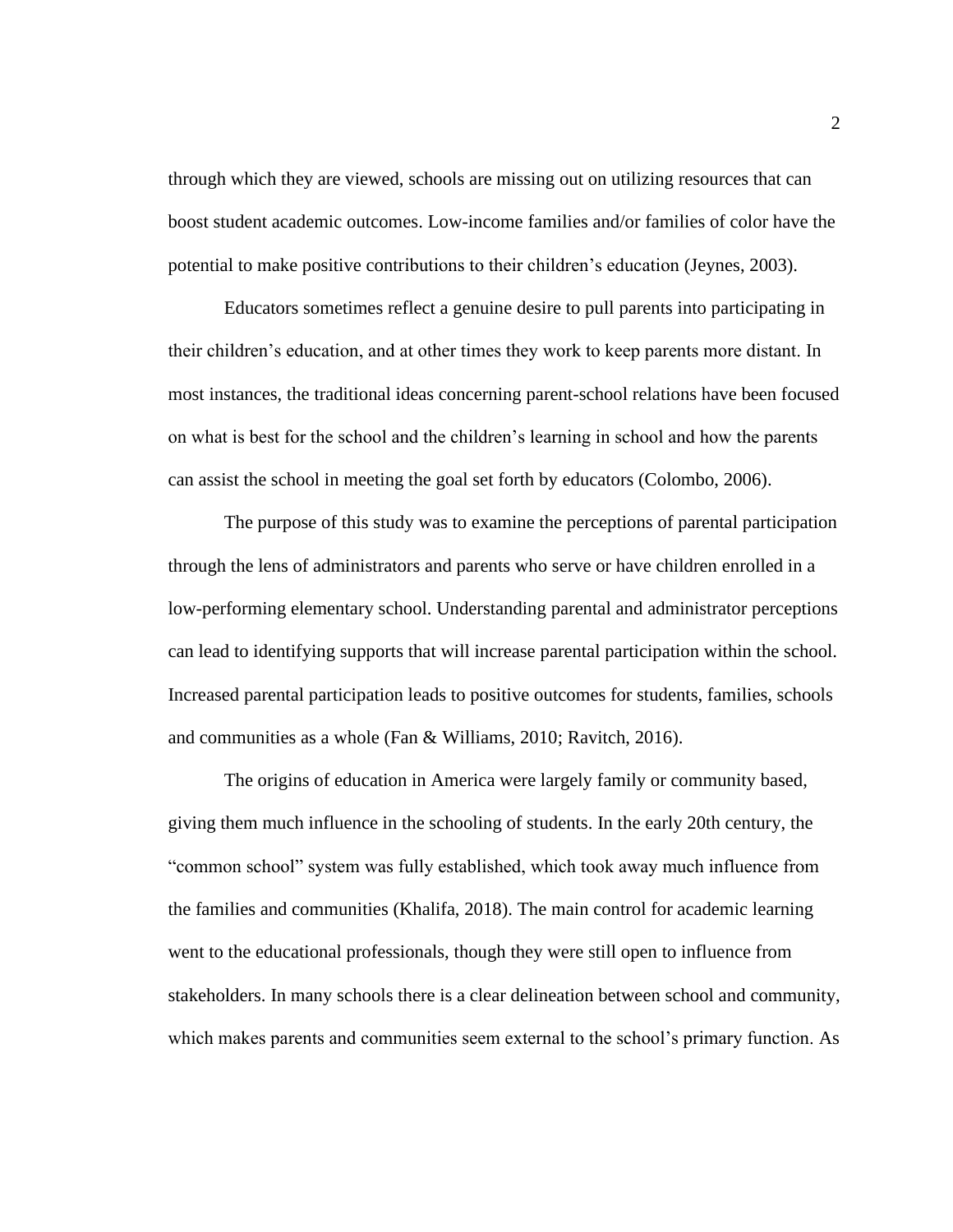long as the perception remains that parents and communities are "outsiders," the need to build partnerships with them is not a priority for school personnel (Adams et al., 2009).

Within the traditional models of parental participation, a misconception held by many educators is that some parents are not very interested in their children's education or not well equipped to provide the needed support or assistance to the school. This is particularly problematic when teachers, leaders, and others in the school do not share the same demographic profiles as their students and communities (Khalifa, 2018). Often educators reflect dominant middle-class White values and are simply unfamiliar with the values, beliefs, or practices of diverse families (Nieto, 2004). Because of their lack of familiarity, educators may rely on incorrect stereotypical assumptions about families and communities. Many of these assumptions may have sexist, classist, or racist origins. Negative assumptions lead to labeling students as being deprived or deficient (Urban, 2009). These labels have a long history in education and can cause educators to have low expectations and treat students unequally, which marginalizes families and students who already have fragile connections to their schools.

School administrators, parents of color, parents with low incomes and/or parents with low levels of education may have very different ideas of what an ideal partnership looks like. Educators wish to see parents participating in conventional activities, such as attending open houses, parent-teacher conferences, and fund-raisers while accepting teachers' feedback concerning students' behavior and implementing recommendations on how to improve their children's academic performance. Because this "partnership"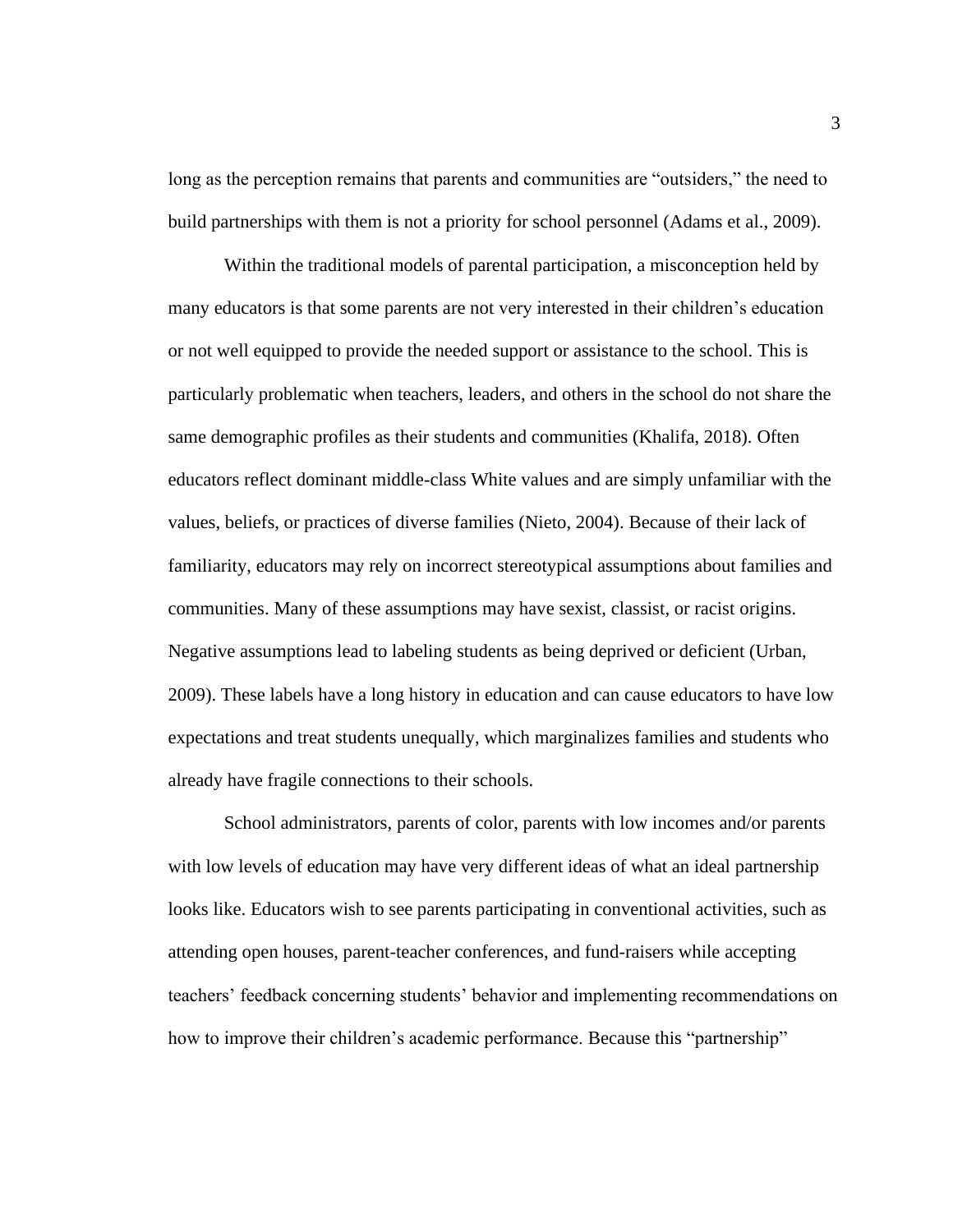positions the educator as the expert who can give parents information to help increase their children's academic achievement, this leads some parents to not feel valued.

To remedy the inequality found in traditional models of school-family-community relations, researchers, policymakers, and educators have recommended changes be made within schools to increase marginalized parents' power (Henderson et al., 2009). Even with recommended changes, mistrust between schools, parents, and communities has not been fully dismantled due to long-standing cultural misalignments, biases, and systematic educational failures (Howard, 2007). Working toward the goal of creating inclusive, equitable, and excellent schools is a long-term process involving all stakeholders. When schools have diverse learners, everyone is challenged to grow, one school at a time.

Parents discuss schools' test scores, or in the last few years, the letter grades the schools receive based on standardized test scores. This discussion occurs between parents, teachers, and administrators to inform stakeholders about what those test score numbers really mean. For some parents, understanding those numbers is very shallow and simplistic. Quite simply, low scores equal bad schools. Most people do not delve any deeper to understand the complexities of our society that our public schools have been charged to rectify. When schools have low test scores, they are often lacking in having a high percentage of parental participation, which occurs for many complex reasons. Since parental participation has been linked to higher academic outcomes for students, it is a worthy goal to attempt to raise the percentage of participating parents in schools (Jeynes, 2003).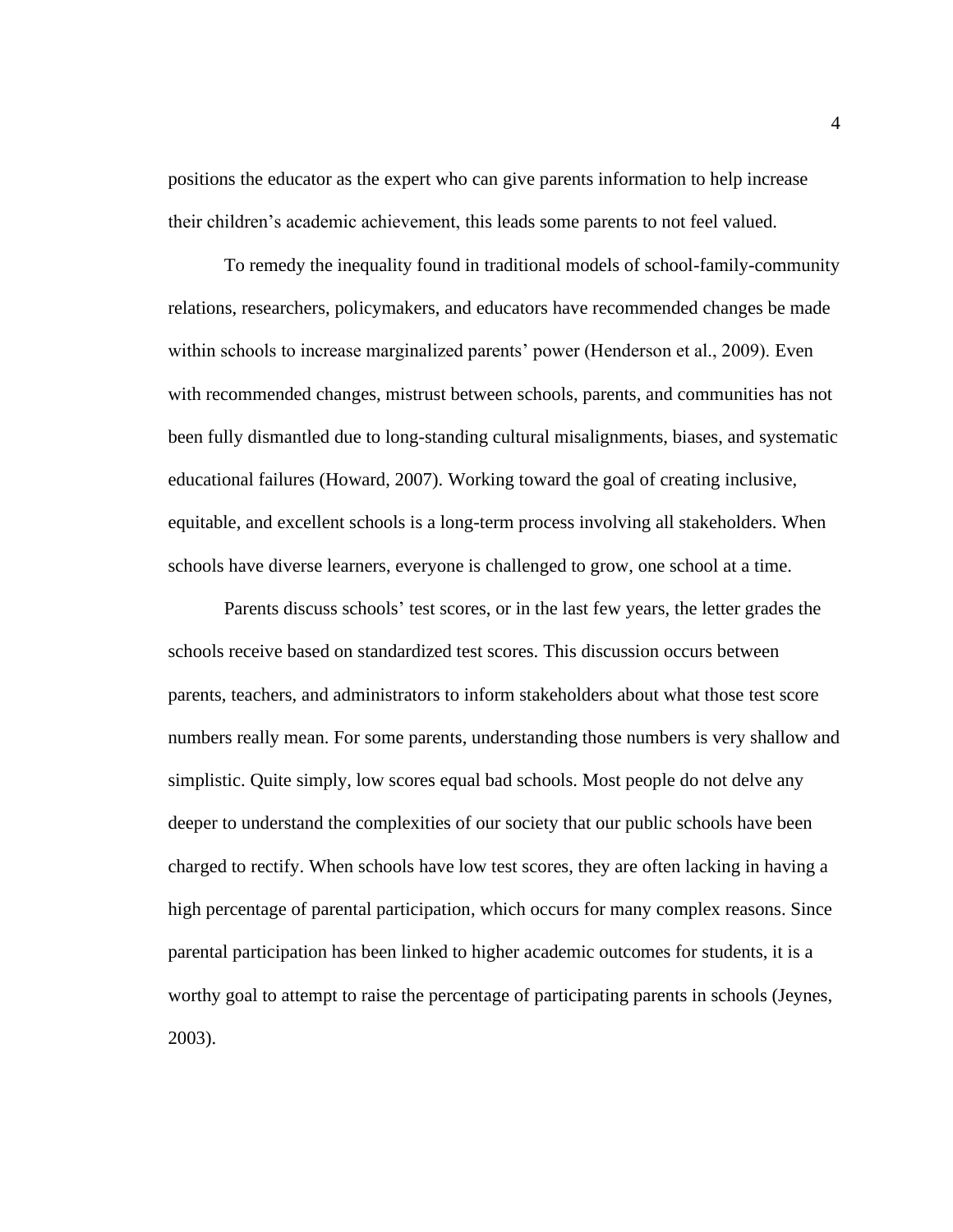#### **Defining Parental Participation**

Researchers and schools have defined parental participation in many ways. For the purposes of this study, parental participation is a term that includes any type of parental activity that shows interest and support for their children's education. The term includes the ways parents participate in their children's education through involvement or engagement. The term "parents" refers to the caregiver and person(s) raising the child during his/her school-aged years.

Two sub-types emerge under the parental participation umbrella (see Figure 1). One sub-group of parental participation is parental involvement. "Parent involvement, as practiced in most schools and reflected in the research literature avoids issues of power and assigns parents a passive role in the maintenance of school culture (Warren & Mapp, 2011, p. 7). The energy that drives parent involvement comes from government mandates and schools. School staff and public institutions may feel they know what the problems are and how to fix them. Also, they are the ones to determine the criteria used in evaluating success in resolving the identified problems. In this type of participation, the parent may feel pushed to complete tasks they do not feel is important. Since the school feels the task or goal is important, the parent may go along with completing it as directed by the school staff. On this level of participation the parents may or may not have established a trusting and reciprocal relationship with the school staff (Fenton, Ocasio-Stoutenburg, & Harry, 2017). Examples of parental involvement are when the school identifies projects, goals, and needs and tells the parents how they can contribute. The vision for the school is developed by the school without considering parents ideas, needs,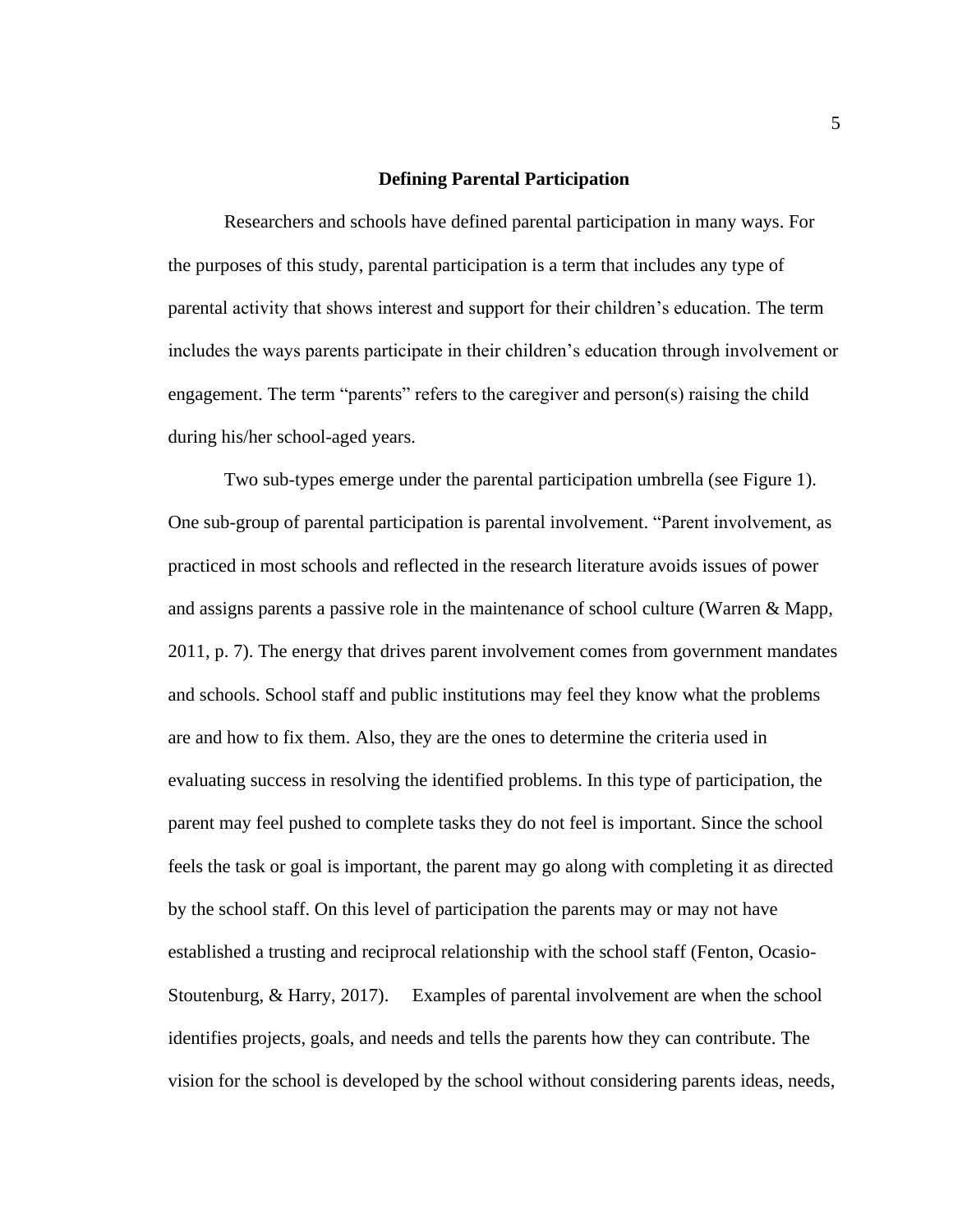or wants. With this type of participation, the school is leading the parents to interact in ways the school needs or wants. The parents' voices are not heard, so they are unable to participate as partners. In this scenario they are more like clients of the school (Jeynes, 2018).

The purpose to involve parents is to support students by assisting with school priorities and programs. The decision-making power rests with the school staff, not shared with parents. When the power is in the hands of the school, the partnerships between parents and schools may be narrow and shallow. Unfortunately, if power is seen as finite "pie" and the parents gain power, the school feels as if they lose some.

Figure 1.

Parental Participation Umbrella



The second sub-group is parental engagement, which is the goal. With this type of participation, the parents join as partners with the school to serve the needs of the students. "Parental engagement designates parents as citizens in the fullest sense –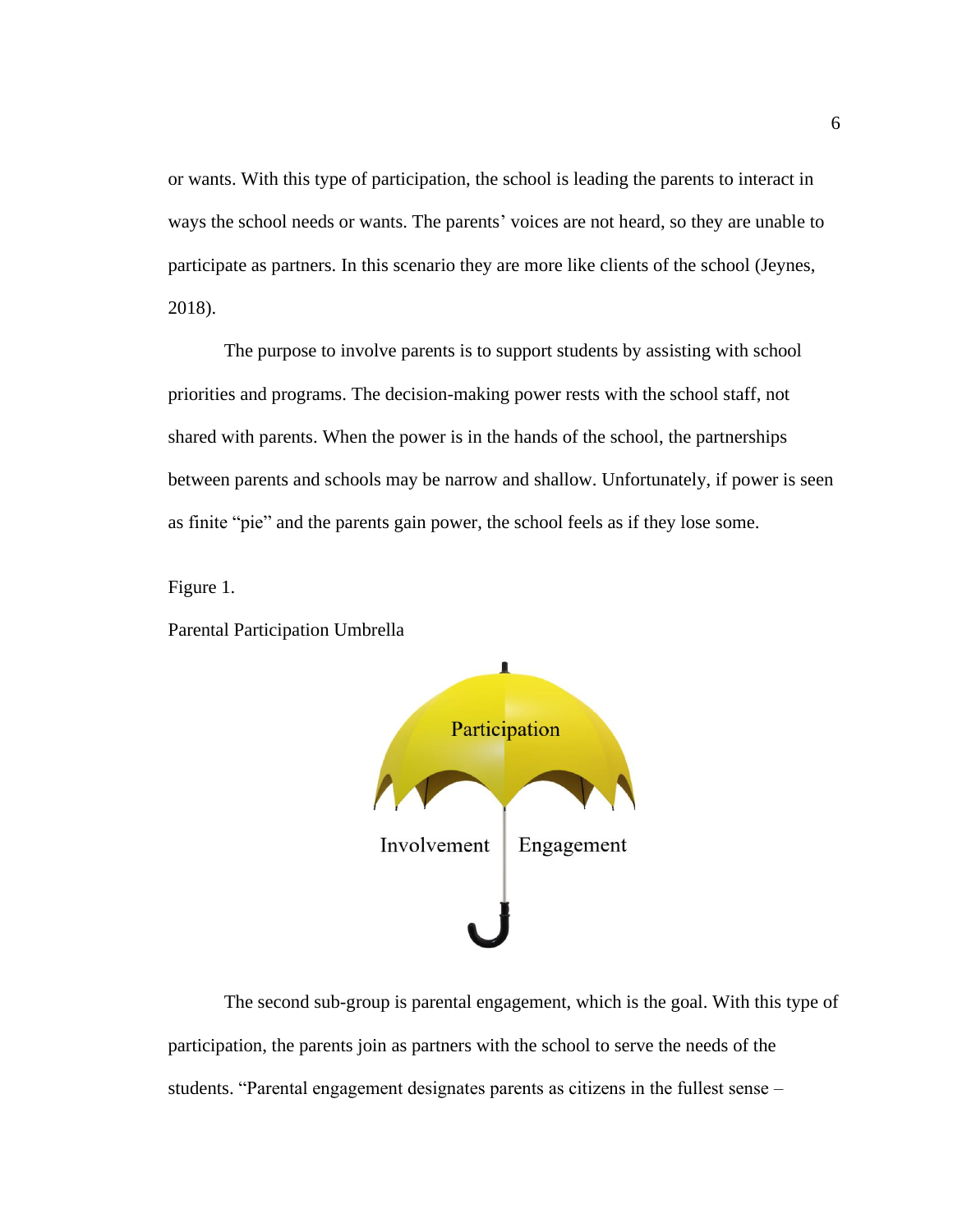change agents who can transform urban schools and neighborhoods (Warren & Mapp, 2011, p.7). When schools strive for parental engagement, a lot of listening to parents occurs. Ideas are elicited from parents by school staff in the context of developing trusting, respectful, and supportive relationships. Parents can be challenged to do something they feel is important and school staff learn what is important through developing relationships through working together (Spear, Spotswood, Goodall, & Warren, 2021).

Listening to what parents think, dream, and worry about is crucial to moving the level of parent involvement to that of parent engagement. While all parental participation is positive, research has found parental engagement produces stronger results for students, families, schools, and for their communities (Ferlazzo & Hammond, 2009).

## **Statement of the Problem**

A comprehensive literature review on improving parental, family, and community participation reveals information that shows the long-standing struggle schools have had with increasing parental participation. The problem to which my research responds is that schools with students from families with low socioeconomic status often have little parental support, at least in the ways schools define parental support. In addition to current literature, I have reviewed existing research by Desimone (1999), Ford (1995), and Ford and Webb (1994) to illustrate how this has been a struggle in which schools have been engaged for decades.

The histories of oppression that minoritized communities have faced has impacted how students and parents interact with the schools (Hale, 2016). Parents and educators do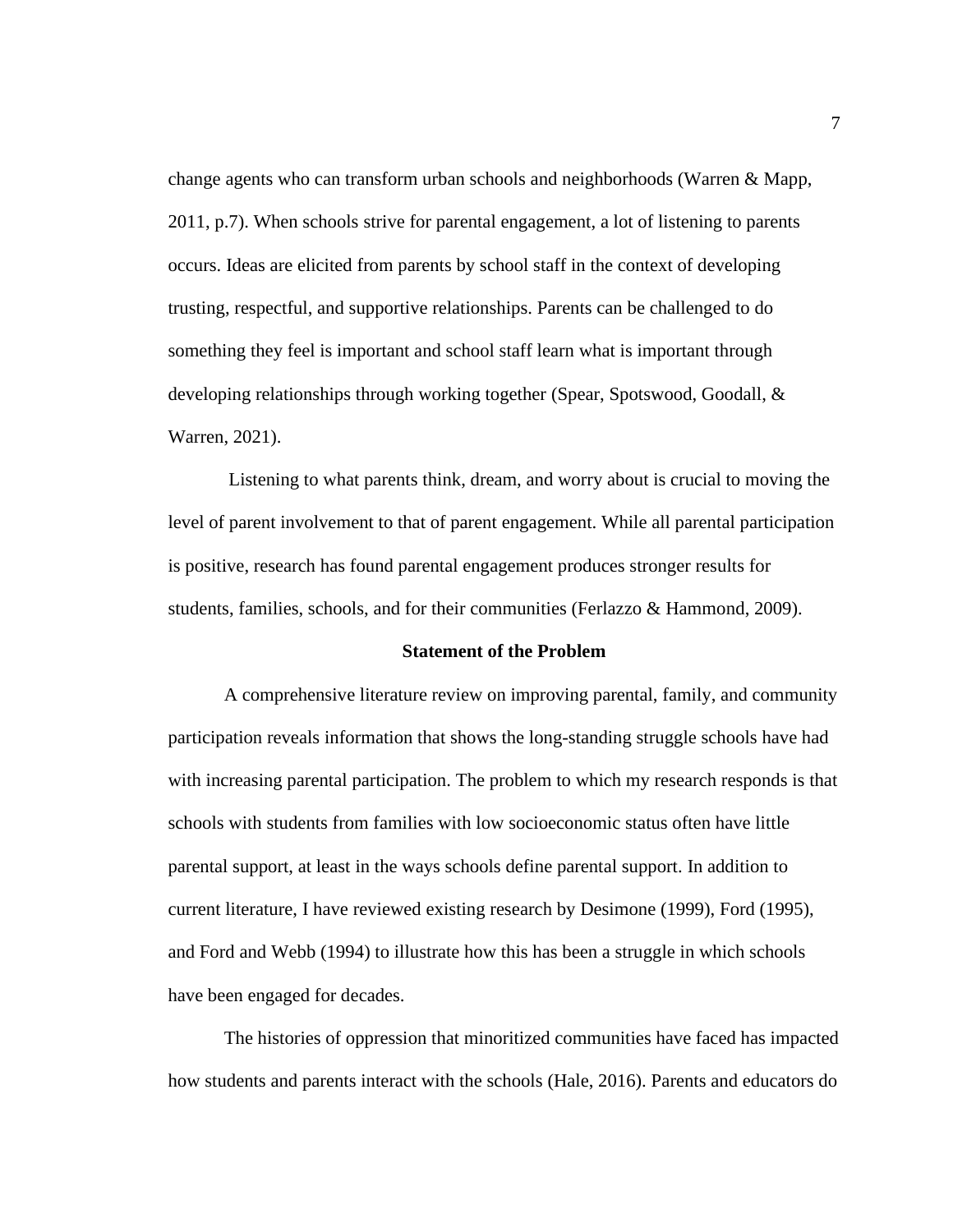not share equal power over how children are treated or what they are taught in schools. An example of this is that schools tend to operate based on teacher and administrator views of student behavior. Educators feel frustrated they are unable to "get through" to parents, and parents and students feel they are unable to "get through" to schools. But in the end the views of the school are prioritized over families' and communities' perceptions and values. "Because of this history of settler colonialism, scholars emphasize the importance of understanding the need for communities to craft their own goals based on community needs" (Khalifa, 2018, p. 21). It is interesting to note that the precolonial and Indigenous models of schooling did not give all the power to schools. Those models were community-based and community-led. The leaders of the school were members of the community. With settler colonialism, community control was taken and has yet to be restored (Khalifa, 2018).

The motivation for this study was to investigate what schools need to do differently to garner more parental participation from the administrators' and parents' perspectives. By examining the perceptions of administrators and parents regarding their awareness and responsiveness concerning parental participation, ways to improve the home-school-community relationship through effective parental participation have been identified through this study.

With this knowledge, ways to assist parents to participate with the school have been found. This is important to identify because research has shown positive outcomes occur when parental participation happens (Epstein, 1995; Lusse et al., 2019; Okeke, 2014). Often in low-performing schools, educators feel unsupported and have negative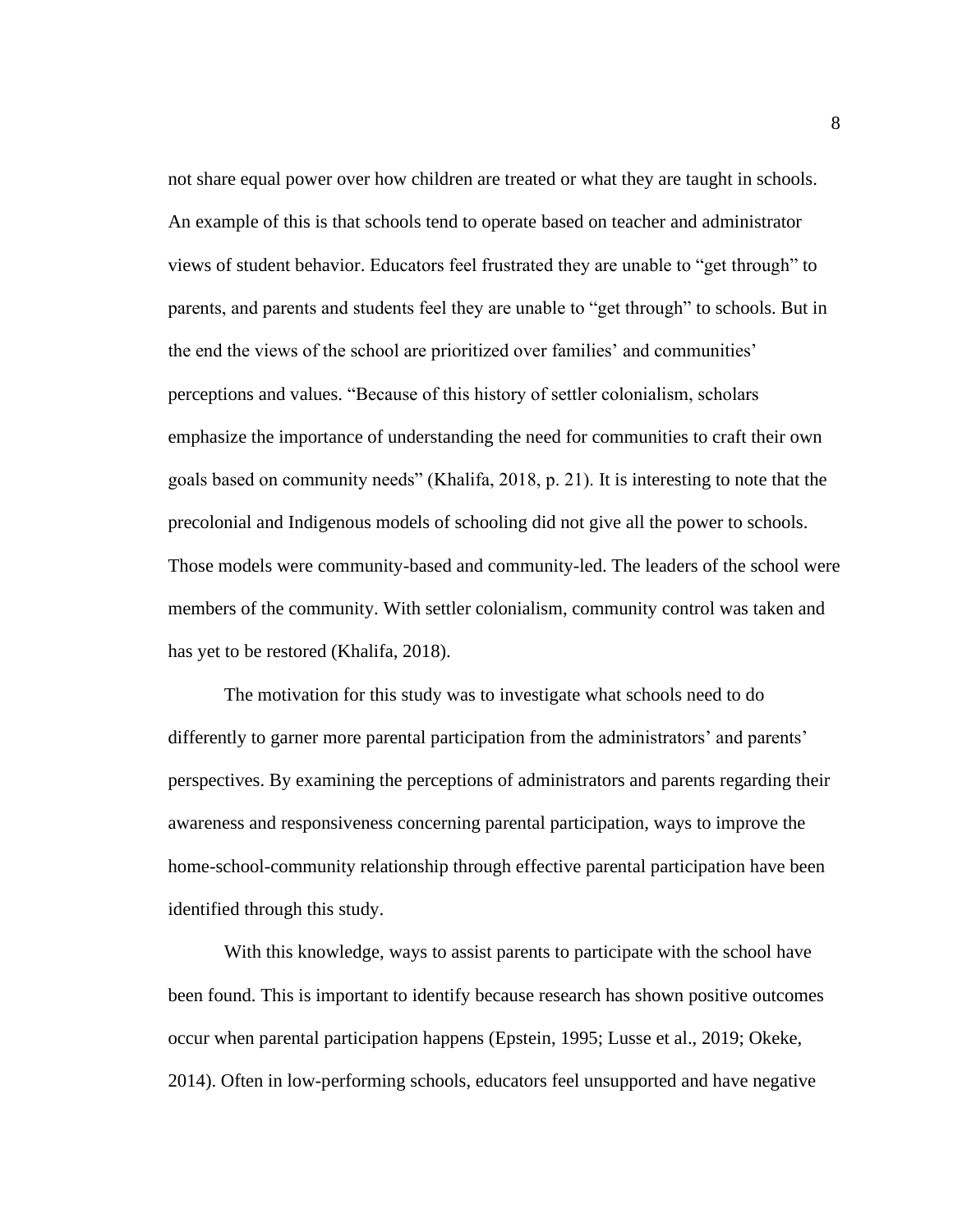feelings about the parents and the value they place on education (Howard, 2007). Schools are often labeled low-performing because of low test scores, which adds to the pressures and negative feelings educators experience.

#### **Researcher Experience**

During my teaching career, I have seen this problem up close because most of my years have been spent serving students from minority and low-income families in low performing schools. As a white female coming from a middle-class family, I was serving students and families with positionalities different from mine. The schools I am speaking of had earned the Title I designation and were seen as the most deficit ridden in the school system. One of the main complaints heard over and over from educators was about the lack of parental support. It was difficult getting parents to conferences, PTA meetings, and school events. It was often difficult to even reach a parent by phone in the event a child was sick and needed to go home. In my view, educators completely misunderstood parental behaviors.

The understanding of this behavior from school faculty is often that parents simply do not care about their children or their futures (Howard, 2007). This is an incorrect understanding, but from many school personnel's perspectives, this is the only explanation that made sense. If the faculty was mainly white and middle class, they could not fathom being absent from their children's schooling experiences in the ways they observed their students' parents behaving. Research shows that parent involvement strategies used in schools are based on middle class European American cultural norms (Kroeger, 2005; Lee & Bowen, 2006). Because strategies used in schools are based on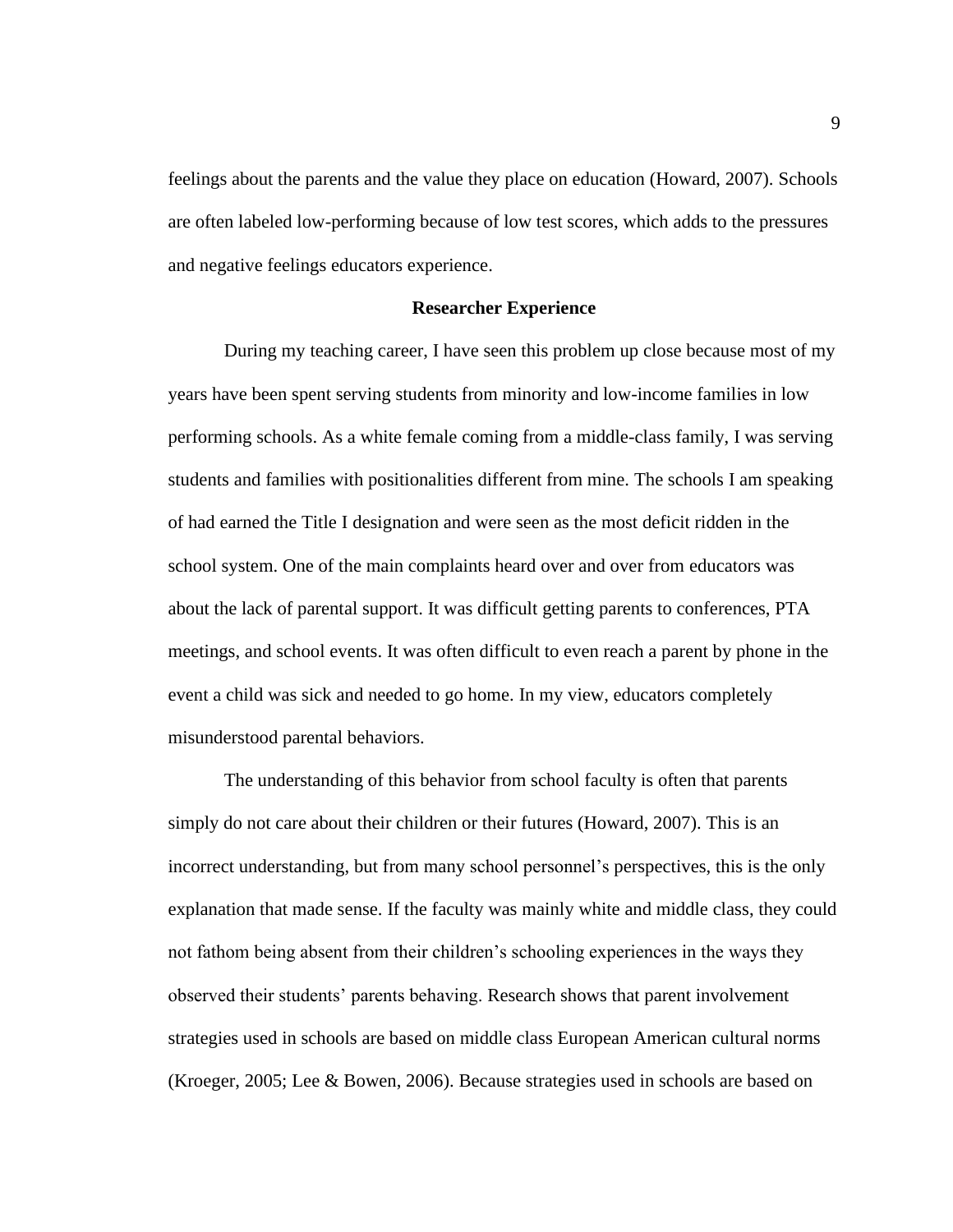cultural norms different from the cultural norms of the populations being served by lowperforming schools, their effectiveness is often low.

The concerns many schools have are widespread. The same complaints about lack of parental support occur at schools serving students from low-socio-economic backgrounds. From my experience, as students progress through the levels of schooling, the issue of lack of parental support becomes more pronounced. The positive effect of parental participation on academic achievement is ongoing throughout the educational process. All schools need to find ways to reach parents who do not respond to the dominant culture's ways of interacting with schools (Khalifa, 2018). Schools serve diverse populations, so instead of deciding some parents just do not care and accepting that simplistic conclusion, more in-depth analysis should occur to understand why disengagement is occurring.

As I reflect on my childhood going to a predominately white, middle-upper class private school, I observed parents being involved. Families at this school had mothers who stayed home and had time to volunteer in the school and attend meetings in the hours during and after school. Often PTA meetings were held in the early evening so fathers could attend. There was always high parental attendance at the meetings, and both parents would be there to support the school and their children. Parents valued education and were paying lots of money to have their children attend the school, and the children achieved on standardized and school-based measures.

As a teacher, I have been at schools that had strong parental support and at others where there was almost no parental support. I have witnessed what research has found: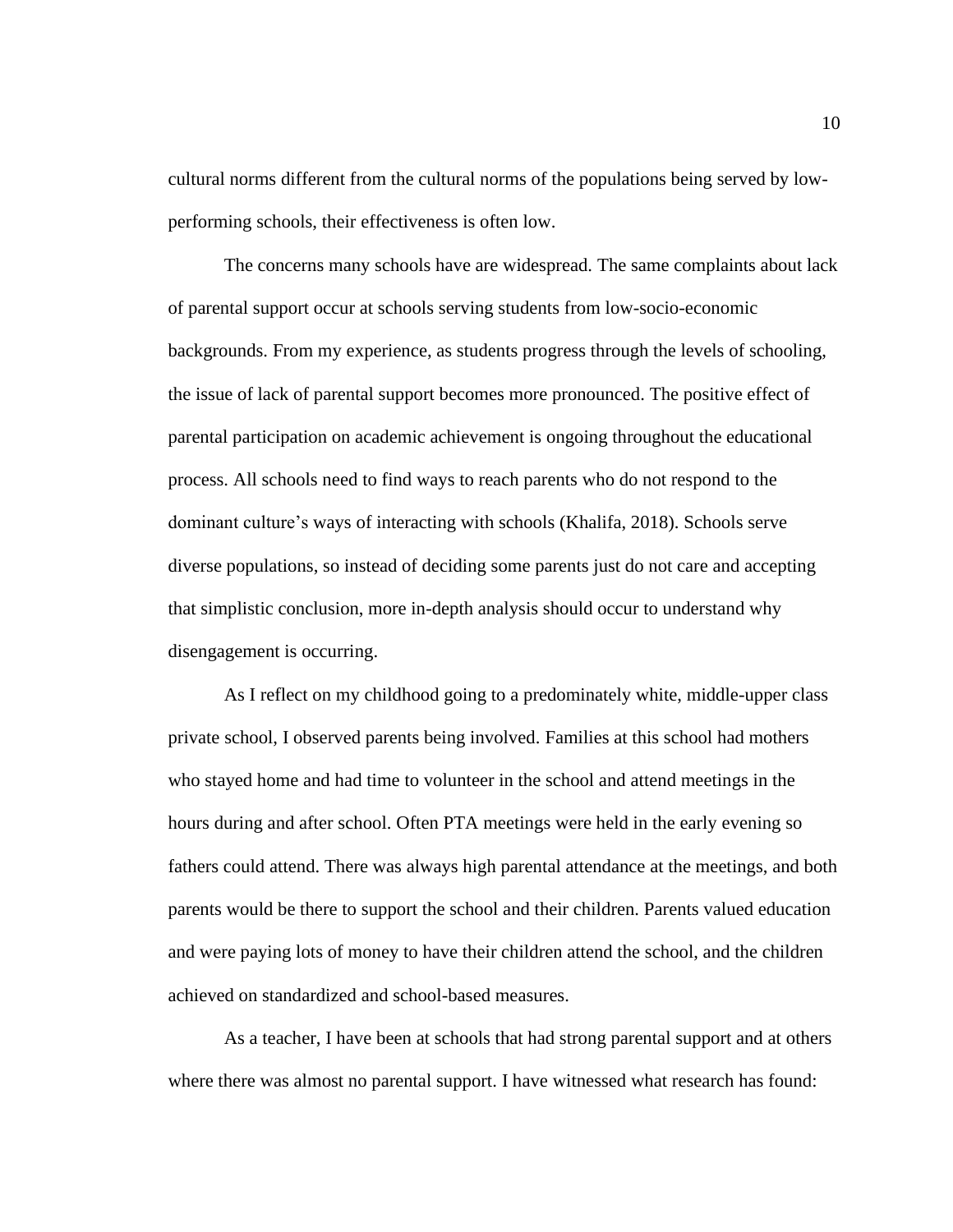parental involvement is related to positive education outcomes for students (Pemberton & Miller, 2015). Often the appearance of the lack of parent involvement indicates to educators that the parents do not value education, but I have found there are often reasons parents cannot be involved, although they truly care about the education of their children. As an English as a second language teacher, I understand many of the challenges the parents face. I have often seen parents unable to participate because of language barriers, which is not an unusual problem for schools serving diverse populations (Colombo, 2006). They do not attend PTA meetings and conferences, because they cannot understand what is being said. They do not help with homework because they cannot read English. They sense many teachers do not want their children in their classes because the scores will be brought down by those students. I have seen all of these things while serving diverse populations.

The United States has not had a history of recognizing the positive impact of parental and community involvement. Parents and communities have felt alienated and minimized often within the school community. The positive outcomes of including parents and community are now understood due to an overwhelming amount of research conducted over decades. Strategies to turn this paradigm around have been identified and are now being implemented in schools with varying rates of success.

#### **Purpose of the Study**

For many years the importance and need for parental participation in education has been well recognized (Ravitch, 2016). Patel and Agbenyega (2016) recognized parental participation as "the participation of parents in every facet of children's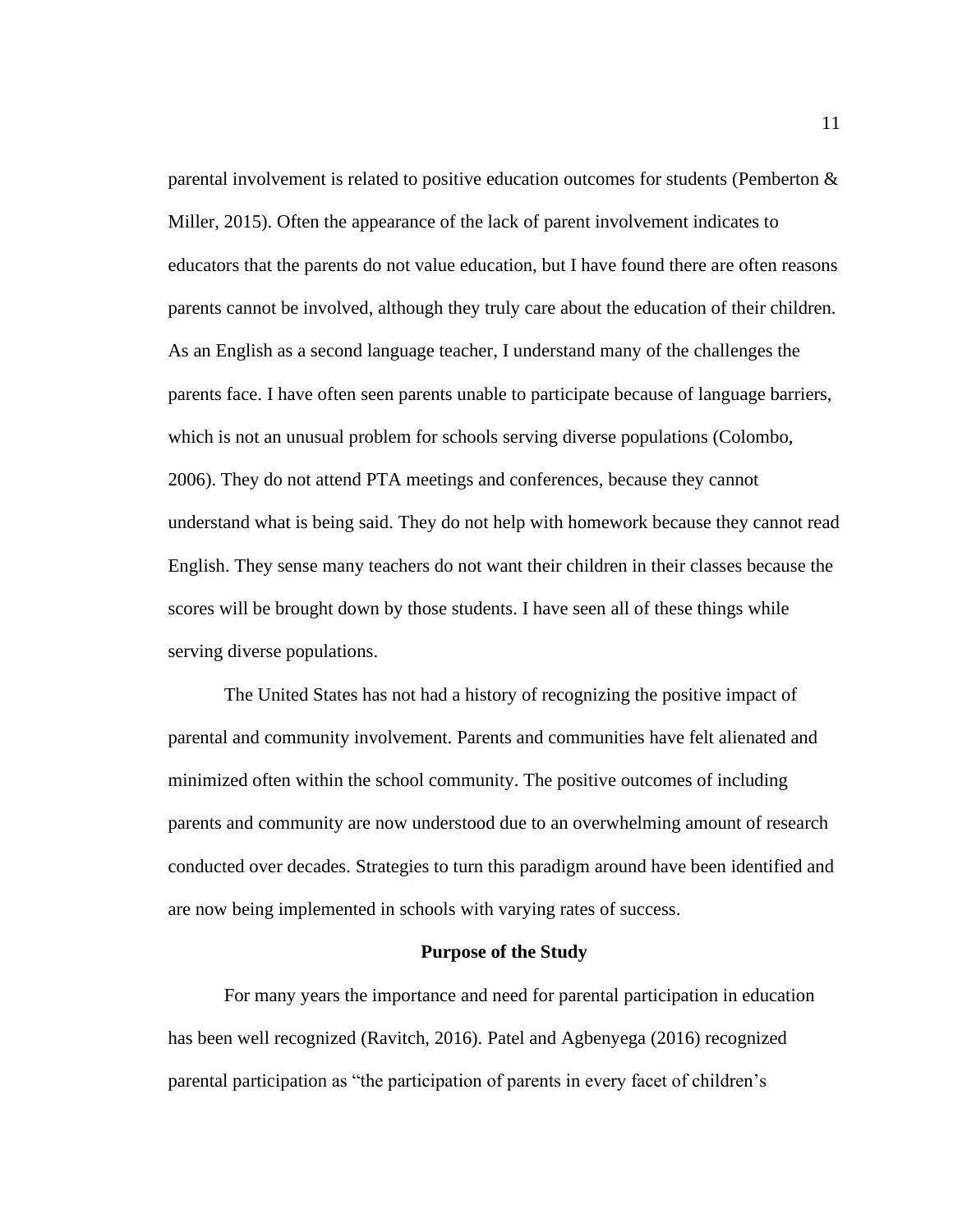education and development from birth to adulthood" (p. 8). Fan and Williams (2010) articulated that family and community participation in the educative process can have a significant impact on student success. Because of the significant role parental involvement plays, the purpose of this study was to examine the perceptions of administrators and parents of students who are enrolled in a low-performing school regarding parental participation in the educative process of the students. With this understanding, supports that could lead to increased parental participation were identified.

Increased parental participation correlates to academic gains for students. Therefore, it is imperative for schools to find ways to encourage parents to become engaged in the educational process of their children regardless of social and socioeconomic challenges (Jeynes, 2003). The research questions for this study are:

- 1. What do administrators and parents in a low performing school believe would increase parental participation in the schools?
- 2. What supports for parents' participation already in place do the administrators and parents feel are helpful?
- 3. What supports for parents' participation do the administrators and parents feel are needed?

#### **Methods**

In this study, a basic qualitative research approach was used. Individual interviews conducted by phone were used to collect data. Six parents of students attending Fern Street Community School and three members of the administrative team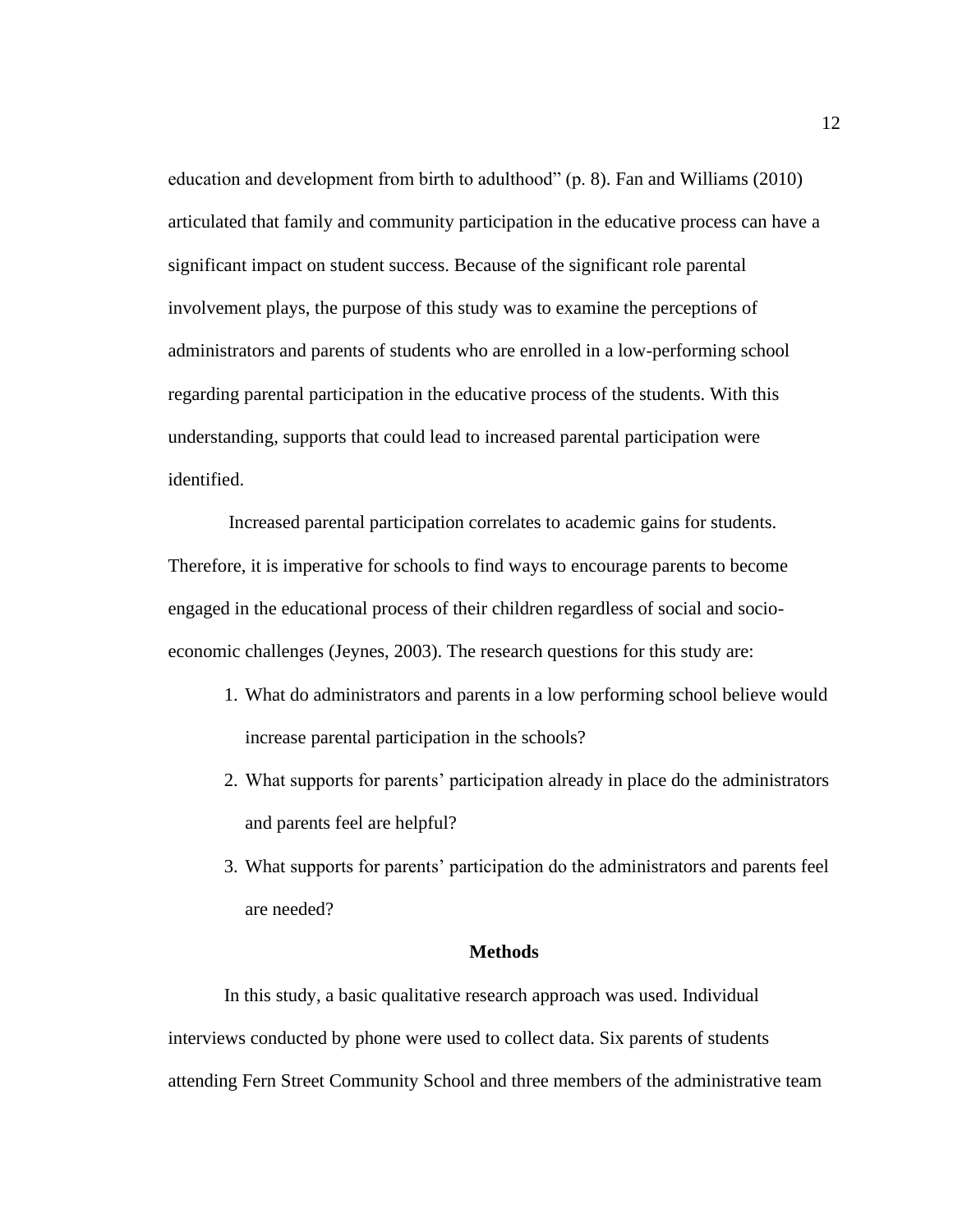were recruited to participate in individual interviews. They were asked what supports the school could provide to encourage and/or assist parents in participating in their children's schooling. This study assisted the administration team in reflecting upon parental participation challenges and strengths as they participated in critical discourse with the researcher.

Transcripts of the interviews were reviewed, coded, and categorized to look for developing themes. Member checking phone calls were made to interviewees to provide further clarification of information and to ensure correct interpretation of data. Reflective notes by the researcher were also reviewed after the interviews and follow up phone calls, which were then coded to uncover categories and themes.

#### **Significance**

Students from diverse backgrounds and low-income homes are at a high risk for low academic achievement (Pemberton & Miller, 2015). This study has significance because it assisted in identifying supports parents from diverse backgrounds feel will help them support their children which help them achieve as much as possible in the school setting. By gaining an understanding of the perceptions of administrators and what the parents need and want to raise the level of parental participation, the schools can be better equipped to meet those needs, and gains in parental participation can be made. This study has added to the existing research on parental participation in the education of elementary aged children attending low-performing schools. This information will be of interest to this area of research because it can serve as an illustration of both the limits and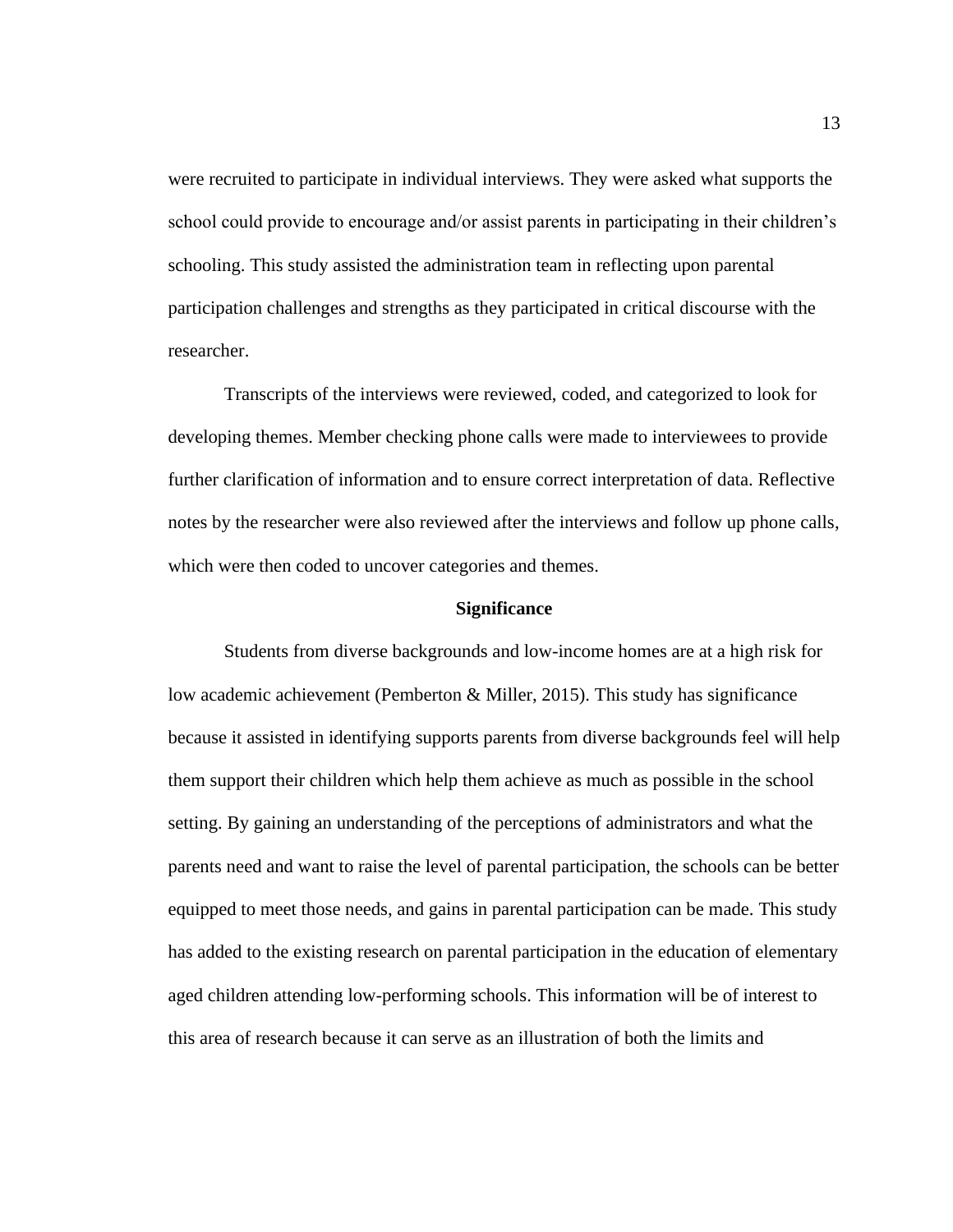possibilities concerning how to increase parental involvement in schools with similar demographics.

# **Overview**

In this chapter, I introduced the study. I have described the problem, which is the lack of parental participation in low-performing schools. Examining the perceptions of both parents and administrators helped to identify steps to take that could assist in increasing parental participation. In this study six parents and three administrators were interviewed to discuss the obstacles parents face demonstrating interest and support of their children's elementary education experience.

In Chapter II, a review of the literature, which informs my study, is discussed. Key themes in the literature were identified and discussed. The key themes are the purpose of parental participation, strategies to increase parental participation, parental participation programs and their effectiveness, and the obstacles to parental participation. In Chapter III, the research questions for parents and the administrative team were listed in addition to the methodology for the study. Background history of the setting was discussed along with information concerning current status. A description of the participants who were interviewed was provided. Data collection and analysis methods were covered as well as the limitations of this study.

In Chapter IV, I review my key findings, which are organized into topics. Under each topic heading I provide supportive information such as quotes from the people I interviewed. I then end this chapter with a summary of my findings. In Chapter V, I start with a review of the study, which includes a reminder of the problem and purpose for the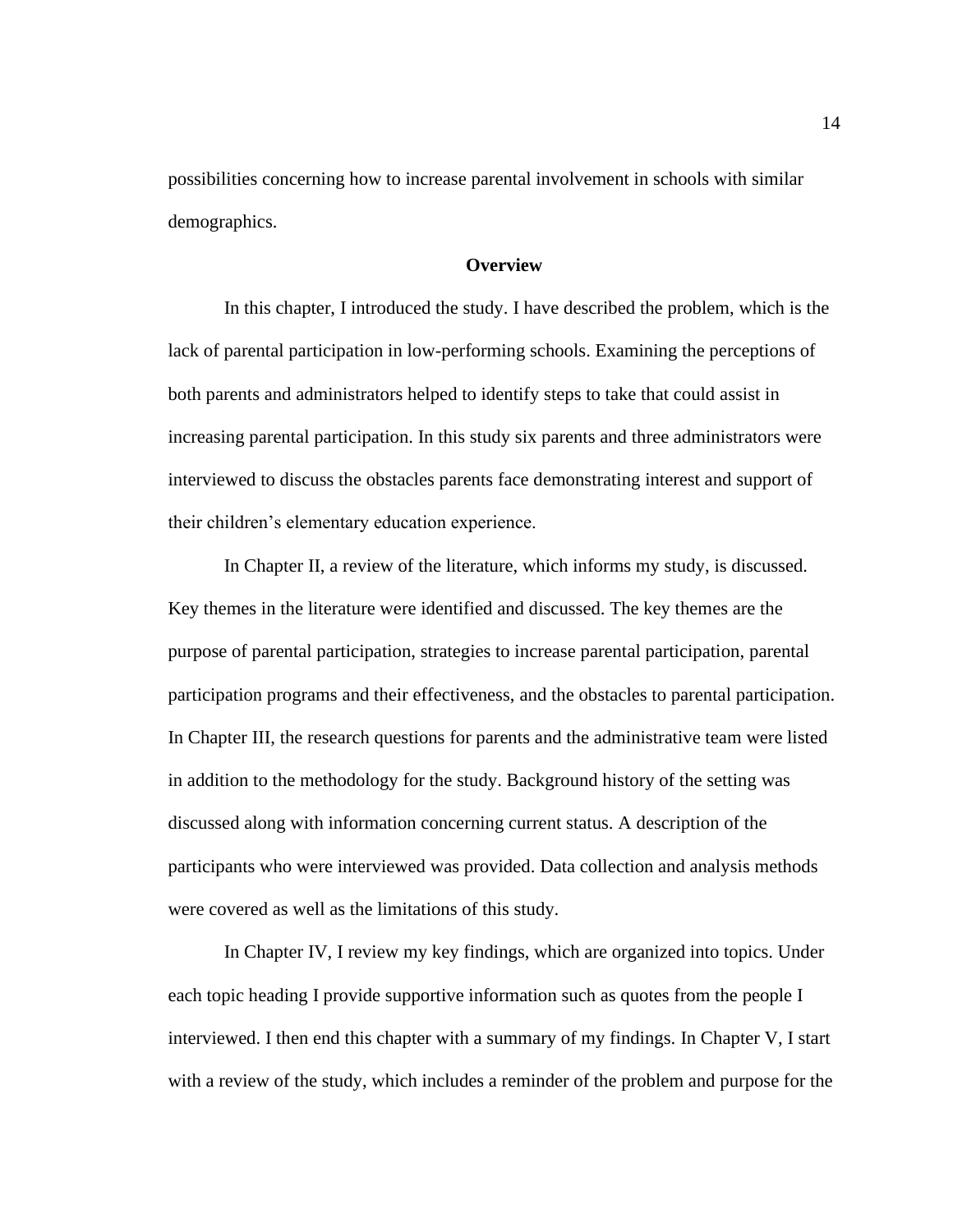study. Research questions are presented along with succinct answers to them. There is a discussion of findings, along with a section on limitations encountered in the study. Recommendations for practice and future research are found next. Finally, Chapter V closes with my final thoughts on this study.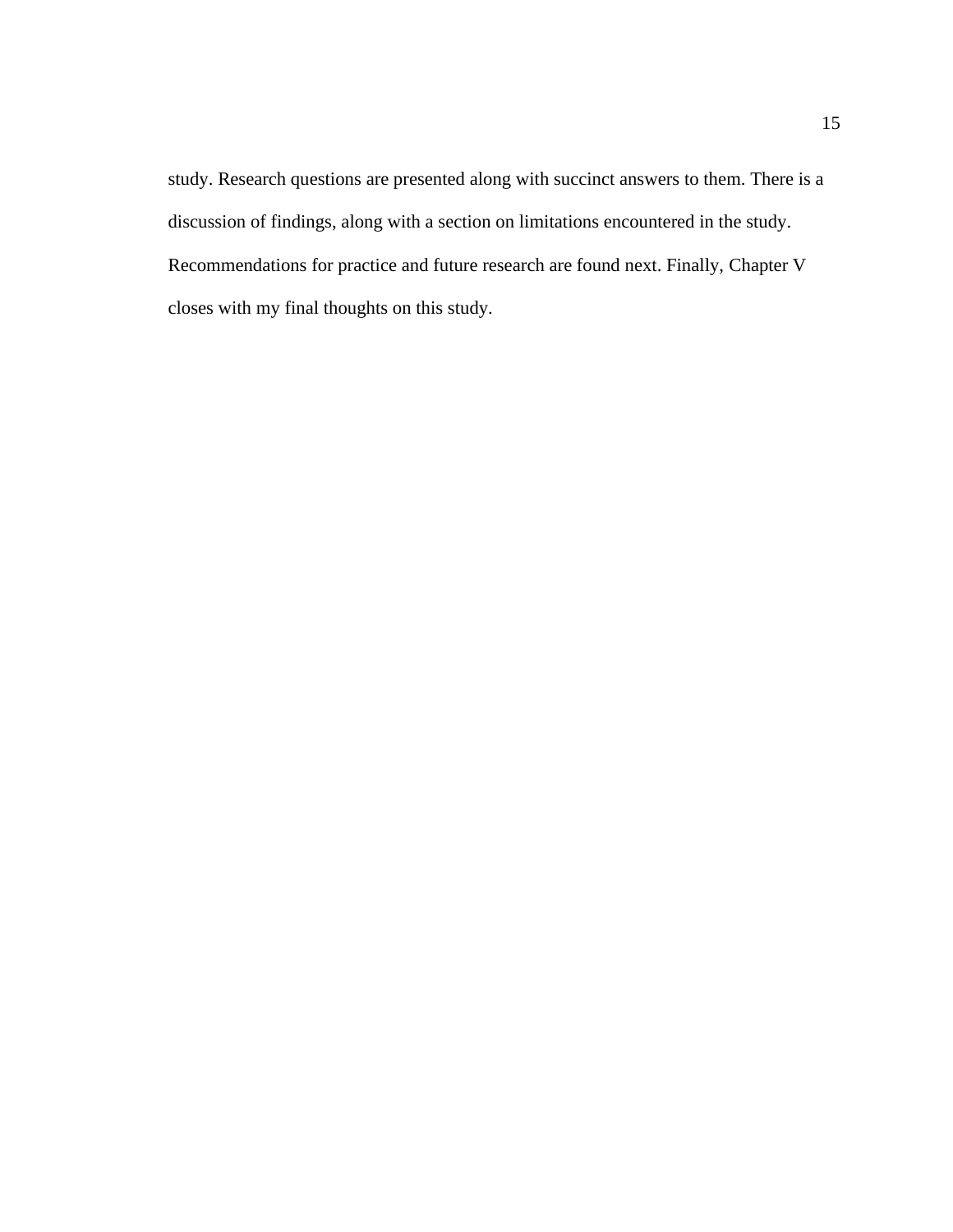# **CHAPTER II**

# **LITERATURE REVIEW**

Parental participation has been found to be a major factor affecting student achievement (Epstein, 1995; Lusse et al., 2019; Okeke, 2014). This literature review on improving parental and family participation includes research that impacts this study and strongly indicates parental participation as beneficial for students beginning in early childhood throughout adolescence and beyond (Hall & Quinn, 2014; McWayne & Melzi, 2014; Miedel & Reynolds, 1999). It includes research that calls for a dismantling of the traditional views of parental participation and encourages an expansion of the ways families and communities can participate in the education of children (Khalifa, 2018; Lee & Bowen, 2006; Nieto, 2004).

The purpose of this literature review is to examine parental participation supports that have been found to assist in increasing parental participation, which includes both involvement and engagement. The research in this review has clearly found family support can come in many forms, all of which positively have an impact on student achievement. Building respectful and trusting relationships among educators and families help to create and sustain connections that support student achievement (Byrd, 2011).

This literature review is divided into four sections:

- The purpose of parental participation;
- Strategies to increase parental participation;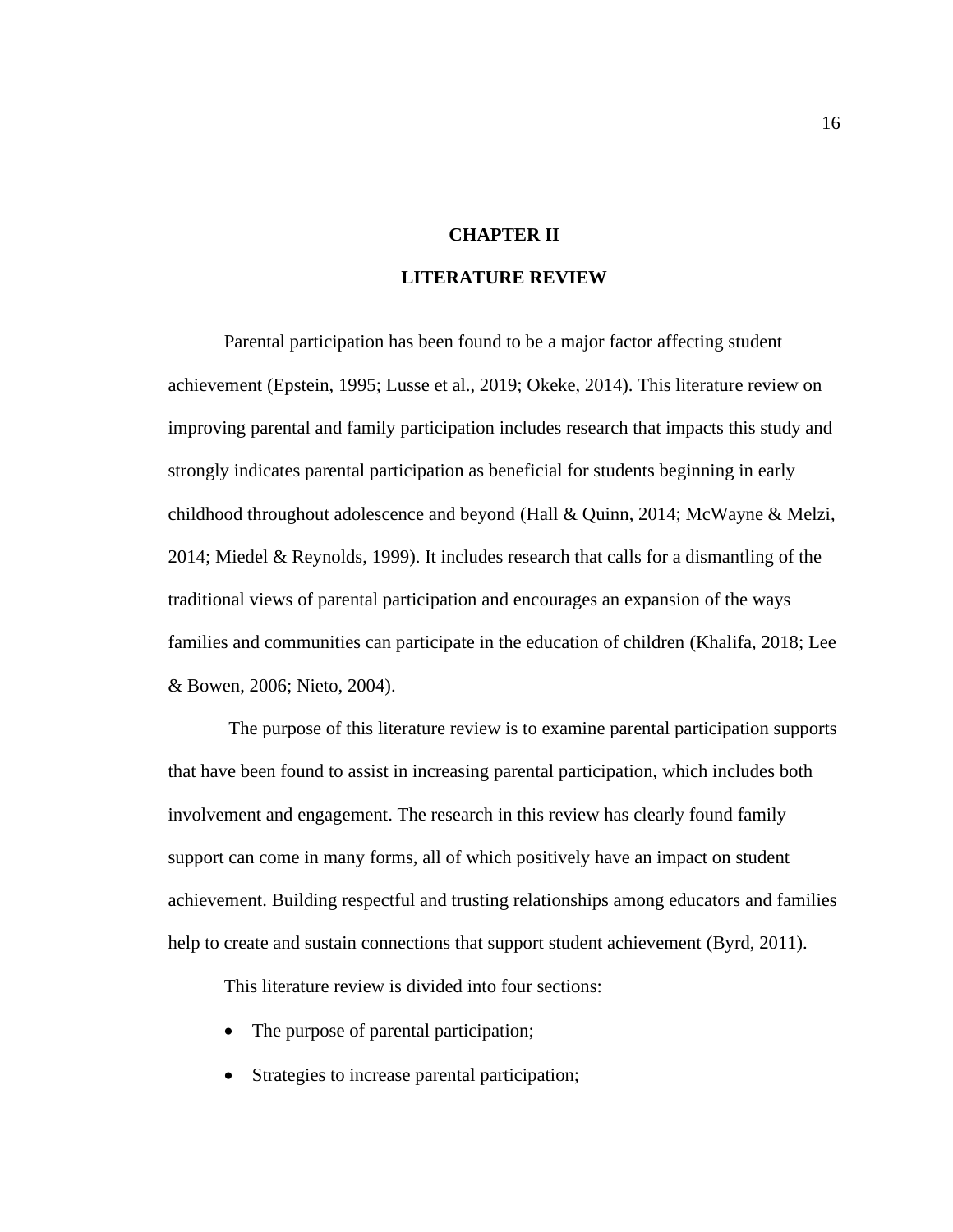- Parental participation programs and their effectiveness;
- Obstacles to parental participation.

At the conclusion of this chapter, I discuss Epstein's school-family-community partnership theory. This framework assists educators in developing school and family partnership programs. Epstein's model identifies six types of involvement: parenting, communicating, volunteering, learning at home, decision-making, and collaborating with community. Parenting is helping families establish home environments to support children as students. Communicating designs effective forms of school-to-home and home-to-school communications about school programs and children's progress. Volunteering recruits and organizes parent help and support. Learning at home provides information and ideas to families about how to help students at home with homework and other curriculum-related activities, decisions, and planning. Decision making includes parents in school decisions and developing parent leaders and representatives. Collaborating with the community identifies and integrates resources and services from within the community to strengthen school programs, family practices, and student learning and development. This literature review provides a comprehensive background context in which this study of parental participation may be better understood.

# **Purposes of Parental Participation**

Defining parental participation has been left to the schools themselves (Abdul-Adil & Farmer, 2006). Because of this "schoolcentric" approach, which places the school in the ultimate position of power, educators are looking at low socio-economic, minority families through a lens of disadvantage, deficiency, passivity, and sometimes even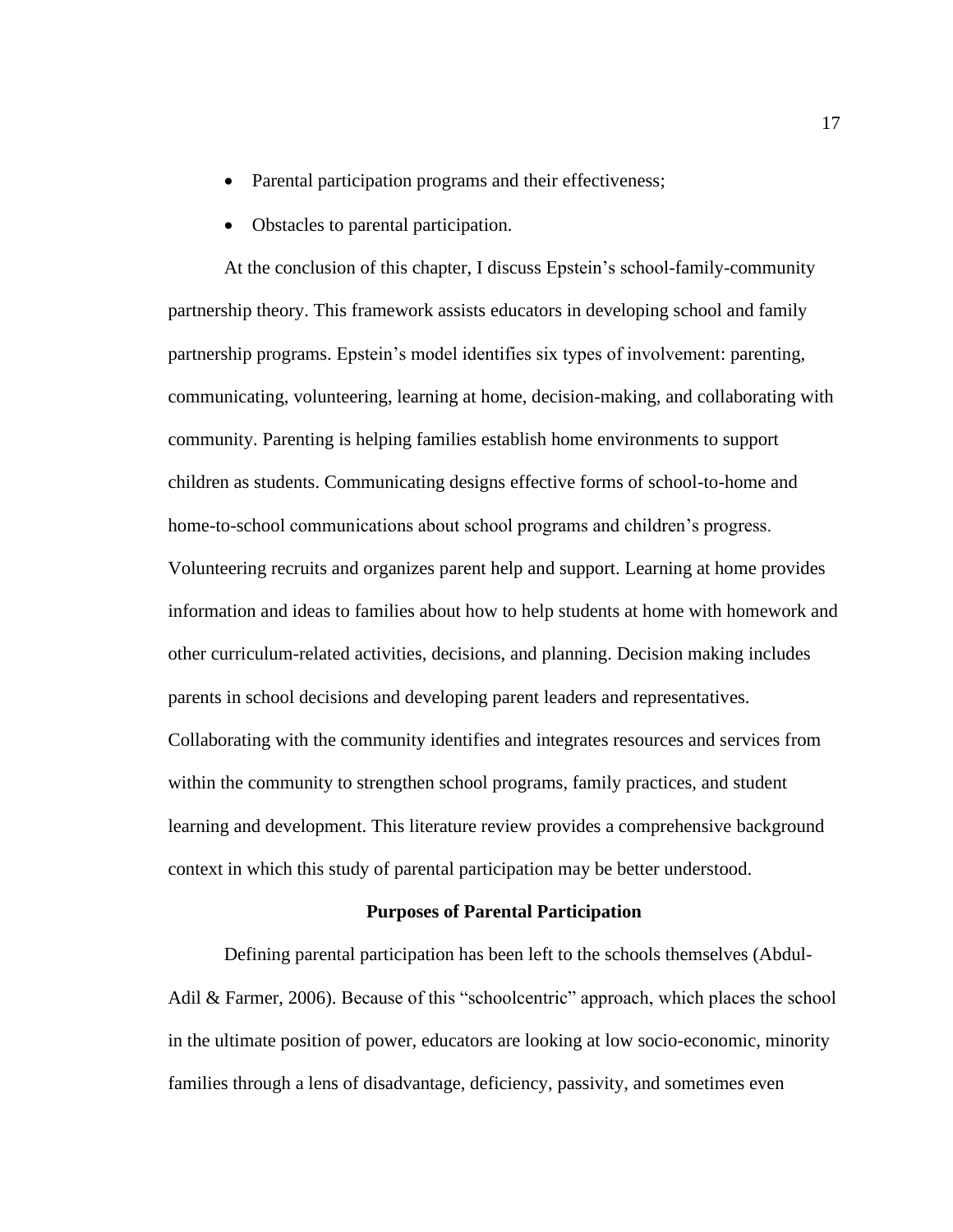neglect (Goodall & Vorhaus, 2011). Park and Holloway (2013) reveal that educators must consider the ways cultural differences impact how parents demonstrate parental participation and then try to bridge the cultural gaps between schools and homes. This is an important step to becoming more welcoming to minority families. This lens must change to view the ways families are making positive contributions to their children's education.

# **Types of Parental Participation**

The current discourse on parent participation suggests that educators need to redefine what parent participation means and include a broader definition that would make involvement more inclusive for diverse families (Spear, Spotswood, Goodall, & Warren, 2021). In this study, parental participation is the term used to describe any type of activity wherein parents show interest and support for their children's education.

Parental involvement and parental engagement are two sub-groups of parental participation in this study. Parental involvement is used in this study to describe involvement that is led by the school. The ideas come from the schools and government mandates. School staff often feel they know what the problems are and how to fix them, so the parents are generally directed by school staff to carry out tasks that will help the school accomplish their goals (Goodall & Montgomery 2014). An example would be asking parents to come to curriculum nights, which will help the school reach its goal of raising test scores. In this example parents come to the school and are told information. They have no input and are expected to go along with the expectations of the school. A school striving for parental involvement will often tell parents how they can contribute.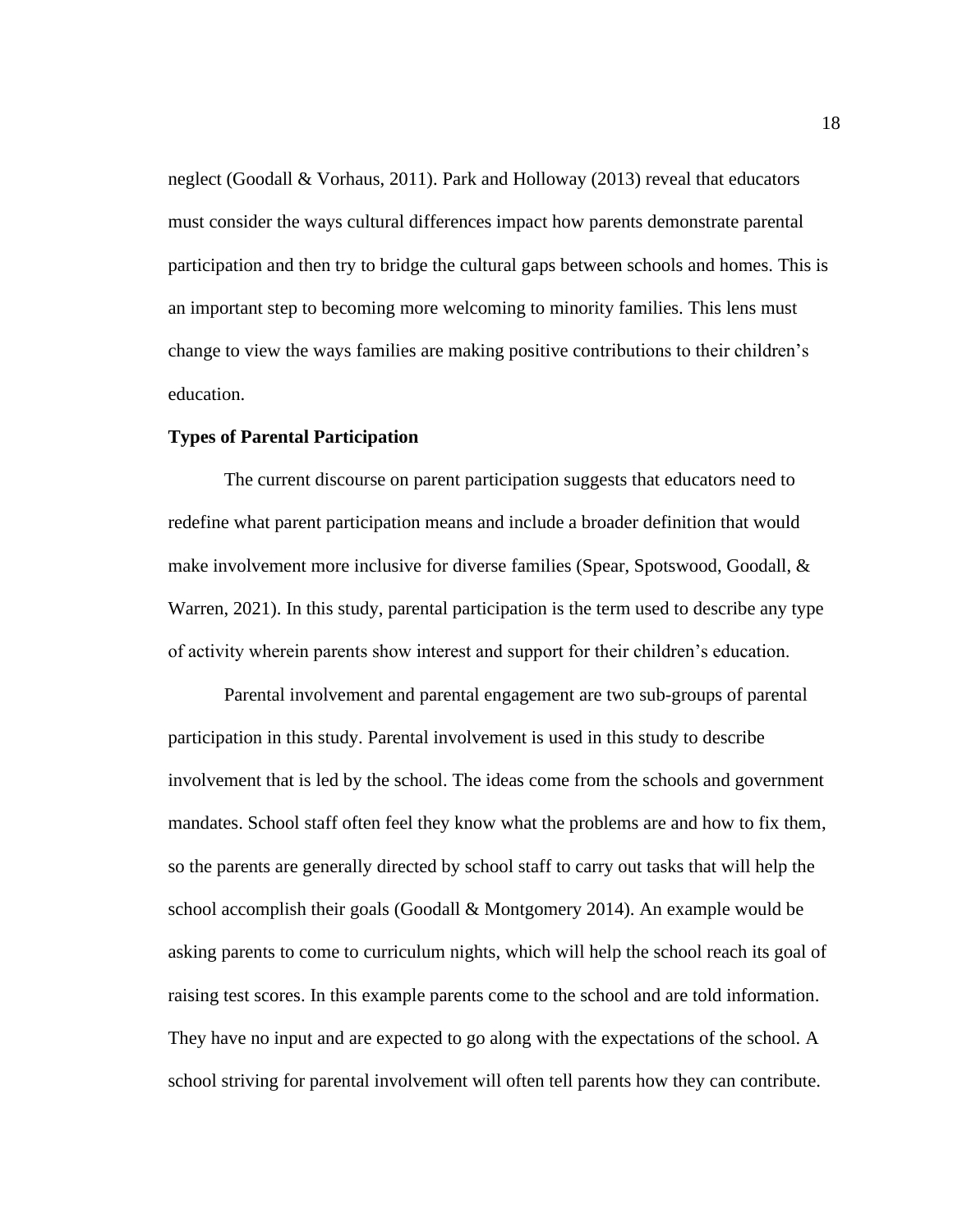The school may identify projects, needs, and goals and lead parents to participate in ways the school finds beneficial.

The purpose of parental involvement is to support students by assisting and strengthening programs and priorities decided by the school. The decision-making power is in the hands of the school. Because the schools still retain the power the relationships developed may be surface ones. A trusting and supportive relationship between parents and the school staff is harder to develop with this type of involvement (Goodall  $\&$ Montgomery, 2014).

Parental engagement is participation that has parents joining as partners with the school to serve the needs of the students (Ferlazzo & Hammond, 2009). Schools that wish to encourage parental engagement will do a lot of listening to parents and will elicit ideas from them. Schools want to listen to what parents think, dream, and worry about. The goal of parental engagement is to make parents partners in the educational journey of their children.

Parent engagement uses more parent energy to drive the efforts instead of the ideas and priorities coming from the school. This difference allows staff members to learn what is important to the parents through developing more trusting and supportive relationships. Parents are viewed as leaders and are integral to identifying visions and goals for the school (Jeynes, 2018). When there is parent engagement decision-making power is shared between the school and parents. Parents and staff develop a joint vision and form broad and deep partnerships which support students and strengthens families as well as the local community.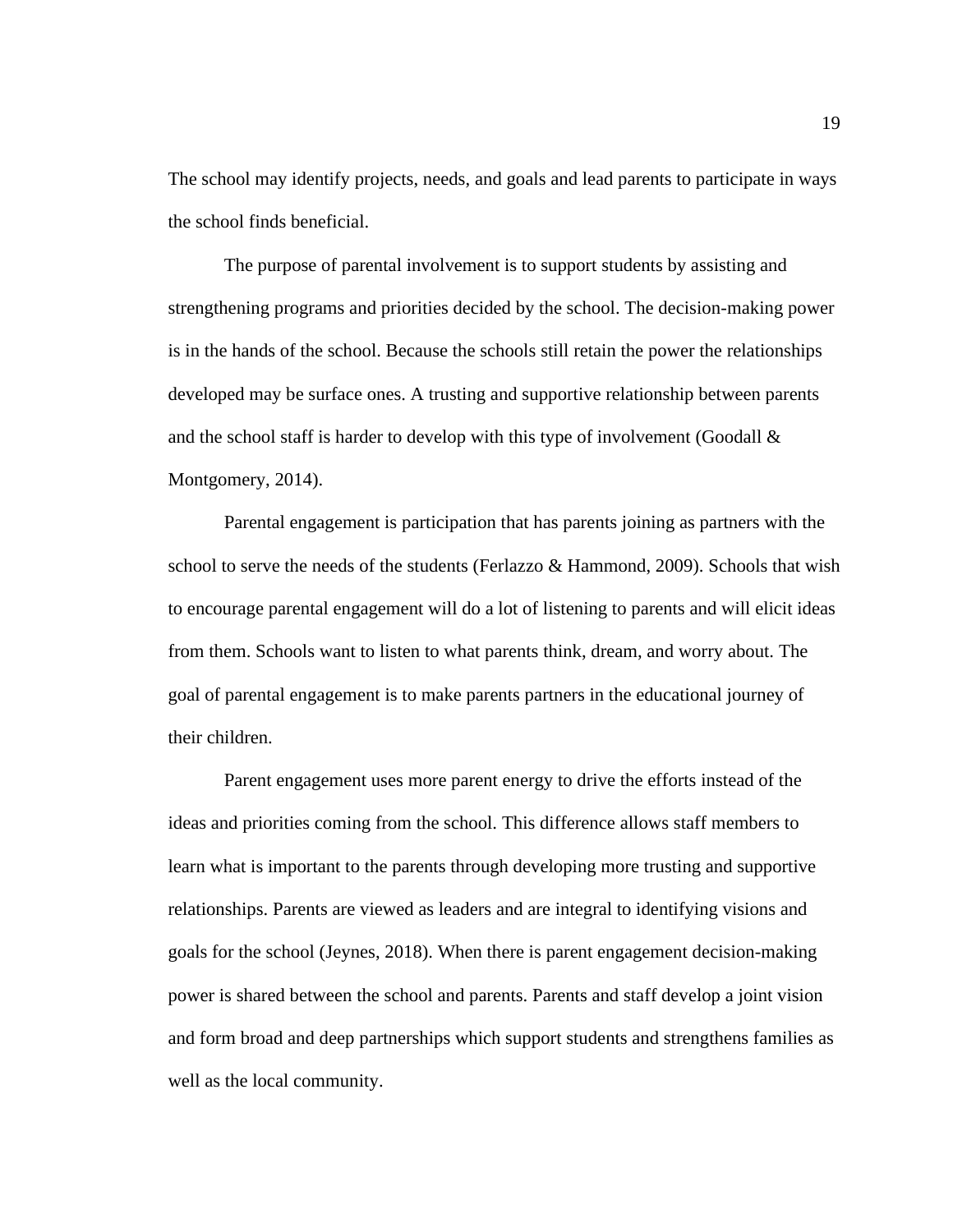Parent participation can be defined in different ways. For example, in a study by Overstreet et al. (2005), parental participation was divided into three categories that are different from the two defined above. One of the three was school involvement. This type of involvement includes activities that take place at school, such as attending open house, and school-related activities that take place at home, such as providing help with homework. Another type is cognitive-intellectual involvement, which consists of activities parents engage their children in that are intellectually stimulating. An example of this type of activity is when parents and children read together. The last category is personal involvement. This type of involvement is about parents knowing what the child is learning in school and having a general understanding of what is going on in the child's social and emotional realms in the school environment.

Using the two categories in my study, involvement includes the same school led activities. Cognitive-intellectual involvement would fall under engagement when using my two categories because parents have the opportunity to include activities they feel are beneficial. Personal involvement could be under both involvement and engagement because it could include school led activities as well as activities parents find are valuable.

It is important to understand that although researchers define parent participation in different ways, the goal is to influence academic performance in positive ways. The more the parents are invited to join as partners and have their voices heard in the school, the stronger the results for academic growth are for the students (Ferlazzo & Hammond, 2009).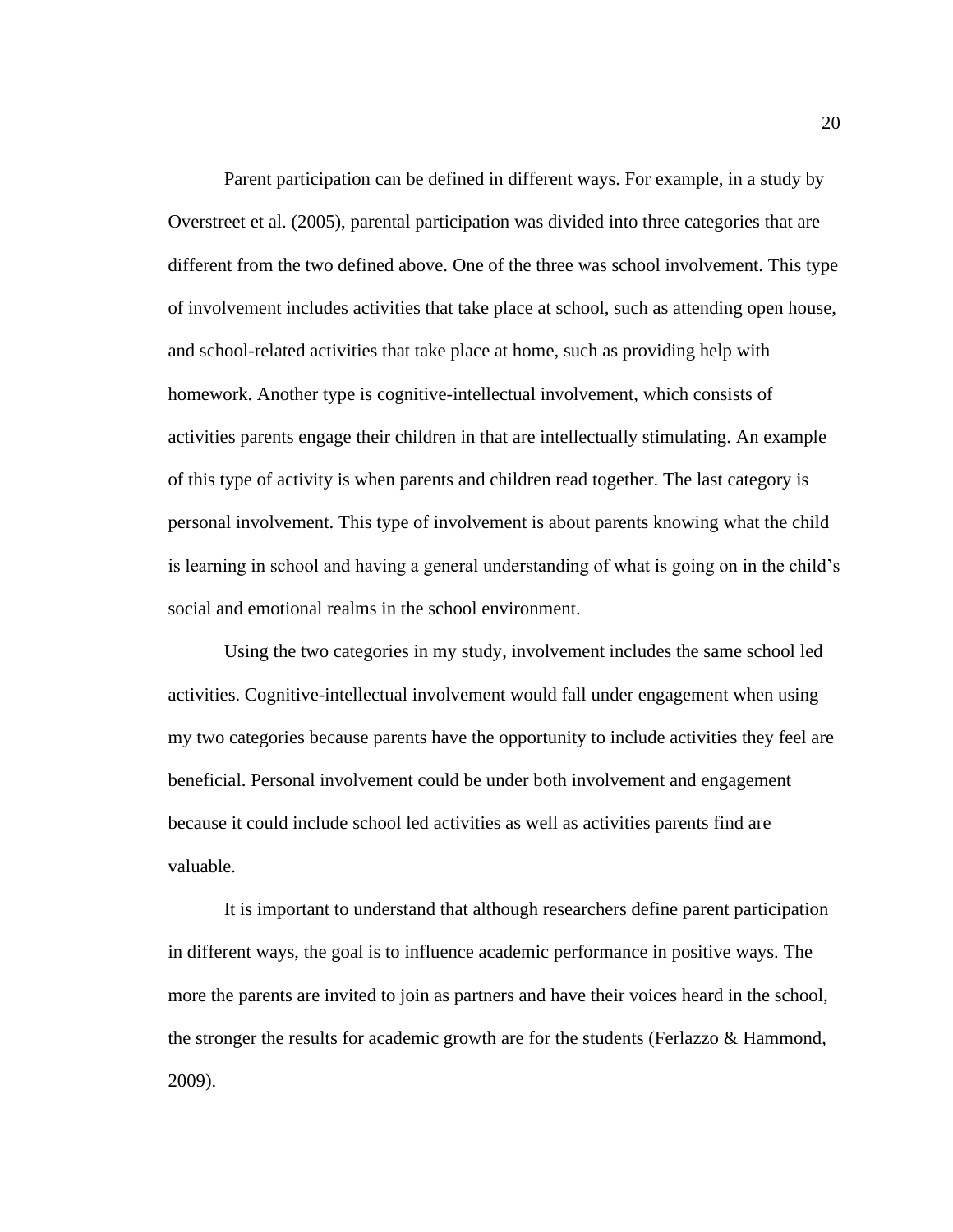# **Academic Benefits**

An overwhelming number of studies have indicated there are positive academic outcomes stemming from parental involvement, with benefits beginning in early childhood and continuing throughout adolescence and beyond (Epstein, 1995; Lusse et al., 2019; Okeke, 2014). "Particularly in urban schools, school-family partnerships can contribute to a student's academic achievement and reduce educational disadvantage, regardless of the family's socioeconomic background" (Lusse et al., 2019, p. 227). The U.S. education system strives to provide students the best education possible and continues to explore ways to improve outcomes for the most disadvantaged groups in our public-school systems. One of those ways is through increasing parental involvement in the schools.

Many studies over a long period of time have shown that parental participation is related to positive educational outcomes for students (Cucchiara & Horvat, 2009; Pemberton & Miller, 2015). Since the purpose has been well established, the question becomes how to increase participation. This is a major question that has been pondered and studied over a long period of time. It is an especially important question for schools serving diverse populations of students, since minority groups of children often lag behind white children in academic performance (Desimone, 1999).

Researchers have suggested that "the missing link in educational equity, in terms of achievement, is parental involvement" (Colombo, 2006, p. 315). A complaint often heard from educators is the lack of parental participation from minority groups of parents, but ways to remedy the issue have been difficult because of the complexity of the school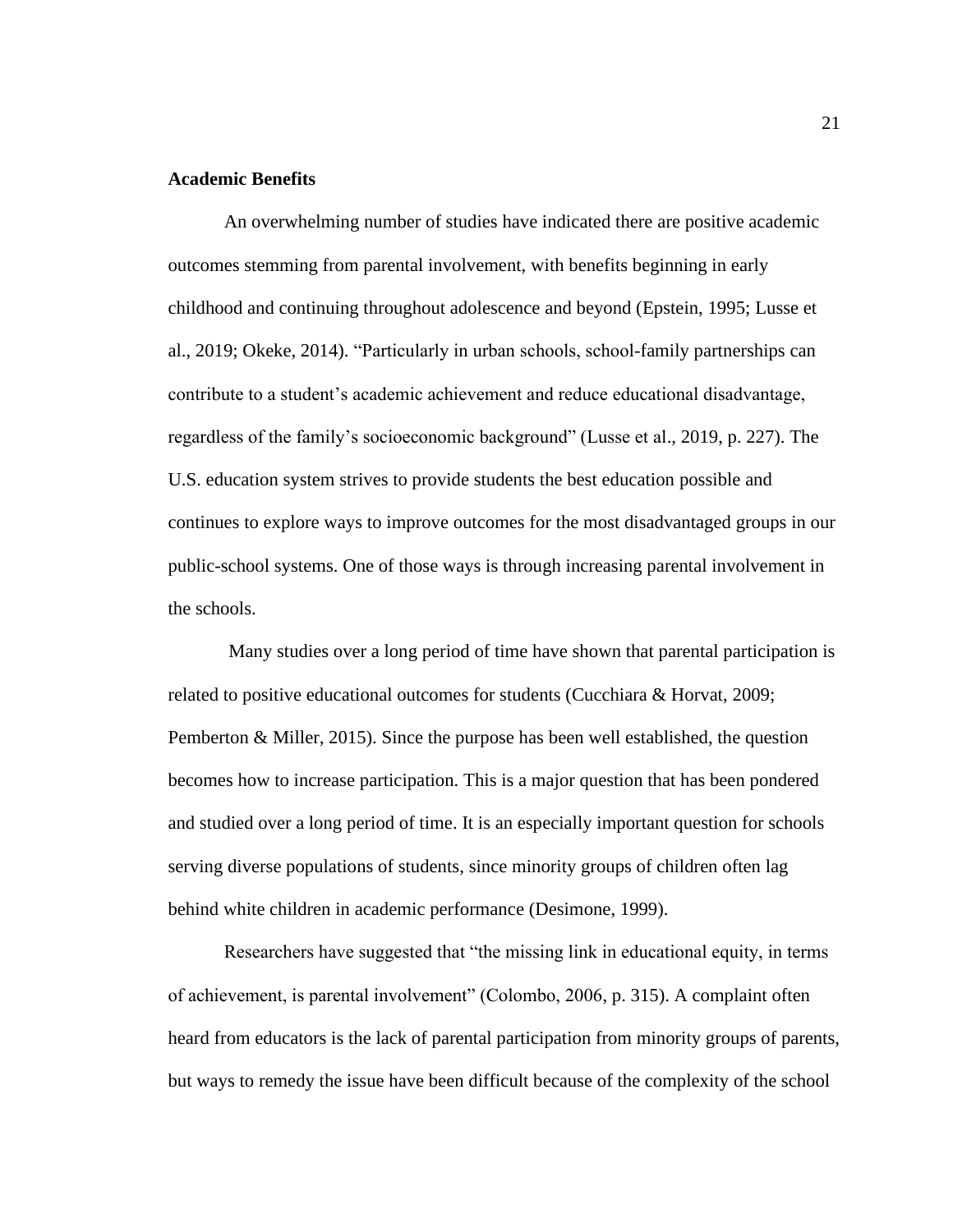and community context (Henig et al., 1999). There is consistent and convincing evidence in the research that spans many years that parental participation has a positive influence on student achievement at all ages (Colombo, 2006; Greene, 2013; Hall & Quinn, 2014; Miedel & Reynolds, 1999; Olmsted, 1991).

# **Other Benefits**

There are benefits to parental participation in addition to improving academic performance. Among those are an increase in parents' confidence about parenting, feeling supported by the school and other parents, and becoming aware of their own and others' challenges as parents. Parents will become aware they are welcome and valued at school and may develop specific skills as they volunteer. They will also become aware of many skills, talents, occupations, and contributions of other parents and volunteers. They will also become aware of their child as a learner and will be able to better support, encourage, and help their child at home (Epstein et al., 2009).

Teachers benefit from parental participation, because it leads to a better understanding of families' backgrounds, cultures, concerns, goals, needs, and views of their children. Because of this understanding, teachers will develop a respect for families' strengths and efforts and will develop an understanding of the diversity of their students and the families they serve. With a better understanding of families, teachers will be able to consider parent perspectives as a factor in policy development and decisions (Epstein et al., 2009).

Students benefit from seeing their parents participate. They can develop an awareness of family support, the importance of education, and their own role in the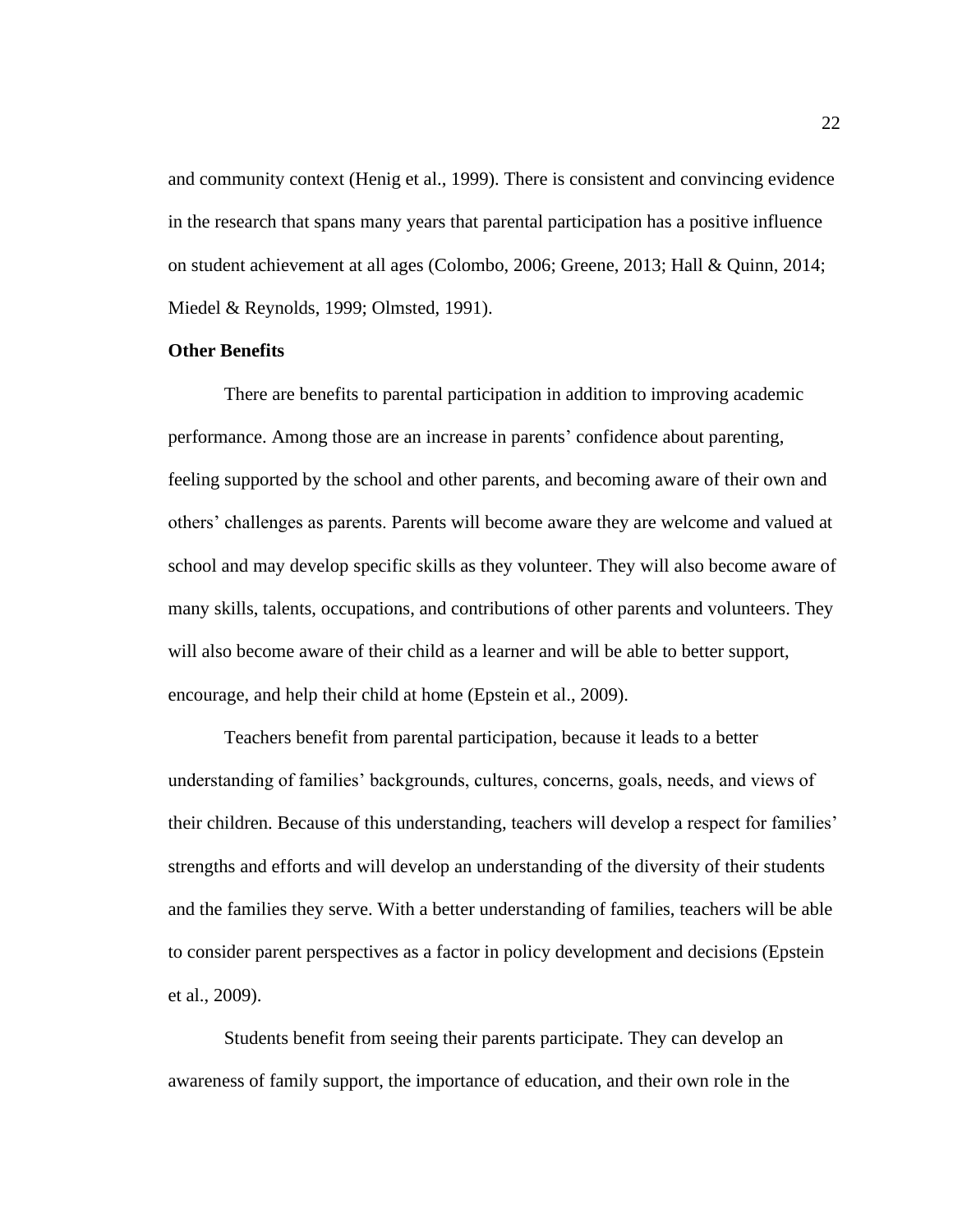partnership as a courier and communicator. They will be able to see the many skills, talents, occupations, and contributions of their parents and other volunteers. When students know there is a partnership between home and school, they will view parents as more similar to the teacher and of home as more similar to school (Epstein et al., 2009).

#### **Strategies to Increase Parental Participation**

Positive relationships between educators and parents need to be established, because research studies have found a correlation between parental participation and positive academic outcomes for children on all educational levels (Flynn, 2007). "Positive relationships are strengthened when parents have confidence in their child's teacher, feel welcome and are clearly invited by the school staff, and experience reciprocity in their communication with the school" (Lusse et al., 2019, p. 229).

Attitudes and actions have been suggested for teachers to help them understand parental and family perspectives and ways to help parents and families feel valued and welcomed in the school setting. Additionally, attitudes and actions have been suggested for all stakeholders in the school, such as having parents included on the governing bodies at the school. These attitudes and actions suggest everyone should be working together to increase parental participation, which will then lead to more positive academic outcomes for students (Fan & Williams, 2010).

### **Attitudes and Actions for Teachers**

Flynn (2007) stated that teachers may not fully understand the importance of parental participation and the effects of parental participation on student achievement. Therefore, one of the most important things for schools to do if they wish to increase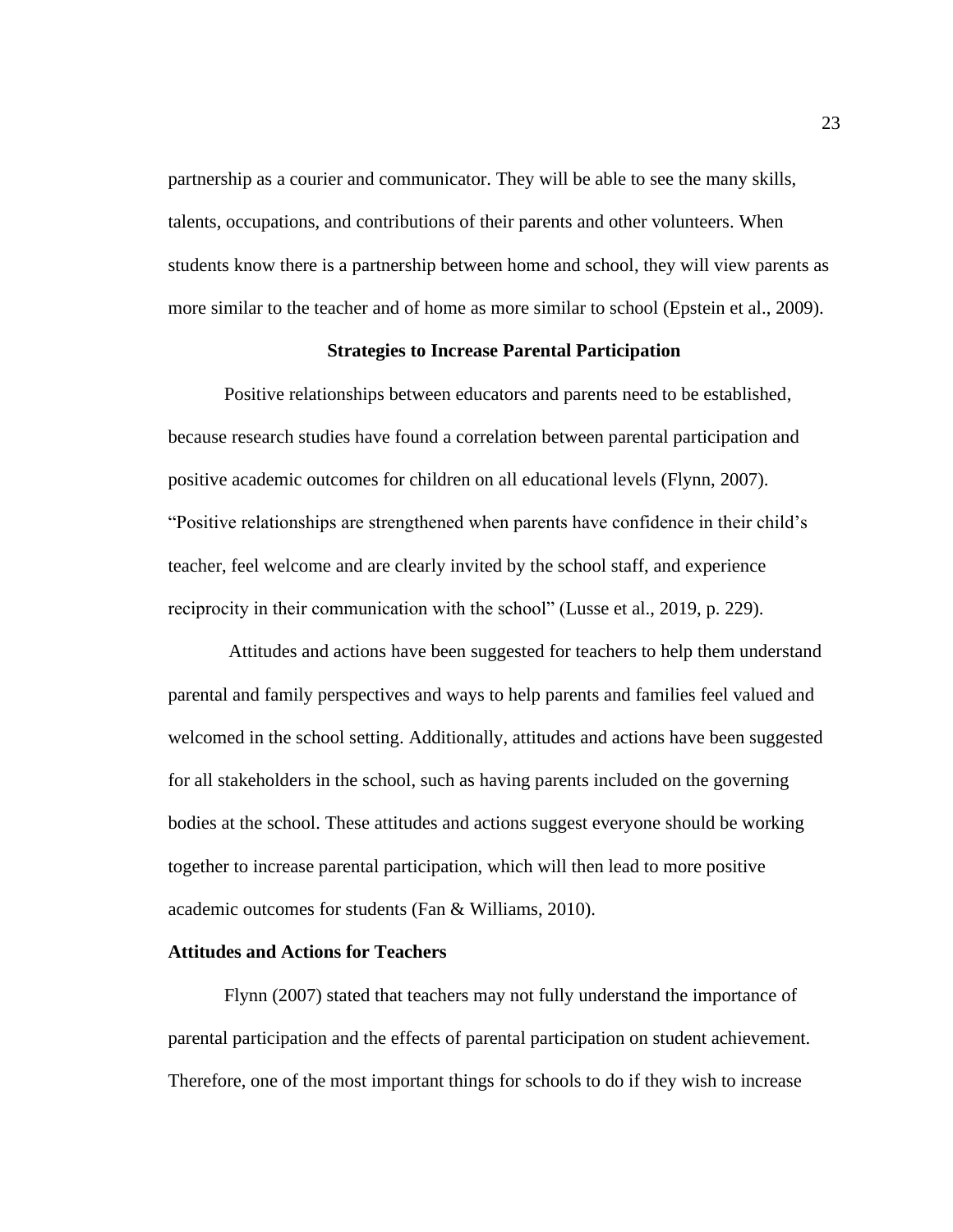parental participation and support is to evaluate teacher attitudes and actions toward parents. Where positive attitudes do not exist, there are strategies that can help teachers develop the belief that parents are knowledgeable and valuable resources that can be used to help students succeed (Flynn, 2007).

Administrators often focus on ways to engage parents without considering the importance of helping teachers understand the value of encouraging parental involvement. Teachers should develop an understanding of the families being served in the school to help prevent assumptions from being made. Nistler and Maiers (2000) found that in their literacy program there were some barriers that prevented participation, but there was no lack of desire to participate. Often teachers take the lack of participation as a lack of desire to be involved in their children's educations. This misunderstanding is an example of a negative assumption made that influences educators' views of parents and the value they place on education.

A way to address teachers' negative views and communication issues with parents is to provide professional development opportunities. Professional development can be used to train teachers on how to employ techniques that will help create partnerships and involve parents effectively in the school community. In order to create better partnerships between stakeholders and the school, teachers must learn and employ ways to create a welcoming school environment. Examples of professional development topics that would help create that welcoming environment are how schools could create a welcome packet for all parents visiting the school, which could include information such as school contacts and school calendar. Also, an included topic for professional development could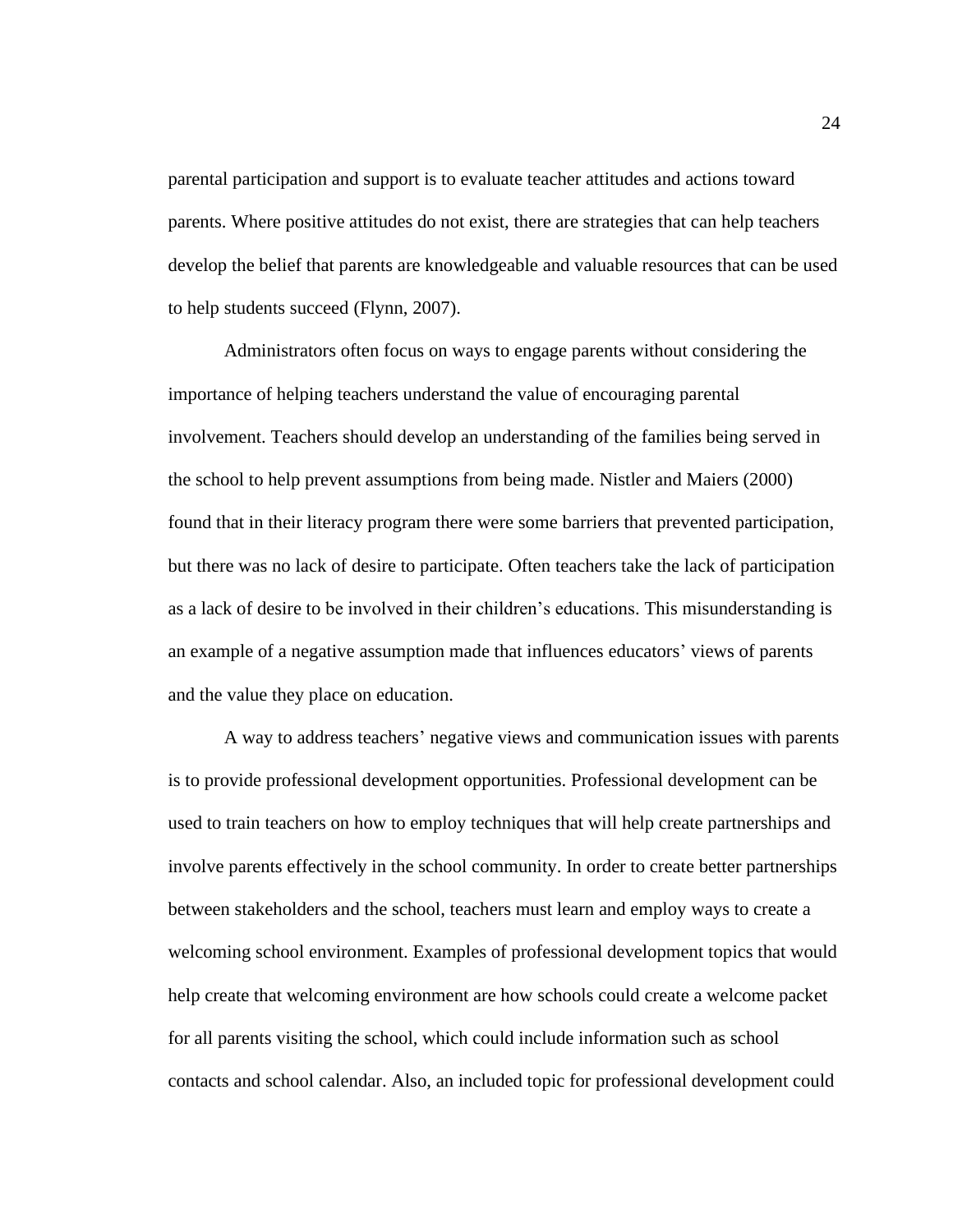be how teachers can secure translators to welcome and assist families at school functions, especially at open house, prior to the opening of school (Epstein et al., 2009).

Communication between educators and parents is imperative, because it is key to helping parents understand the role the school would like for them to play in the educational process. It is also important for schools to listen to the wants and needs of the parents they serve to find out what role in the educational process parents want to play. Because communication is important, relationship building first is imperative to help parents feel valued and welcome in the school, which will help it develop between all stakeholders. Okeke (2014) found having open communication is an important part of building a positive relationship.

Establishing clear communication and developing positive relationships with parents is crucial. There are multiple ways teachers can make personal contacts, such as through e-mail, phone calls, or home visits. Providing information on such topics as homework and general school policies, as well as specific ways parents may become involved in their children's education is a way to avoid misunderstandings of perceived roles in the educational process. Studies have shown that when given specific requests from teachers, parents are more likely to respond favorably (Fields-Smith, 2005). Making sure there is an understanding of the formal mechanisms for families to communicate with administrators and teachers and explaining ways parents can monitor their children's progress are topics important to cover early in the school year. The written communications may need to be in multiple languages, depending on the families served (Adams et al., 2009).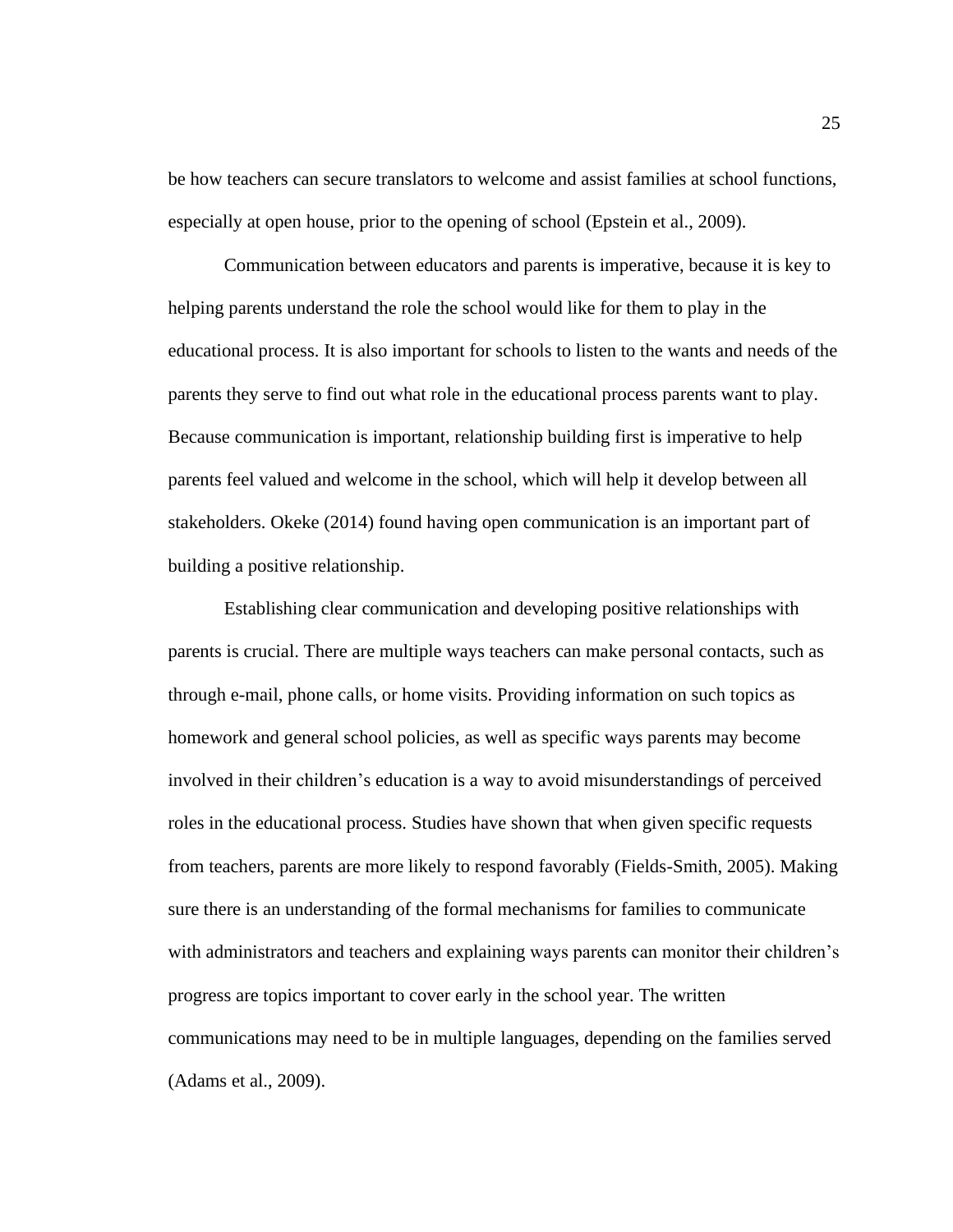Historically there have been groups of people who have felt excluded from the education system. People may have not been successful in school and/or may have a mistrust of the educational system. Teachers have a vital role in gaining the trust of families. Something as simple as learning how the parents wish to be addressed (e.g., first names vs. "mister" or "missus") can go a long way to demonstrate respect. Finding out information about family structures and embracing blended and nontraditional families are also important (Villegas & Lucas, 2007).

Greene (2013) posits that authentic partnerships will require educators to get to know who their parents are in order to gain a better understanding about what they need and value. Conventional approaches, such as parent-teacher conferences, leave little opportunity for gaining valuable insights and cultivating positive parent-teacher relationships. During most of these interactions the teacher does the majority of the talking and there is little reciprocity.

A way to transform this conventional procedure is to rename it as an individual introductory conference. During an individual introductory conference parents and teachers get to know one another, exchange expectations, learn about the students' talents, interests, and background and make agreements about expectations for the student as well as come to an agreement about communication and roles during the school year. With simply renaming the meeting, the idea of meeting together becomes more positive and focused on building relationships that will benefit the growth of the student (Greene, 2013).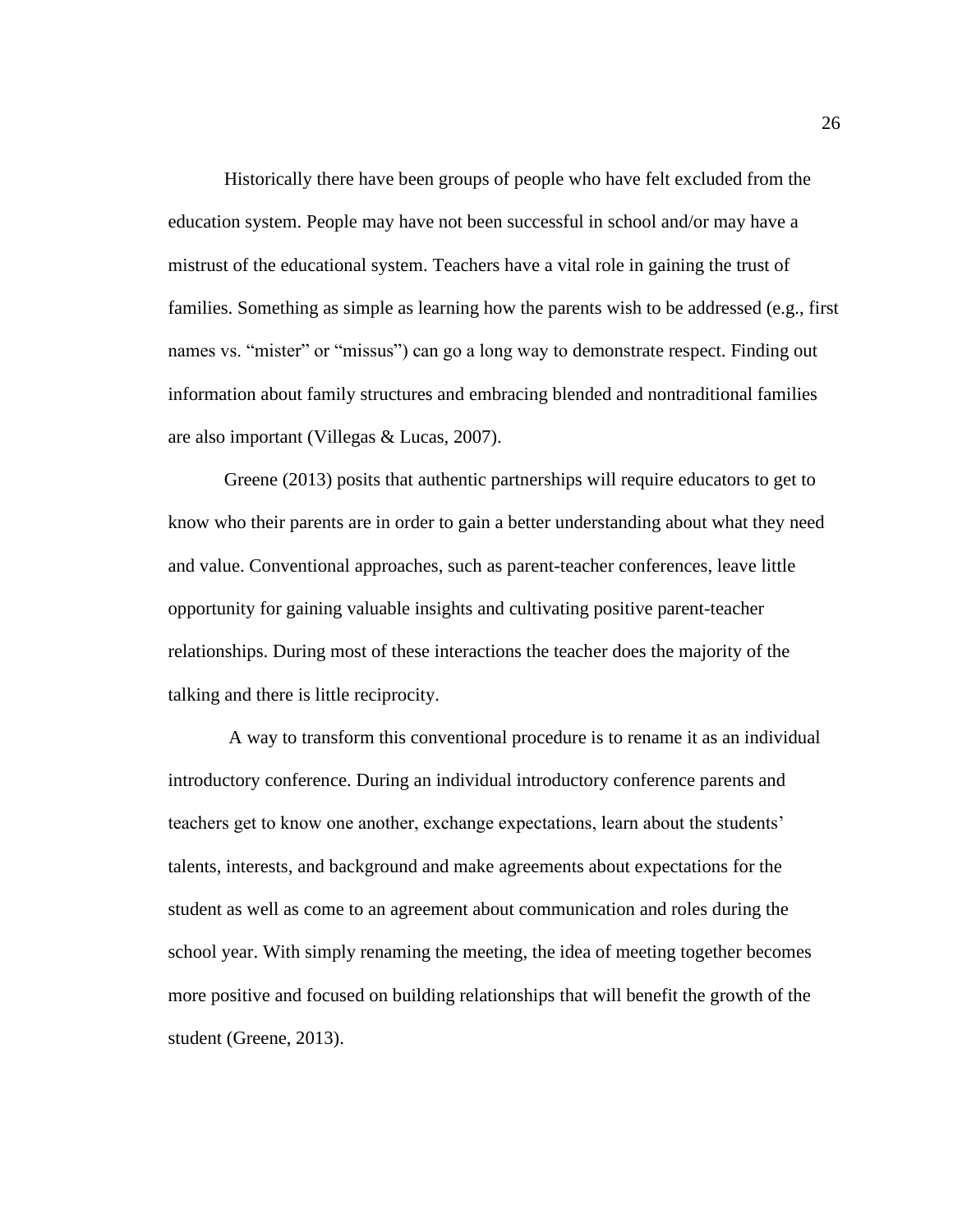# **Attitudes and Actions for Stakeholders**

Epstein et al. (2009) identified some best practices that can help schools improve parental participation, which leads to improved outcomes for students. These best practices include all stakeholders in the school. Everyone needs to work together to increase parental participation opportunities. Steps various stakeholders can take are discussed next.

Studies on school-family relations that involve low income and/or minority families found educators typically do not welcome, expect, or cultivate power sharing practices with the families of marginalized groups (Abrams & Gibbs, 2002). To model inclusive behaviors, school administrators can encourage and facilitate the development of a parental involvement committee.

Roles can be created for parents on all decision-making and advisory committees. Training for them in the areas in which they will serve is important for them to have a meaningful impact in their roles on their committees. There should also be equal representation for parents on all school governing bodies. Parent surveys can be conducted to match parents to volunteer positions, identify parental interests, talents, and availability. Support networks can provide motivation for parents to motivate each other. A network that links every family with a designated parent representative could be established. There could also be a parent telephone tree to provide school information and encourage interaction among parents (Pemberton & Miller, 2015).

Connecting students and families to community resources can help strengthen and support the students' learning and well-being. Family and community involvement that is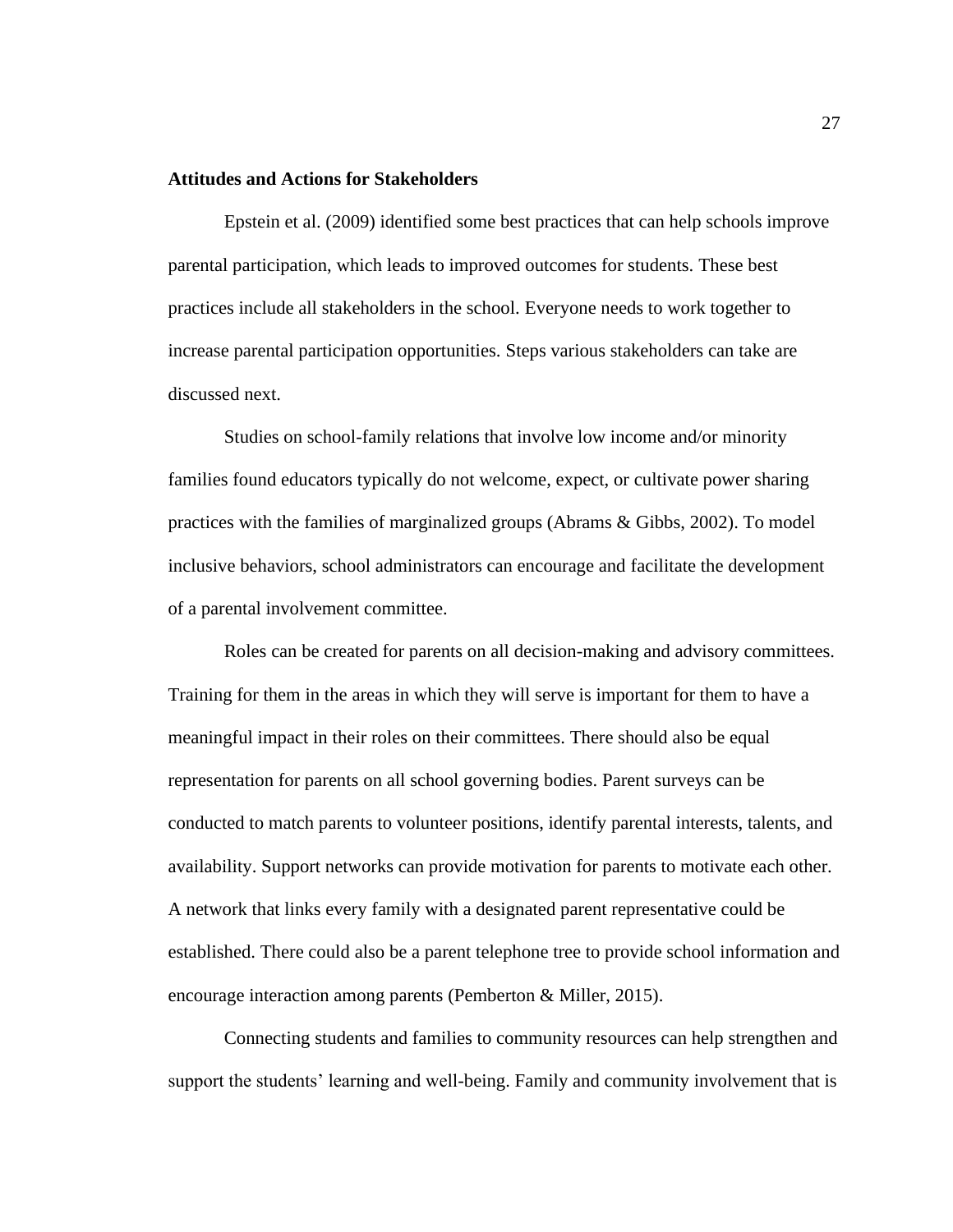linked to student learning has a positive effect on achievement (Lusse et al., 2019). The school could establish school-community partnerships that facilitate access to community-based programs that could help families find resources that would help them be involved in their children's education (Hall & Quinn, 2014). An example of this may be partnering with a local agency to provide regular parenting workshops on nutrition, family recreation, or child development. Another example would be a community business providing students internship opportunities, mentoring, and experiential learning opportunities (Hall & Quinn, 2014).

These partnerships are a shared responsibility and reciprocal process whereby schools and other community organizations and agencies engage families in meaningful and culturally appropriate ways. Families are encouraged to take initiative to support their children's development and academic growth. Efforts are made by schools and community stakeholders to listen to parents, support them, and ensure there are tools available for all to be active partners in students' school experience (Adelman & Taylor, 2007). Students can help encourage parents to get involved at school happenings (Epstein & Sheldon, 2016). Teachers can help students understand the event at school and provide information, such as a flyer for the students to share with their parents. Often if the student is excited and wishing to participate the parents are more likely to attend whatever function it may be.

### **Parental Participation Programs and Their Effectiveness**

There are a variety of programs aimed at increasing parental participation. These programs, and others like them are helpful because research has consistently found the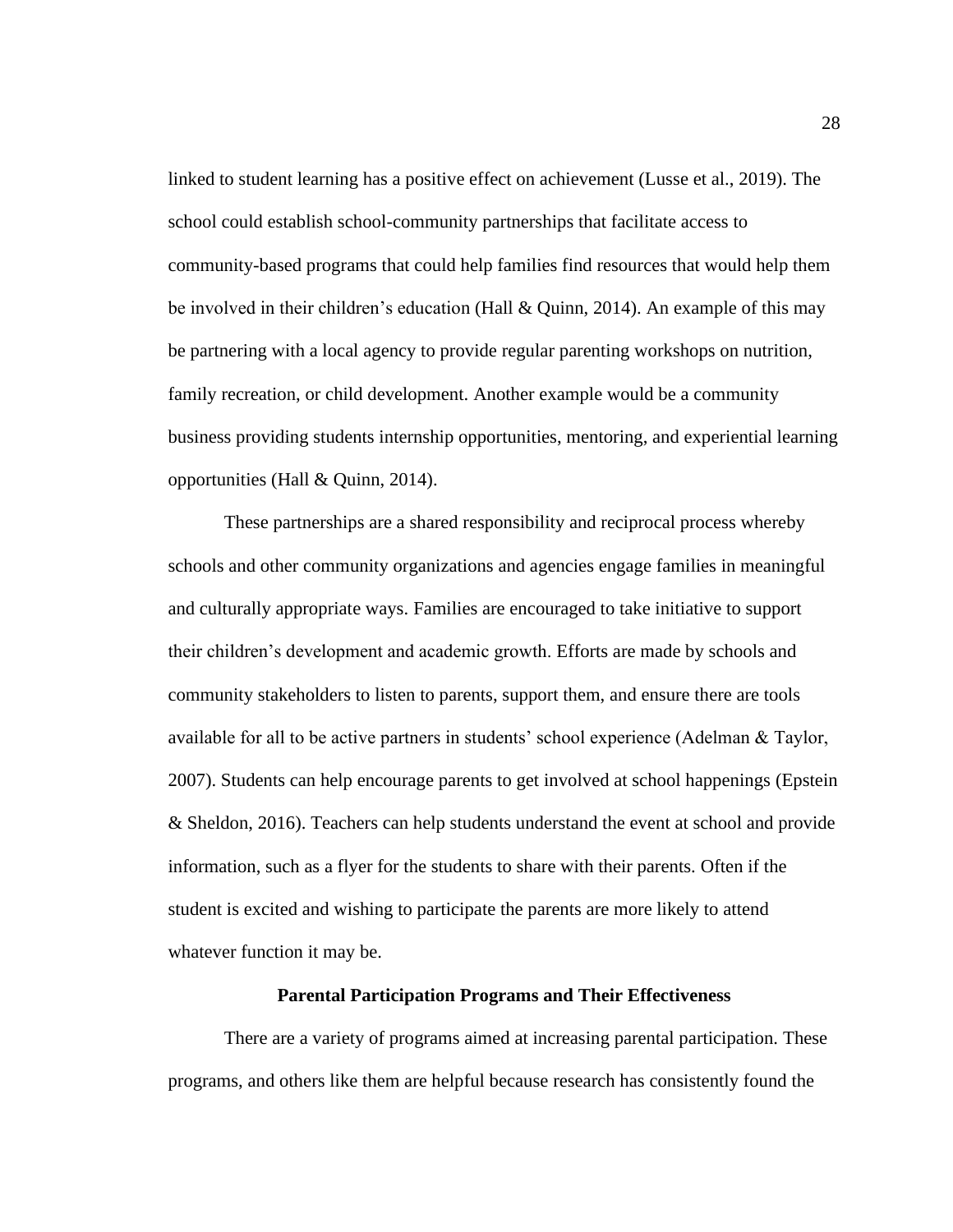more families support their children's learning and educational journey, the more their children tend to do well in school, and the more likely they are to continue their education (Hall & Quinn, 2014). Here, I provide some examples of successful parent engagement programs.

### **PAL Program**

"To create welcoming and equitable learning environments for diverse students and their families, school leaders must engage the entire school community" (Howard, 2007, p. 16). There are many ways to improve relationships with diverse parents, but one program that included many components research has identified as effective is the Parent Partnership for Achieving Literacy program, or PAL for short. This program was implemented in a school district in Massachusetts that had high numbers of culturally and linguistically diverse students. Unfortunately, with diverse populations engaging parents has not been an easy task. Because of this frustration the superintendent decided to take action (Colombo, 2006).

"PAL employed a dual approach to increase the overlap of school, home, and community influences by building bridges between mainstream teachers and culturally and linguistically diverse families" (Colombo, 2006, p. 316). This approach included teachers participating in professional development to increase their cultural awareness and improve their knowledge of needs and strengths of the children and families they serve (Colombo, 2006). Families were offered workshops, meetings, and were sent mailings that helped them understand the expectations of the school, with the underlying philosophy that parents and the school were on the "same team," wanting what is best for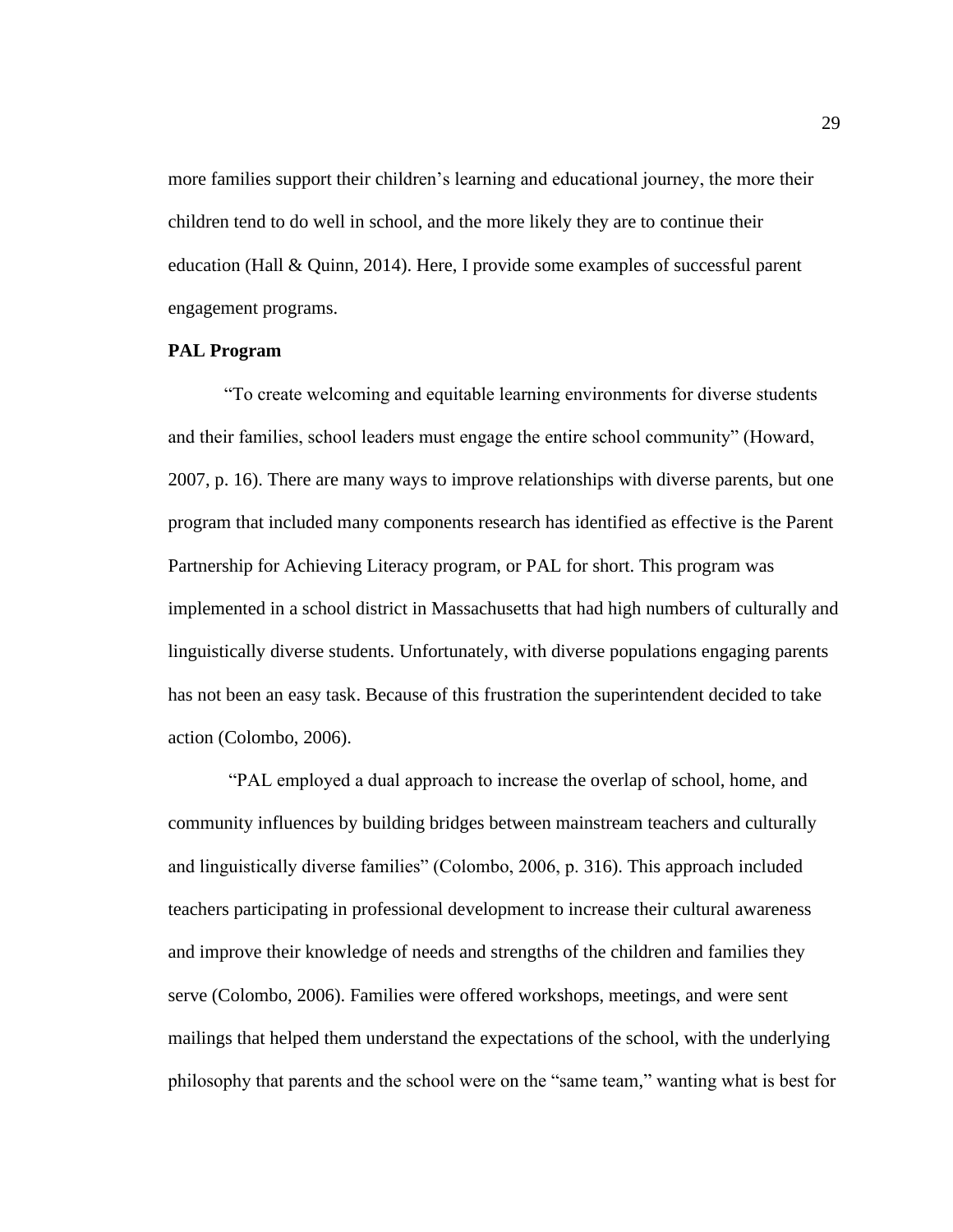the students. The parents, community members, and teachers collaborated to decide on structure and content of the teacher and family workshops. This gave them voice and power within the process. Issues were identified, and action was taken to remedy the problems (Colombo, 2006).

The program was responsive instead of prescriptive and evolved to meet the needs expressed by the families, such as providing homework help four days a week and providing transportation from the various schools to the PAL program. English classes for parents were also offered. Attendance was consistently high, which was an indication culturally and linguistically diverse valued and wanted to be involved in their children's education.

The PAL program valued the community and sought to communicate with them. Parents were invited to meeting to discuss their concerns and needs and notices of PAL goals and meetings were placed in neighbor markets, churches, and social security offices. Four bilingual parent coordinators were recruited who know the culturally and linguistically diverse community. Through them all types of people came together to benefit the students served in the community.

"The district used the Survey of Out-of-School Youth Outcomes to learn if teachers saw progress in the children who participated in PAL" (Colombo, 2006, p. 318). The results indicated significant progress in reading, verbal communication, and overall behavior.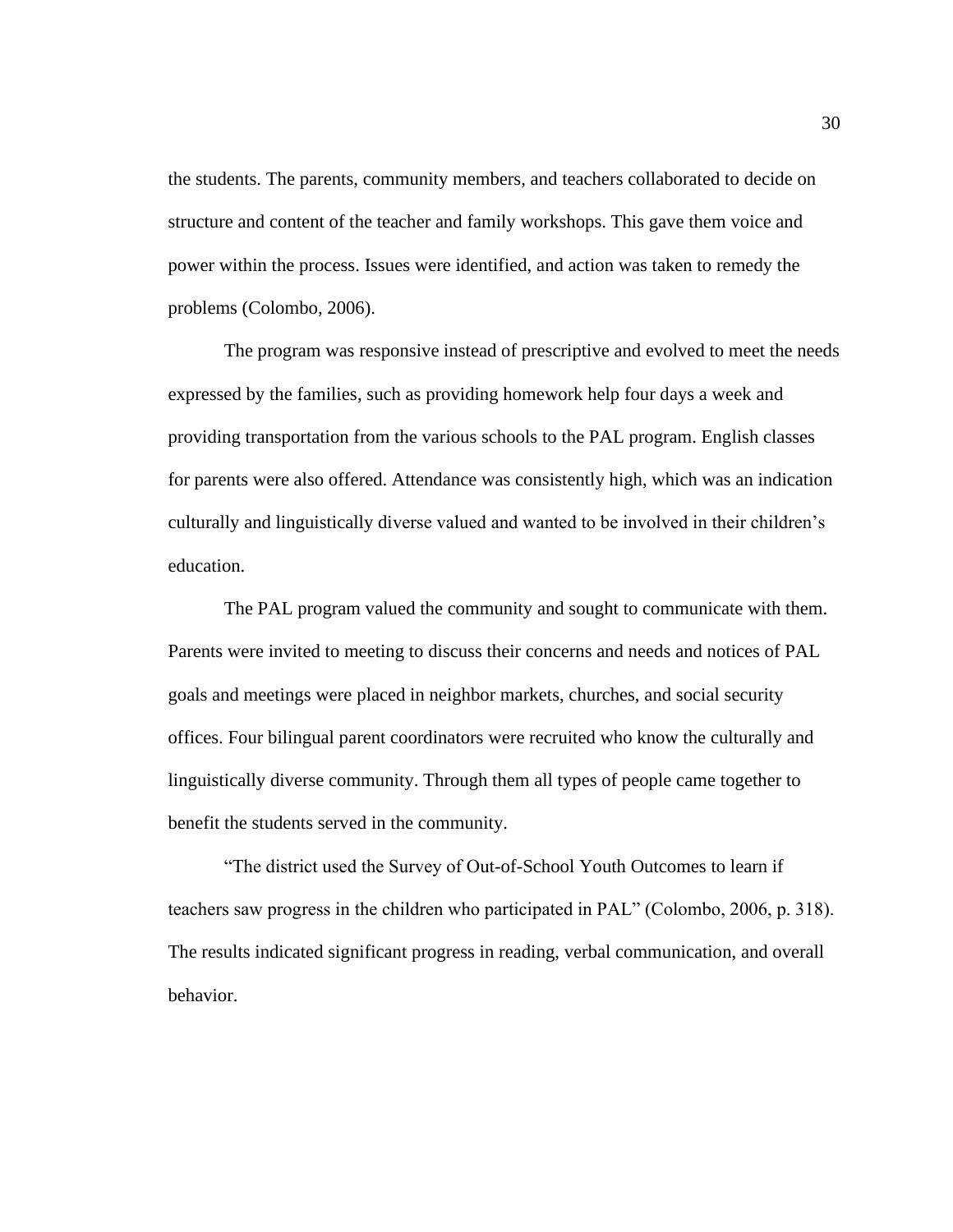# **Parents on Point**

Eleanor Roosevelt High School is a comprehensive high school in California. The school serves around 4,100 students. The community is relatively new and is expanding. This high school program was created to empower parents with information and resources on current teen trends to help parents build connections with their children in these areas. We often think of increasing elementary school parental participation, but high school students benefit also. In this program topics included: teen suicide, drug use, social media etiquette, eating disorders, human trafficking, adolescence education, effective consequences, and bullying.

The planning of this program included parents, teachers, classified employees, and community members. The benefits of this program included the wealth of information given to parents through the presenters on the various topics related to teens. Though academic benefit was not documented, feedback from those in attendance demonstrated the program was beneficial (Aguilar, 2015). This program included the components of Epstein's model (Epstein & Sheldon, 2016).

# **Project EASE**

Another literacy intervention was the Project EASE, Early Access to Success in Education. This was a year-long intervention program that included parent education sessions, at school parent/child activities, and at home book centered activities. During the parent sessions, information was received on how to strengthen vocabulary, extend narrative understanding, and how to develop sound awareness and letter recognition.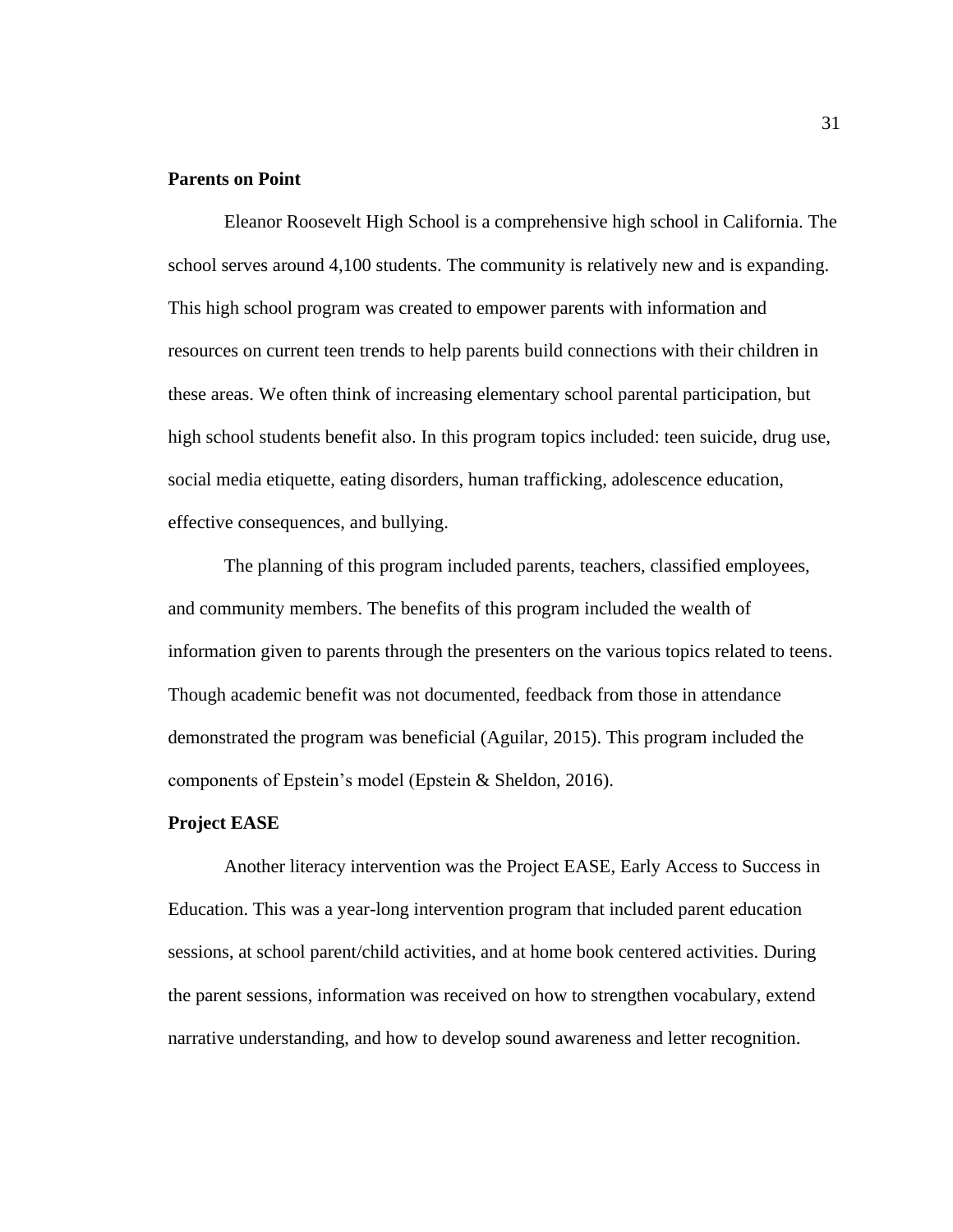At the end of the intervention year, measures of home literacy support were collected from parents and a battery of literacy and language tests were administered to the children involved in the intervention. When compared to children not involved in the intervention, children whose families engaged in the school and home activities made significantly greater gains in scores. The effects of this intervention were reported by Jordan et al. (2000) in a reading research journal. This intervention demonstrates there is potential for schools to engage parents in meaningful ways that can improve students' academic performance.

### **Logan Square Neighborhood Association**

The Logan Square Neighborhood Association (LSNA) was founded in the Logan Square neighborhood in the early 1960s in response to the suburbanization of the Chicago metropolitan area. The neighborhood experienced a shift starting in the seventies which made it the predominately Latino community that it is today. "Working with Latino families in the group's early organizing campaigns for affordable housing, neighborhood safety, and immigration reform, LSNA organizers soon found that education was a central issue and concern for newcomers" (Warren & Mapp, 2011, p. 170).

The goal of the group was and continues to be aimed at connecting the community and school. This has been achieved by chartering a path that sought to change the nature of school and community involvement by forming connections between the two. The association developed the Parent Mentor program which trains parents to work in the classrooms alongside teachers as classroom assistants. The parents read to children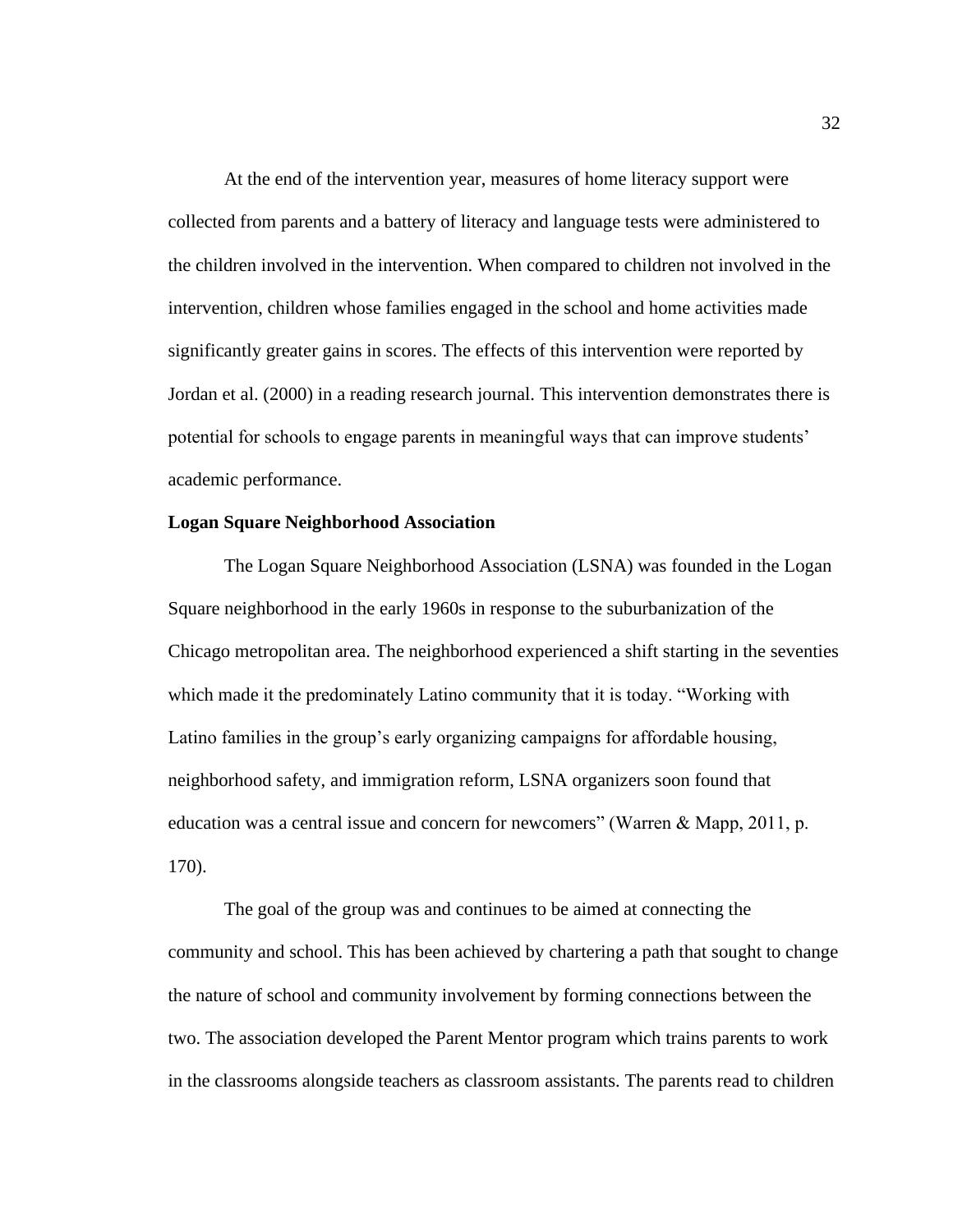in small groups, work with individual students, and support classroom activities in various ways.

The parent mentors are paid a small stipend to facilitate and encourage consistent participation. Team building activities between educators and parents help to build trust, dispel myths, and develop common ground. "From its beginning in 1995, the program grew quickly to include eight elementary and middle schools across Logan Square" (Warren & Mapp, 2011, p. 177). Every year the program trains over 150 parents and since the program's inception until 2011, 1,200 parents have graduated as parent mentors.

The Parent Mentor program is unique because it meets parents where they are and works to figure out what they need from schools. A parent may start at the involvement level, which would include such activities as coming to meetings and gaining knowledge through reading flyers and brochures, then grow into being engaged. Engagement is the goal, where parents are incorporated into the life of the school.

Through LSNA's Parent Mentor program parent participation opportunities are there for all parents to start at their comfort level and provide a way for parents to move through the program and emerge on the other side as powerful actors in both the school and community. Though the focus of this program is not raising student academic performance all aspects of Epstein's framework are addressed and working toward students' healthy development is done by all involved in this program.

# **Parent Leadership Academy**

This program, located at Harmony Elementary School in South Central Los Angles, California was put in place in response to an emerging desire for leadership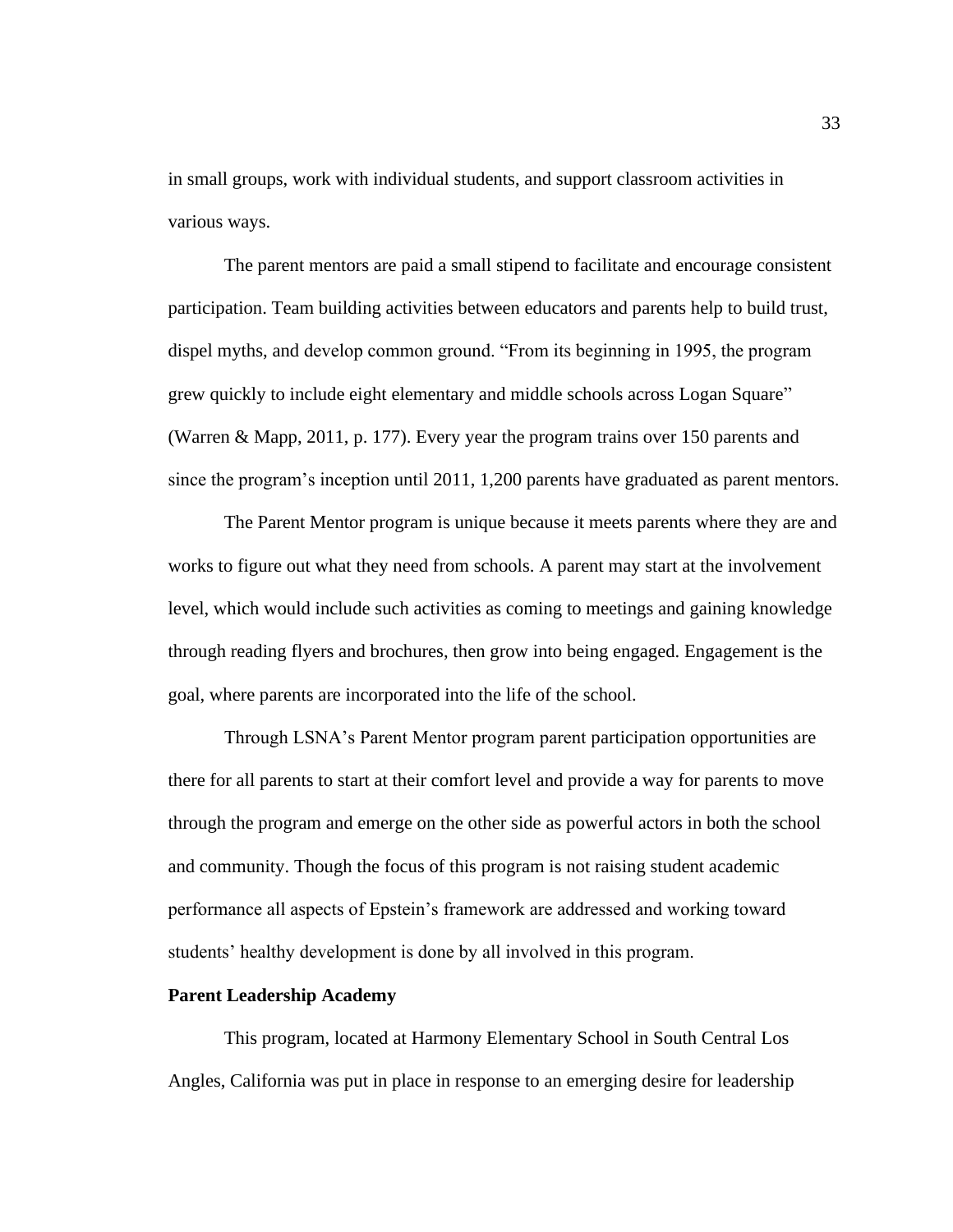opportunities by parents during the 2007-2008 school year because there was a growing community concern about safety and violence caused by gang violence. There had been at least five times that school year that Harmony had to lockdown and wait for the police to indicate the area was safe and secure.

Harmony Elementary held the Parent Leadership Academies to address the needs identified by leadership at the school. These trainings were designed to build the knowledge and skills the parents needed to be leaders, and covered topics like relationship building, leadership, power, and organizing.

"Parents collectively identified a new issue while talking with each other and with the Harmony staff during these Leadership Academy training sessions" (Warren & Mapp, 2011, p. 93). The issue identified was that Harmony Elementary was run on a year-round schedule, which presented challenges such as students from the same families being on different "tracks". This led to childcare burdens and different vacation schedules for families. In addition, city-provided youth services were planned for a traditional school calendar.

The parent leaders decided to voice their concerns to the Los Angeles Unified School District board members. Because of the leadership academy training, the parent leaders knew how to address the board and convinced the board to move Harmony Elementary to a traditional school calendar. This serves as an example of how parent leadership can positively make a difference in the lives of children and their families (Warren & Mapp, 2011).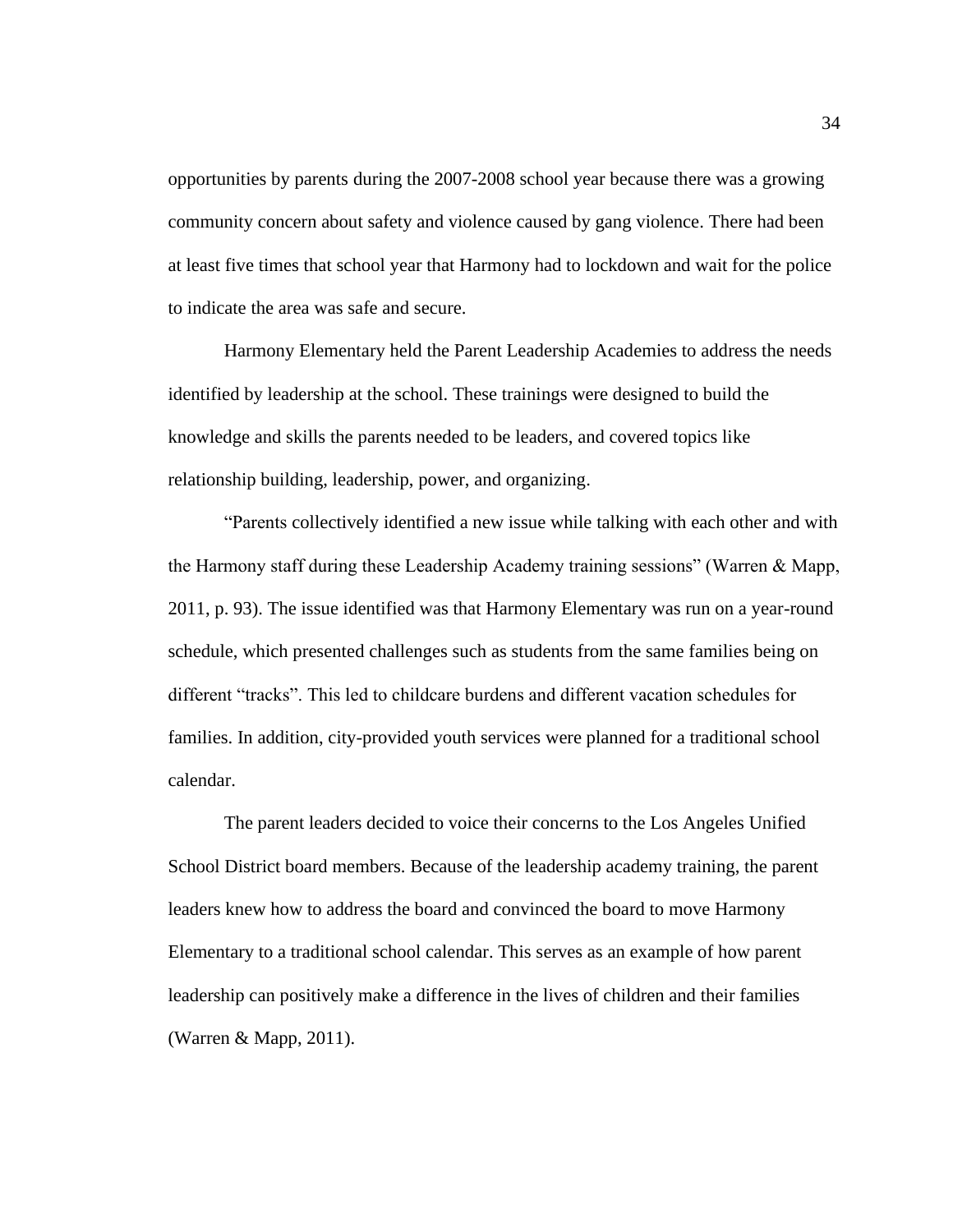#### **People Acting in Community Together**

Founded in 1985, People Acting in Community Together or PACT, is a multifaith, grassroots organization. Leadership training is offered to community members interested in acting to create change that addresses racial and economic justice issues. "PACT in San Jose built design teams for new autonomous schools that combined educators and parents from the congregation in which the group worked", (Warren & Mapp, 2011, p. 255).

PACT's approach to organizing built valuable ties among parents and the community, which resulted in advocating for all children and taking ownership for the practices employed by the schools they designed. "By working together, parents in some schools started by PACT in San Jose, for example, take so much ownership over their schools that they object to language that says the schools involve them in activities", (Warren& Mapp, 2011, p. 255). The PACT parents firmly assert that they are the ones who helped design the school and create the activities in the first place.

### **Obstacles to Parental Participation**

"Unfortunately, particularly in urban contexts, barriers between home and school may hinder parents from visiting their child's school" (Lusse et al., 2019, p. 229). Because of barriers, teachers may believe the parents are absent in their child's school life due to lack of interest. Mutual trust must be built so barriers resulting from fear and mistrust, and misunderstanding can be resolved. Often parents at schools serving diverse communities have lost their trust of the school and the system as a whole. This is because historically there have been times when White leaders have ignored the education of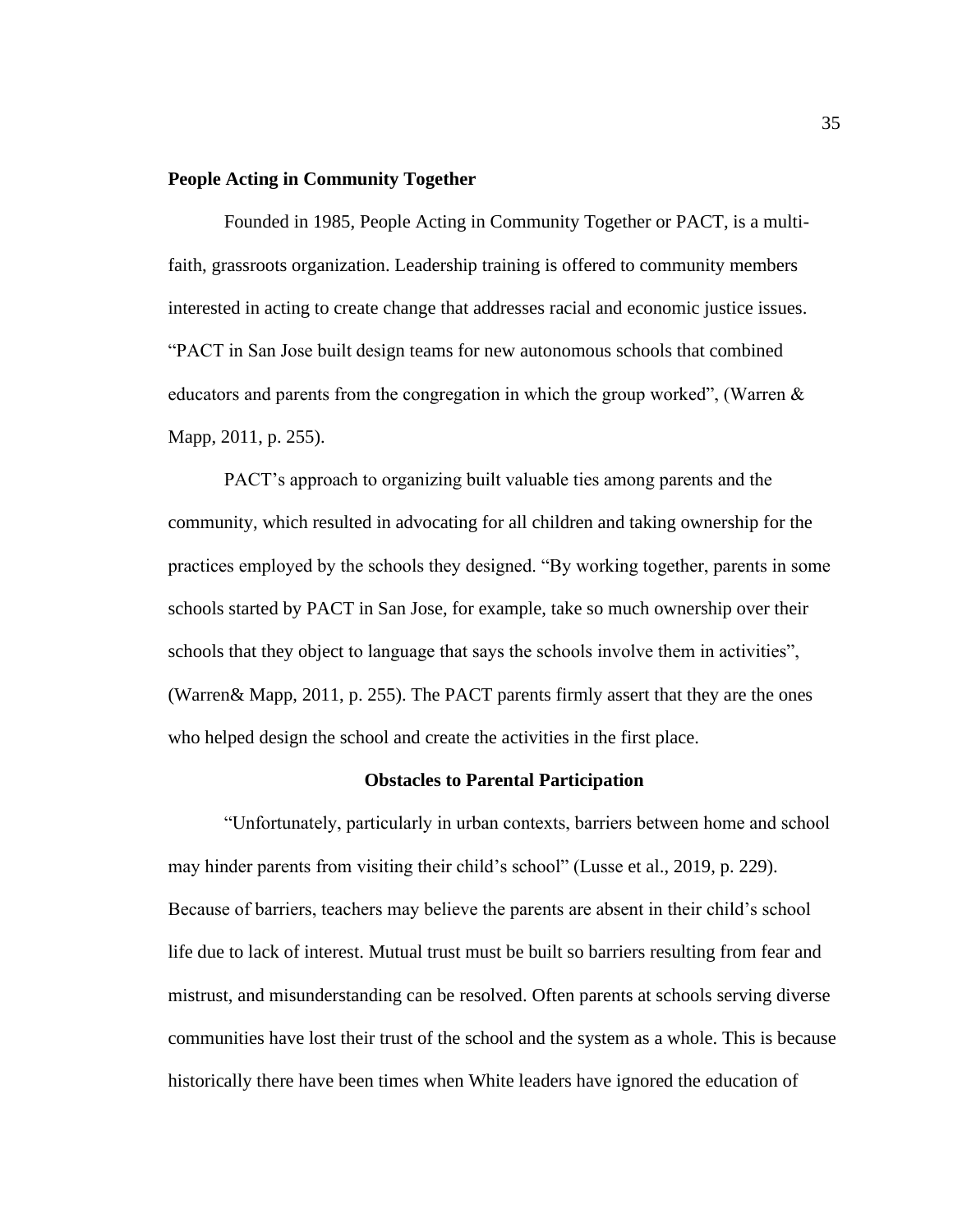minority children (Hale, 2016). In the past there were instances when former slaves built schools for their children, which was an indication as to how much they valued the acquisition of knowledge, so the issue is not that, as a whole, minority parents do not value education. Resolution of these misunderstandings can lead to removal of many barriers between home and school.

#### **Language Barriers**

Language barriers are also a problem for many schools (Yoder & Lopez, 2013). The professional language used in schools can be intimidating to many parents. Parents of children with disabilities may need additional support in understanding the jargon used in conservations about their children (Byrd, 2011). In instances where the language may be quite technical, schools may provide a glossary of technical terms in a simplified format. Oral communication may also be preferred to written communication in these situations because clarification of any misunderstanding can be immediate.

There is the language barrier that exists because parents are not fluent English speakers, in which case there needs to be a translator the families are comfortable with. Children should not be used as translators for their parents because this can upset the balance and authority in the parent-child relationship. Any written communication to parents should be translated and may include the use of pictures to assist the understanding of the parents (Howard, 2007).

### **Physical Barriers**

There are also physical barriers that may impede the parents from physically attending school activities (Machen et al., 2005). An example of a physical barrier would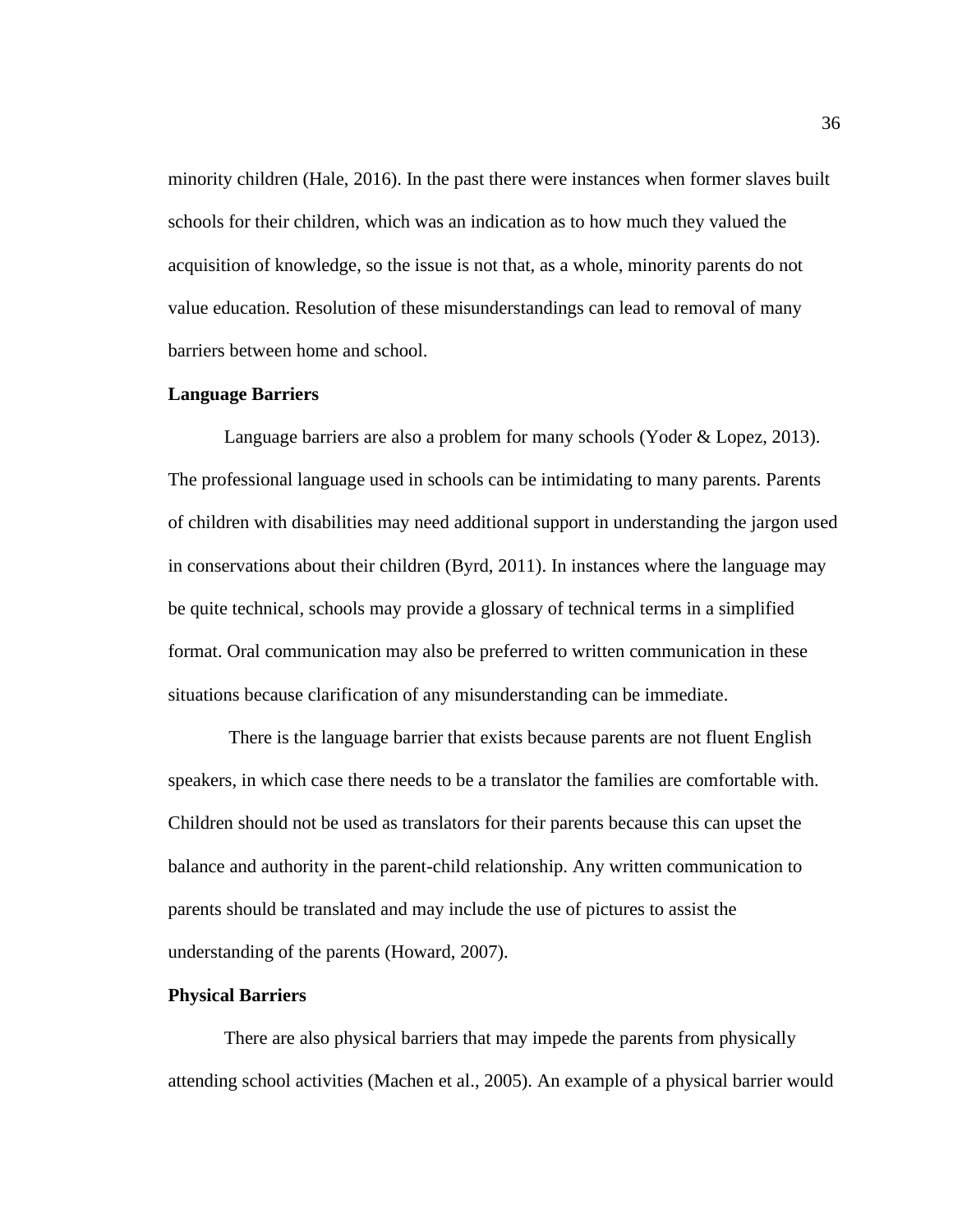be parents unable to come to school because they have no transportation. Another example would be if a parent has a work schedule that does not allow them to attend school related functions such as curriculum nights or conferences. Childcare for younger siblings is also a reason some parents cannot attend school activities.

If a school helps address these physical barriers, parents may be more likely to attend school functions. An example of facilitating school based parental involvement could be something as simple as scheduling parent-teacher conferences that fit the families' schedules. If there are a variety of meeting times and dates, the likelihood of parents being able to physically attend increases. Providing childcare or alternate locations to meet would also be ways to increase the opportunity to physically meet with parents. Machen et al. (2005) found in a program implemented to raise parental involvement for first grade students, addressing the childcare and transportation barriers produced a result of over a 94% parental participation rate.

#### **Parental Perceptions**

Parents may also feel they are unable to support their children due to their own lack of formal education (Flynn, 2007). Parents may not believe they have the knowledge or skills they can use to assist their children in their education. Parents should be assured they are not expected to understand content but can give support in nonacademic tasks, which is valuable to their children. An example of this type of support would be to provide a regular place and time to complete homework. Ensuring the child finishes homework and parental communication with the teacher if the child struggles is also a way to support a child academically.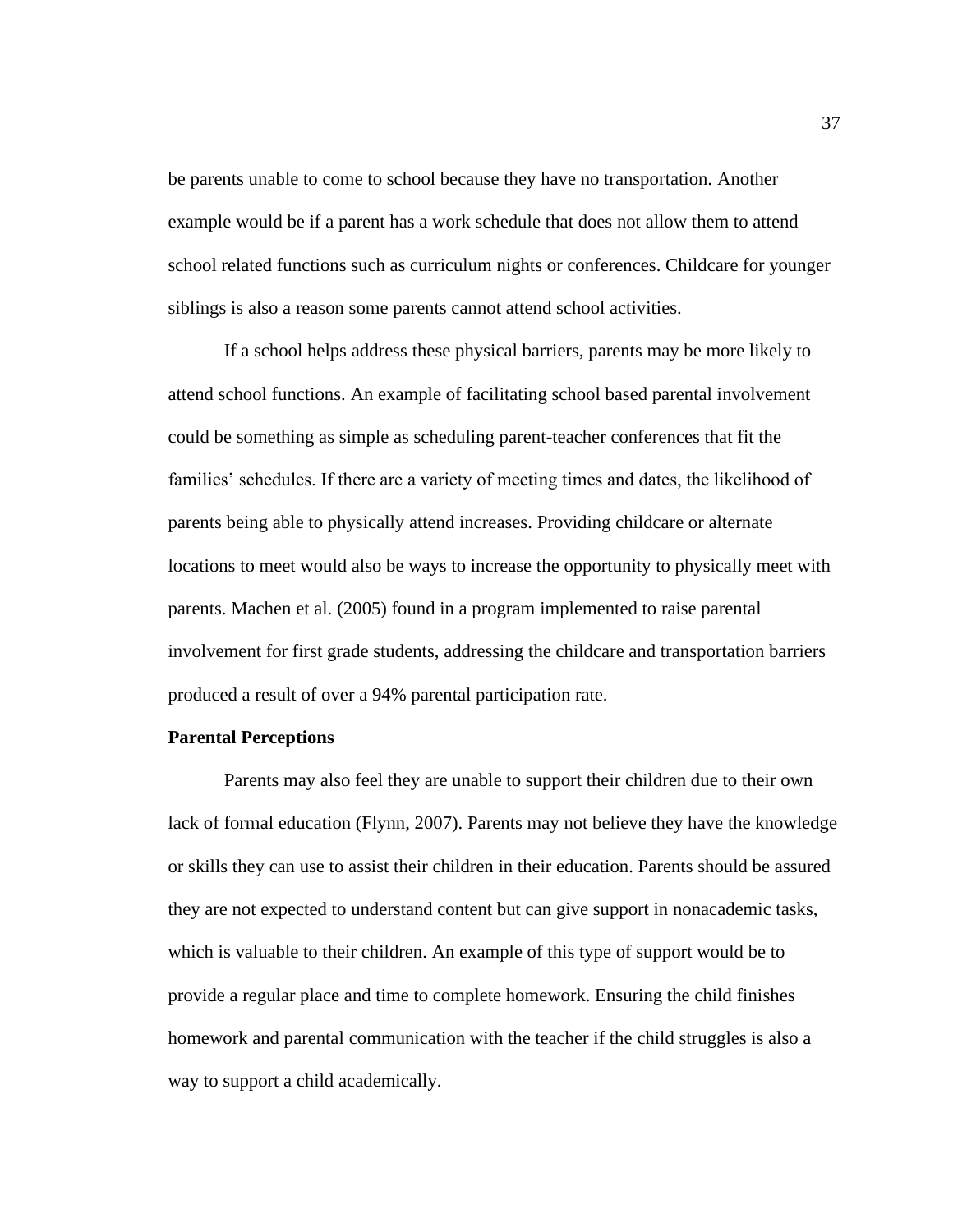Another possibility for the disengagement of parents is that they may not understand their important role in the education of their children (Okeke, 2014). Over the last few decades much research has shown how vital it is to have parental participation. In the past the parental role was outside the school, but now more direct participation is expected. In a study conducted by Okeke (2014), the conclusion was reached that most parents simply do not know how to get involved. Conveying specific ways for parents to be involved will demonstrate they are needed and valued in the educational journey of their children.

They may also feel they are only able to follow what they are directed to do by the school if they wish to be educational assets rather than detriments to their children. This school-family dynamic maintains educators' traditional place on top of schools' social and political hierarchy (Colombo, 2006). Parents then remain outsiders to a world where decisions about their children's lives are made by educators who know little about the parents' lives which leads to a failure to draw on their insight and knowledge.

#### **Epstein School-Family-Community Partnership Theory**

The Epstein Model is a widely accepted parent involvement framework that assists educators in developing school and family partnership programs. In this model parent involvement includes both home-based and school-based activities with six types of family involvement behaviors. The six types of parent involvement activities Epstein identified are:

• Parenting—Helping all families establish home environments to support children as students,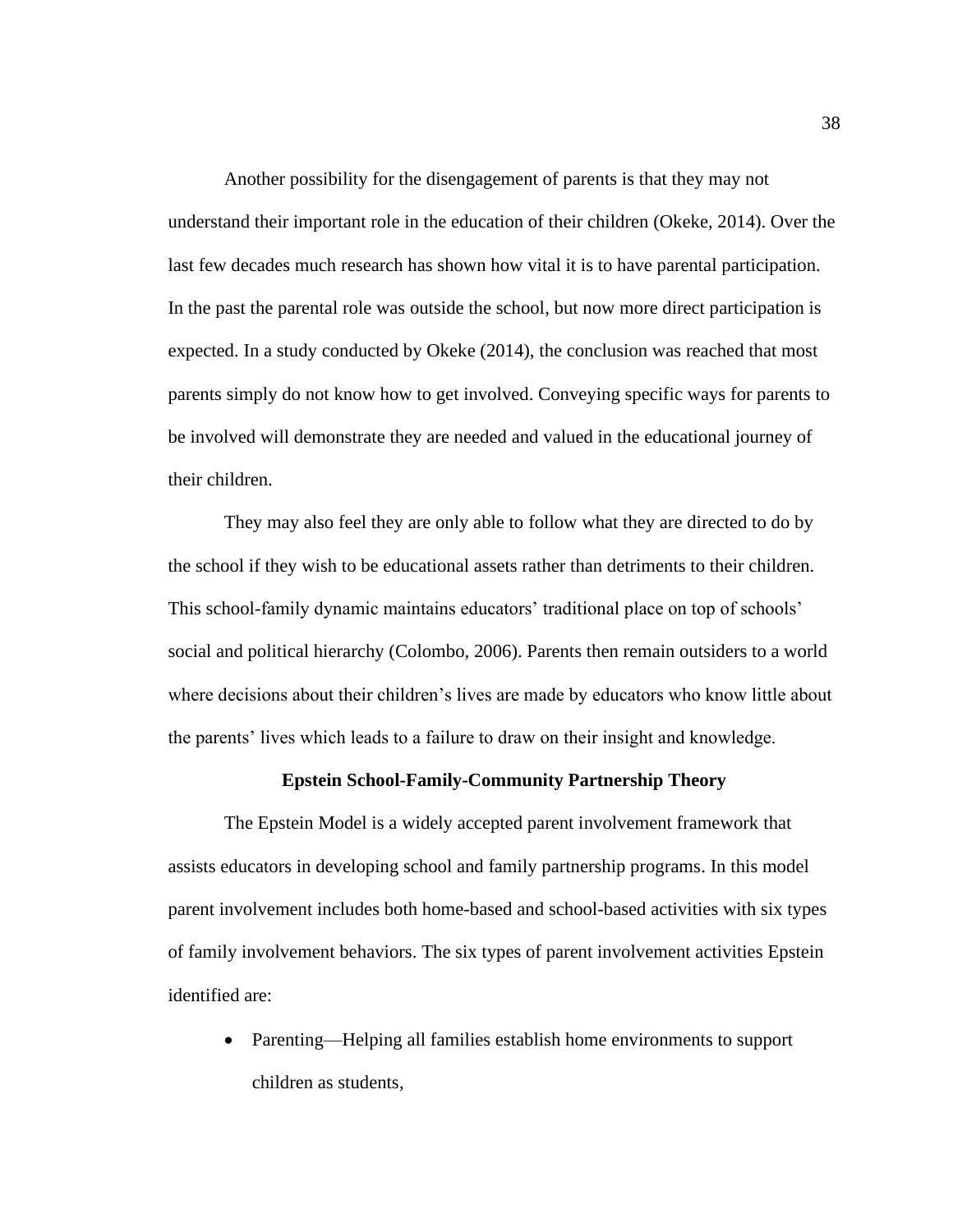- Communicating—Designing effective forms of school-to-home and home-toschool communications about school programs and children's progress,
- Volunteering—Recruiting and organizing parent help and support,
- Learning at home—Providing information and ideas to families about how to help students at home with homework and other curriculum-related activities, decisions, and planning,
- Decision making—Including parents in school decisions and developing parent leaders and representatives,
- Collaborating with the community—Identifying and integrating resources and services from the community to strengthen school programs, family practices, and student learning and development.

These six behaviors often overlap and are to provide positive home conditions, home learning activities, communication, and shared decision making within the school, involvement at school, and forming community partnerships (Epstein et al., 2009). This model goes beyond what is usually considered parent involvement activities to include activities in which low-income, ethnically, linguistically, and racially diverse parents could participate. The expected results from this model include student awareness of importance of school, parents increased understanding of and confidence about parenting as the child proceeds through school, and teachers increased understanding of families' background, cultures, and needs (Epstein et al., 2009).

Bower and Griffin (2011) looked at how effective the Epstein model was in a high minority and high poverty elementary school. The results of this study showed that even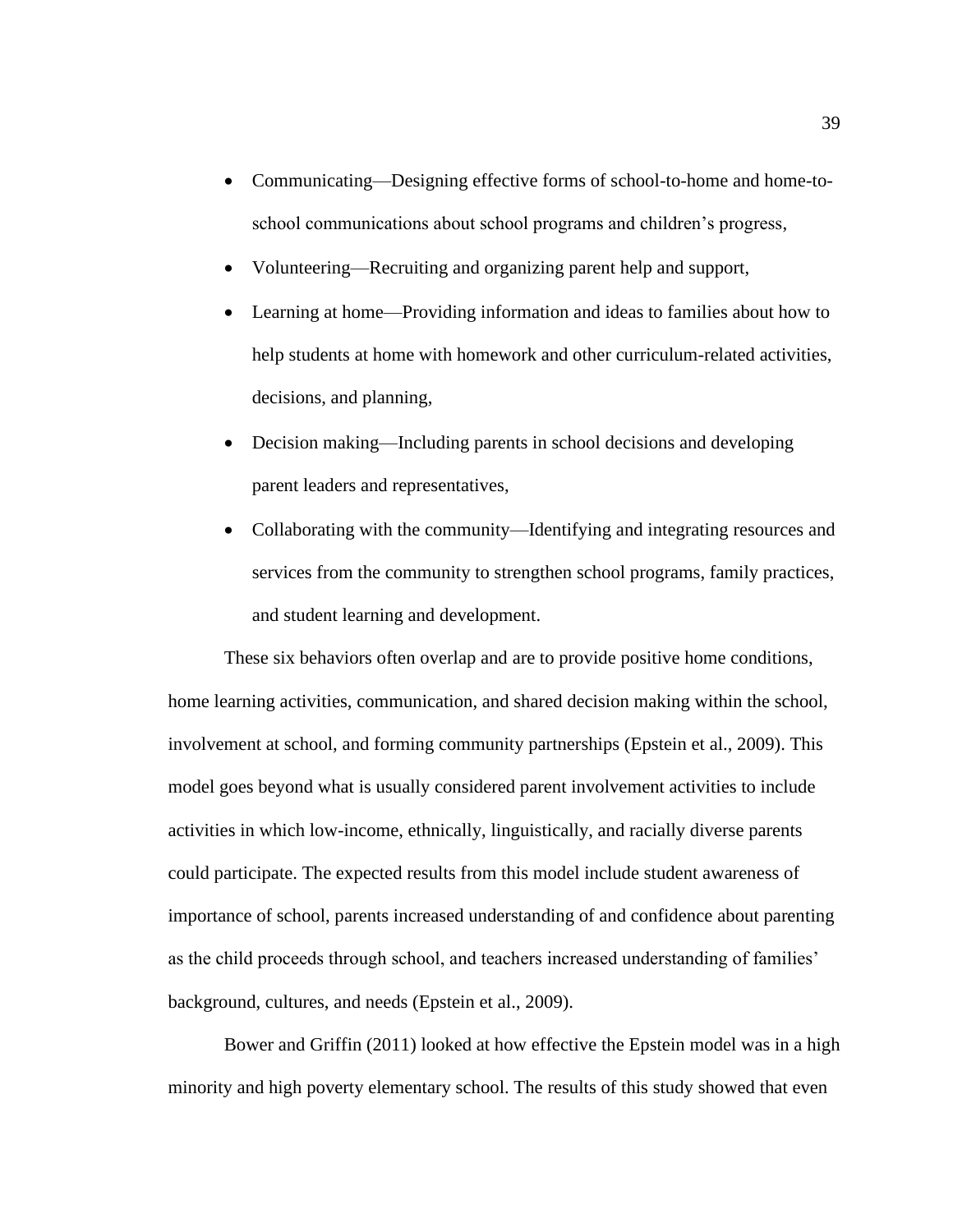though the model included home and school-based strategies, the strategies did not address ways to bridge cultural gaps between families and the school, though the expected results from the model included an understanding and respect for diverse families. "Over the past three decades, the racial and linguistic demographics of the K-12 student population in the United States have changed dramatically" (Villegas & Lucas, 2007, p. 28). Because of this fact, schools must approach the issue of getting parents involved differently from what has been done in the past. Though the Epstein model expanded the definition of what parental involvement could consist of, the lack of bridging the cultural gaps is a major hurdle to overcome.

"Culturally responsive school leaders have access to power, and they can use their power to give greater access, belongingness, and opportunity to minoritized students and families" (Khalifa, 2018, p. 112). School leaders can either help to resolve or continue marginalization of minoritized students. Culturally responsive leaders must connect with the communities to find their goals and connect with them in the best interest of the students served in the schools.

Many school leaders continually look for ways to create inclusive settings for students, though there may be some resistance to relinquish power from some constituents such as teachers. In creating school, community, and family partnerships there is not a "one size fits all" model to follow. There are numerous factors that go into the level of engagement, involvement, understanding, and the perspective of each party (McWayne & Melzi, 2014). To undertake a journey such as this, leaders must understand they will never create completely culturally responsive schools. The goal is to create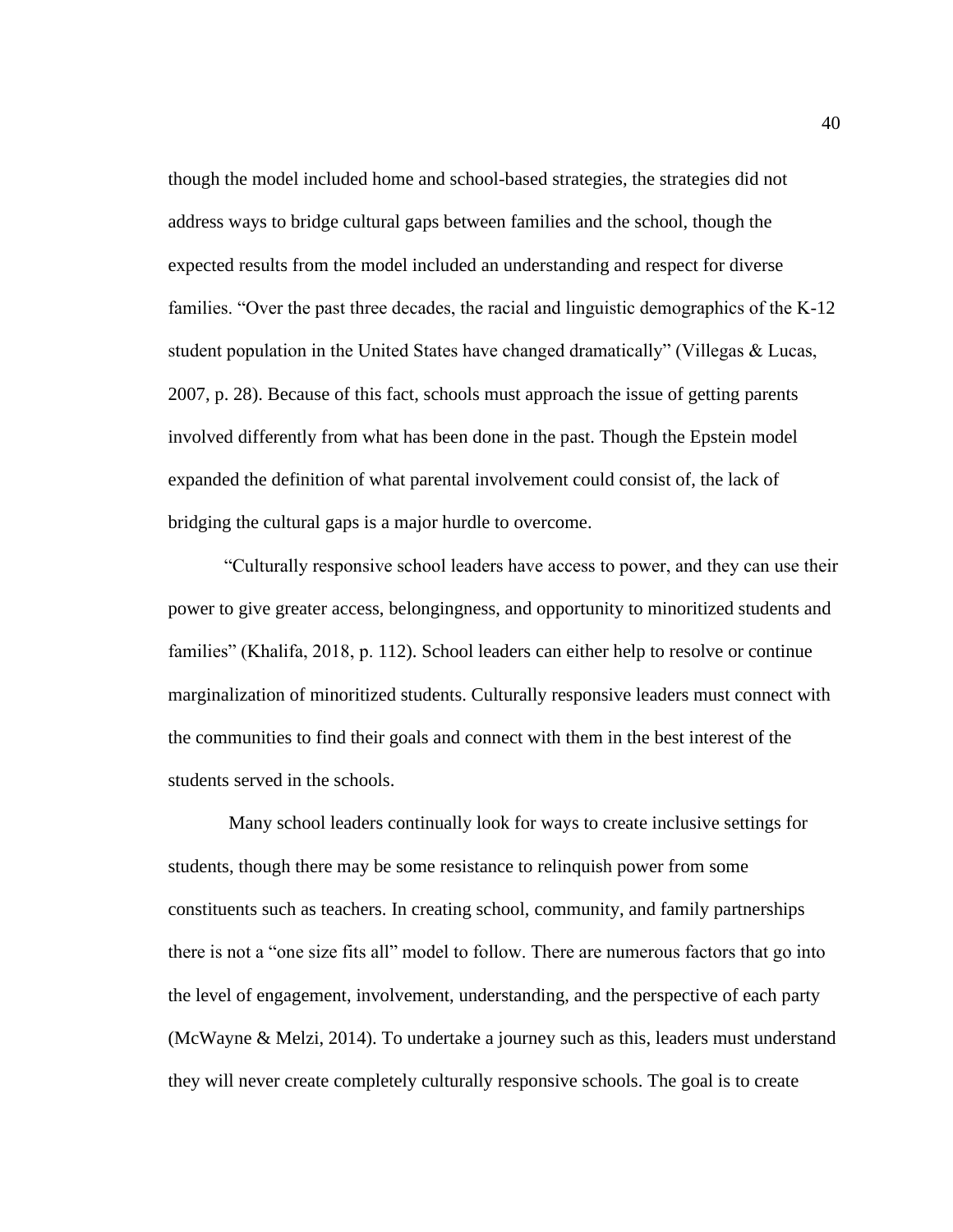more culturally responsive schools by implementing and/or reforming practices and policies that have not previously been culturally responsive (Khalifa, 2018).

In looking at the Parents on Point, PAL and EASE programs, many components of Epstein's model are evident and worked well in these situations. This makes me question if the amount of variation in people and situations is so much that maybe schools need to try various approaches and ideas until something works. A key finding in the research is that when programs and initiatives focus on building respectful and trusting relationships among school staff, families, and community members, they are more effective in creating and sustaining connections that support student achievement.

Parents are schools' most important partners. Schools can reap large dividends by engaging parents in ways that support student learning (Bower & Griffin, 2011). Through reading research on culturally and linguistically diverse communities, I conclude it is important to engage them, but there must be strategies used that work more positively with populations of color. Different groups in the community and school have different roles to play, but all are important.

Teachers and administrators must take the time to get to know students, their families, and the community as a whole. Educators can do more listening in ways such as giving parents an opportunity to share how they think the teacher can help their child be successful. The teacher can also ask how the parent will help the teacher be successful with the child. Two-way communication should be established early on (Byrd, 2011).

Parents should be made aware of the importance their involvement has on their child's education. They should connect with other parents throughout the community to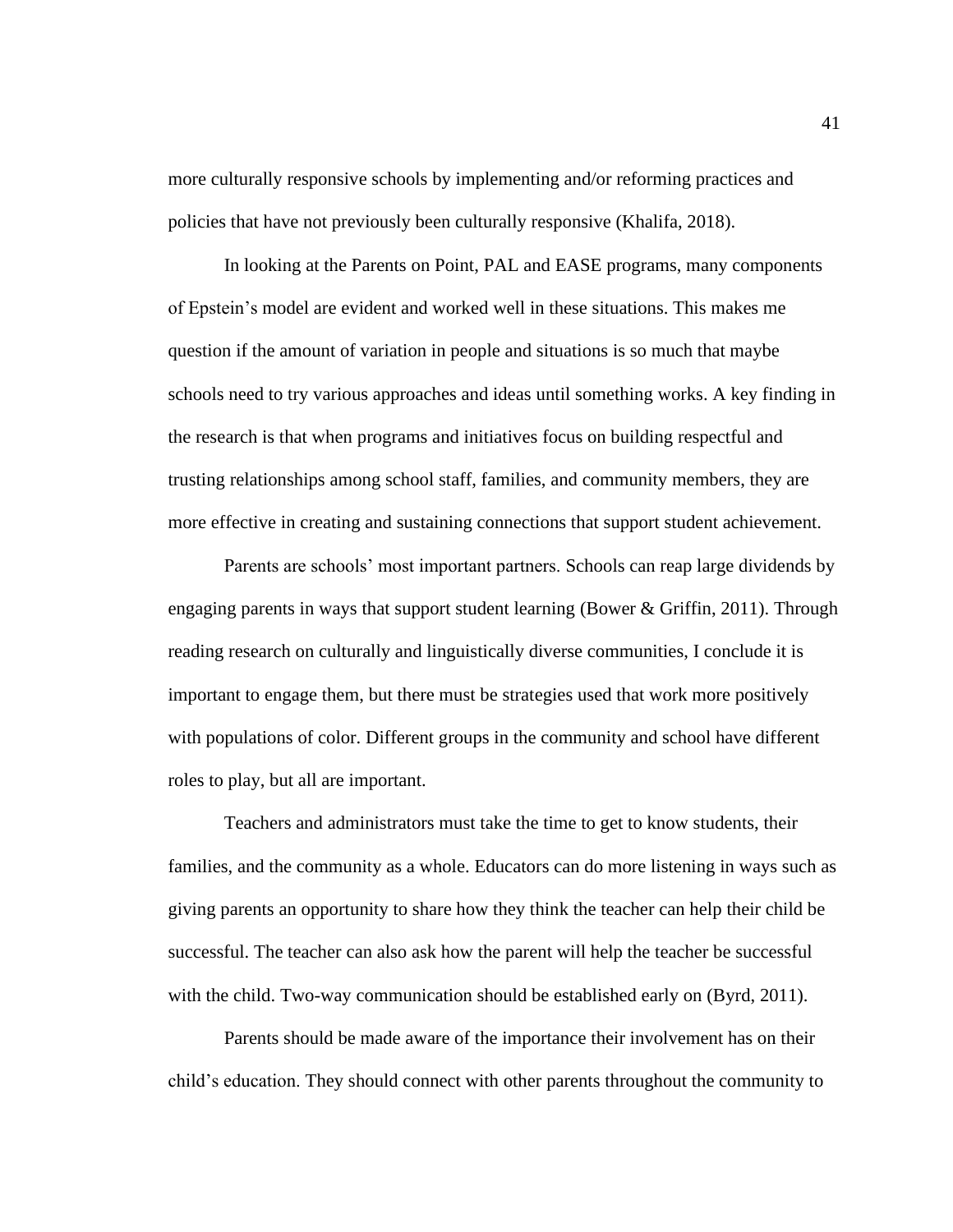increase the power of their collective voice and use it for positive change not only for the education of their children, but for the education of all children in the system (Ferlazzo & Hammond, 2009).

Community members must understand the school is a part of the community, not separate (Epstein & Sheldon, 2016). Places such as churches can serve as meeting areas to discuss concerns and challenges, and ways to overcome obstacles in the educational system. They can also serve as resources to support families, such as tutoring or mentoring youth in the community.

"Particularly at urban schools, school-family partnership procedures must be designed carefully, because students with a low socioeconomic background and a low parental educational level are most at risk of lack of school success" (Lusse et al., 2019, p. 228). If one approach or model doesn't work, a search for something different should happen. Just accepting the status quo should not happen in our schools, especially to the detriment of those vulnerable to low academic performance outcomes. The Venn diagram in Figure 2 shows overlapping spheres of influence that have a positive effect on students' education. From my analysis above, where the three spheres intersect is the area where successful parental involvement occurs.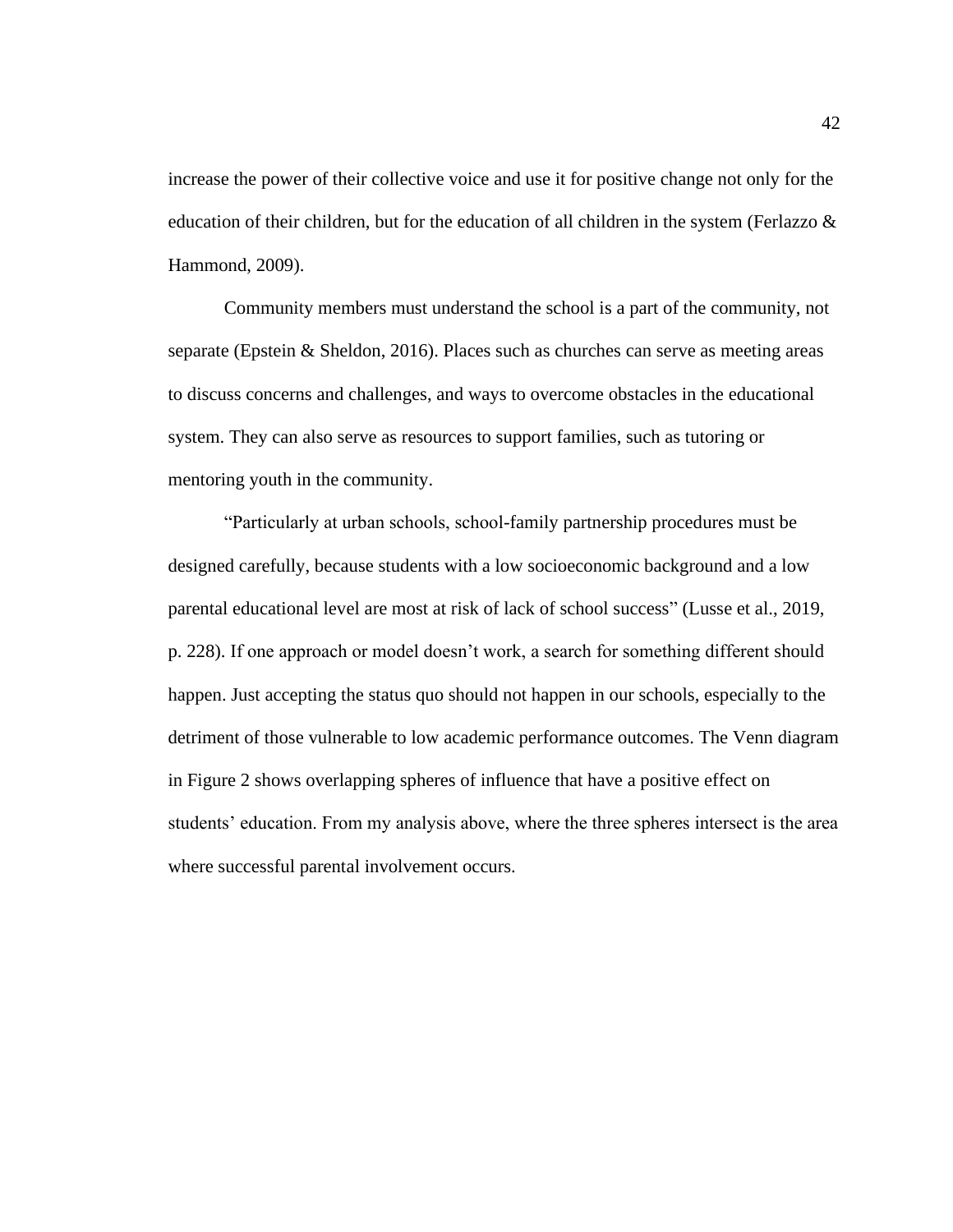Figure 2.

Overlapping Spheres of Influence



Parents, schools, and communities partake in a mutual awareness in supporting the education of students (Epstein & Sheldon, 2016). The Epstein school-familycommunity partnership theory suggests that the stakeholders work together to influence the education of students in a positive way. Epstein alluded to this theory as an overlapping sphere of influence among stakeholders in the teaching of children in an effort to make educational progress. This theory is not intended to create effective students but to give them the support to make academic progress on their own.

# **Conclusion**

In this literature review the purpose of parental participation was established. When parents are invited to join as partners, the goal of increasing positive academic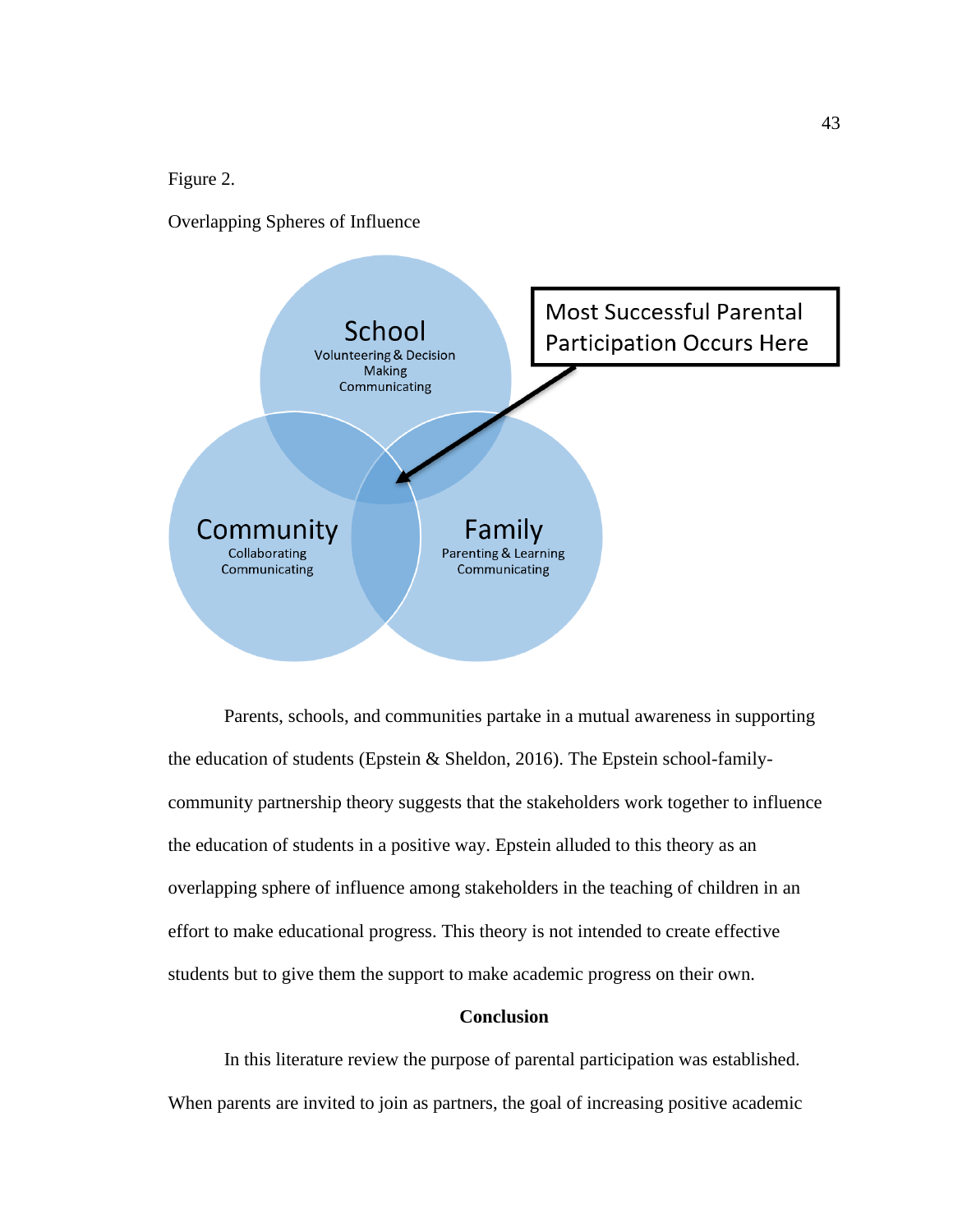performance is more likely to be achieved. When parents join the school community, they can gain confidence in their parenting as they are supported by the school and other parents. Strategies, such as creating trusting, supportive relationships were discussed. Different parental participation programs and their effectiveness were discussed in this section. There are obstacles, such as language barriers, physical barriers, and parental perceptions. Epstein's framework was introduced and explained in this chapter.

Chapter 3 is about the methods used in this study to investigate supports parents need to improve parental participation. The background of the school studied is included in this chapter. The research questions are also included in this chapter along with descriptions of the setting and participants.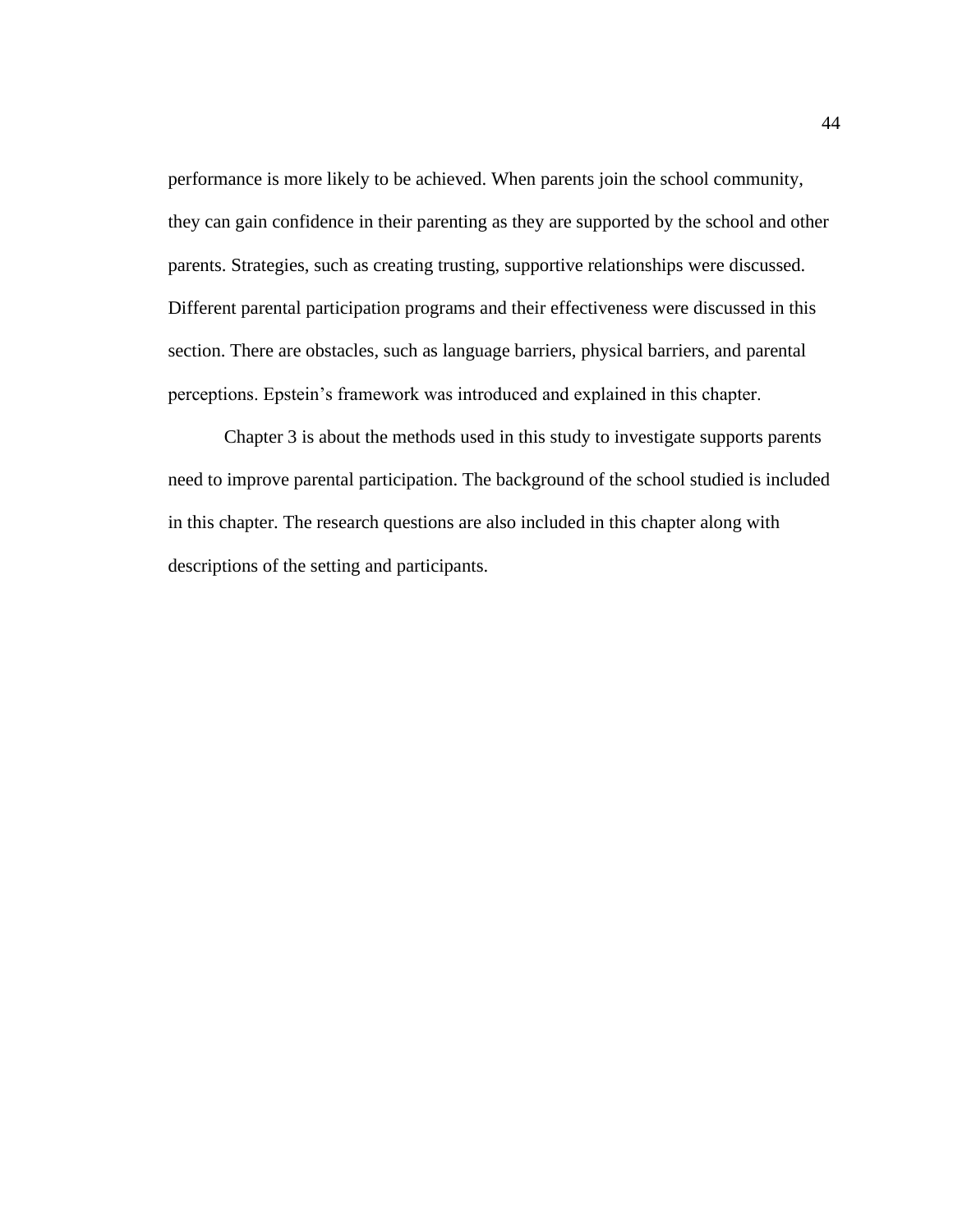# **CHAPTER III**

### **METHODS**

The goal of this study was to investigate what supports parents who are often excluded in the functioning of schools feel are needed to improve parental participation. Six parents and three members of the administrative team were asked for their input through participating in individual telephone interviews. After analyzing those interviews, individual follow-up phone calls were placed to some participants to clarify or extend responses.

#### **Background Context**

Before becoming Fern Street Community School, this school was part of the Stoneham County School system and had a long history of poor performance. This school historically served students with low socioeconomic backgrounds. Currently 92% of the students are from low-income families and are eligible for free or reduced priced lunches. According to PowerSchool, 86% of FSCS are students of color.

In the 2018-2019 school year Fern Street Community School opened for students. The university took Fern Street Community School as its laboratory school to improve learning in this low-performing school as part of the University Laboratory School Initiative. The university staff hopes to pull the scores up significantly and partner with the school and community to help the school thrive. The school's motto is "Better Together," which reflects the strong community support for the school. Under the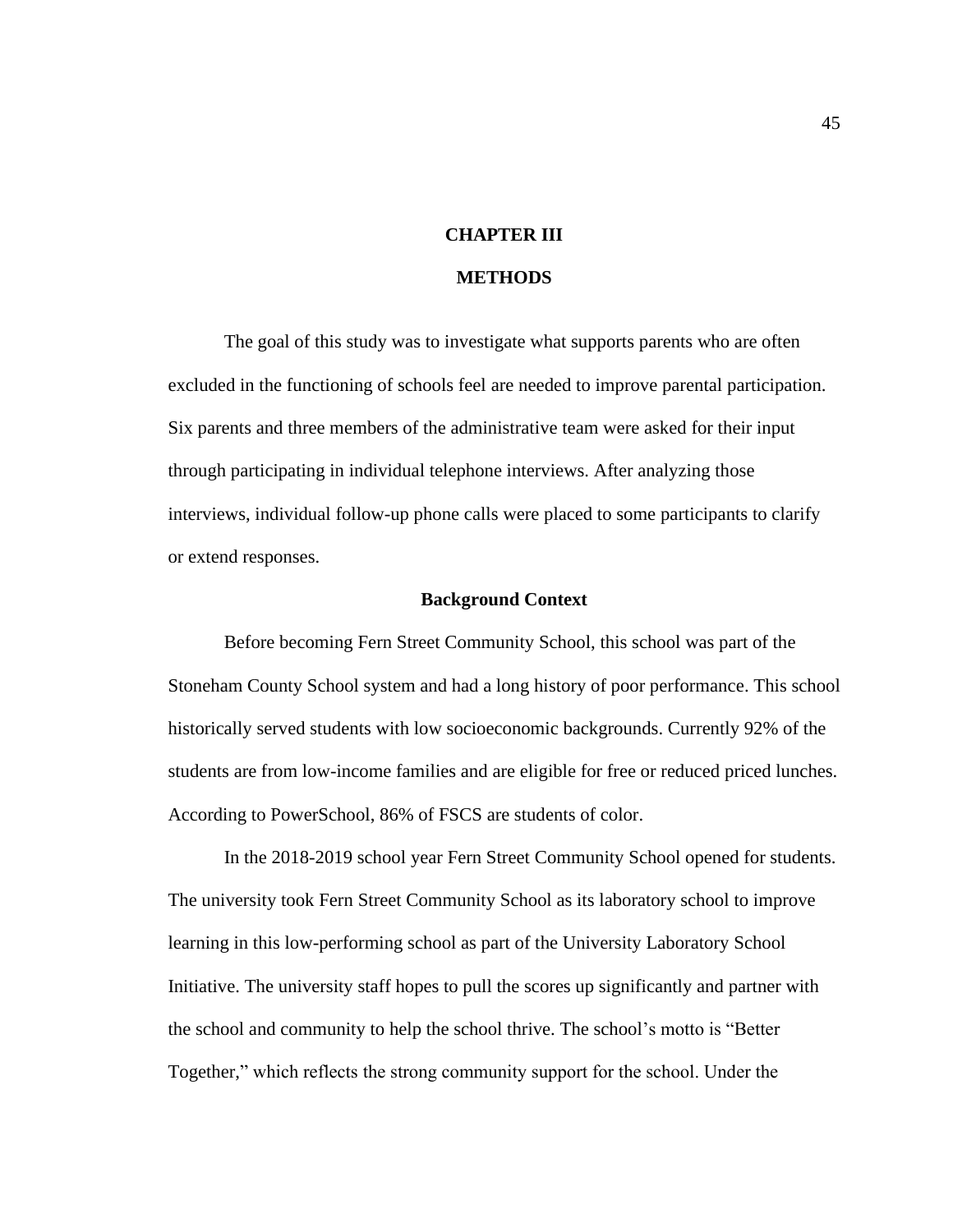guidance of the university the school now has an emphasis on hands-on learning, and arts curriculum, which includes music, theater, visual art, and dance. Learning by doing is the strategy now used by the school, along with the four "C"s, which are children, caring, collaborating, and contributing. Leading the school are the principal, the assistant principal, and two co-directors, both from the university.

#### **Methodology**

The research methodology for this study was a basic qualitative study. This type of research is found throughout the disciplines and in applied fields of practice. It is a common form of qualitative research found in education and is a perfect methodology for use in this study (Merriam  $\&$  Tisdell, 2016). In particular, this research is a qualitative interview study.

This methodology was chosen because it involves constructing an in-depth description and analysis of a bounded system. It also seeks to engage the participants in solving the identified problem. Not only did this study listen to the voices of parents, but it also assisted the administration in reflecting on their perceptions and the parents' perceptions of the level of involvement in students' education and could possibly change the level of involvement in the years to come. This study engaged administrators and parents in communication with the researcher, who analyzed responses and made suggestions to improve parental participation.

A goal of this study was that after participating in this study the parents would feel more empowered to have their voices heard at any school their children may attend. Another goal was that administration would have an expanded understanding of parental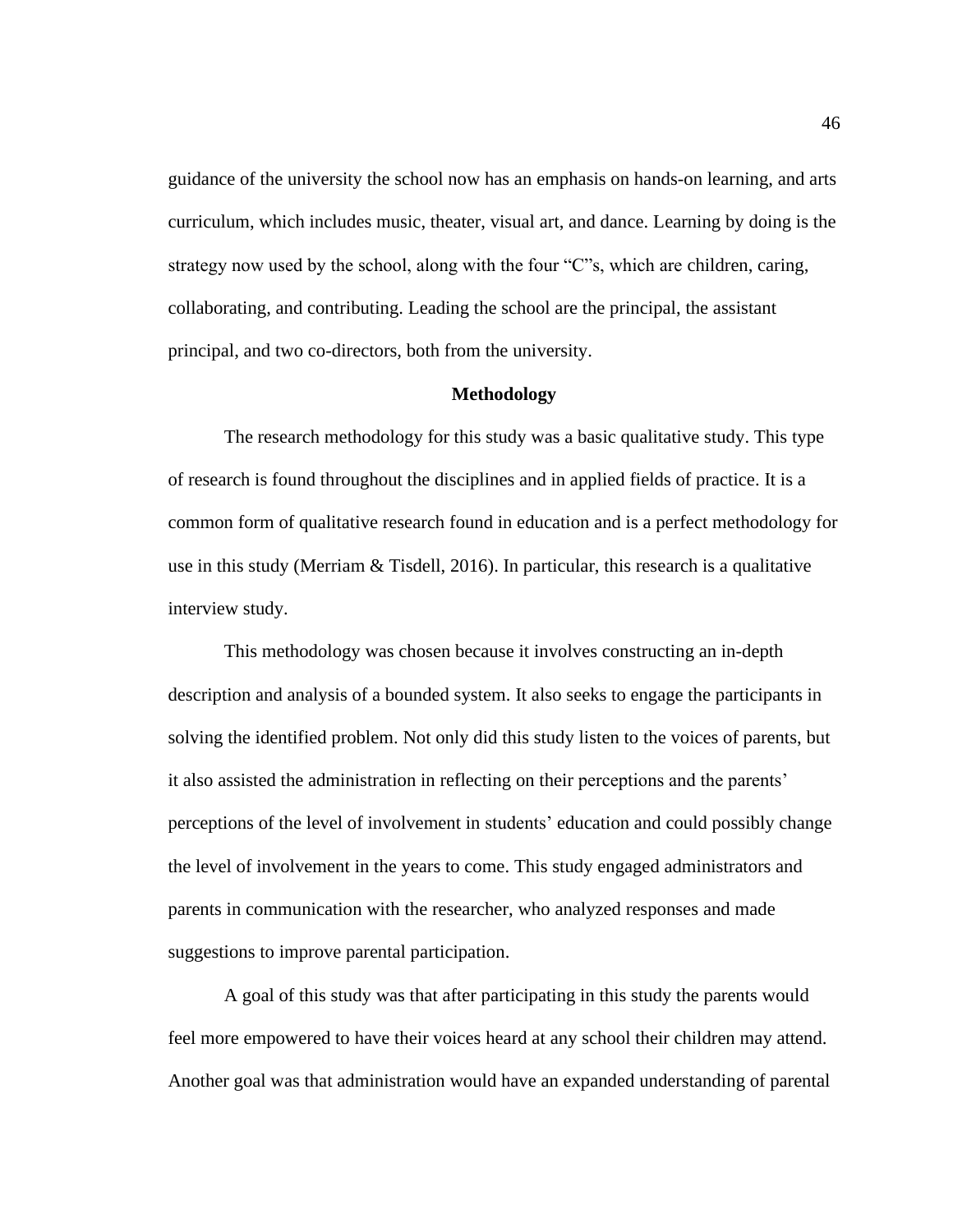perspectives and could then tailor expectations that are more culturally responsive to the school community. Through this study I believe the home-school-community connections became stronger.

### **Research Questions**

The research questions were addressed through the interviews. During the interviews, questions were posed to parents and the administration team about the same content but from the two different perspectives. There were seven questions in the administration team interview and nine in the parent/guardian interview. In this research study, I investigated these questions that address the research problem:

- 1. What do administrators and parents in a low performing school believe would increase parental participation in the schools?
- 2. What supports for parents' participation already in place do the administrators and parents feel are helpful?
- 3. What supports for parents' participation do the administrators and parents feel are needed?

#### **Setting and Participants**

Fern Street Community School serves around 400 kindergarteners through fifth graders in a rural community. Before becoming a community-school it was a lowperforming neighborhood school and was part of the local public school system since 1964. In the 2016-2017 school year Fern Street was partnered with a university because of a mandate from the state legislature with the goal of improving student outcomes. Fern Street Community School opened for students in the 2018-2019 school year.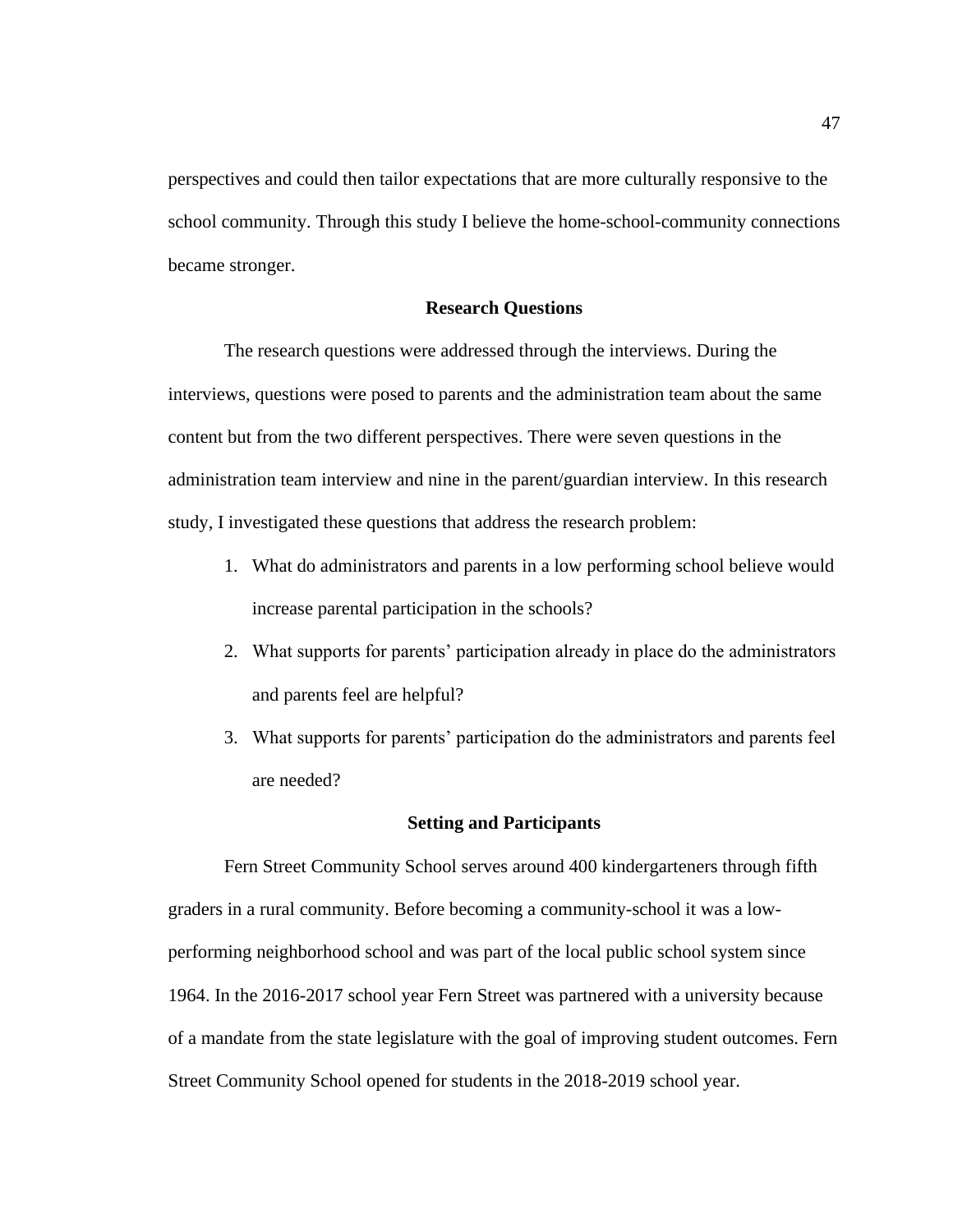Under the guidance of the university, the school has an emphasis on hands-onlearning and arts curriculum. The arts curriculum includes music, theater, visual arts, and dance. Learning by doing is the strategy now implemented in the school.

Table 1.

Participants

| Participants | Descriptions               |
|--------------|----------------------------|
| Donna        | <b>Administration Team</b> |
| Ella         | Parent                     |
| Evelyn       | Parent                     |
| Jasmine      | Parent                     |
| John         | <b>Administration Team</b> |
| Maria        | <b>Administration Team</b> |
| Mariely      | Parent                     |
| Stephanie    | Grandparent                |
| Tammy        | Parent                     |

# **Participant Interviews**

Participant interviews were conducted over the phone, due to COVID-19. COVID-19 is a highly transmissible, potentially deadly illness. Therefore, restrictions for the state were put in place by the Governor and did not allow for there to be face-to-faceinterviews. I made phone calls to individual parents and administrators at times convenient for them. The participants in this study were the parents or grandparents of FSCS students, the principal, assistant principal, and the social worker at Fern Street Community School. I was looking for information from parent participants about what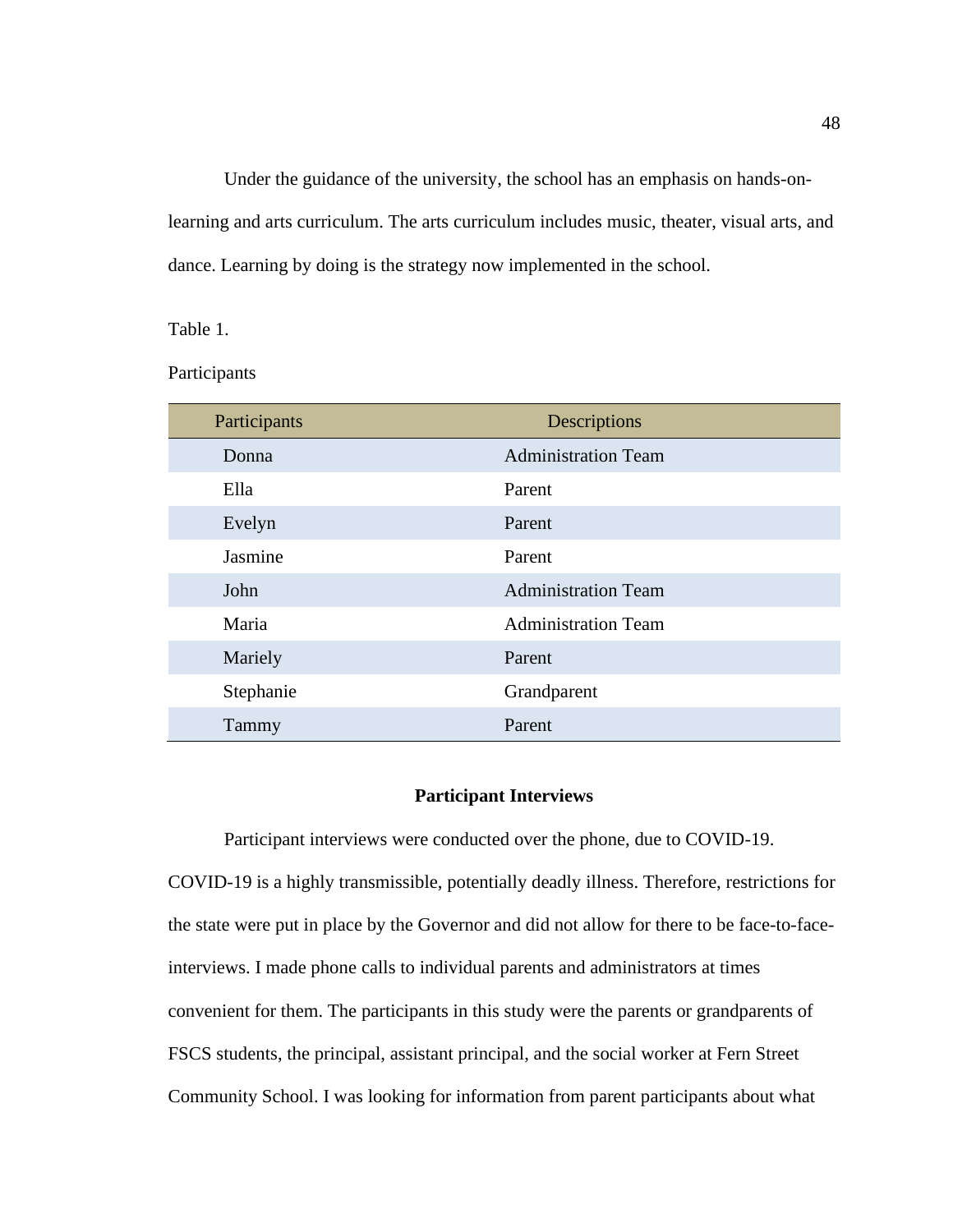they felt would have helped them and their children have better experiences at this stage of schooling through increasing parental participation. I asked them to be reflective on their experiences to assist in the planning for the coming school years.

The perspectives of the administrators and parents chosen for the study were important to examine the perceptions regarding their awareness and responsiveness to the challenges of parental participation at Fern Street Community School. I believe by including participants I was given the best insights to have an informative picture of what is happening at Fern Street Community School regarding parental participation. To maintain confidentiality, pseudonyms were used for all participants. They were assured of the confidentiality of their responses, so they were able to speak freely without fear of any repercussions.

# **Data Collection**

After gaining approval from the university IRB, I contacted the principal of the school and informed her about what I planned to do. After we talked, I worked with the principal to recruit parents to participate in this study. I asked her to give me the names of parents she felt would be honest and open with their responses to my questions and would be willing to donate their time to the study. When I received the names of the parents, I contacted them via email to send them information about the study, and then arranged a time to discuss the purpose and process of the study by phone. I asked the principal, assistant principal, and social worker to participate in the study in order to have a complete view of parental participation at the school. After the initial discussion I made contact by phone and used an IRB approved script during the interview.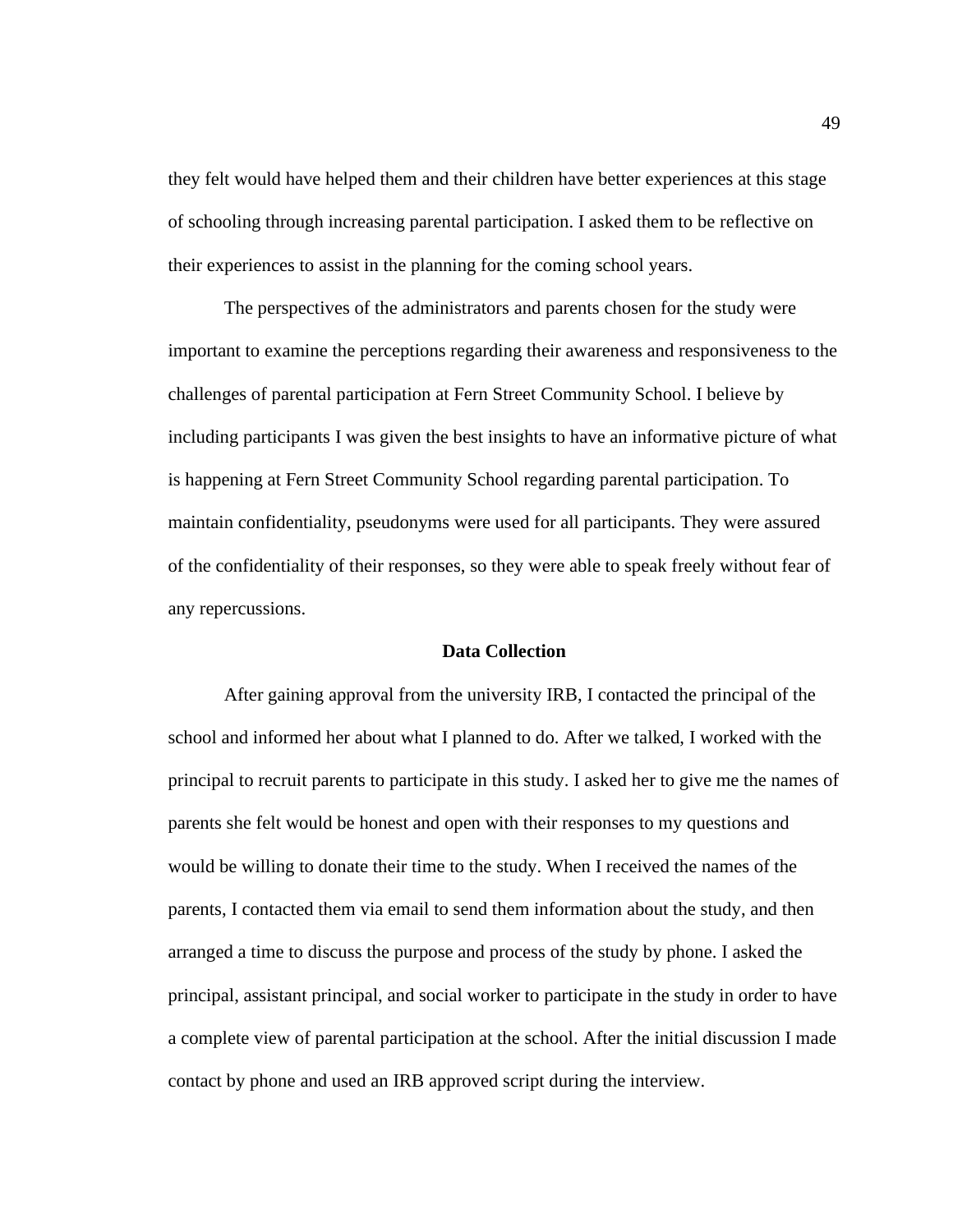After participants agreed to be in the study, they were sent a copy of the IRB approved interview questions. This allowed them time to think about and reflect on the information they were being asked to provide. I conducted the telephone interviews at times convenient for participants. These phone interviews lasted for approximately an hour. I was flexible and conducted the phone interviews when best for participants. Three participants needed to reschedule their interviews during the study due to various conflicts that arose. Phone calls for the purpose of member checking were made to all participants to ensure my interpretation of the data was correct. Participants were offered to have a copy of their transcripts and asked if they had any other interpretations or suggestions for what has been written so far.

In addition to collecting data through phone interviews, I also collected data on the history of the school. This history included information on test scores as well as populations historically served at Fern Street Community School. I researched the background information on when the university took over Fern Street Community School and made it a laboratory school. I used the internet to collect this data as well as making phone calls to the Stoneham County Schools Central Office. This data collection and analysis took approximately three hours. Collecting this background information helped me to understand the context in which my research would be conducted. This preinterview preparation turned out to be helpful in the course of this study.

#### **Data Analysis**

The phone interviews were recorded and then transcribed. Throughout the data collection process, I was looking for codes, categories, and emerging themes in the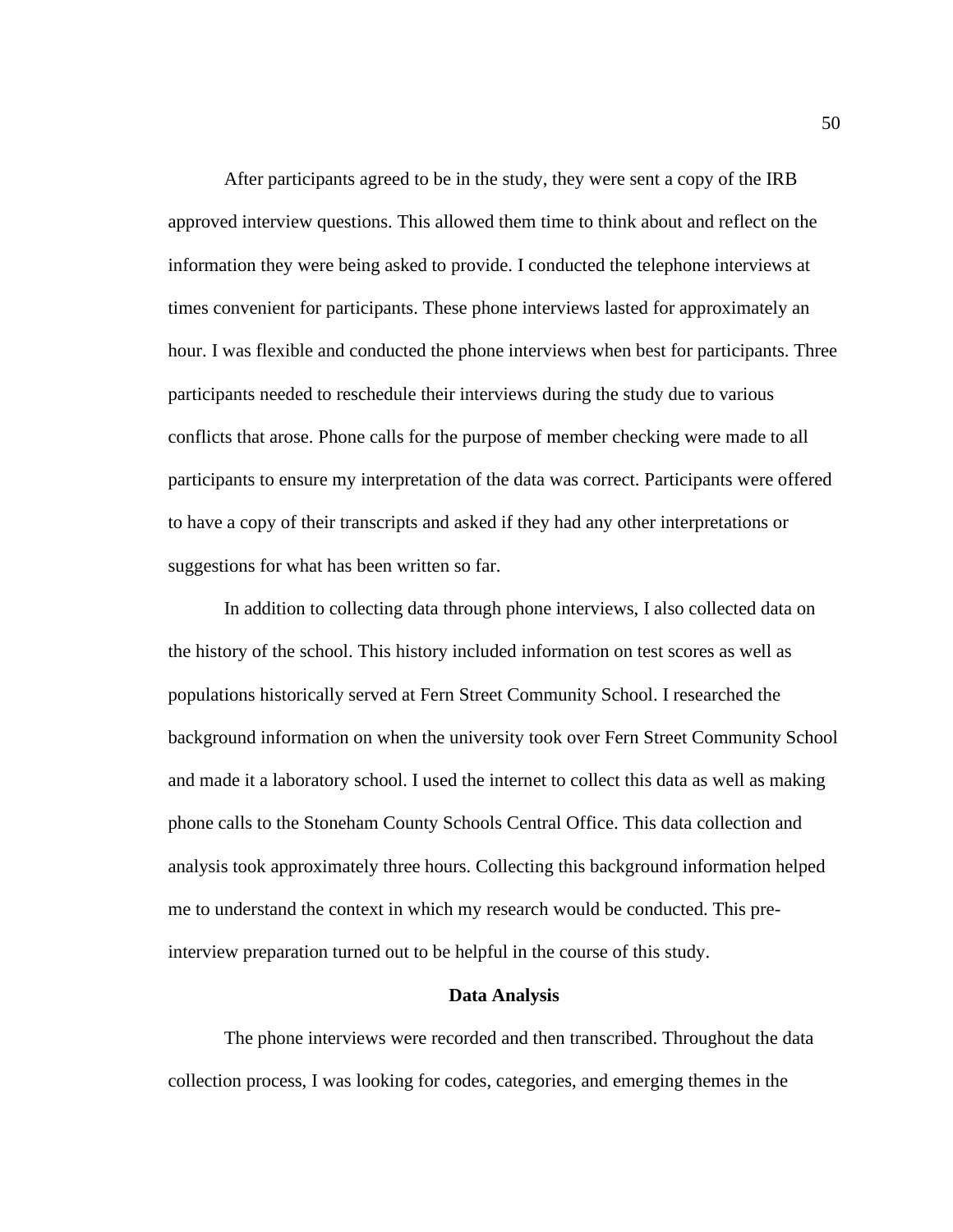responses. I coded the responses as I read through the transcripts to find data that was potentially relevant to answering my research questions. Through this process I was able to construct categories. I then reduced the categories to themes that showed recurring patterns across data produced by this study. I identified four themes that were both comprehensive and illuminating. The data was interpreted, and recommendations were made (Glesne, 2016).

# **Trustworthiness**

After completion of the phone interviews, all participants were contacted by phone to participate in a review of the data they provided to ensure my interpretations were correct. All participants were asked if they had further insights or comments to add to what was written so far. This process was member checking, which supports the validity and trustworthiness of this study (Merriam & Tisdell, 2016). "The process involved in member checks is to take your preliminary analysis back to some of the participants and ask whether your interpretation rings true" (Merriam & Tisdell, 2016, p. 246).

Rich, thick description from the transcripts allows readers of this study to understand the context for my interpretation of the data collected (Glesne, 2016). This also helps readers of my study understand the basis for the claims I will make. Peer review and debriefing allow me to have external input and reflection on my work (Merriam & Tisdell, 2016). Peer review was done with all interview participants to ensure my analysis of the data and the findings were correct. All agreed with my interpretation of the data obtained. Conversations were held over the phone and lasted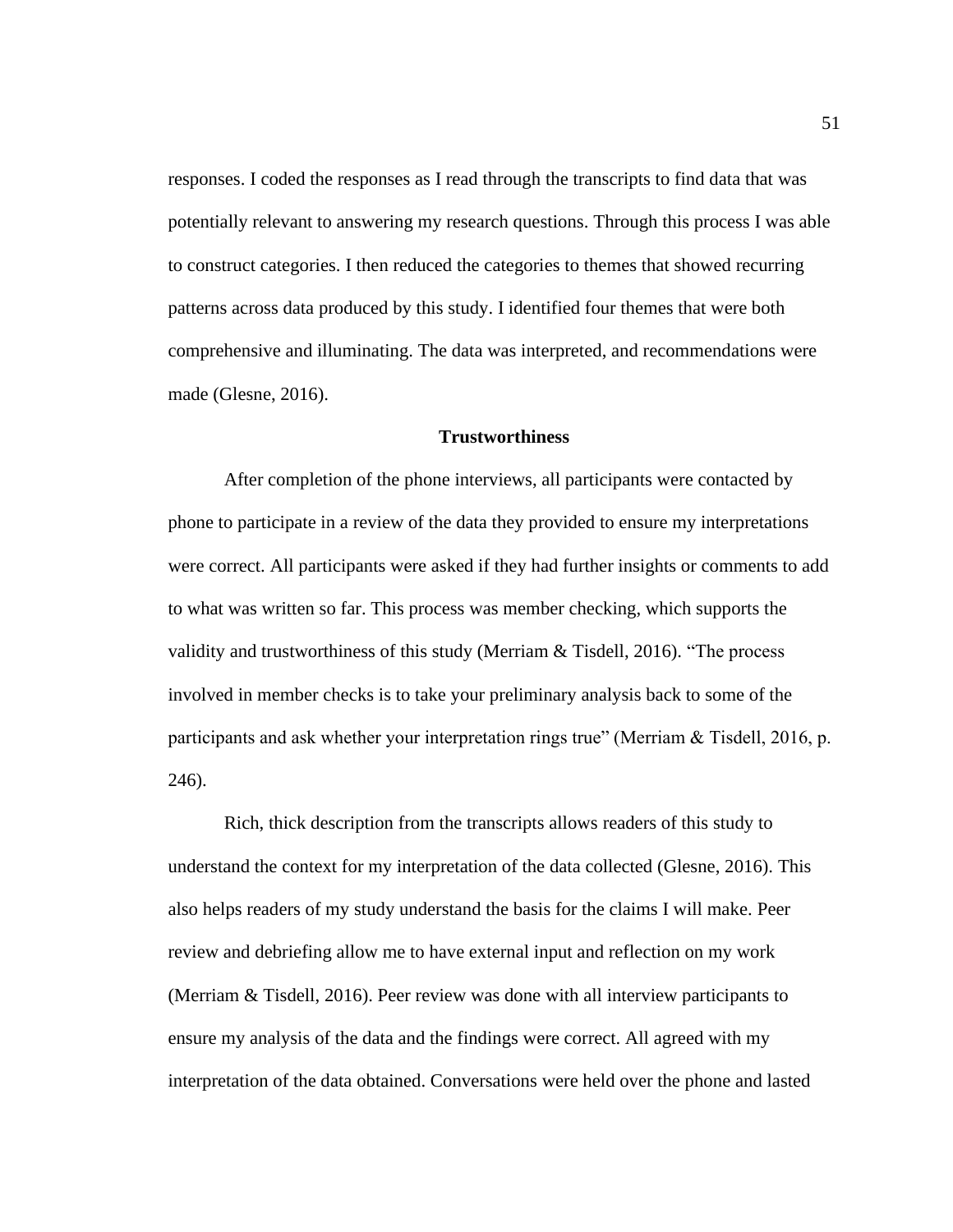approximately 40 minutes. The offer was made to send the information through email or go through it on a phone call. All three chose to discuss the information over the phone. A request was made by the administration team for them to receive a summary of the recommendations provided in the study. The summary is in Appendix E and will be sent after approval by my dissertation committee.

I saved and organized all my documents related to my study, which included coded transcripts, recordings, and relevant notes. Computer files are saved using a secure online file storage service for five years. All other documents are saved in a locked file storage container and will also be kept for five years. Saving and organizing these things give me an audit trail, which increases the trustworthiness of my study (Glesne, 2016).

#### **Researcher Positionality**

During my childhood I observed parents being involved in their children's education. As a teacher in the public schools, I have seen involved and uninvolved parents. In the recent past I have been an English as a Second Language teacher in two schools, one having moderate parent involvement, and the other having little parent involvement.

In the 2019-2020 school year I moved to a high school and am the ESL teacher for students in grades 9-12. At this level, I am seeing even less parental involvement than I have ever seen on the elementary school level. I am also a parent myself and was highly involved in my children's education. I am white and privileged and did my best to make my participants, which included minority parents, poor parents, and middle-class parents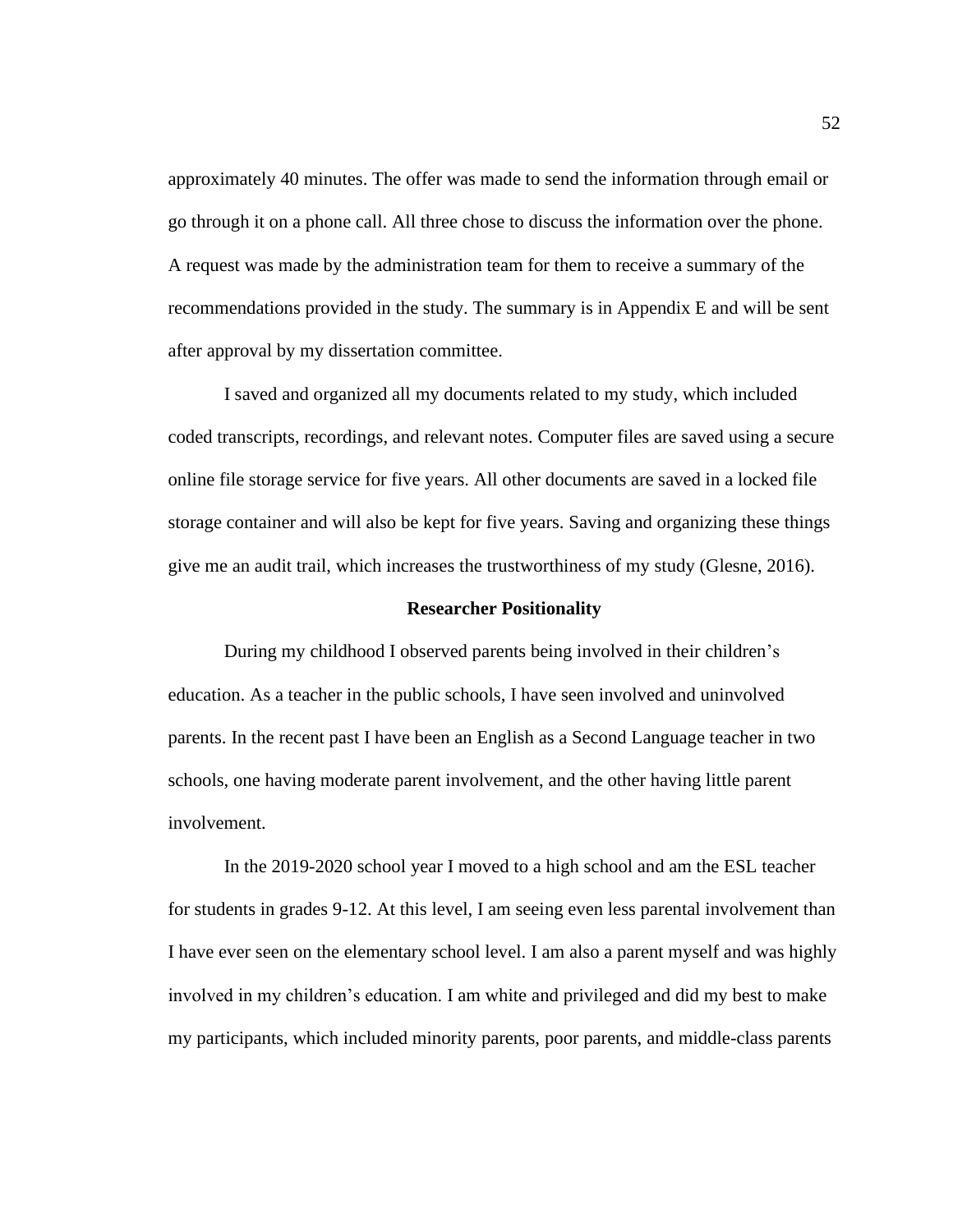feel comfortable and their contributions valued. Because of all these factors I recognize that my positionality will play a role in my data collection and analysis in this study.

To minimize the effects, I was reflexive of my positionality during the data collection and analysis process. I did this by keeping a reflexive journal in which I recorded my personal thoughts about me as the researcher, my assumptions, interactions, and feelings toward my research and the participants. I reflected on how my thoughts, feelings, and assumptions possibly affected the data I was collecting (Glesne, 2016).

### **Reporting Data**

The results of this study informed school leaders about the challenges parents face in regard to parental participation levels and identified possible ways to mitigate those challenges. Also identified were multiple ways to engage parents in their children's educational journey during their elementary school years based on the needs of the parents interviewed. I reported my findings in four different areas. The first area is parents' and administrators' perceptions of the logistical factors that influence the participation level of parents. The second area is building effective relationships between parents and schools, which is critical to improving the level of parental participation. The third section is school sponsored parental participation initiatives. Finally, there is a section discussing the need to enhance the perception of the school within the community at large.

# **Limitations**

Because of COVID-19 the way I collected data had to change significantly. My hope for this study was to conduct focus group interviews. My plan was to conduct a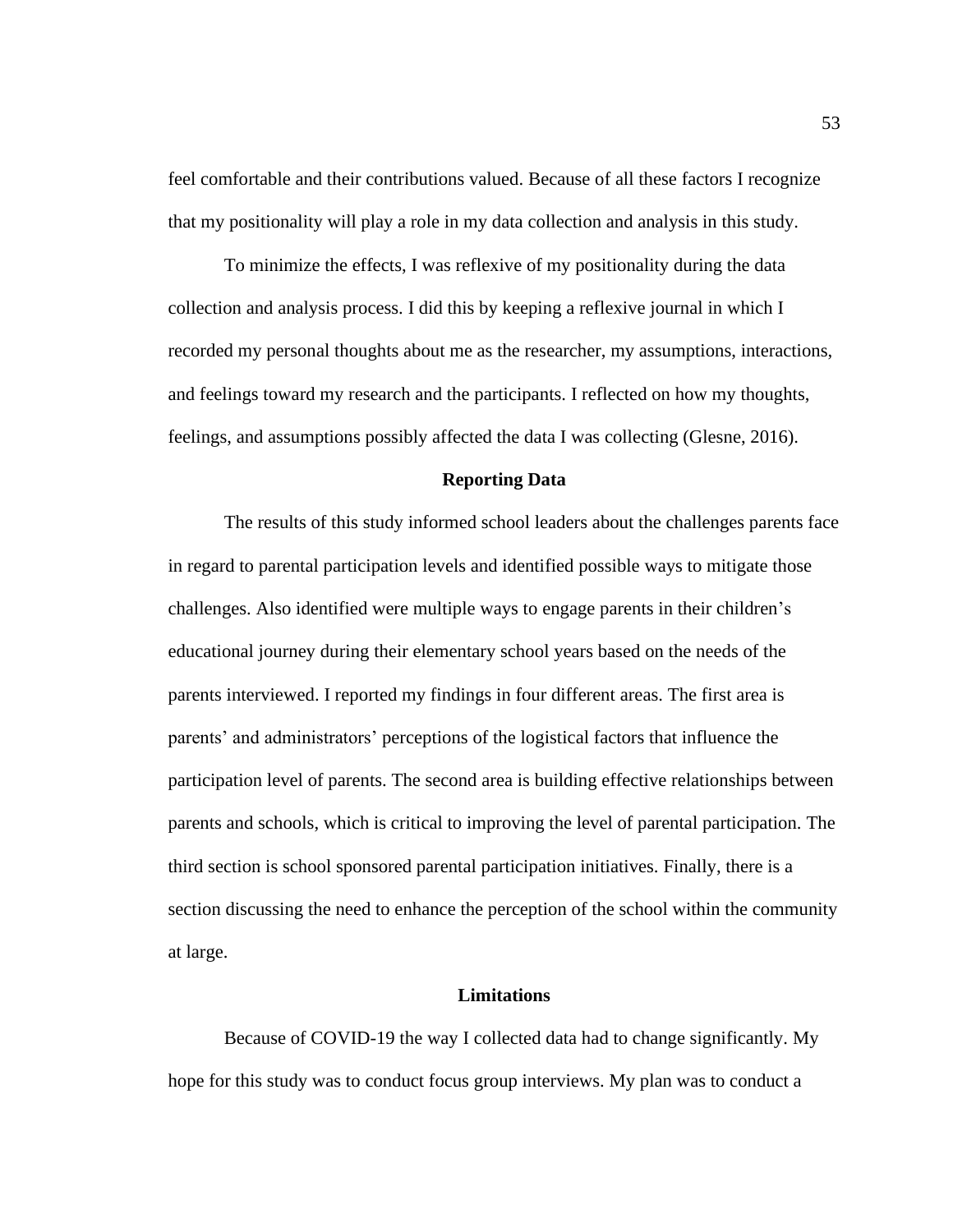focus group interview with parents, though the administration team interviews would be individual. This type of interview would have allowed parents to have interactions with other parents and could have produced more complex conversations. Those conversations may have possibly led to deeper insights into the problem posed in this study.

A significant limitation was the phone interviews happened one time. There was no time to build trust with participants and increase their comfort level with me and the process, though I felt the participants were speaking openly with me and the conversations flowed easily. Phone interviews do not allow me as the researcher to observe participant behavior or non-verbal communication, which can add to the meaning derived from an interaction. Participants were also unable to see me and observe my nonverbal responses. I briefly considered doing a Zoom meeting, but then thought about the fact that some participants may not have easy access to such technology. Additionally, there could be privacy concerns by using this type of technology.

Another limitation was that I was interviewing parents already motivated to participate in their children's education. The parents interviewed are not the ones that never attend school functions, but they did offer some insights about why some parents are not involved. They were able to offer the insights based on their knowledge of parents at the school who, for various reasons do not participate.

The limitations of this study do not alter the significance of the study. Information from this study can be used to develop a model for establishing effective home-schoolcommunity partnerships with communities that share similar demographics to Fern Street Community School.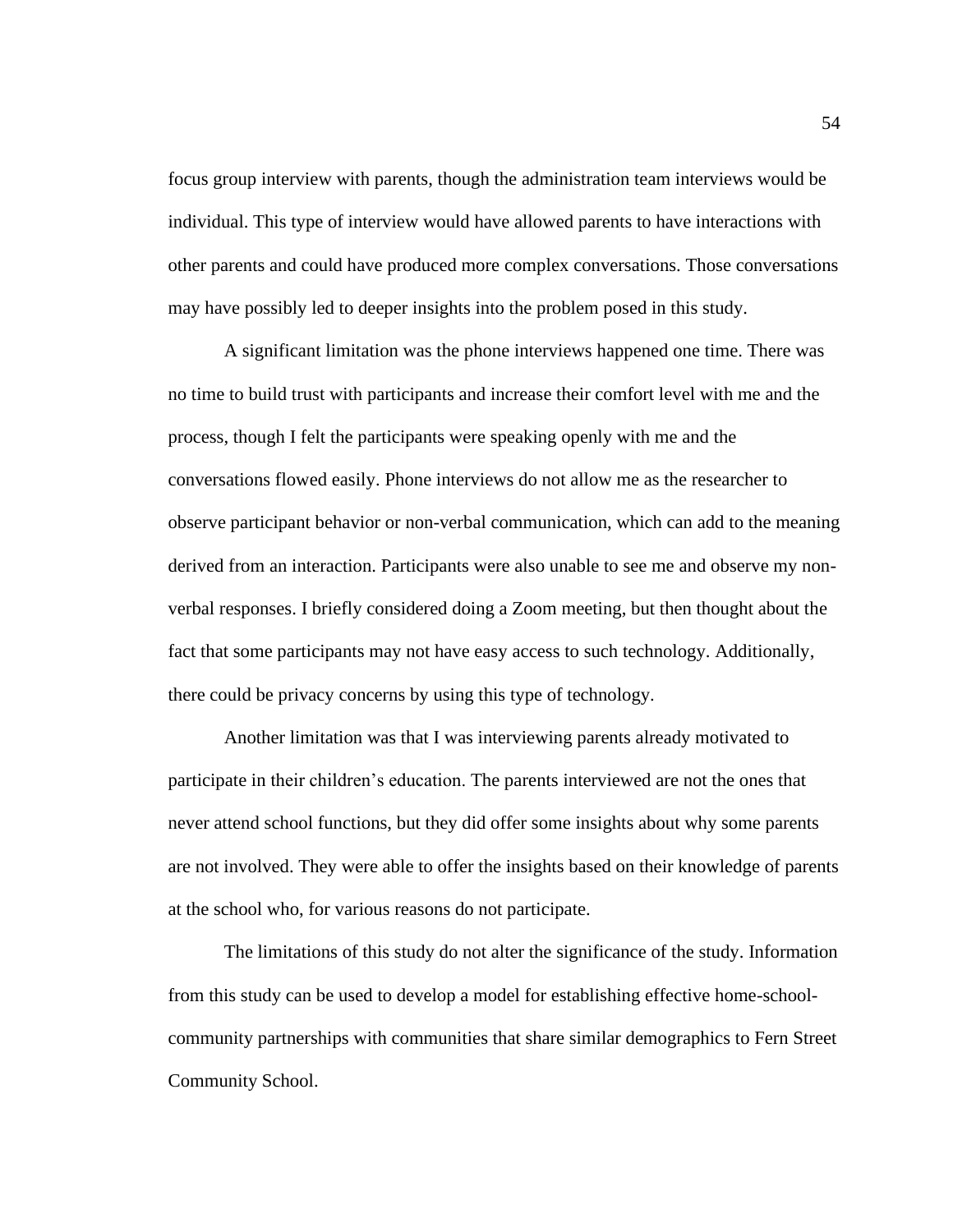### **Conclusion**

I wanted to encourage parents to become or continue to be advocates for their children. I believe this study showed the parents the leadership team wants to hear what they need and want from the school and will strive to make changes to accommodate their needs. This study was the first step to open the door for communication between parents and the school. It is my hope the communication continues after my study is complete.

I conducted this study to examine the perceptions of administrators and parents of students enrolled in a low-performing school regarding parental participation in the education of children. The goal was to identify supports parents will find useful to increase their participation in their children's educational journey.

This dissertation includes five chapters. Next, we will move to Chapter IV for the presentation the findings from the study. This chapter is organized thematically. Chapter V is a discussion of interpretations of the data. There are also recommendations for ways to use the information to increase parental participation for administration and parents.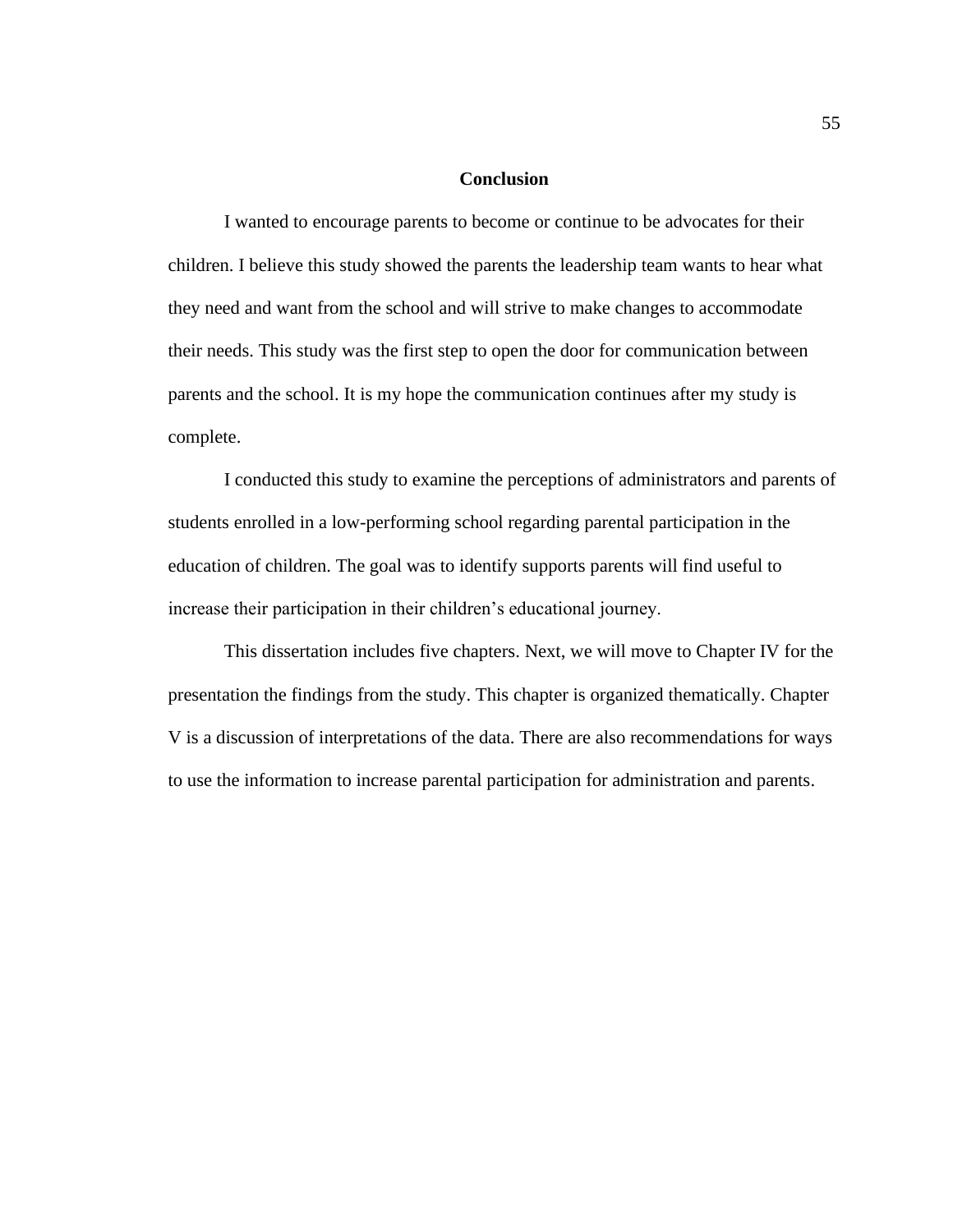# **CHAPTER IV**

### **FINDINGS**

The positive impact of parental involvement in student achievement has been well documented for decades (Epstein, 1995; Lusse et al., 2019). The question has been how to facilitate an increase in parental participation, particularly in schools whose students come from high poverty families and communities. Because of the important role parents play in the education of their children, I chose to conduct a study that could illuminate areas where improvements and opportunities could be made to increase parental participation. In this study the perceptions of three members of the administrative team and six parents/grandparents of students enrolled at Fern Street Community School, a high poverty school, were examined through of individual interviews conducted on the telephone. With the information gained, this school and others in similar circumstances may better provide supports so that parental participation can increase.

Through this study there were nine individuals participating. The variations and commonalities in the perceptions of the six parents/grandparents and the three members of the administrative team of Fern Street Community School are revealed. Participants were of different ages, social classes, educational levels, and family structures. They participated in a phone interview and were asked questions pertaining to parental involvement at Fern Street Community School. All individuals that participated in this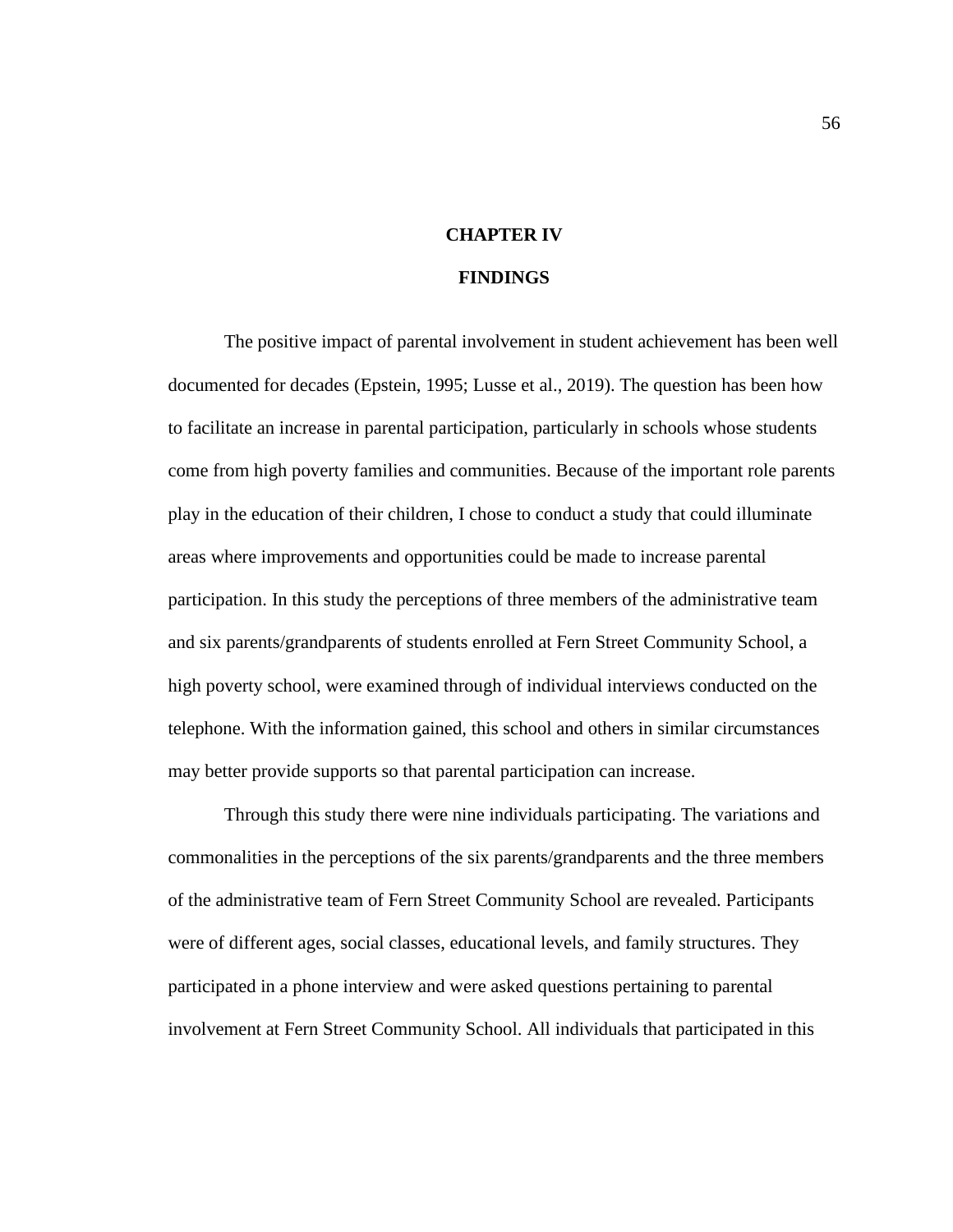study did so voluntarily. To ensure the privacy and confidentiality of the participants, pseudonyms were used throughout the study.

In this chapter, four key findings or themes are presented. They were identified by coding and categorizing the transcribed interview responses. I briefly identify each theme below and then provide more detail on each theme in a section dedicated separately to each topic. I then provide a summary that offers an overview of the key insights gained in this study. The key findings were:

- Logistical factors influence the level of participation;
- Effective relationships between parents and the school are critical in improving parental participation;
- School sponsored parental participation initiatives are positive steps to improving parental participation;
- Enhancing the perception of the school in the community at large can contribute to improving parental participation.

# **Logistical Factors That Influence Parental Participation**

Parental participation is regarded by the study participants as vital in the educational preparation of children. There are some situations schools and parents have no control over, and these influences are of vital importance to acknowledge and strive to find ways to positively respond. Although the parents and administrators understood the value in a parent participating in their child's education, they acknowledged challenges parents face. The following are major logistical barriers identified by participants in this study: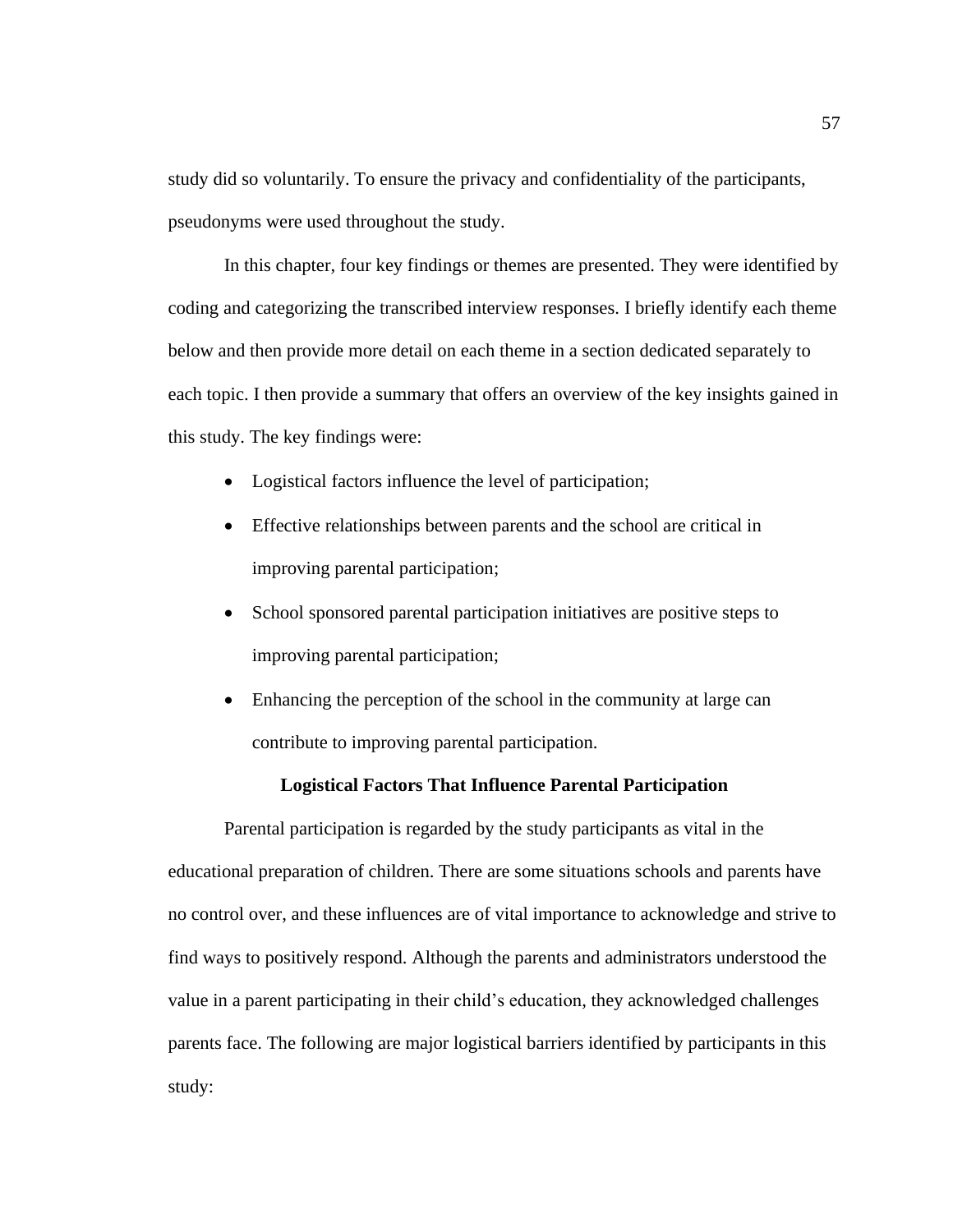- Work schedules
- Childcare
- Transportation

# **Work Schedules**

One of the major challenges to parent participation expressed by participants in this study was parental work schedules. Machen et al. (2005) identified this obstacle as a common challenge that school leaders must find practices and policies to assist working parents to become more involved. Many of the parents at FSPS are working full time jobs and therefore are unable to participate as they would like. Sentiments about how time affects participation was expressed in two ways: conflicts with parents' work schedules and conflicts with various school-based events and activities. Many parents expressed the desire to be present in the school during the school day. During the interview a parent participant, Jasmine, expressed just that:

I would love to be more involved but I'm working. I want to leave my job right now or work somewhere else. My goal is to work closer to home, to find something else to do so that I'll be able to just flex my schedule a little bit more than what I can because I'm on a totally different schedule when we start school . . . so then I can be more involved during the school day.

The administrators of FSCS also want to involve as many parents as possible. They all acknowledged work schedules are a major barrier that impedes increasing parental participation. Though work schedules pose an issue for many parents, the administrators' goal is to continue to find ways to involve because they understand the importance of this type of partnership. John, an administrative team member, shared,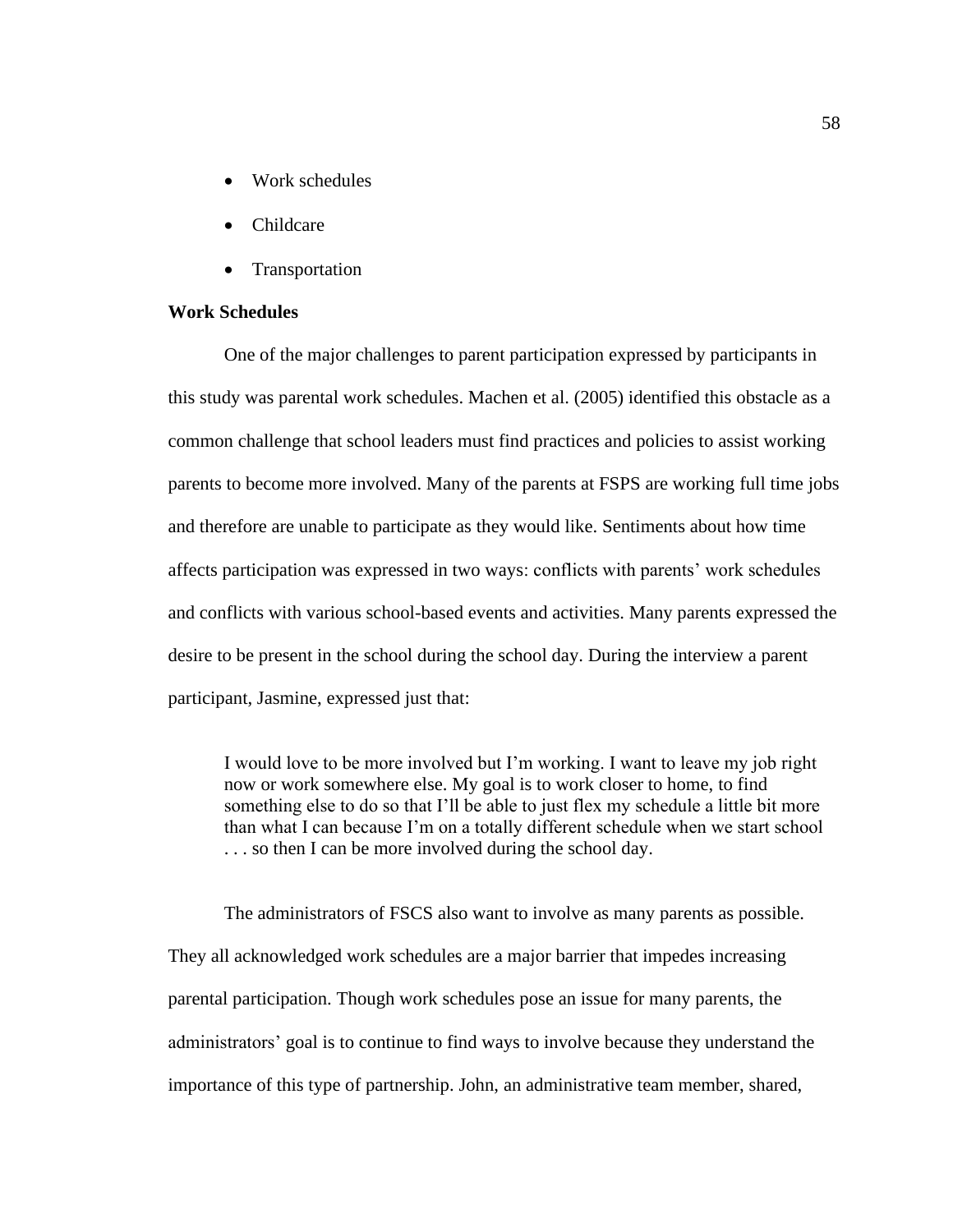I would always love to have more parental participation, because I just think that it's so important to the academic success of students and to the culture that we create as a school community. Also, once kids know that their parent will come to school and pop in on them, that will sometimes stop some problem behaviors.

The problem of work schedules as a significant barrier is common for many parents. Many of the interview participants wish to be involved in the school building, but since school hours and work hours are often the same this is a hard barrier to overcome. Maria, another administrative team member, shared,

I think that people are doing their best, most of the time, both teachers and parents. And so it's important to recognize our parents are socioeconomically diverse and must go to work. Because of that, there may not be a traditional faceto-face interaction, but there can still be ways for them to be involved.

Unfortunately work and school day schedules are not easily adjusted. This leaves the reality that parents that must work will be unable to participate in all the ways they would like. Those interviewed said based on the times they are available to participate they are pleased with their level of involvement. Members of the administrative team also understand parents must work and want to accommodate their needs. At the same time administrators must be aware of the demands put on teachers' personal time. Because they are hesitant to impose on teachers' personal time it is harder to often offer a wide range times for parents to participate.

# **Childcare**

Work schedules were only one challenge expressed. Many families at FSPS have multiple children, and they vary in age. Several interviewees expressed that it is hard to be involved at the school when there are younger children at home. This issue which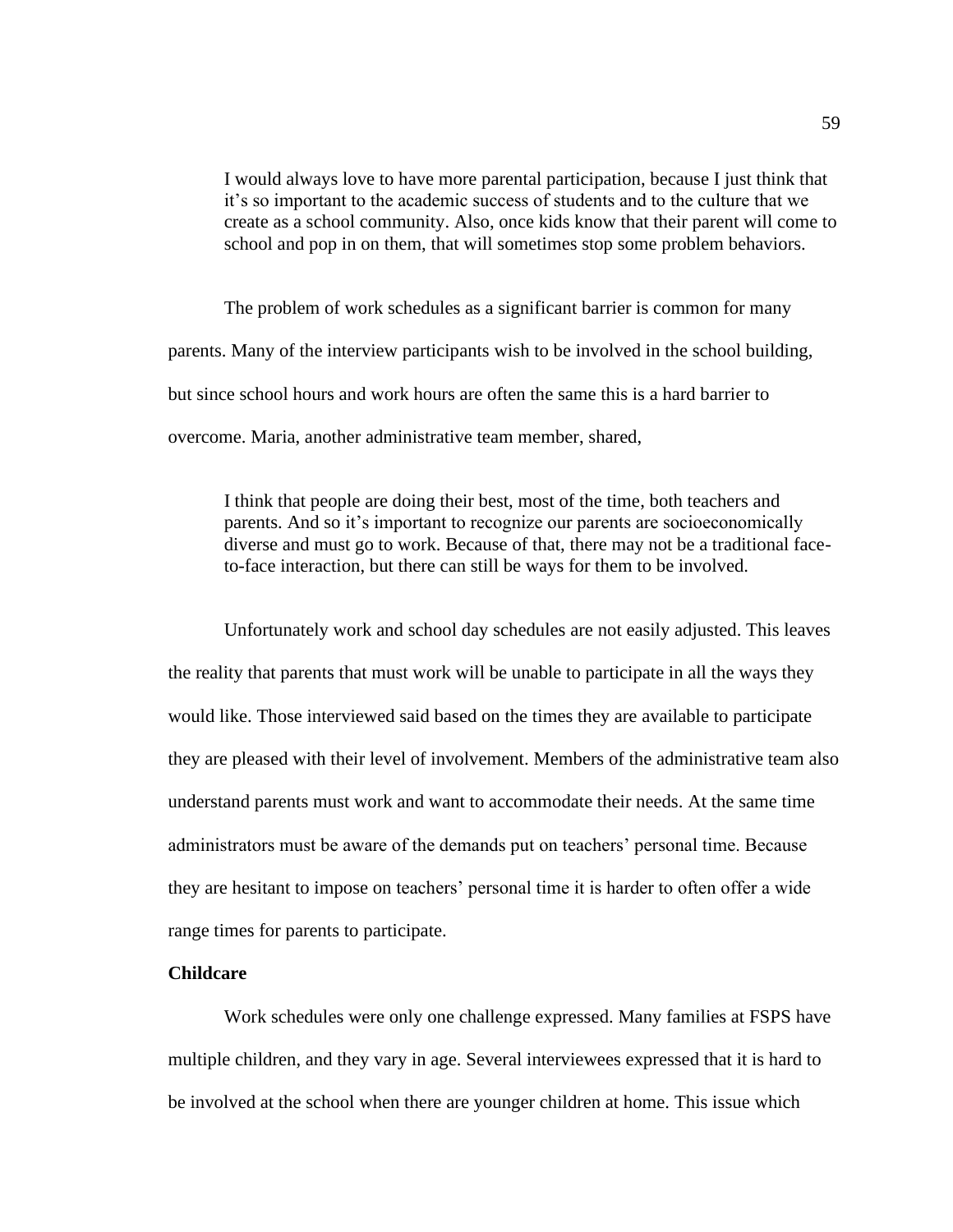hinders parental involvement has been found by other researchers (Lusse et al., 2019). Parents having younger children with them while attending parent/teacher conferences, assisting in the classroom, or helping supervise students in any way during the school day adds to the difficulty of being involved in the school community. Even though childcare is a common issue for families, some parents bring the students and their younger siblings to the meetings as Evelyn, a parent participant, shared with me:

I know in a few of the meetings I went to some of the people will bring their kids and you know, sit at one of the tables and you give them a little activity or something to do.

It was mentioned by a parent that she had attended a meeting at the school where childcare was offered. She expressed how that was such a nice option for parents to have but offering this service had not been something routinely provided. This parent explained how difficult it is to try to pay attention to information shared in a meeting while also supervising young children.

When I asked Evelyn if she thought providing childcare regularly would help encourage parental participation at FSPS she responded by saying:

I'm honestly not sure about that. But I guess something we got to keep in mind is a lot of parents probably wouldn't feel comfortable with that. Asking for that kind of support isn't easy, if that makes sense. You know, some parents will be alright, that'll be awesome. But you have a lot of parents that choose to do it by themselves. And probably if they can't do it, then they just do whatever they can do, or however they can deal with it.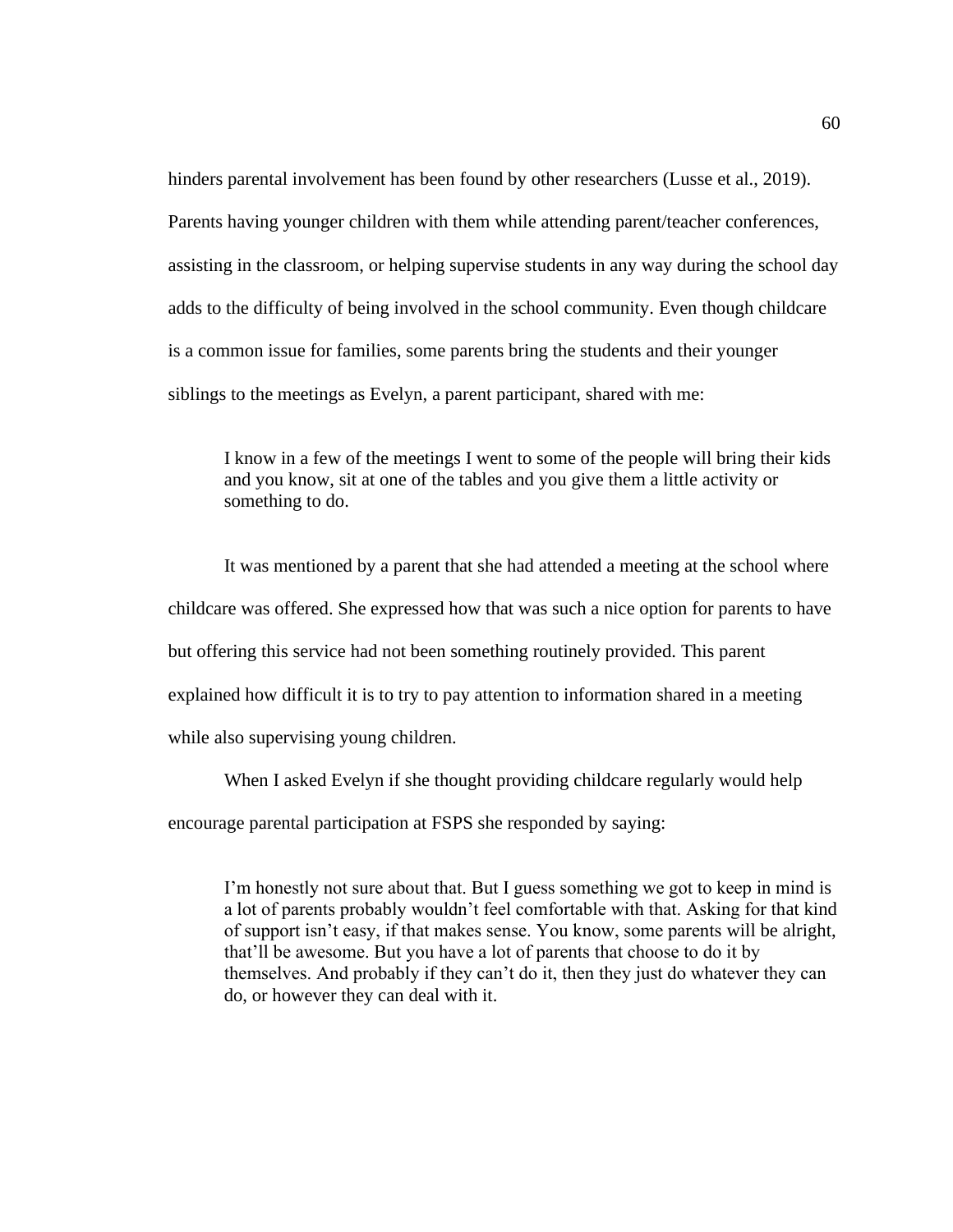Members of the administrative team acknowledged issues concerning childcare but are unsure about what could be done to consistently provide childcare during meetings and activities. Donna, a member of the administration team, shared:

I feel we have the faculty and staff who would be willing to support initiatives, such as providing childcare during meetings, to garner teacher-parent engagement. However, I think that there is hesitation in overwhelming teachers with additional responsibilities outside of teaching. So, I hesitate in that, speaking from an administrator's perspective. It's just hard asking them to take on additional responsibilities for extra-curricular requirements. We have such high academic needs. So, for example, rather than asking teachers to actively participate in parent meetings or providing childcare for those meetings, I would prefer a whole tutoring session.

For many parents with multiple children, and/or young children, it is hard to be as involved as they would like. Attending activities while having to supervise children is too much of a burden for many. Johnson, et al. (2004) found that providing childcare for school meetings reduced this barrier for parental participation. It would be helpful for parents to have a childcare option so they could attend activities and not be distracted by the responsibility of caring for children.

### **Transportation**

Because FSCS serves families that are in a high poverty community, another issue brought up often during the interviews was transportation. Parents may wish to participate but simply cannot get to the school without transportation. During the interviews this barrier was brought up repeatedly. Donna, an administration team member, shared,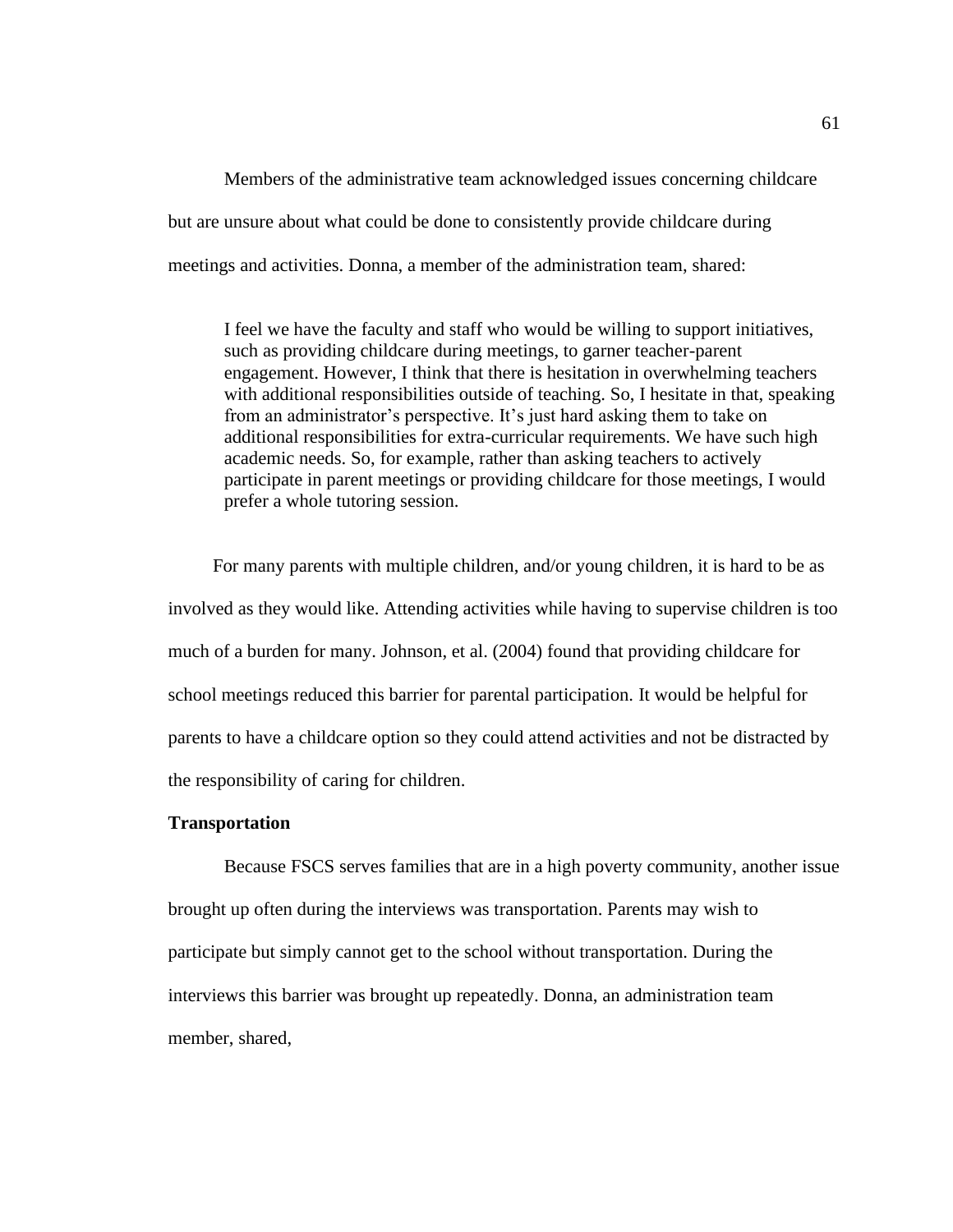Because we are a small rural community, we do not have access to extensive amounts of free public transportation. There is limited public transportation in the form of what's called a SKAT bus. I do believe that that too requires a small fee, and there are only specific stops located within the city. So that is not always an option. A lot of families are not where that is easily accessible.

When asked for ways of overcoming transportation barriers, a member of the administration team thought in terms of specific responses to individual situations, such as Donna's response to transportation issues for a parent: "Last year I had a specific parent that couldn't come because she didn't have a car, so I went and got her."

Transportation is a concern in this rural community. There is no free transportation option, and the option that is available is a limited one that is not easily accessible for all. The school accommodates parents by providing transportation when asked, but there is no set plan to assist those needing this service on a consistent basis. Johnson et al. (2004) found that providing school-arranged transportation reduced this barrier for parents' participation.

Even though there are multiple logistical factors that hinder the ability of parents to participate as much as many of them would like, the interviews revealed actions the school has taken to accommodate parents and their varying needs. Maria, an administration team member, shared,

I think that we try to have the supports that we have in place for things like having multiple times available, like for conferences, or you know, rolling pickup times for things like iPads.

The administrators of FSCS are using many practices identified by Khalifa (2018) to be more responsive to the needs of the families they serve, such as understanding the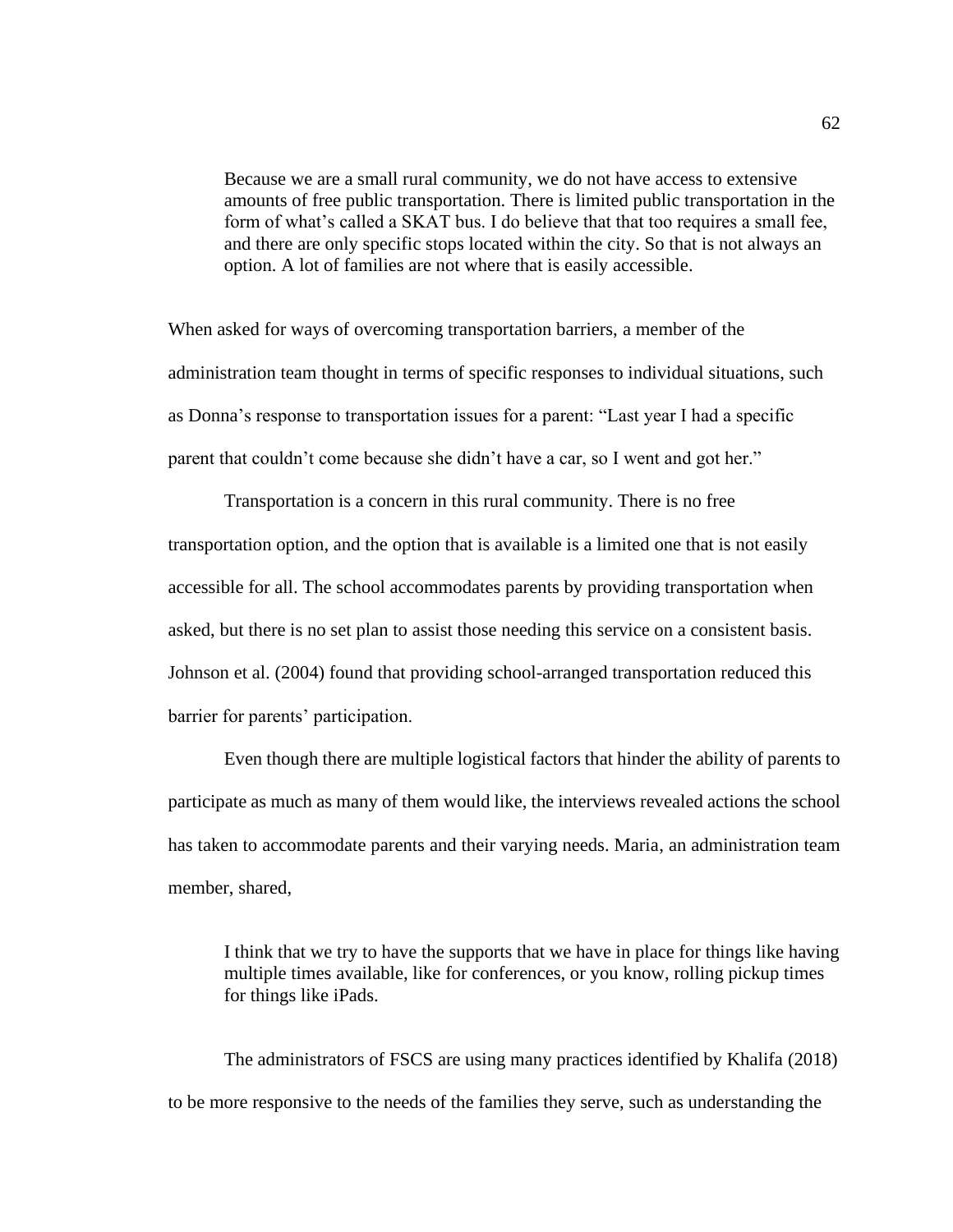perspective and knowledge of the community and using that perspective and knowledge to better respond to the needs of those they serve. Parents recognize and appreciate the attempts made by the school administration team to include all parents and find ways for them to be involved. Mariely, a parent, expressed this feeling when she said,

Yeah, I feel like they try to be flexible and work with you as much as they can. They really want to make it good for us. They want us to be involved so whatever they can do to make it easier for us, they will try to do.

Transportation is one of the most common and difficult barriers for many highpoverty schools to overcome. FSCS has administration team members ready and willing to help when asked but no set, consistent way to handle these situations. The issue of transportation is also more difficult where the school is located because they are in a rural area with limited public transportation. Work schedules, childcare, and transportation are the logistical barriers identified by both the administration team and parent participants alike.

#### **Effective Relationships Between Parents and the School**

Both parents and the school play a pivotal role in educating children. Parents are the child's first teacher. They teach essential skills used in life and academic skills. They also provide love and support that help the child to develop into a healthy person. When schools partner with parents in positive ways, students' success is impacted through greater academic achievement (Pemberton & Miller, 2015).

All the interviewees believe their role in their children's education is important. They understand their parental participation in their children's educational journey has a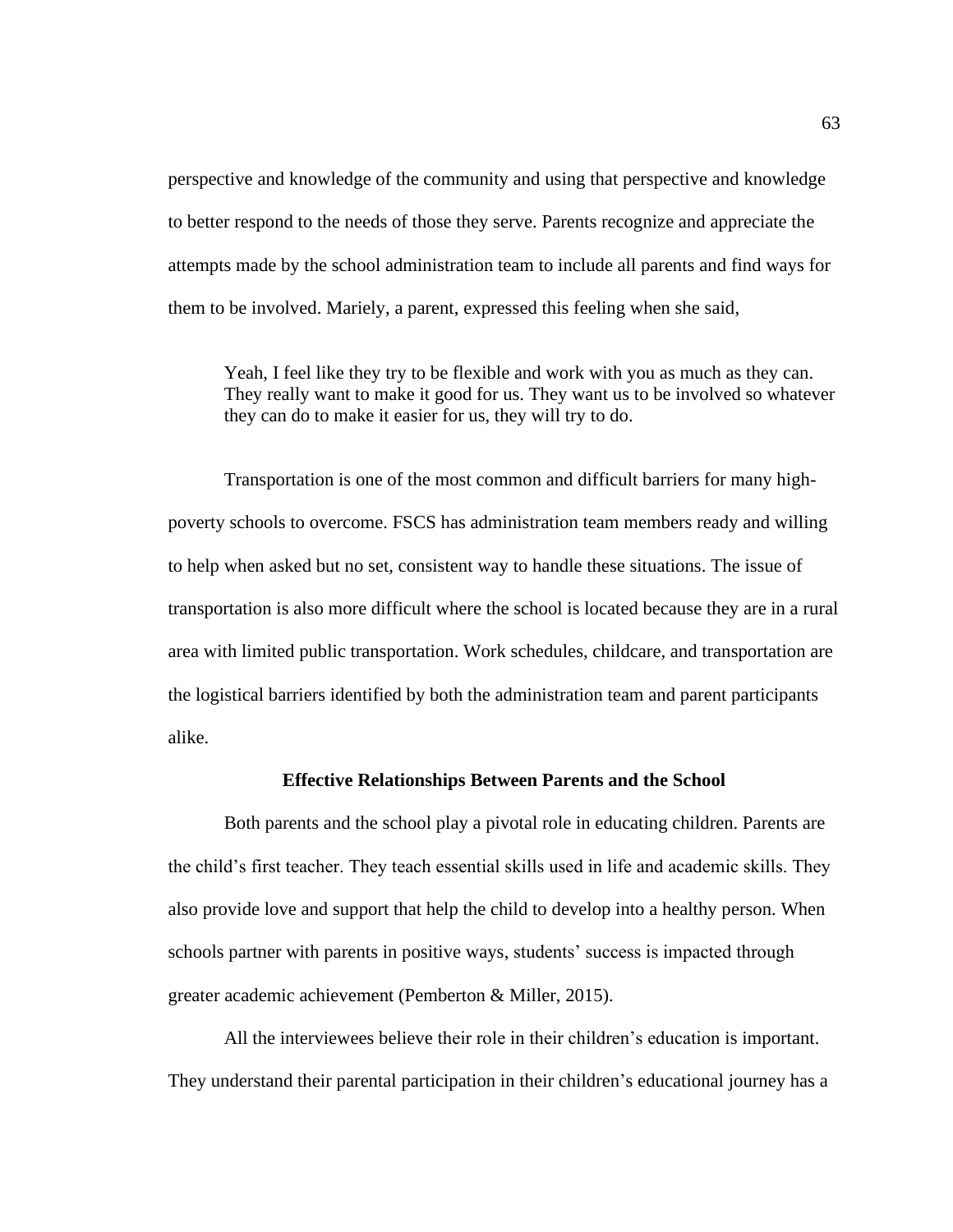lasting impact on academic achievement. Building effective parent-school relationships is vitally important to increasing parental participation, which leads to the positive impact. Greene (2013) puts forward this idea that to know what parents need and value educators must first build authentic relationships. Participants identified the following actions as authentic relationship builders which are interconnected to one another:

- Welcoming a broader definition of what constitutes parental participation
- Effect communication between home and school
- Authentic relationships
- Feeling valued

#### **Broader Parental Participation Definition**

Changing the ways schools perceive appropriate and consistent parent involvement could assist in moving towards greater parent participation. For some of the parents interviewed, partnerships will not have the same look as the traditional view often expected by schools as seen through an educator's lens. They expressed accountability for being involved and expressed a strong sense of care for the educational achievement of their children. They linked their involvement to positive outcomes for their children.

Several participants shared that there are more ways to be involved than those traditionally recognized. This idea has been reflected in a study by Abdul-Adil and Farmer (2006), which found that a broader definition of parental participation would make involvement more inclusive for families of color. Home-based parental participation activities were among the less traditional emphasized as important by study participants. Learning at home is a type of parental involvement identified in Epstein's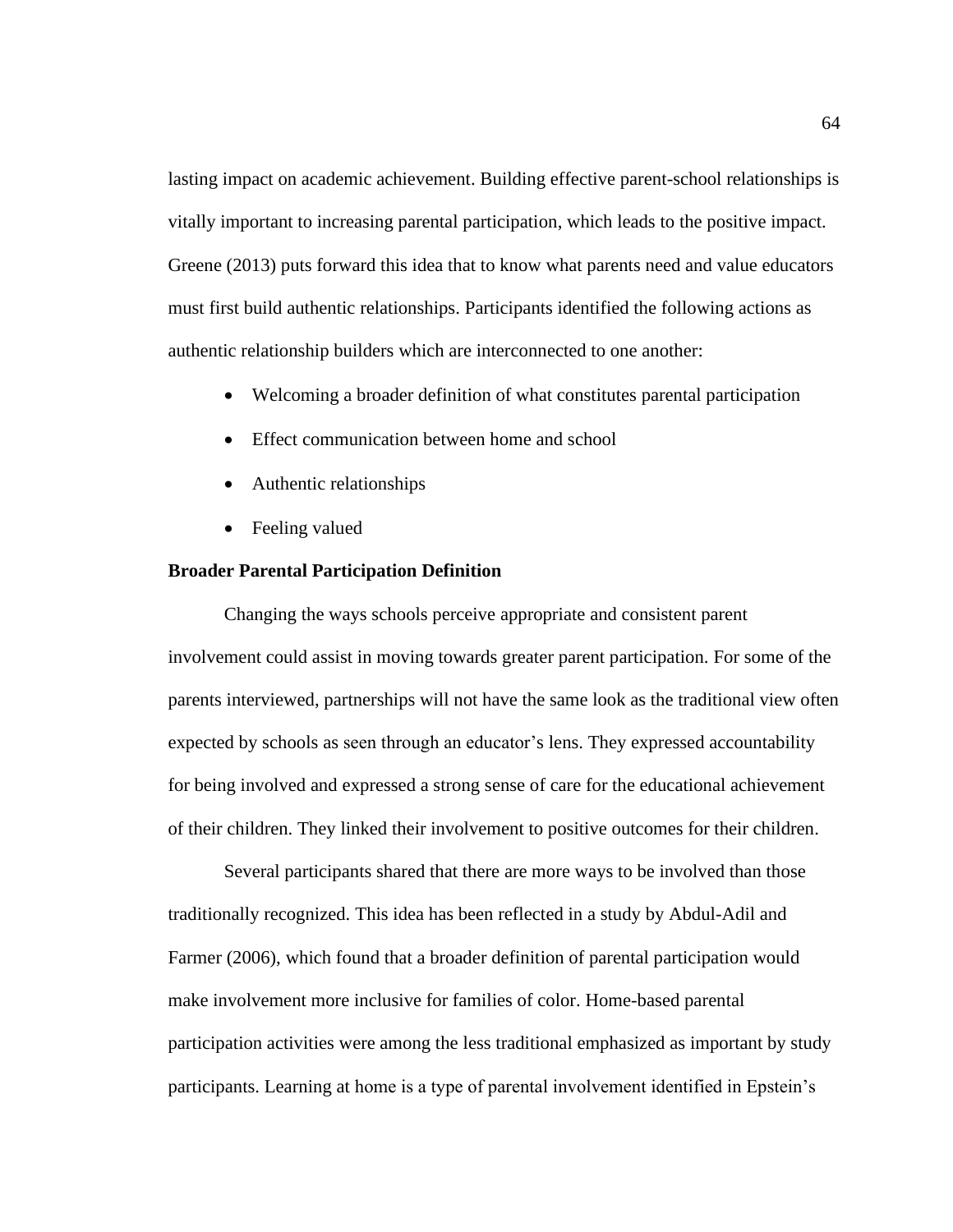framework (Epstein & Sheldon, 2016). Mariely, a parent participant, shared her perspective on home based parental activities:

I think knowing what they're working on that day or that week is helpful. I like to talk to them about you know, what they're learning and maybe help them with it or you know, something might come up and we can relate it to what they are learning at that time. I enjoy being with them as they are learning and being able to talk with them about it.

Many participants felt as Mariely does. They agree that once they are given information on skills required for their child to be successful in all subjects at each grade level, they can assist and offer support at home. Examples of activities include taking interest in what their children are learning at school through initiating discussions about the various subject areas, helping with and checking homework, keeping an open line of communication with teachers, and sending items the teacher requests for classroom activities. These activities have been found to be positive contributions to children's educations (Park & Holloway, 2013).

Both the parents and administration team recognized the positive impact of employing learning at home activities. A member of the administration team said, "Parents are wanting to know how to support instruction." All participants recognized and respected the benefits of parents' participation in this capacity to improve children's educations. It was mentioned by both the administration team and parents that some parents may shy away from this type of parental involvement because of their limited education or because they do not know what is being taught at school.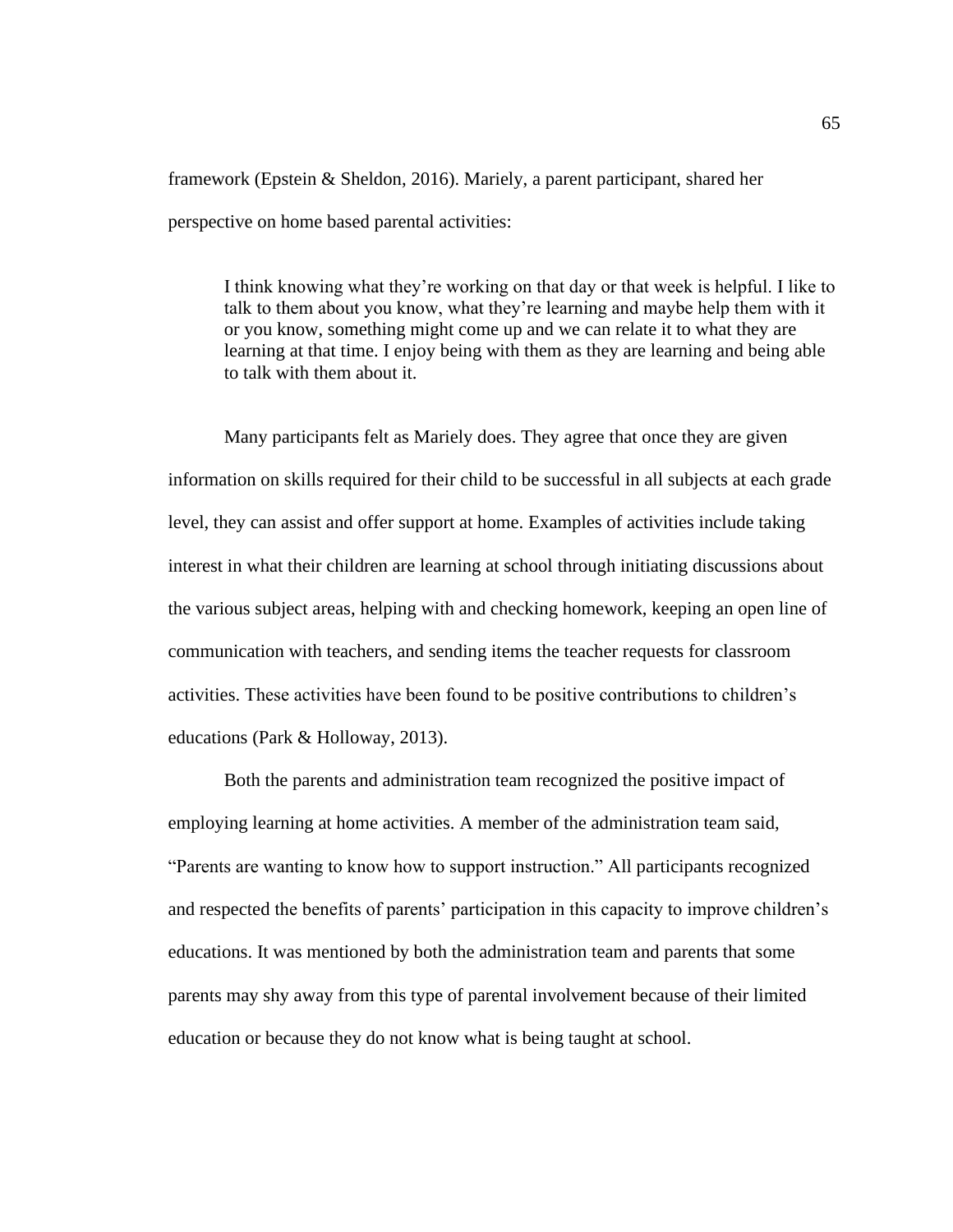During the interviews both parents and administrators expressed the knowledge that it will be hard to reach some families. There would need to be ways discovered to provide information to those hard-to-reach families. An administration team participant mentioned the possibility of scheduling home visits to assist and embrace all families. Parents would have the opportunity to share information about home situations and educators would be able to share school and/or classroom expectations that might affect student achievement.

Parent participants want to feel their contributions to their children's educations are valued. All parents cannot contribute in ways traditionally recognized but are contributions, nonetheless. These contributions are often home-based activities because those are the only parental participation activities the parents can be involved in for various reasons. Expansion of the definition of parental participation activities and appreciation of the value of these activities are needed to be inclusive to all families.

# **Effective Communication**

While the focus of employing effective communication may be to improve school-to-home and home-to-school communications about school programs, children's progress and to recruit and organize parent help and support, there is overlap in many areas. Good communication from schools help to raise the percentages of parents volunteering. The participants expressed that activities such as learning at home are predicated on receiving good communication from the school.

During interviews we discussed what an effective parent-school partnership looks like and ways to establish them. Throughout the interviews, parents and the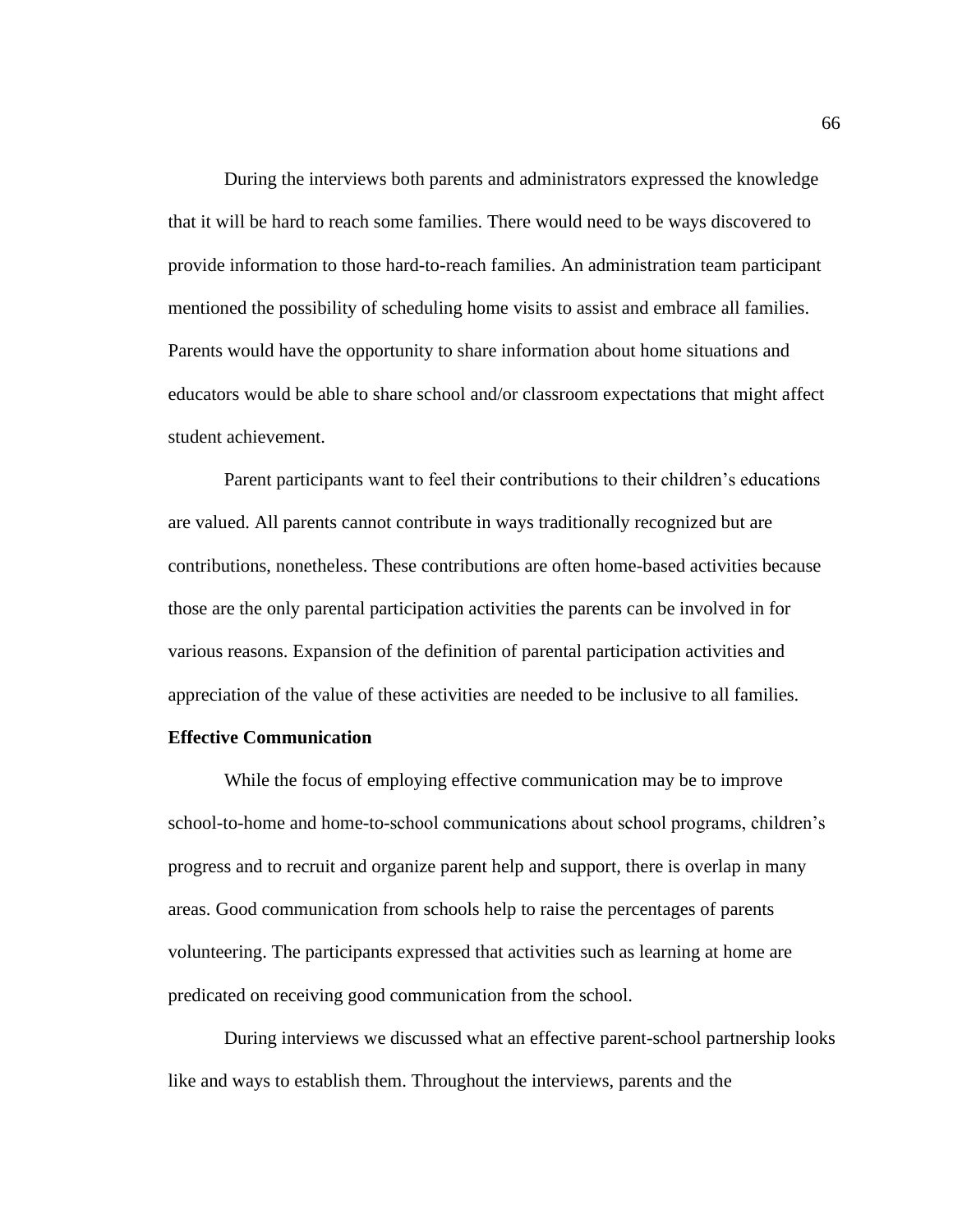administration team emphasized the importance of good communication between the parents and the school leaders. Based upon the responses there were five types of communications the participants identified as regularly taking place at FSCS:

- Engaging in face-to-face collaboration;
- Receiving and sending telephone calls to the child's teacher and school administrators;
- Receiving and sending text messages to the child's teacher and school administrators;
- Receiving and sending emails to the child's teacher and school administrators;
- Receiving letters or memos from the child's teacher and school.

It is clear the school leaders are aiding in the creation of positive and effective partnerships through regular communications using the various communication types listed above. Maria is a member of the administration team who shared:

We definitely reach out to parents in multiple ways. We send things home in bookbags and make phone calls home with Connect-ED. Since being on-line we're posting things in Google Classroom and putting things on teachers' Google sites. So, I think that we're doing a pretty good job of creating ways that parents can stay up to date about the things that are going on.

Participants stressed that the more relevant information about students or schoolbased parental participation opportunities is shared between home and school, parents become more readily prepared to volunteer help to the students and/or the school. Mariely, a parent participant shared this very idea when she said, "When I feel like I have very clear instructions, very detailed instructions about what to expect with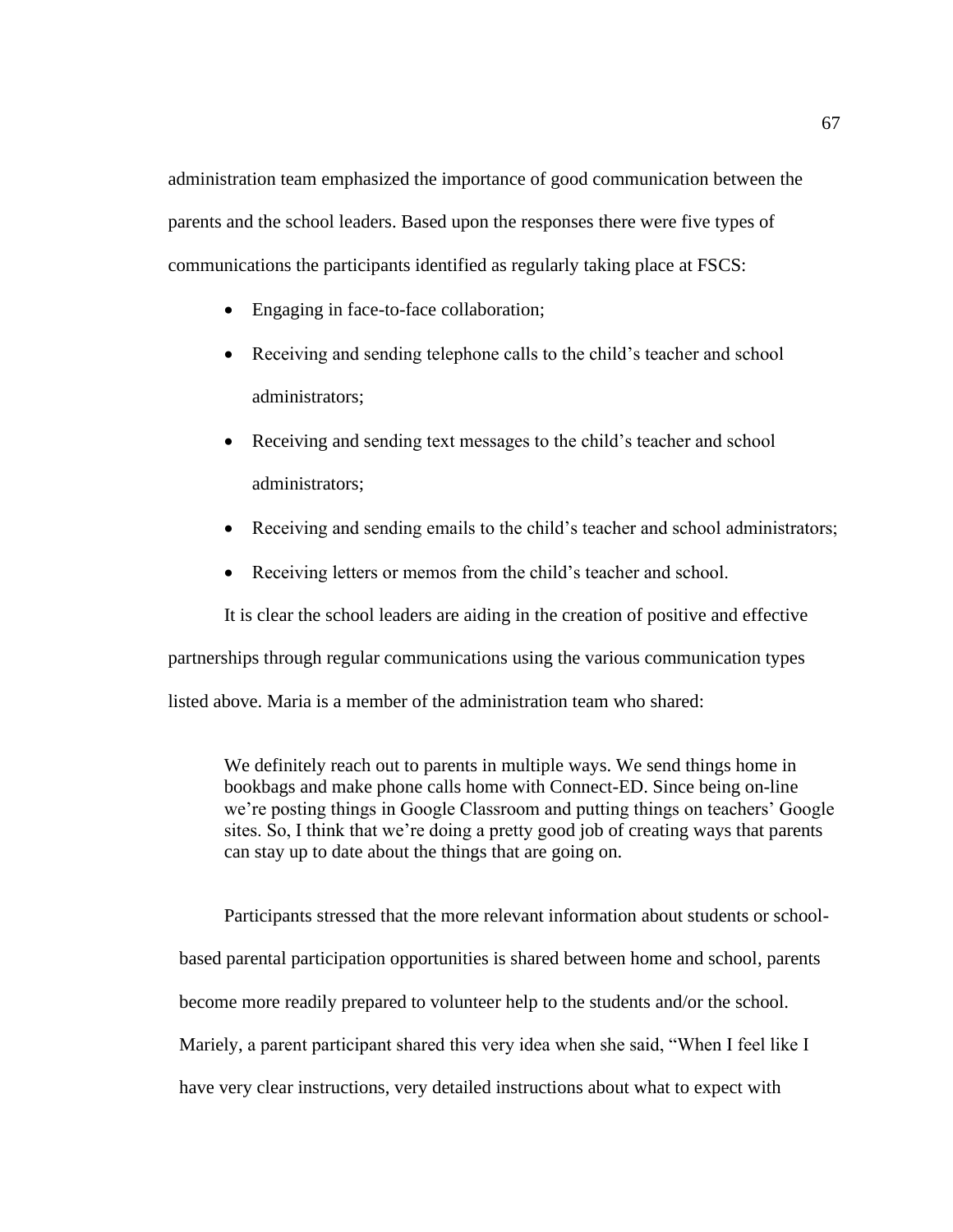something I feel a little bit better about it." Effective communication with families means that the school welcomes and consistently supports families to support their children. When there is two-way communication among the school and parents concerning school programs and children's progress, the ending result will be better outcomes for students. Effective dialogue "develops out of a growing trust, a mutuality of concern, and an appreciation of contrasting perspectives" (Lawrence-Lightfoot, 2004, p. 26).

Effective communication is needed to ensure parents are informed of the activities available for them to participate in. Parents also need to effectively communicate with the school so that their needs can be taken into consideration when it comes to planning for parental participation. Communication is a two-way interaction between the school and parents and is necessary to result in the highest level of parental participation possible.

There are many ways to communicate effectively, which is beneficial for all stakeholders in the school community. One of the many benefits is the establishment of effective communication expectations being clearly communicated. Effective communications can also convey that the school is a welcoming and caring place, which helps develop a feeling of community. Mariely shared, "They (FSCS educators) have made it very clear that they're really hopeful to hear from the parents and have their voices heard." Educators can share information about curriculum, school events, and other important school information. Through the information gained the school can better develop appropriate strategies to improve parental participation, which leads to improving student achievement.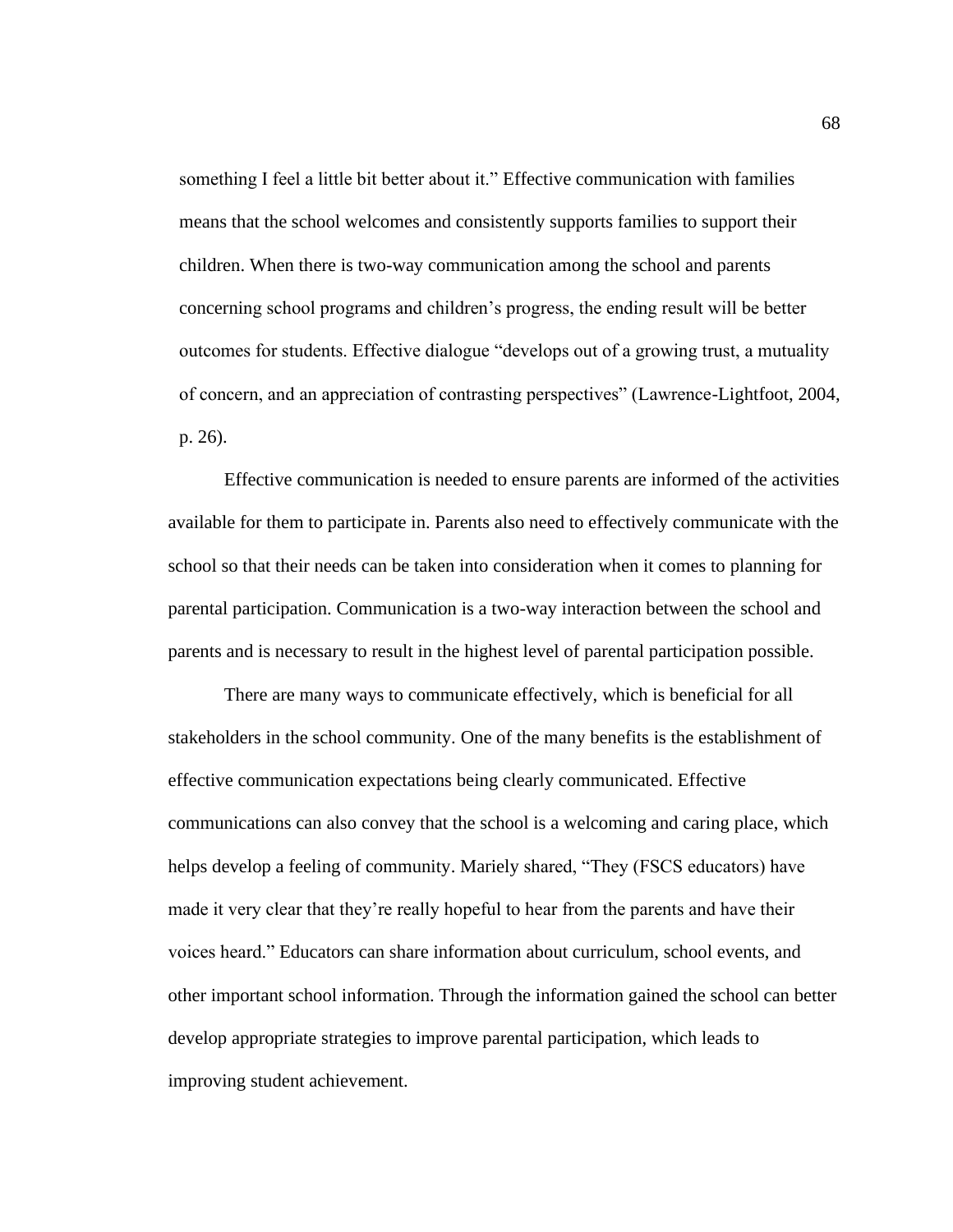### **Authentic Relationships**

Another essential for many parents interviewed was building authentic relationships built on trust with teachers and the leaders in the school. The school is taking steps identified by research to build important relationships, such as taking the time to share positive information about students. Often schools only contact parents when something is wrong, so this can be a powerful tool to help make the positive, authentic relationship. A grandparent, Stephanie shared:

The principal's great. Every week she has someone from the school call just to see how my granddaughter is doing with the on-line learning. They know how to talk to people. They seem so loving there and they get a smile on their faces and just come up to you. They just care about everything, so genuine and wonderful.

Another step mentioned by parents is the administration team participating in school events. This has allowed parents and educators to get to know one another on a deeper level. Parents and children like seeing the administration team participate because this gives parents opportunity to talk with the leaders of the school and form a more trusting and supportive relationship.

All the respondents share the belief the creation of a welcoming and comfortable environment during the school day and outside of regular school hours is an important first to encouraging more parental participation. It was noted by many that the school administrators strive to build strong, supportive relationships with the families FSCS serves. Evelyn, a parent participant, spoke of the importance of Donna, a member of the administration team, being involved in the community and the impact it has on building trust with the parents of FSCS and having a positive impact on how the school functions: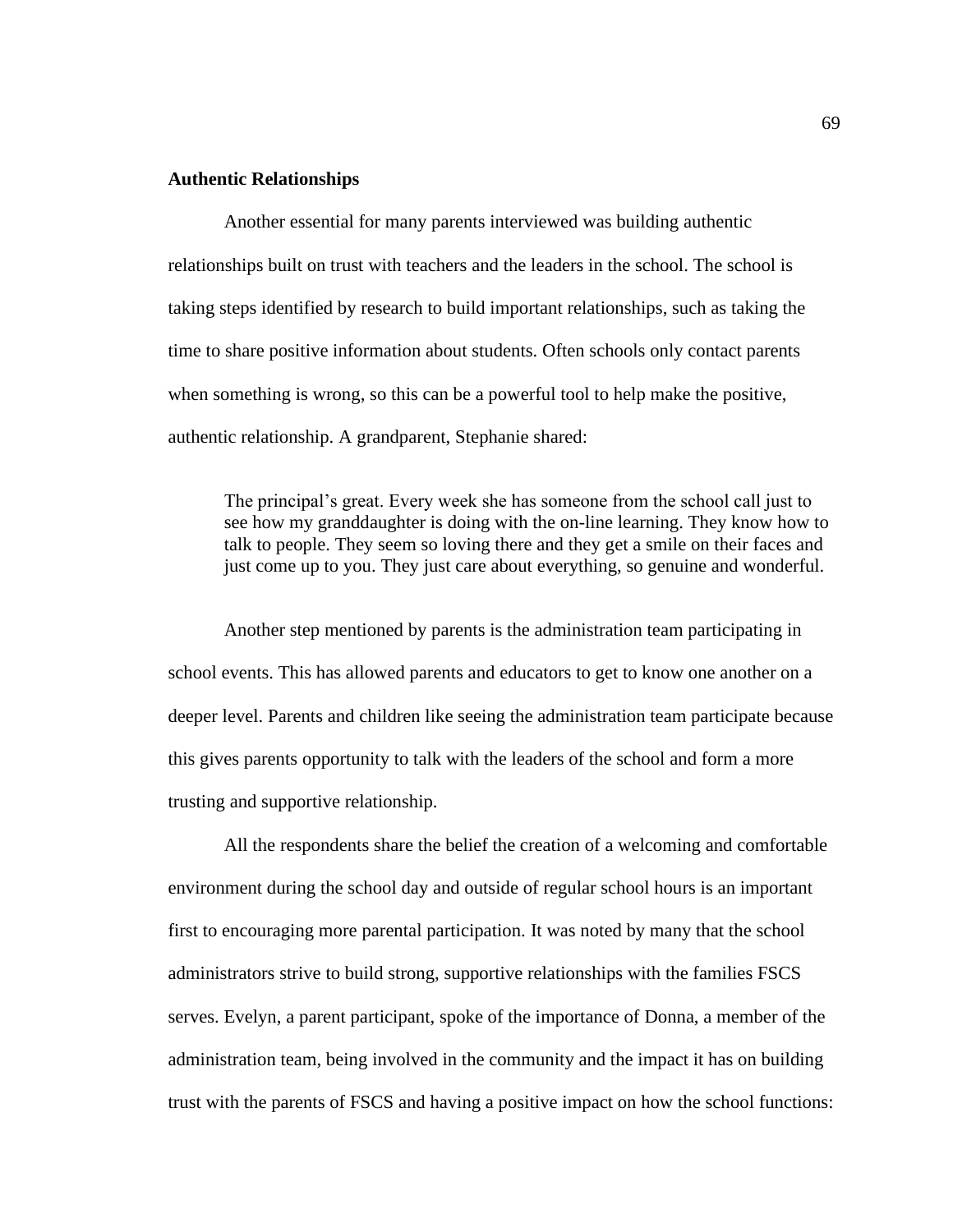I heard really, really bad things about the school and then, I'm not sure, but when the university took over Donna had a huge impact on what's going on. She communicates well and she makes it a point to, you know, know who her students and her students' parents are.

FSCS administrators have worked to build a welcoming and responsive school environment. The school staff is perceived as genuine, which shows parents they really want and need their help and are there to support parents. Ella, a parent participant, reflects how she feels about support from the leaders in the school:

You know, someone is there all the time to help. Whatever I need to be helped with or if I have questions or concerns, I've always got somebody to help whether it's just talking about something on the phone or meeting in person.

Authentic relationships are vital to encouraging parental participation.

Participants felt having supportive relationships based on trust between the school and home can go a long way to boost parental participation. The parents appreciate the principal being a longtime member of the community. This adds to the trust the parents feel toward her.

### **Feeling Valued**

Throughout the interview process parents expressed how the administration team made the feel valued and welcomed in the school. They mentioned the team as being flexible, caring, and having the best intentions for parents and students served at FSPS.

Flynn (2007) found one of the reasons some parents feel unable to support their children is because of their lack of formal education. I found a reflection of this finding while doing my research study. When I asked Tammy, a parent participant, why she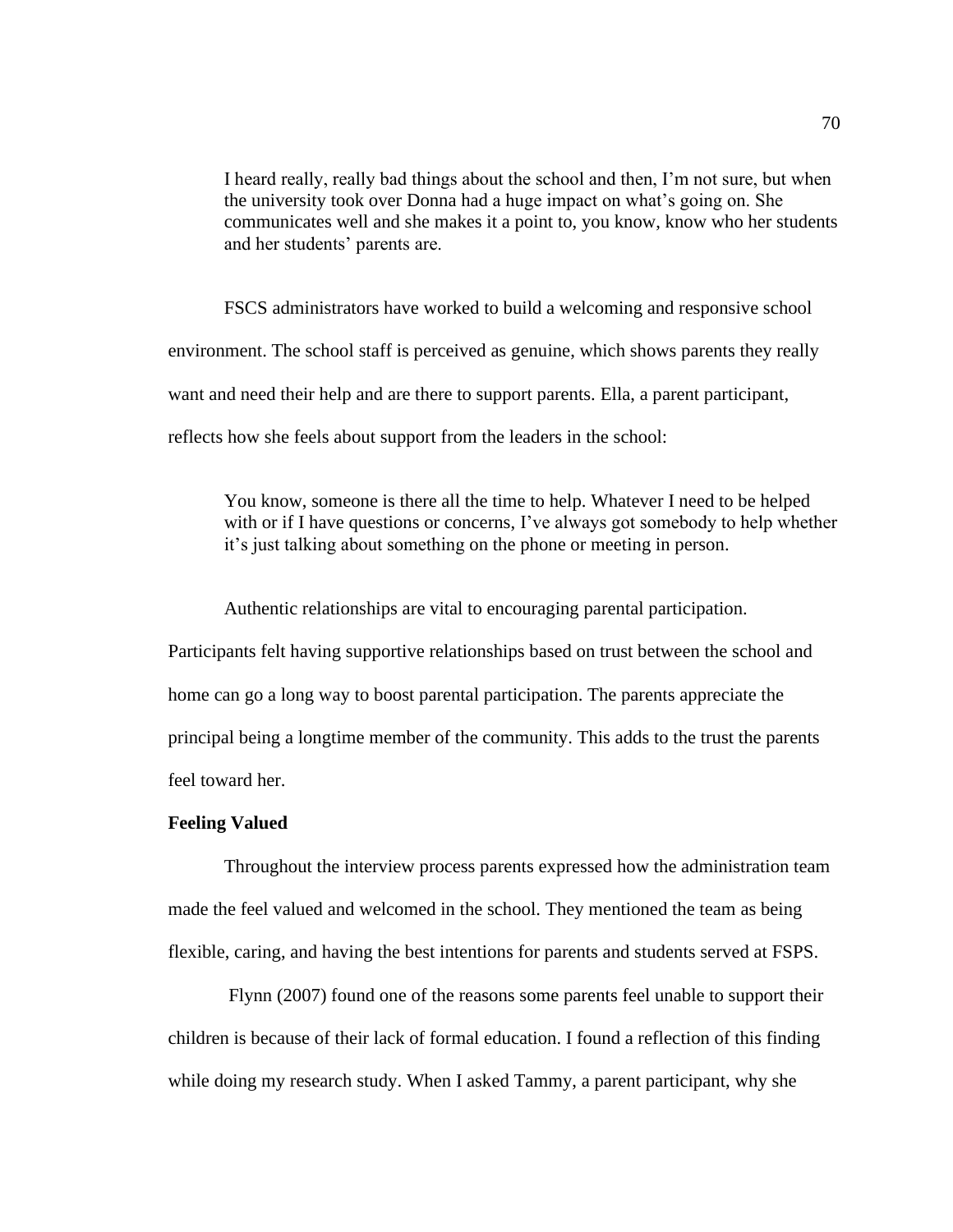thinks some parents do not wish to be involved in their child's education, her thoughtful response was:

Part of it could be didn't have a very good experience in school. Part of it is they can feel overwhelmed or feel like they don't really know the educational jargon. Knowing educational jargon increases their comfort level when communication with educators. I don't really know the reason for the discomfort, but I've always looked at that as being one of the reasons why parents may not be involved or are as overtly involved because they are involved in other ways.

In a study conducted by Okeke (2014) a conclusion was reached that most parents do not know how to get involved. This was reflected in my study when a parent, Mariely shared how she felt when she started trying to build a positive relationship with the school and become involved in her child's education:

At first, I was very nervous, very unsure about what I can bring to the table. I was very insecure. So, once I kind of just got out of my own way and just kind of, I don't know just got little brave and just said okay I'm just gonna try it. I'm just gonna try my best and do what I can. I'm here at least. Once I got that mindset and stopped being, you know, insecure about it, that really made a big difference for me.

Feeling as though one can contribute in ways that are valued is a strong motivator for parents to become active in their children's educations. For many parents, experiences with schools have been negative, so feeling that their ideas are valued can go a long way to encourage the reluctant parents to step outside side of their comfort zone and engage in parental participation activities.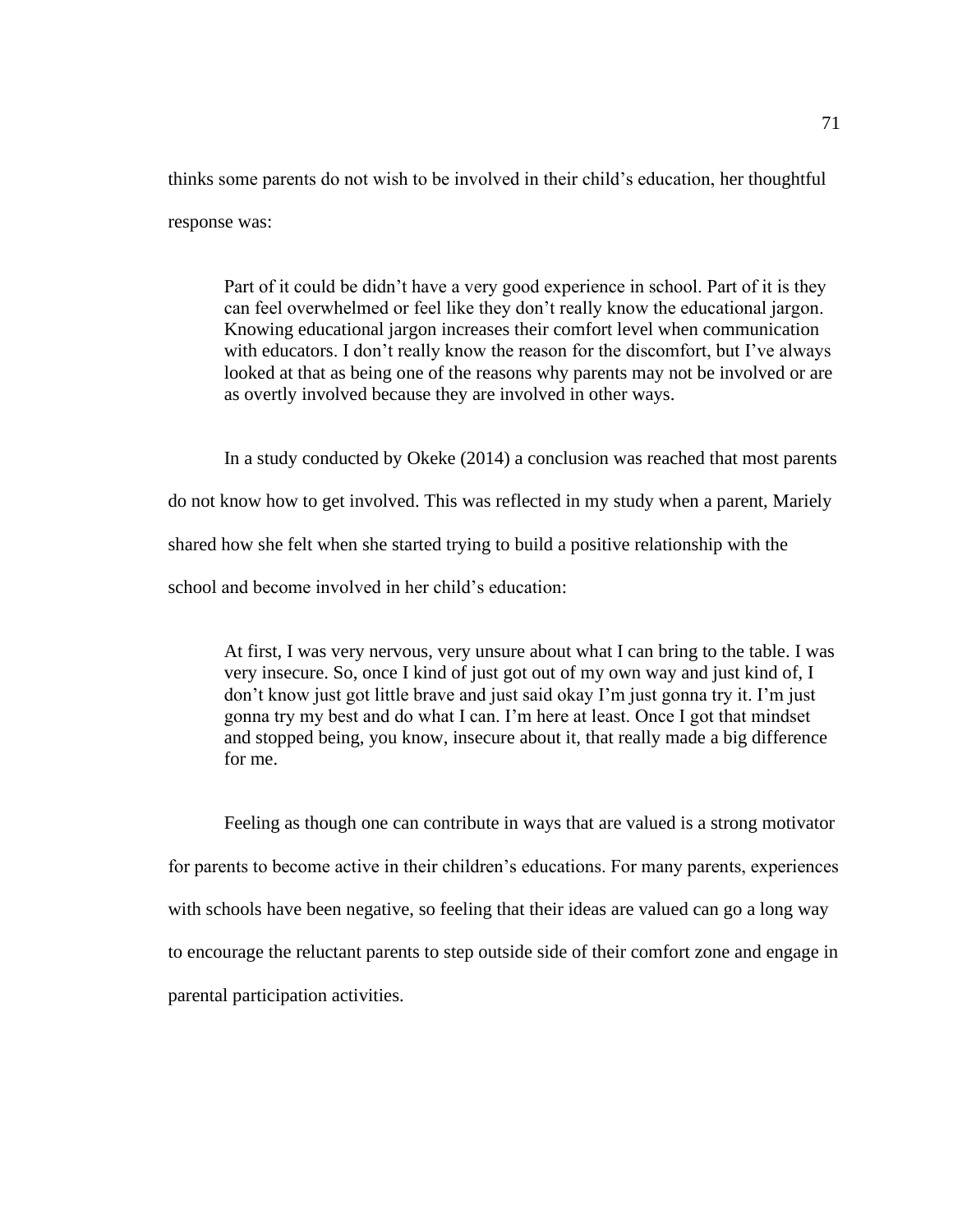### **School-Sponsored Parental Participation Initiatives**

All parents saw value in attending school sponsored events. These events included both involvement and engagement level activities. Providing varied opportunities gives parents the ability to choose an activity that meets their comfort level. Parents had positive feelings about the activities sponsored at the school. Examples of schoolsponsored parental participation activities include:

- Parent Council, which allows parents to have their voices heard about what and how things should be done at the school;
- Community Based, such as Lunch and Learn, which involves pulling in community resources to make parents aware of information and resources available to them;
- Student centered activities, such as Fall Festival, which allows students to take part in games and activities sponsored and organized by the school and the Parent Council.

### **Parent Council**

Schools benefit when they include parents in the decision-making process. When parents provide their opinions and preferences regarding issues under consideration, they are more likely to buy-in to school policies and initiatives. When parents are made aware of the complexities of running a school, they are often more supportive. Additionally, parents can help the school reach out to other parents. This is because they have informal access through extra-curricular activities and neighborhood connections.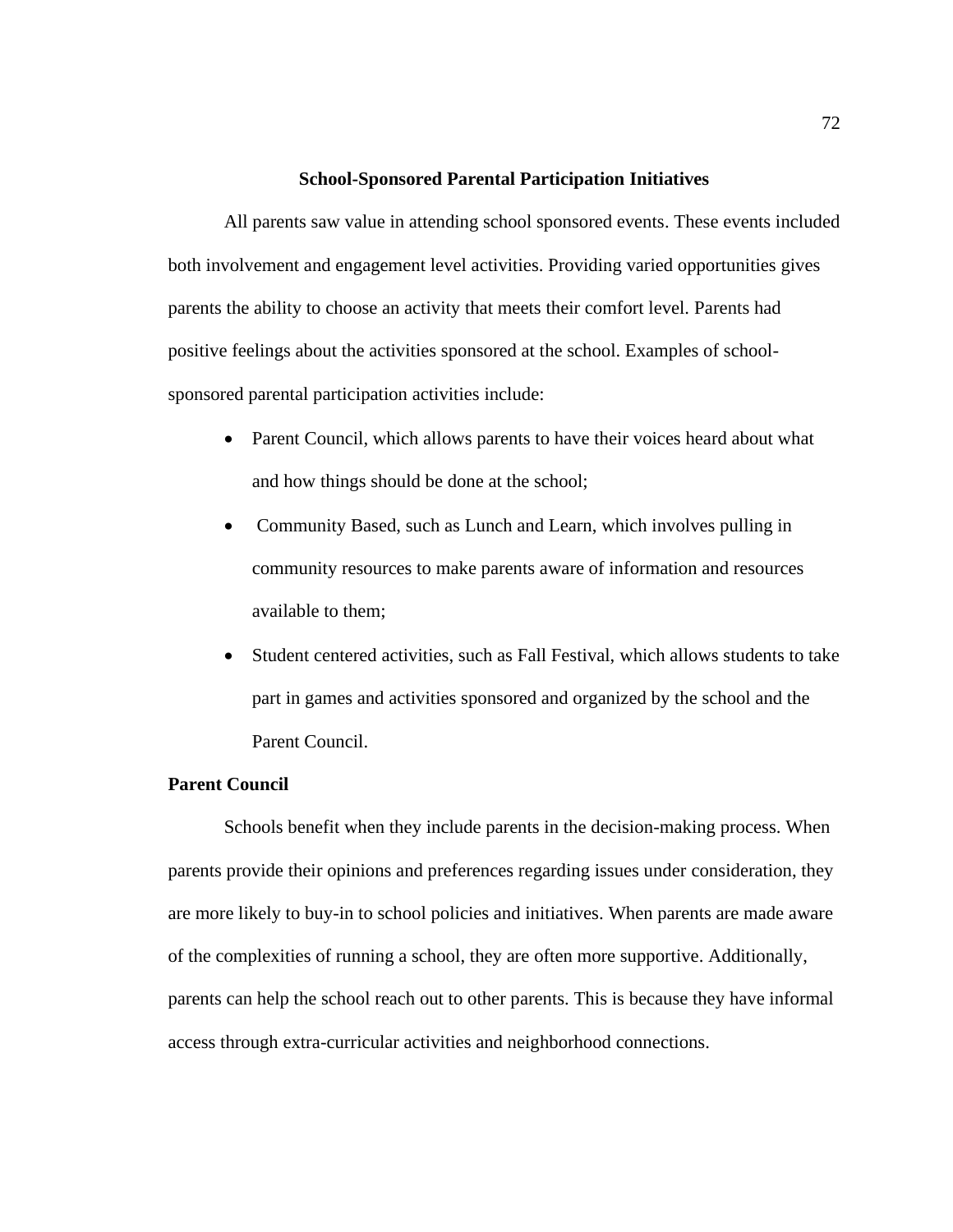One of the most frequently mentioned parental participation activities at FSCS was the Parent Council. This initiative is one that is a powerful catalyst to help parents move from involvement in their children's educations to engagement in their educations. John, a member of the administration team, explained how the process of identifying Parent Council members begins:

We asked every teacher to send two names to the administration team and then we contacted the parents and invited them. We told them the teacher elected them because she felt they would be a good representative. This is how we've started building it up.

Epstein and Sheldon (2016) found shared decision making within the school as one of the important activities to incorporate in a school wishing to improve parental participation. Though this initiative FSCS offers parents an opportunity to have a voice in the decision-making process, Mariely shared more parents may wish to participate in the group but may be nervous being a participant in a group with that much power. She offered a way to help parents feel more comfortable in being involved on that level:

I think maybe just trying to reassure the parents as much as possible. Kind of like there's no wrong answer, you know, just make your best effort. Basically, just make them feel comfortable about trying. Sometimes I'm nervous to ask questions. If it were very detailed and clear cut about what they can expect they may feel better. Reassure them that just being there makes a difference.

Parent Council is an initiative that has been well received by those involved at FSCS. The goal is to have more parents become part of the council. John, a member of the administration team, shared, "Parents are urged by other parents to kind of build up the Parent Council, so that has helped increase the number of members." The parents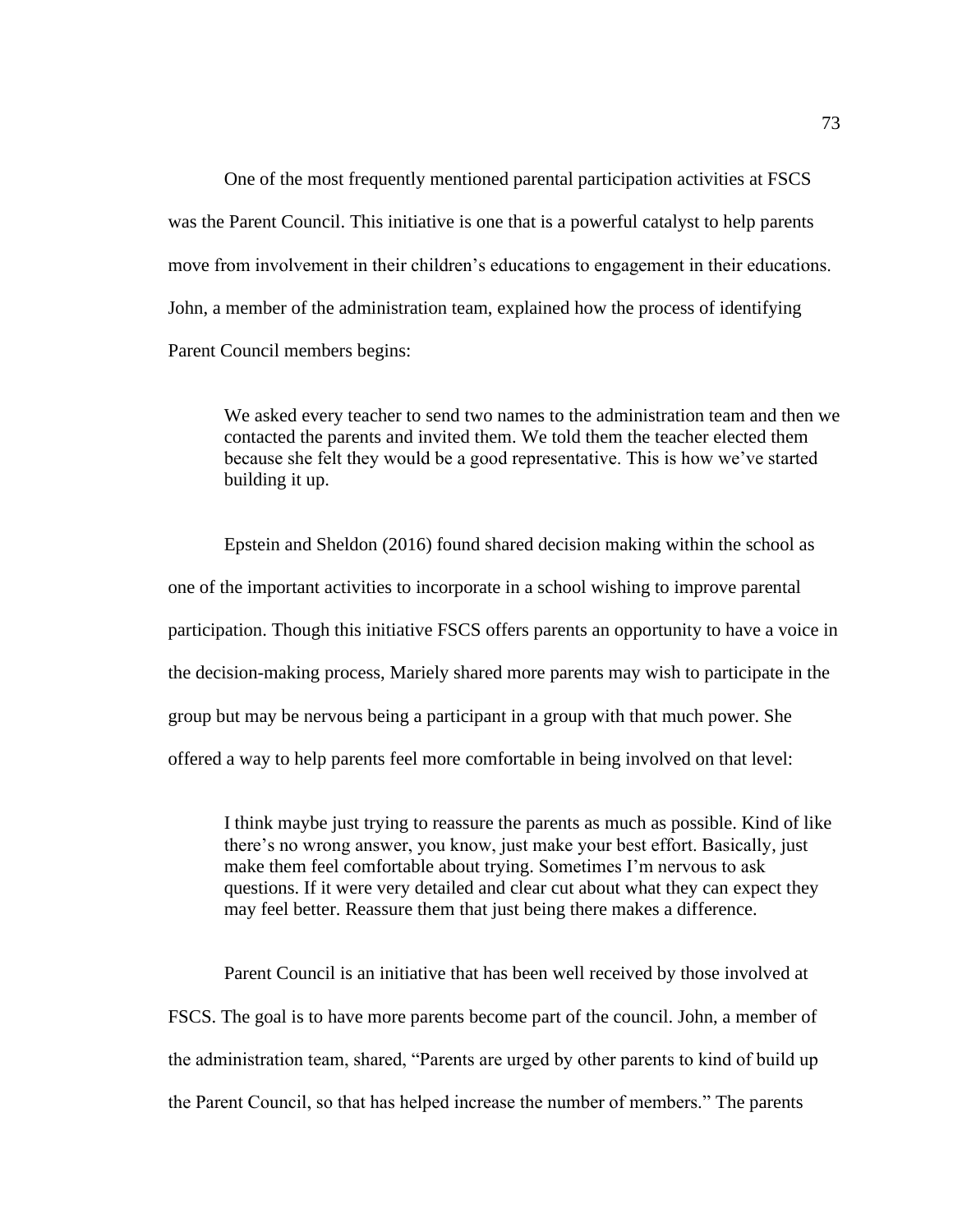serving on the council currently want to feel they have something to contribute, and they feel the contribution is valued. Since they feel valued, they are more likely to make the effort it takes to contribute. Many parents are nervous getting involved in a decisionmaking capacity because they doubt their ability to serve in that role. They are also unsure of the expectations and if they can deliver what is expected of them. This is an obstacle to overcome in order to increase the number of parents becoming involved in this capacity.

### **Student-Centered**

Another favorite activity mentioned multiple times was when there are opportunities for parents to come to school and participate with their children in an activity or watch them in a performance. Stephanie, a parent participant, shared,

They have nights where they invite parents to come in and they get the children to do like a play. They act things out and all the children did really good. They made up the play and did a really good job. There were a lot of children that participated. Parents will come out to see their children.

Parents enjoy participating with their children in a variety of school-based activities. Multiple activities that involved the students were well received by many parents at FSCS. Mariely, a parent participant, shared,

They did a Valentine dance, which was really nice. It was for the upper grades and it was just parents or grandparents that came with the students. It was really sweet. I like things like that. There are also festivals and activities that they call "parent night" or "parent game night" and they'll have different games and stations and stuff for the kids to do.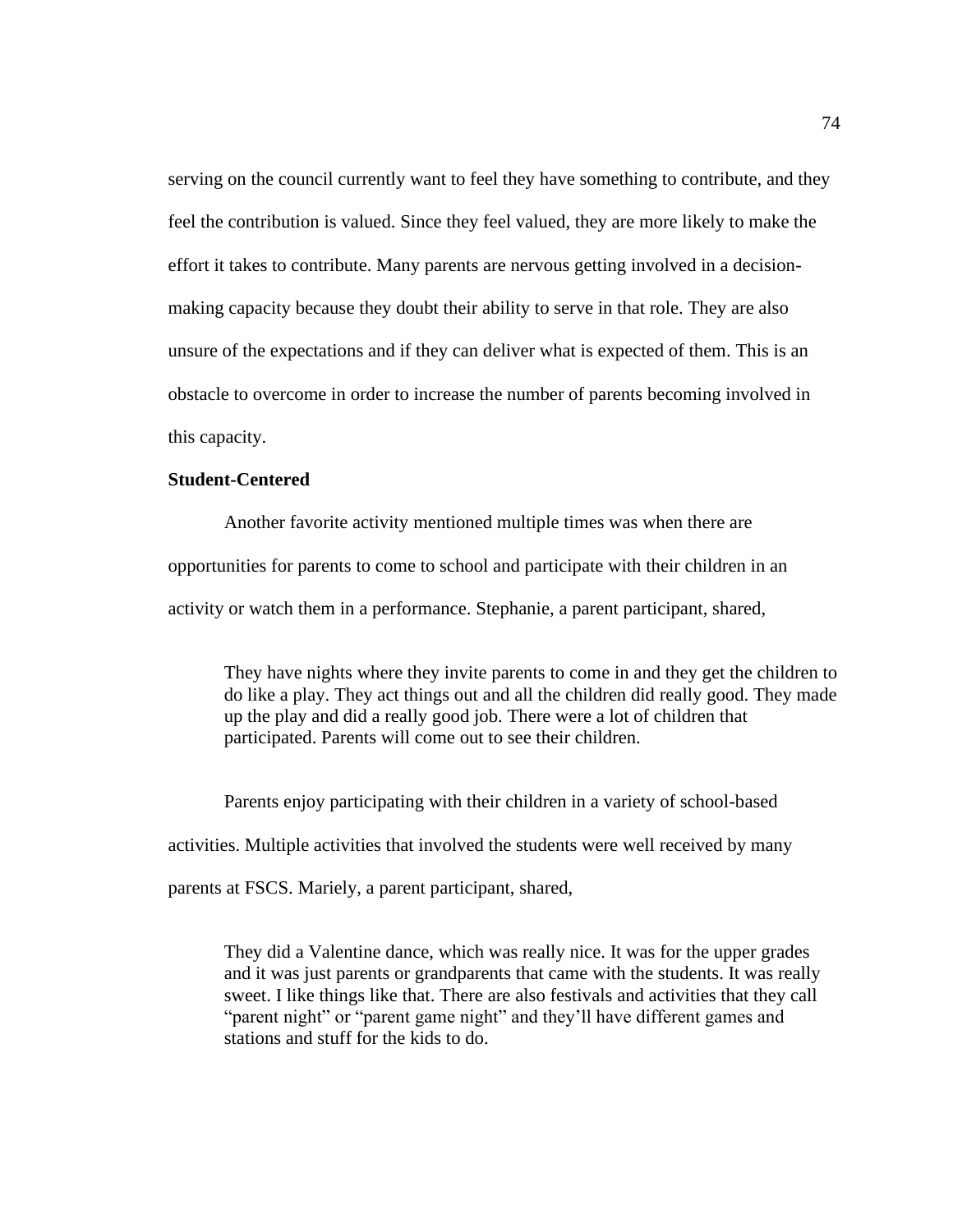This is a type of parental participation activity parents feel comfortable attending because the expectations for parents are simply to attend and take part in a planned activity that includes their children.

## **Community-Based**

Schools are increasingly relying on collaboration with partners such as local businesses, after-school care providers, higher education, foundations, and other community-based agencies. Building better connections to meet the needs of children and further the goals of school reform starts with effective school and community partnerships. Hall and Quinn (2014) found it is helpful for schools to establish schoolcommunity partnerships that facilitate access to community-based programs because this helps families find resources and opportunities that help them improve their lives and can lead them to becoming more involved in the education of their children.

Stephanie, a parent participant found one of the Lunch and Learn sessions especially valuable to her. This session brought in a community resource that could provide opportunities to families at FSCS. Stephanie described the Lunch and Learn session to me:

They had a class one time there that you could sign up for and they was like trying to get people to join the credit union. They was telling how good it was to join a credit union. That's something everybody needs to try because it's different than banks. There's a lot of good things you can do when you join a credit union. They explained it all.

In this study parents interviewed mentioned a desire to have educational opportunities such as computer classes, GED or college classes held at FSCS for all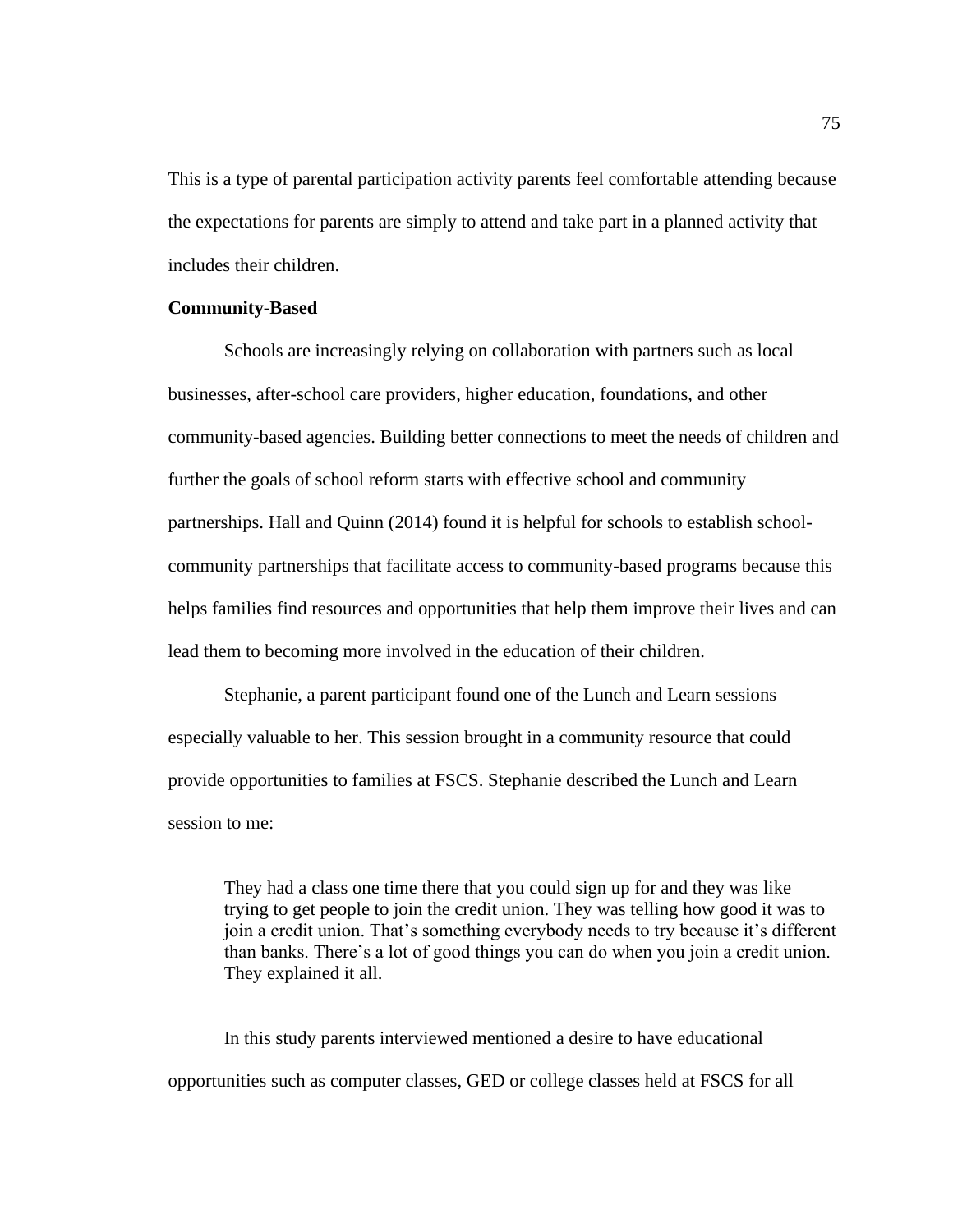members of the community, not just parents with children at the school. Because this was brought up in the interviews multiple times and was clearly an area of interest, I asked Donna, a member of the administrative team about the possible opportunities that could be offered:

We did have a conversation with a local community college. They actually approached us about offering GED courses here on our campus. However, at the time, there was a spacing issue and they wanted to leave the devices here. We could not accommodate the space in the classrooms, so we didn't have office or storage space. It wasn't something that we were able to move forward with. Really it came down to not having enough space.

Finding ways to bring in community resources is seen as a positive step by the interview respondents. Many valued the information shared through the various meetings that included community resource information. Mariely, a parent participant shared:

I know at one of the after-school events that they had; they had a bank. They were there to just kind of answer questions of any kind of financial or banking, or like 401K questions. I do remember they did have that, and I found that interesting.

Based on the responses of the parent participants, more of this type of interaction with the community at large would be welcomed. Bringing in community resources for families to make those connections is recognized by parent participants as beneficial.

# **Enhancing Community Perception**

Consistent community involvement and engagement with schools have been shown to have significant short-term and long-term benefits. Research has shown when communities, schools, and families work together to support learning, students tend to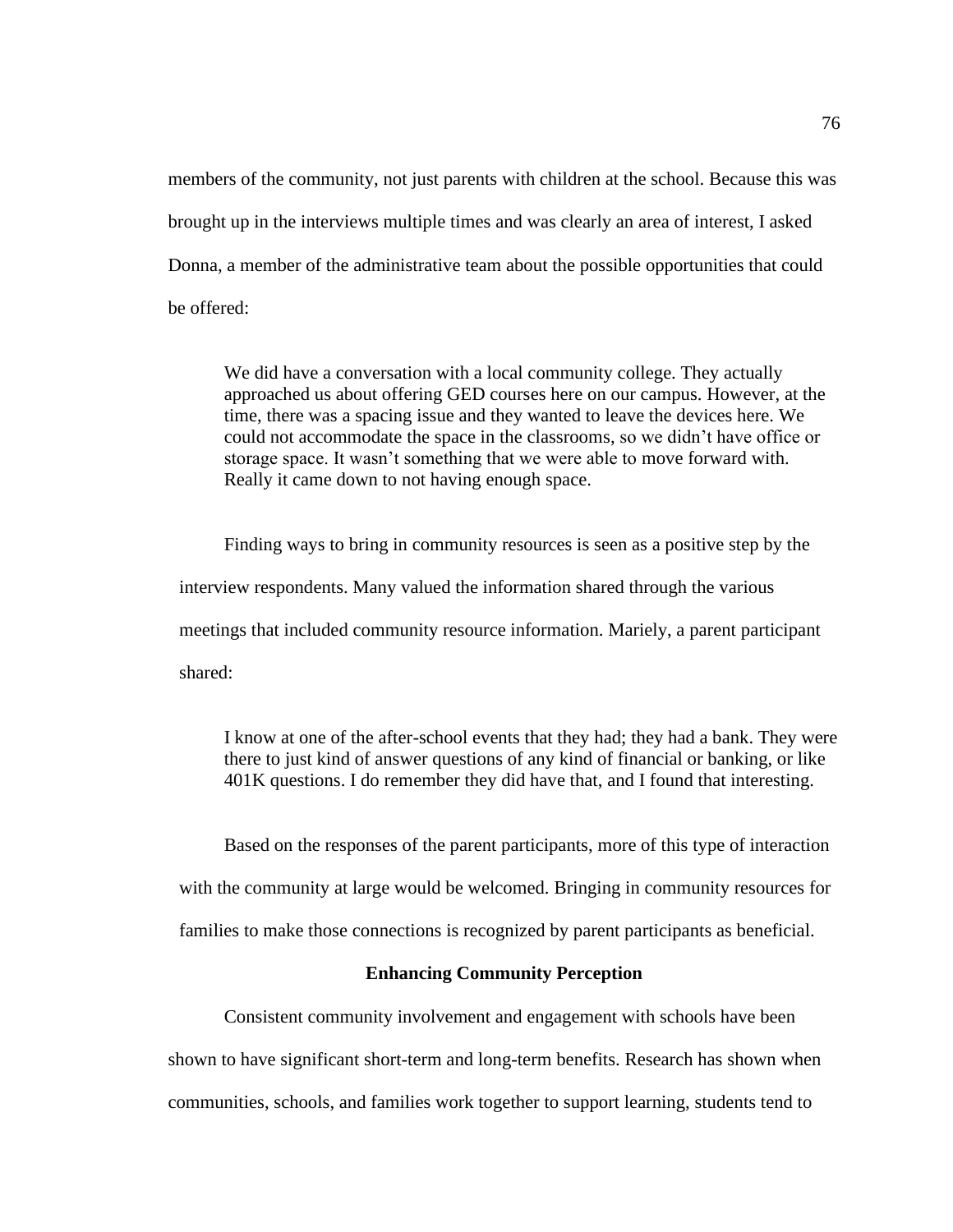earn higher grades, attend school more regularly, stay in school longer, and enroll in higher level programs.

The parents at FSCS praised the programs offered, the dedication of teachers, administrators, and all staff. They were all happy to be a part of the school community but would like to see the community increase their engagement and support. Several parents expressed a desire to grow the school community by enrolling more students from the community at large. Also expressed were concerns from several parents interviewed about how the school is perceived by the community, which causes the community to not be as involved and supportive as the respondents would like. The main concerns effecting community perception are:

- Negative History
- Misconception of School Program

## **Negative History**

The parent participants explained to me during the interview that the school has a history of being troubled and that even after the university made Fern Street a community school, this perception has continued. The negative perceptions in the community are that the students do not behave in class and there is high teacher turnover because of the difficult student population. They expressed frustration by what people in the community have said to them about their choosing FSCS for their children. Ella shared her frustration:

I've heard several parents talk down about the school. When they decide on where they want their child to go to kindergarten right off the bat, FSCS is not one of the schools they like. I ask their reason and they say the kids are bad. I say there are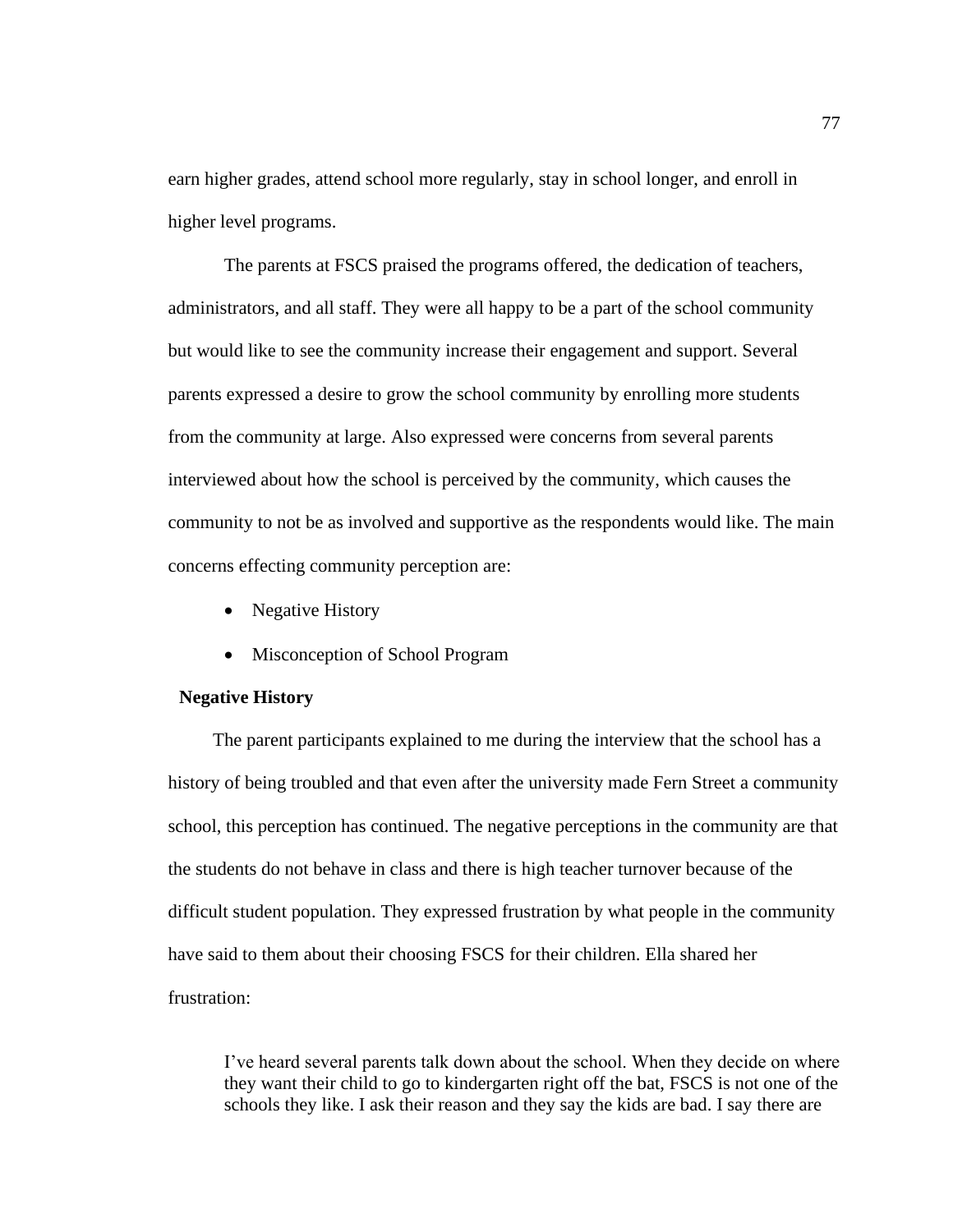bad kids in all schools, so it's not just there, I've seen it myself. I tell them they aren't giving the school an opportunity and the program is wonderful. I feel a lot of parents don't give the program a chance because of the reputation it had before.

Because of the negative reputation of the school before the university took over the educational program, many in the community do not wish to send their children to FSCS. This negative perception is one that bothers the study participants. They would like for the community to realize the school is being led by different administrators with a completely different educational philosophy and program. The hope is to eventually put the past behind and garner more support of the new program.

### **Misconception of School Program**

Since the interviewed parents are very pleased with the educational opportunities their children are receiving, they wish parents in their community could understand the value of FSCS. The community does not understand why the traditional approach of students sitting quietly at desks doing worksheets is not the approach used. The community members have also shared their concern about how students will transition to a more traditional style of education after their elementary years. A parent participant, Tammy shared, "Since FSCS students will not be used to sitting quietly at desks, completing work independently, parents in the community are afraid it will be too much of a change." The community simply does not have an accurate perception and understanding of the program, which frustrates those parents that do understand and see the benefit of what is being offered. Stephanie, a grandparent, shared, "They see the university has taken over and they wonder why, but I see it as good because it is a college that can give a better education."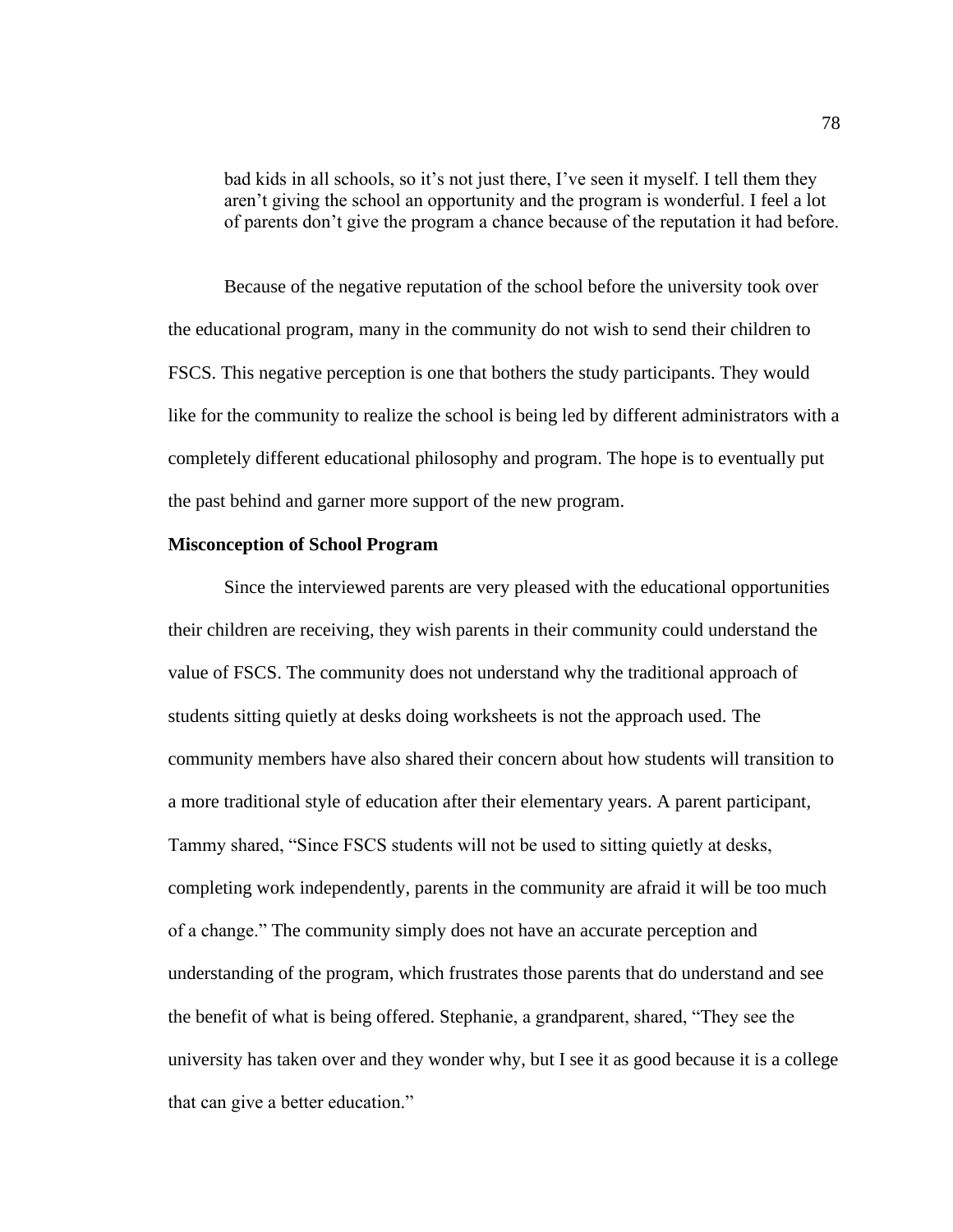Aspects of the program especially valued by FSCS parents is the opportunity for children to participate in the arts. Several mentioned how much their children are enjoying participating in plays and putting on various class performances. They would like to see more people in the community to become involved with the school and are trying to help change the reputation. This is being attempted through continuing to talk to others about the school and sharing their children's positive experiences being a student there.

#### **Summary**

Though Fern Street Community School has many of the characteristics of a lowperforming school they are taking steps to correct one area of utmost concern, which is improving parental participation. These steps include such initiatives as forming a parent council which includes parents as decision making partners for the school, creating a welcoming environment, and striving to pull in community resources to inform families of tools they may find useful.

During interviews logistical factors that impede many parents' abilities to be as involved in their children's educations were voiced. These logistical factors were work schedules, transportation, and childcare. Appreciation for the efforts of the administration team to form strong parent-school partnerships by putting in place initiatives that encourage parental participation were consistently mentioned.

To my surprise, an area of concern for several respondents was finding ways to enhance community perception of the school. Respondents believe the negative perception of the school based on its history is harming the reputation within the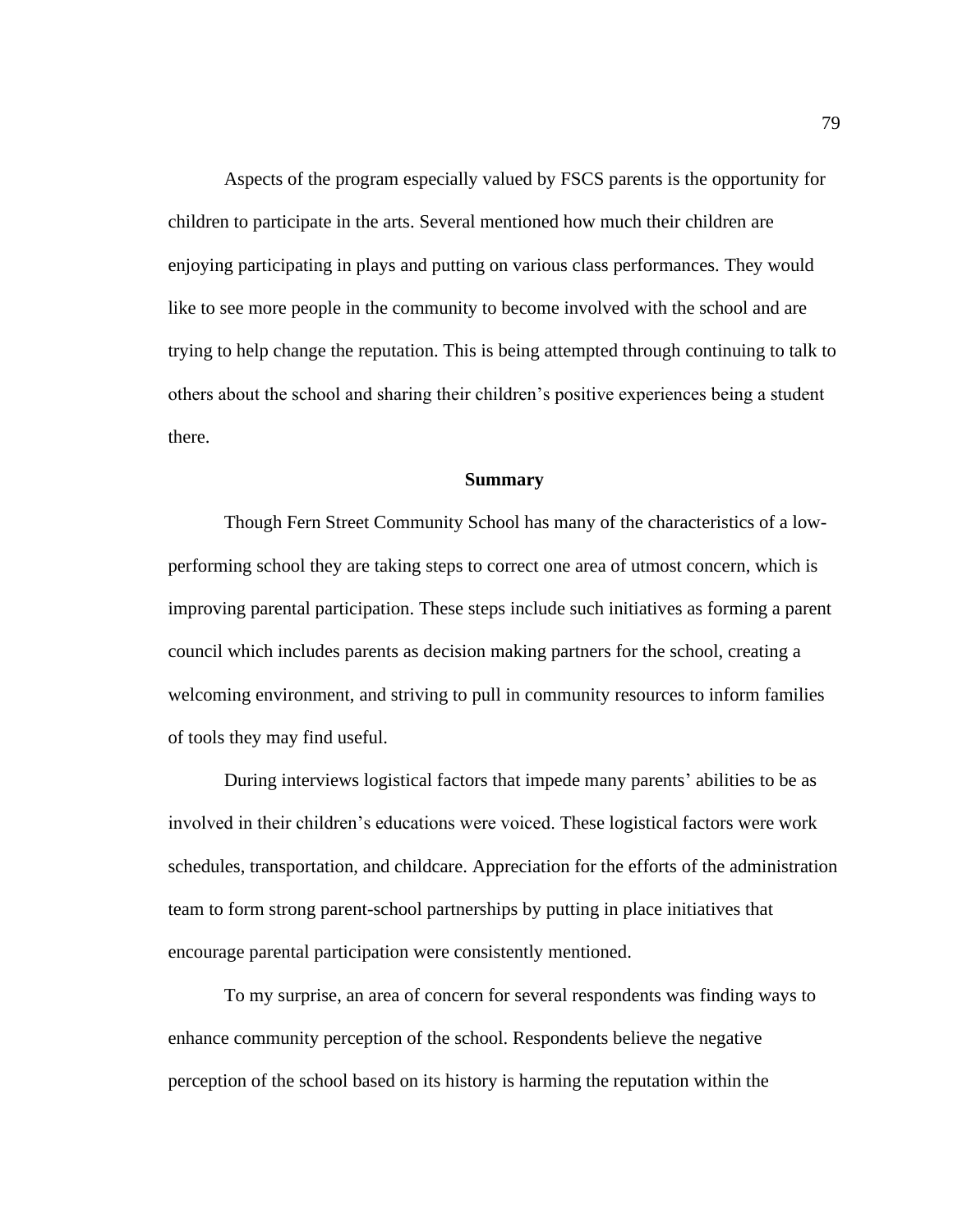community now. Also, during the interviews several mentioned the community misunderstanding the educational program is a factor in the negative perceptions. Through enhancing community perception, the parents at FSCS wish to increase enrollment which will give more students access to the innovative program.

Though FSCS had similar issues reflected in previous studies found in literature on this subject, this school is well on its way to finding ways to improve involving and engaging parents. Some promising practices found in the literature suggests that when working with parents from diverse backgrounds, it may be beneficial to incorporate the following four strategies for interaction: empower the families to help their children in academics; use outreach programs to reach families in the community; connect them to community resources; and offer resources to provide support for families (Abdul-Adil & Farmer, 2006). FSCS respondents identified the use of these practices at the school.

The respect for the school's leaders and mission was easy to hear in the statements of the parents interviewed. Multiple times parents and administrative team leaders mentioned how COVID-19 has, of course, caused many plans to be put on hold. I am impressed and encouraged by the initiatives for parental participation that were in their infancy when COVID-19 put an abrupt halt on these plans. The positive, supportive relationships between parents and administration were evident during the interviews. Fern Street Community School is just waiting for the school to fully open and get back on track. I am hopeful my study helps those at FSCS enhance and improve on what has been planned.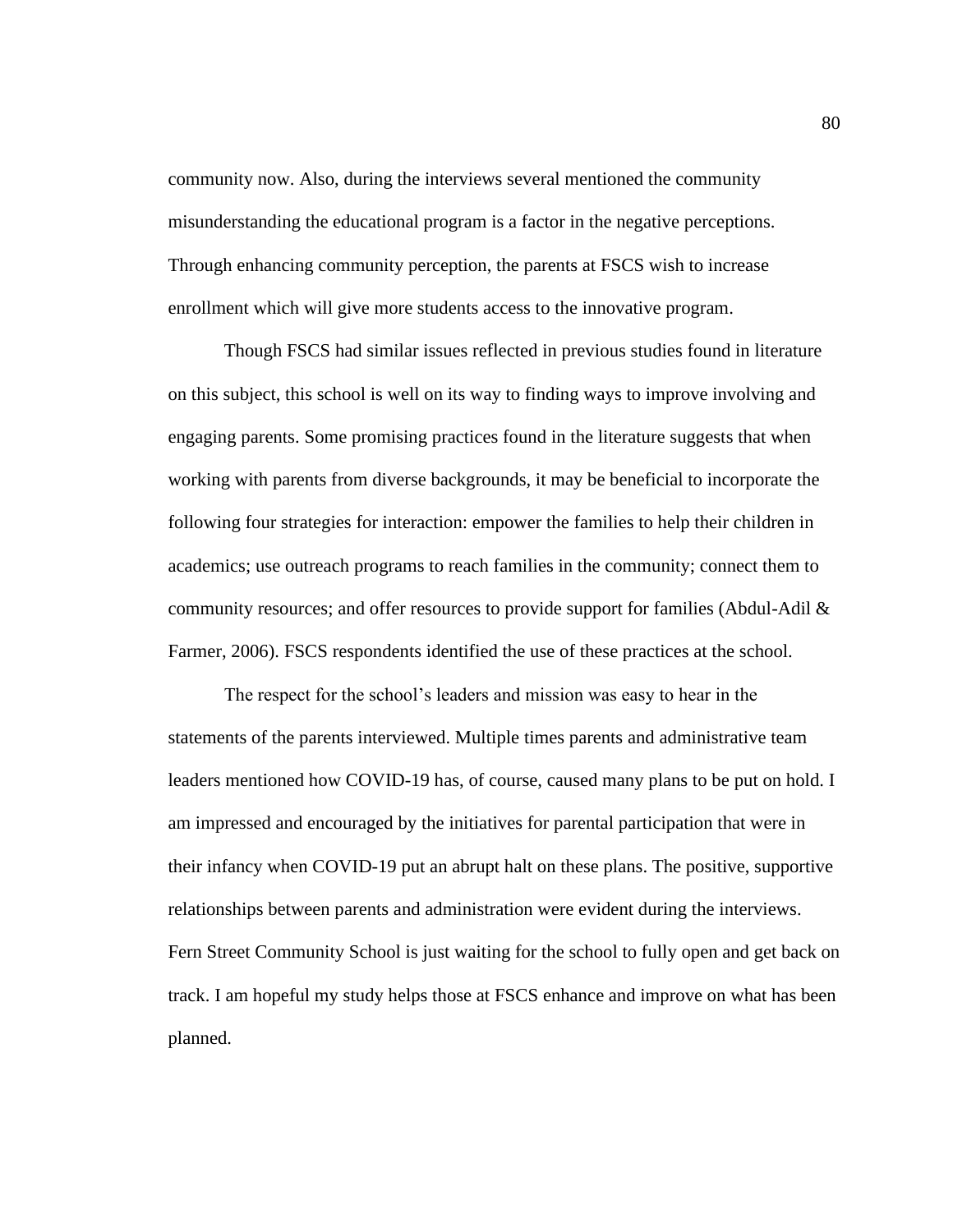# **CHAPTER V**

# **ANALYSIS AND RECOMMENDATIONS**

This study sought to illuminate factors that limit parental involvement in schools that serve students from low socioeconomic families. This has been a problem for decades (Abdul-Adil & Farmer, 2006; Desimone, 1999; Khalifa, 2018), and there is much research over this long timespan searching for answers (Jeynes, 2003; Pemberton & Miller, 2015). There are many ideas on how to improve parental participation and many assumptions concerning why this is and has been the situation in many schools serving this student population (Epstein & Sheldon, 2016). Because Fern Street Partnership School serves a low socioeconomic community, the leadership of FSPS is interested in finding ways to increase parental participation. The purpose of this study is to examine the perceptions of both the administrative team and parents of FSPS students. By finding out the perceptions of both groups, supports can be identified, and gaps in supports may be exposed from which goals for addressing them may be derived. Key findings include:

- Logistical factors influence the level of participation;
- Effective relationships between parents and the school are critical in improving parental participation.
- School sponsored parental participation initiatives are positive steps to improving parental participation;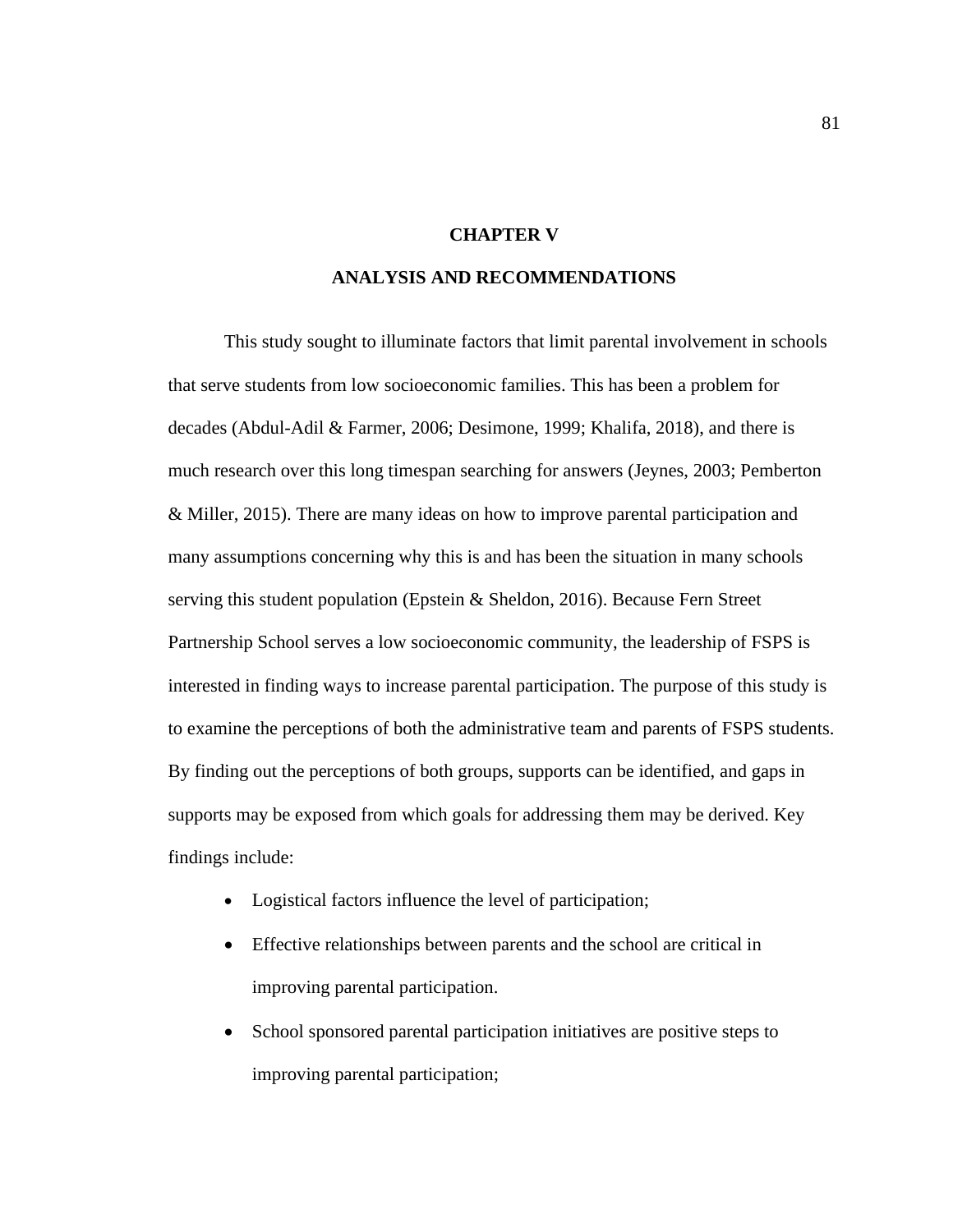• Enhancing the perception of the school in the community at large, can contribute to improving parental participation.

Below are each of the research questions and my interpretations of the data provided by parent respondents and members of the administrative team.

### **Research Question 1**

*What do administrators and parents in a low performing school believe would increase parental participation in the schools?*

Participants shared that logistical factors heavily influenced the level of participation and they felt they were doing all that their schedules allowed. The participants spoke of the difficulty of participating during the school day, which are also the hours most parents work. There is no way for parents to stop working to participate during school hours, but participants suggested having alternative times to participate in multiple activities. Though there are multiple times for some opportunities, even more flexibility would be welcomed. Weekend activities were mentioned as a good time for parents, though administration expressed the desire to protect the personal time of staff.

Several expressed that they would really like to be more involved, but their schedules do not allow them to participate more. Jasmine stated, "I try to go to all the meetings, but I can't come during the day because of my work." Therefore, increasing parental participation levels for them is not something they feel is feasible. They mentioned wanting to be able to come into school while students were on campus. It was mentioned several times that they wish they could come into the classroom and support their child's teacher more by doing things such as reading with children or helping with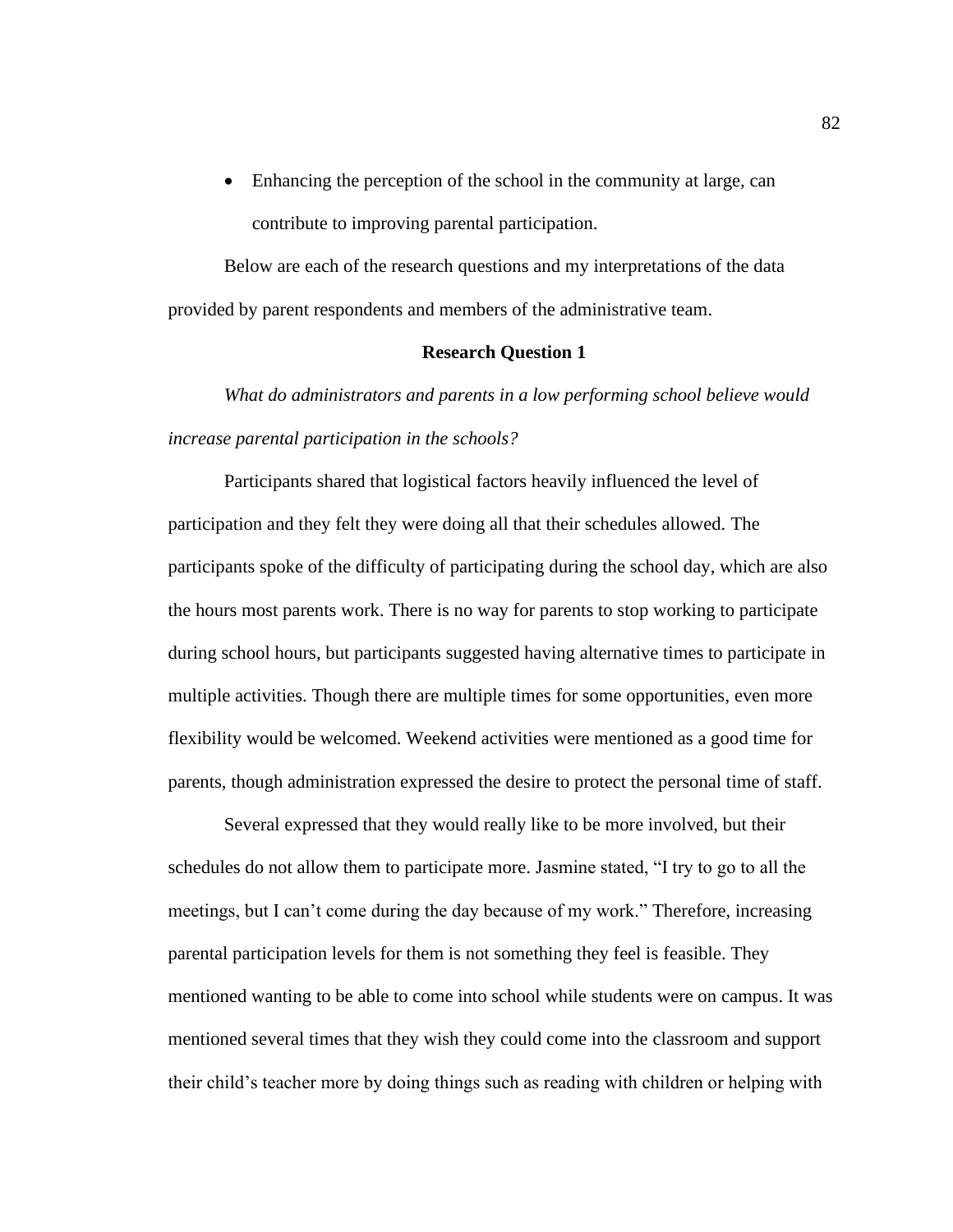art projects. Also, performing such duties as supervising students at lunch or on the playground were ways parents would like to contribute their time to the school.

Several shared they were pleased with their involvement in their child's education by doing activities such as discussing the school day with their child, helping with homework, sending in requested supplies, and communicating with the school through email or phone. Though these actions cannot be measured or documented by the school, parents consider them to be parental participation activities that are valuable to enhancing their children's educations. Parents clearly expressed an expanded view of how parental participation can be defined.

The parents described their level of participation as "good," though several stated that they wish they could participate more. Ella, a parent participant, stated, "I'm doing all I can do." Parents viewed participation as taking part in activities at school as well as being involved with the educational process at home, so that increased their perceived level of participation to "high" in some cases. They are motivated to be involved in home-based activities as well as school-based activities. There were several that stated they feel their participation is at a high level because they are involved whenever an opportunity presents itself at school because their work schedule is more flexible than many parents.

The administration team viewed this question in several different ways. For some on the administration team there is the desire to increase the levels of parental participation while still feeling positive about the current levels. One said parental involvement was at an acceptable level. Another described the level of participation as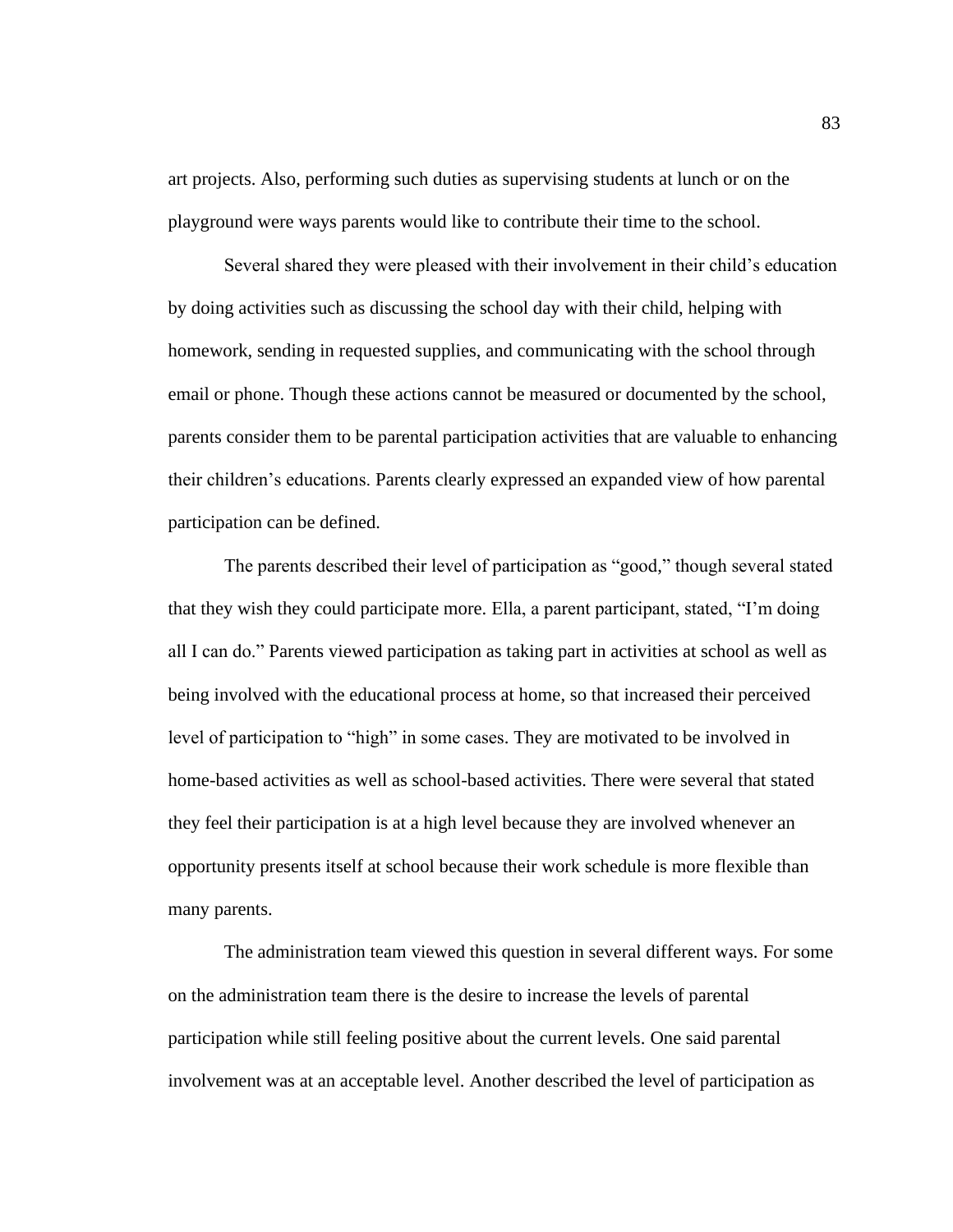"spotty" and "hit or miss," while another described the level as low. One administrator John, mentioned, "We got to think about parent participation doesn't always mean them coming in the building." He went on to say there are some parents that never physically come to the school but call often. If all the ways parents participate are acknowledged, he feels the participation would be closer to a "medium" level, which for him is acceptable.

Members of the administration believe one way to increase parental participation would be to add resources such as childcare and offering food to existing opportunities. Childcare was an obstacle frequently expressed during the interviews. Parents expressed how helpful it would be to have childcare at meetings so they would not have to be distracted while trying to fully participate in the meeting or activity. Administration understands why this would be a helpful option to have for parents but is unsure how this could be put into place in a consistent manner.

Transportation is another factor that influences participation, though this was not an issue for any participants interviewed. Members of the administration team shared they know of parents struggling to overcome this obstacle. Unfortunately, the school is in a rural area without easily accessible public transportation. Administrators work with parents as needed to provide transportation.

Some of these logistical factors could be overcome with the assistance of a discretionary fund, which the school do not have at this time. All the members of the administrative team mentioned how COVID-19 changed the trajectory of parental participation the school was on. They are hopeful when the normal school schedule returns, parental participation efforts will move in a positive direction.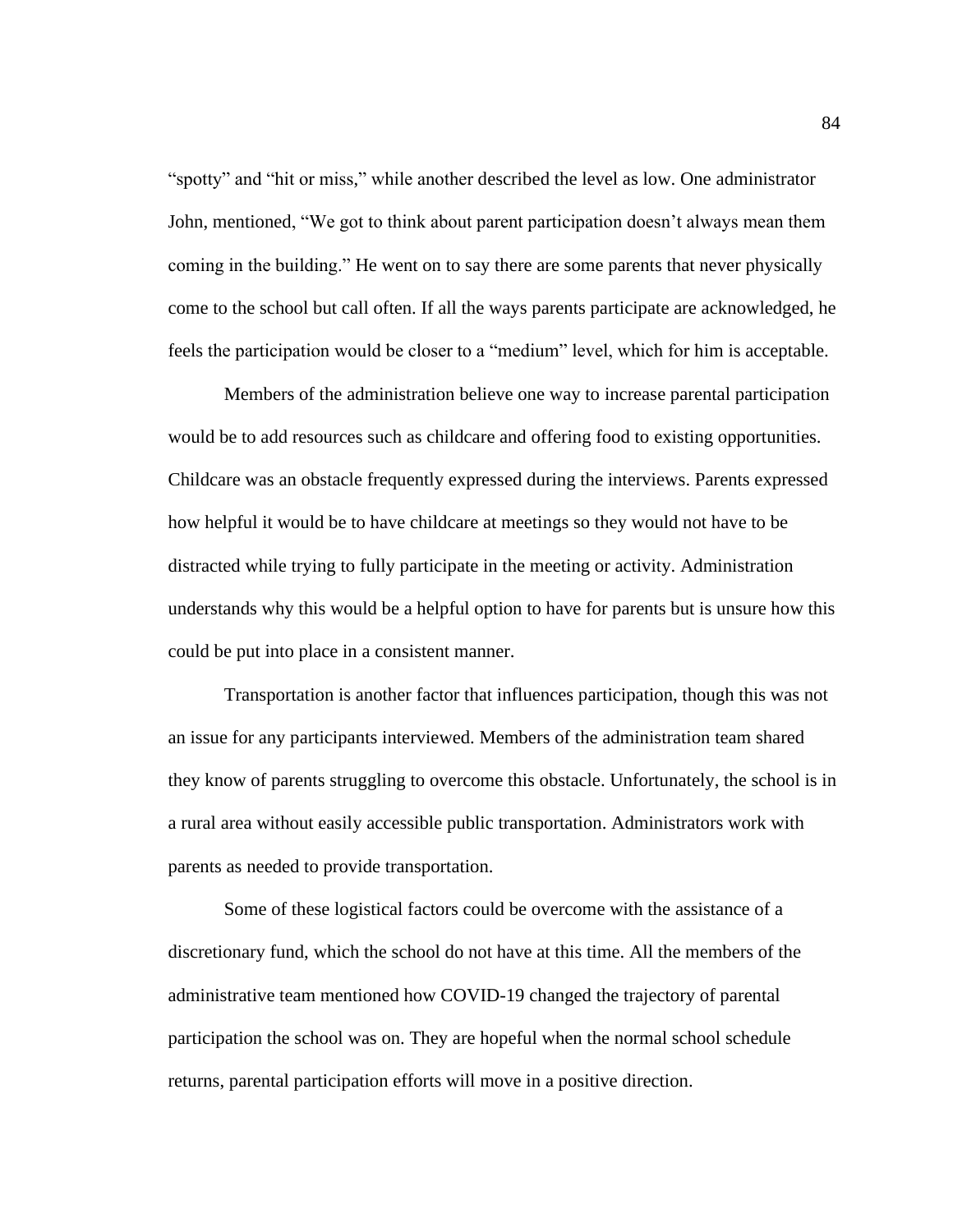Jasmine, a parent participant at FSCS, had a notably different response concerning ways to increase parental participation. Jasmine expressed her general opinion that there are some parents simply not interested in the education of their children. She believes there is little that can be done to increase parental participation for some parents. This was a concern for her and a perspective she had a difficult time understanding. During our interview she shared her frustration with me:

Some people just don't care. You know, it's the overall mentality about some of this stuff. And you have to first of all realize that your kids did not ask to be here, and you need to do anything and everything you can to make it better for them. Some do not value education. First of all, you got grandparents raising the kids. And then you have the young people raising kids. They don't know what to do. Many are just used to taking so much that they want you to spoon feed them. If they come out, they want to feel like they get something out of it, like a free meal.

Jasmine was the only participant who expressed this perception, but this quote reflects an attitude that is often expressed by people, parents, citizens, and professionals alike. What is notable is that even though Jasmine was the only participant to express this concern, it sits below the surface of much discussion of parent involvement and implies the deficit thinking often attributed to parents in low-performing schools. This response demonstrates the need to inform those with this view of the many factors that lead to parents being unable to participate in their children's education and the importance of finding ways for all parents to engage in parental participation activities.

### **Research Question 2**

*What supports for parents' participation already in place do the administrators and parents feel are helpful?*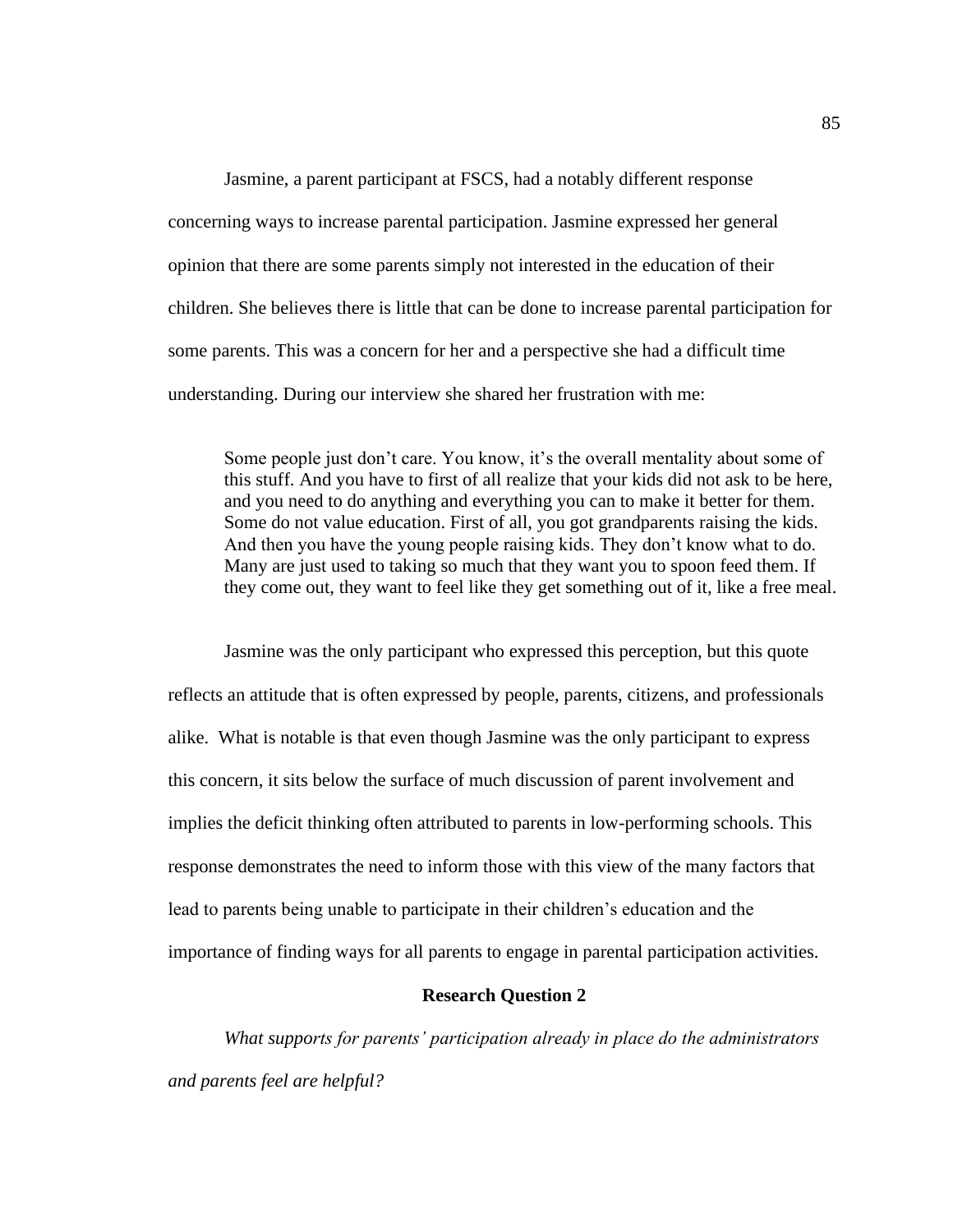Parents mentioned supports in the form of various school-sponsored parental participation initiatives that provide opportunities requiring differing levels of commitment that help them to be involved on levels that match their comfort levels. There were some favorites mentioned, such as being a volunteer at lunch to help supervise students. There were events planned for students that allowed parents to participate in multiple ways. They could volunteer their time during the event, be a member of the team helping to prepare for the event or send in items needed for the event. Parents liked being able to have choices of how to be involved in meaningful ways.

Parents often mentioned the parent council, a decision-making group, as a powerful opportunity for parents to be engaged. This is an example of a type of parent involvement in Epstein's framework, decision-making, which includes parents in school decisions and develops parent representatives and leaders. Ella, a parent on the Parent Council, said, "We come up with good ideas and have good things for the school." Another opportunity mentioned was the Valentine dance. This was an event planned by the parent council but included other parents to implement the event. They enthusiastically described the parents joining their children for the dance, as well as parents volunteering to send in supplies needed. Ella also added, "The Valentine dance was very successful."

All the administrative team enthusiastically mentioned the parent council as a way for parents to become involved in decision making for the school. If parents are not interested in decision making there were opportunities mentioned, such as the events like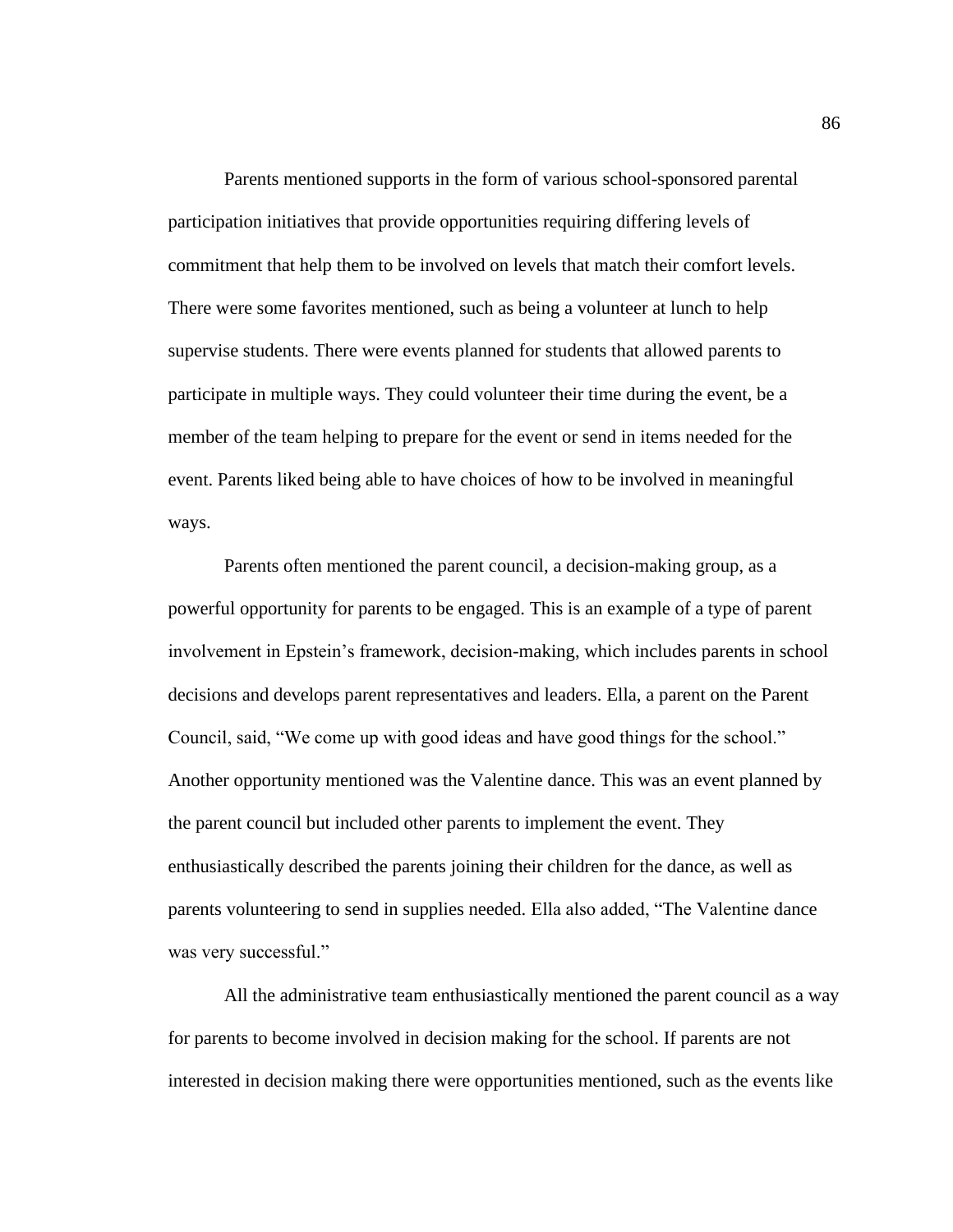dances, also mentioned by the parents. Administrators also mentioned Lunch and Learn events where various agencies in the community would come and share information with parents.

Effective relationships begin with effective communication as a major component. Communicating is typology number two in Epstein's framework of parent involvement. Effective communication with parents means that the school welcomes and consistently supports parents to support their children. When there is two-way communication between the parents and school concerning school programs and children's progress, the end result will be better outcomes for students. Effective dialogue "develops out of a growing trust, a mutuality of concern, and an appreciation of contrasting perspectives" (Lawrence-Lightfoot, 2004, p. 26).

Parents mentioned the school helps parents be involved by using effective communication. Examples include making announcements through emails, phone calls home, or flyers sent home with the students to let them know what is happening at the school. The parents appreciate the clear and frequent communication about what specific opportunities are being offered for parents to participate in. Parents voiced they are aware of the welcoming attitude of administrators, and the conscious efforts made by the administrative team to get more parents involved. Parents expressed multiple times that the administrators at FSCS are always helpful and accommodating when possible. These effective relationship building actions are critical in improving parental participation. It is also positive that the administration team is African-American, which is reflective of the population served. This aids in forming the trusting relationships needed between school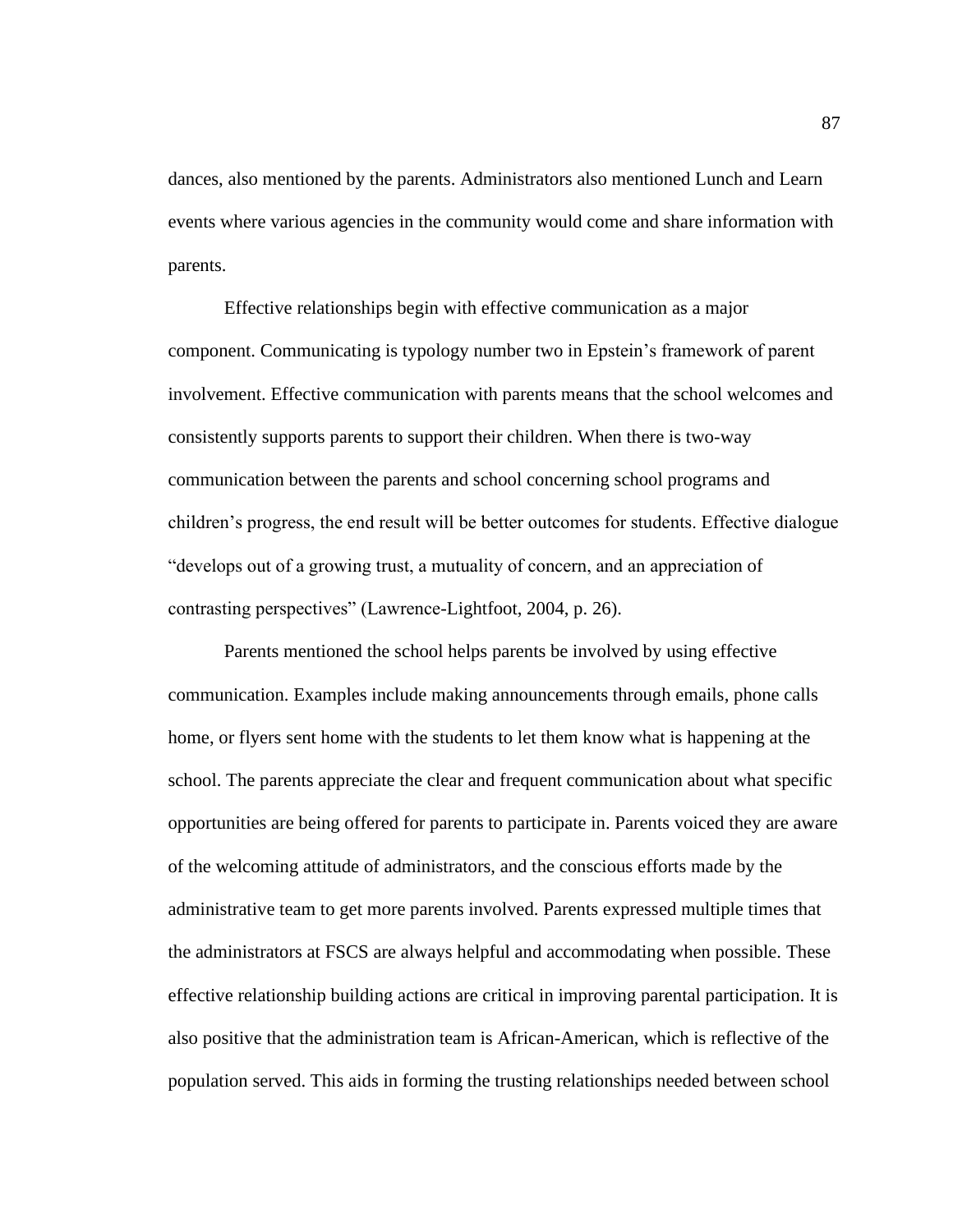and home. Additionally, the principal has a history being a member of the community. In fact, she attended elementary school there, so she is a well-known figure in the community.

The administrative team mentioned supports that help parents participate such as providing multiple time slots to participate in opportunities. Some of the opportunities mentioned were open houses, parent/teacher conferences, and rolling pick-up times for iPads. Also mentioned were the communications between the school and home that help families become aware of participation opportunities. Communications that assist parents in knowing when they can participate are announcements made through ConnectEd, flyers sent home with students, and posts made online.

Most parents are not aware of all the various supports used by other parents, though they felt that the ones they themselves use are helpful for the whole population of the school. They are aware other parents are attending events and are involved in helping to plan and provide items needed for events to happen. Because they see the parents participating the parents interviewed in this study assume all parents are getting announcements, as they are, in some form. Parents are aware of other parents' participation but not specifically the ways parents find out about the various activities and the reasons those parents chose to participate in those certain events. Also unknown is the supports possibly used to ensure parents get to the event.

Members of the administrative team stated that parents use the supports provided often. An example of this would be the fact that when different time slots are offered to accommodate various schedules, those time slots are used. Administrators also mentioned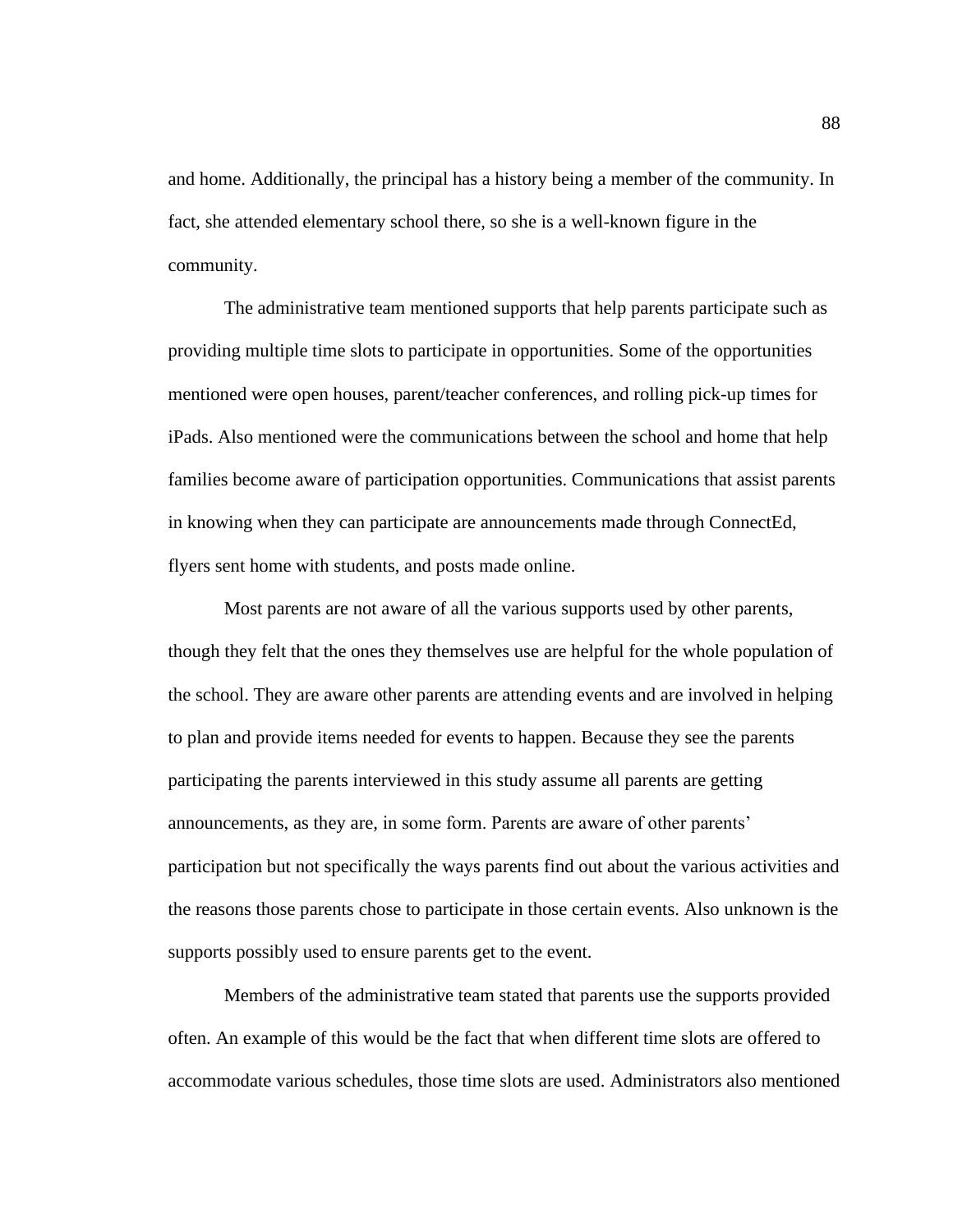there are supports provided on an "as needed" basis. They explained there have been times parents have expressed needing transportation to or from events. In these situations, the administrative team works to personally provide the needed transportation. Though this type of support has been provided, there is no set procedure for parents to request this support.

Several parents shared they were pleased with their involvement in their child's education by doing activities such as discussing the school day with their child, helping with homework, sending in requested supplies, and communicating with the school through email or phone. Though these actions cannot be measured or documented by the school parents consider them to be parental participation activities that are valuable to enhancing their children's educations. The parent participants clearly expressed an expanded view of how parental participation can be defined, and feel the administrative team supports parents who wish to be involved in their children's educations from home.

### **Research Question 3**

*What supports for parents' participation do the administrators and parents feel are needed?*

In order to increase the interviewee's parental participation, parents said more of a variety of days and times need to be offered so that as multiple parent schedules can be accommodated. It was mentioned several times having some events on Saturdays would help parents have time to attend. They shared that often when parents get home from work, they are tired, must get various chores done at home, and then it is too much of a burden to then go to a school event.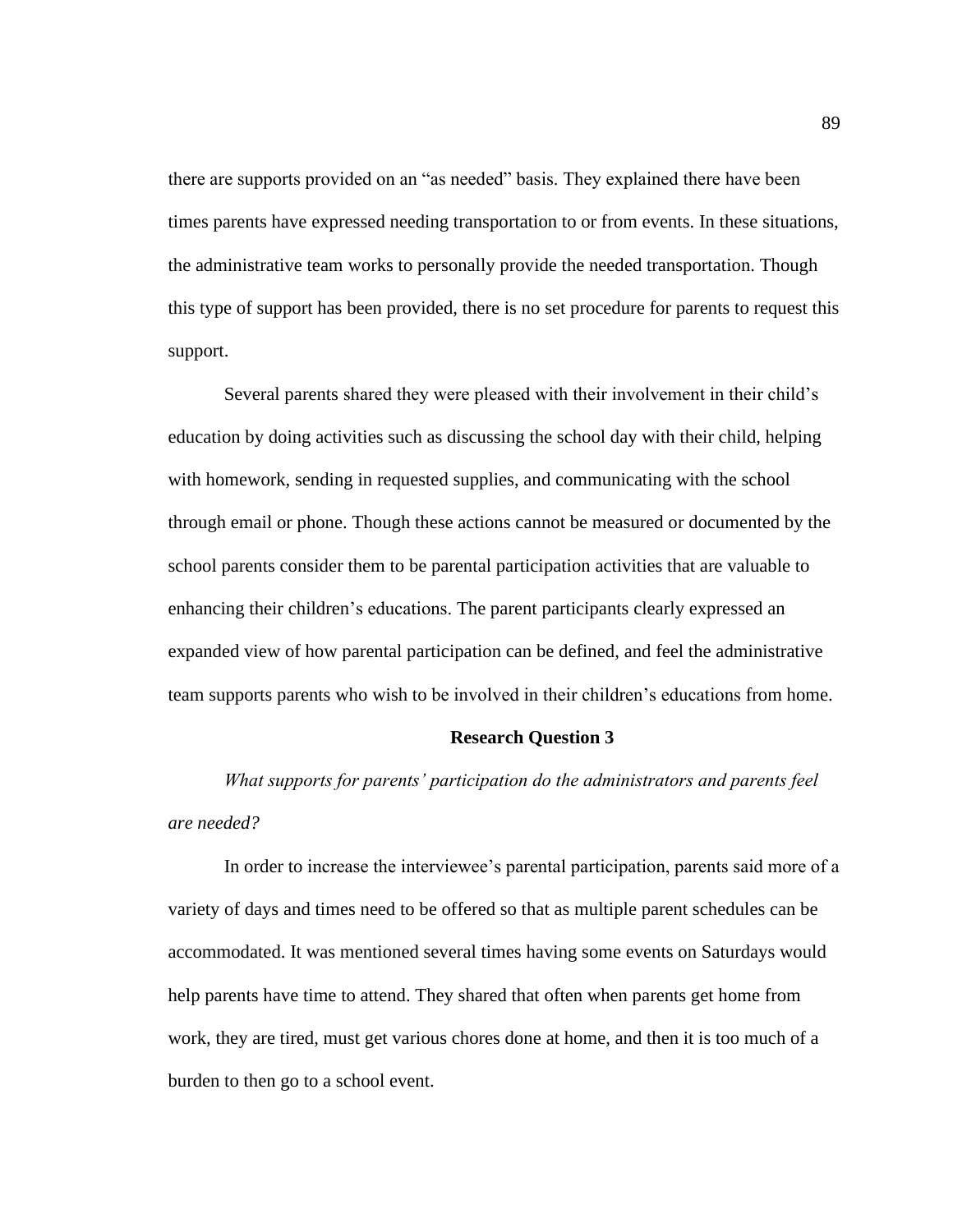Providing more of a variety of days and times for parents to participate in activities was mentioned by the parents interviewed because, as Ella stated, "Some parents work crazy hours, you know." In addition to offering a variety of days and times, providing childcare at events consistently was mentioned by several respondents. Transportation was also acknowledged as a barrier for some parents.

The administrative team felt several actions could increase parental participation. One action mentioned several times was to provide childcare during meetings. John, an administration team member, shared, "I think if we would have some kind of childcare that would alleviate a barrier for many parents." Because many parents are the sole parent in the family, there is no one to leave the children with when a parent wants to come to an event or meeting at school. Also mentioned was providing food, though it was stated that the school really doesn't have the funds for this. This administrative team member felt there should be a discretionary fund to provide for items such as this. Providing food is seen as important because providing it would help the parents have one less thing to do or take care of before being free to attend a school function.

A few parents also mentioned that providing food at meetings and events is a great way to get parents to participate. This is because parents get off work and then have a hard time fixing dinner and then going out to a meeting. If dinner was already taken care of, parents feel it may be easier to persuade more parents to attend meetings and events. Tammy, a parent, expressed, "When you have food it helps bring people together."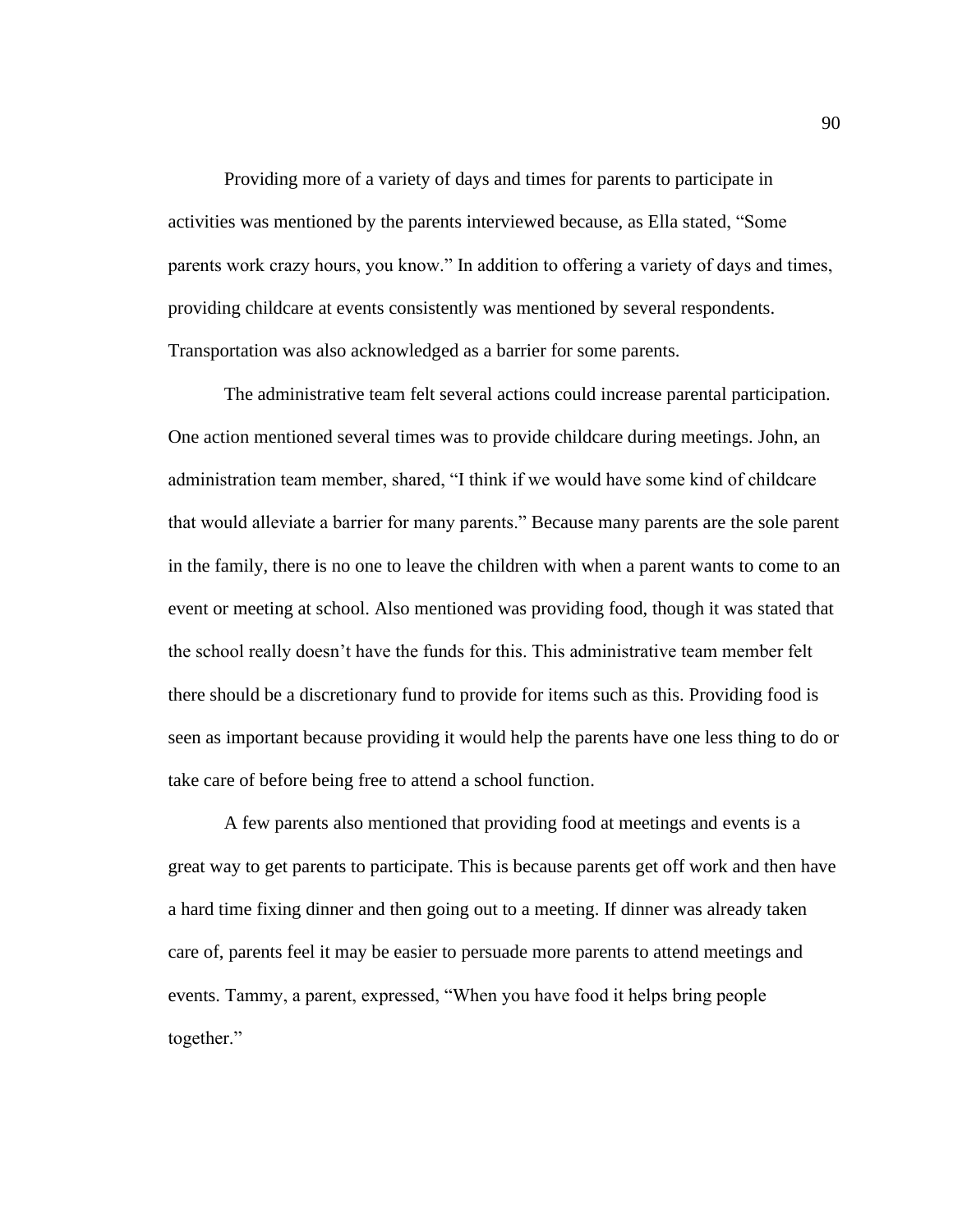Parents were interested in FSCS offering opportunities for parents to further their educations. They mentioned the desire for GED classes to be offered on campus. Several suggested having the university offer college level classes also. One interviewee also mentioned allowing parents to teach classes in areas they are comfortable. She said she is someone very comfortable with computers and could lead a class for parents that need help with technology. She felt there are probably other areas of expertise untapped in this pool of parents and by having parents leading activities, other parents may feel more inclined to participate, which would hopefully lead them to participate in other areas.

There was also a lot interest in having more of a connection with the university. An example of this would be for parents to assist in supervising field trips to attend events on the university campus. A parent mentioned a world culture event held on the university campus. She feels it is important for students go to the university instead of occasionally the university coming to Fern Street Partnership School. There was a strong feeling that more of a connection to the university is needed.

Members of the administrative team mentioned a desire to increase the frequency of student performance or presentation opportunities throughout the school year. A connection between involving students in performances or presentations and having high parental participation in those events has been established. An example an administrator mentioned was having a class share what they have been learning. A different class would be selected monthly and parents would be invited to come to hear the presentation. The hope is that parents from the class along with their friends and other family members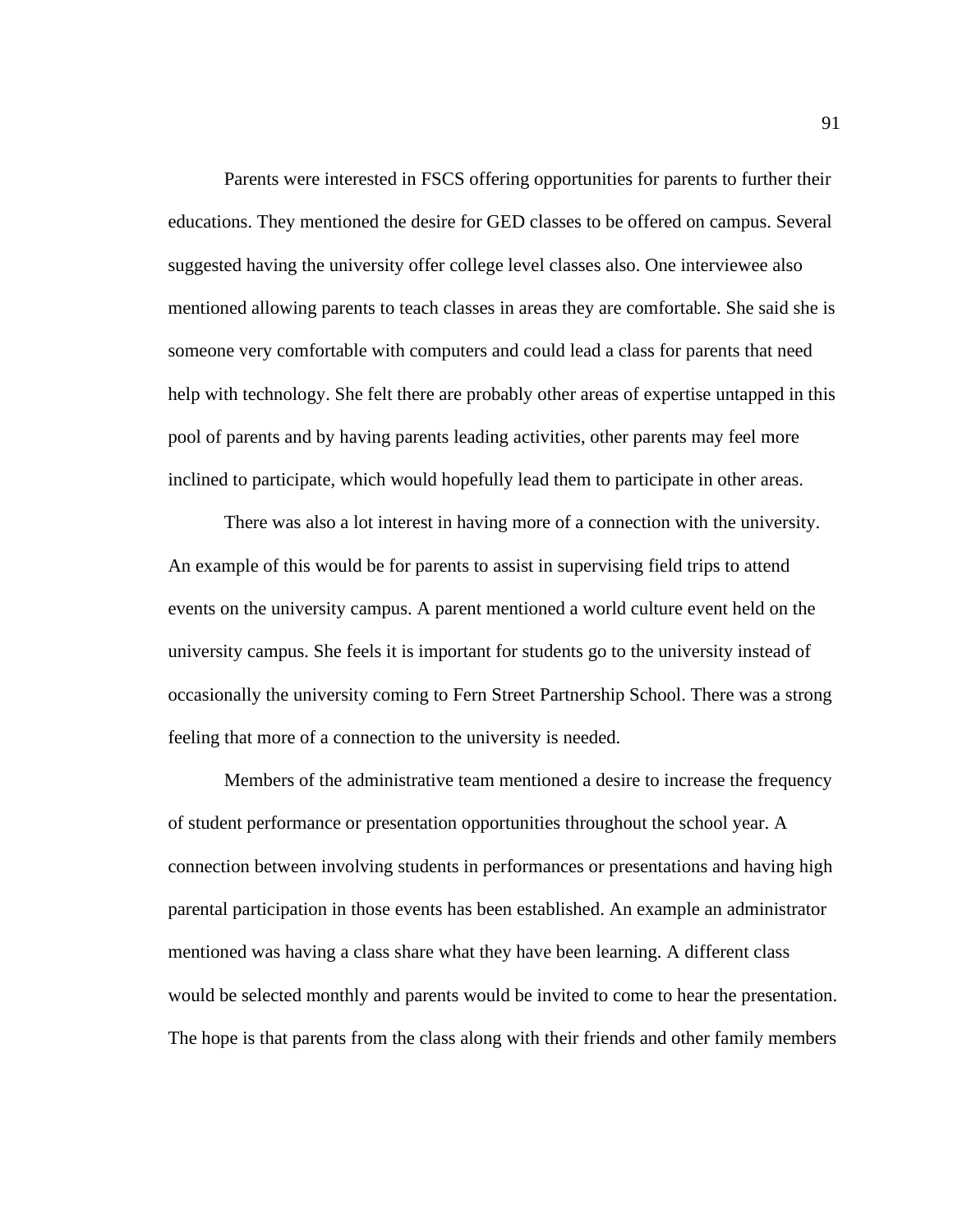would attend the meeting. The administrator said this has been tried at other schools and has been successful.

Effective relationships that begin with effective communication need to continue being developed. Communicating is typology number two in Epstein's framework of parent involvement. Effective communication with parents means that the school welcomes and consistently supports parents to support their children. When there is twoway communication between the parents and school concerning school programs and children's progress, the ending result will be better outcomes for students. Effective dialogue "develops out of a growing trust, a mutuality of concern, and an appreciation of contrasting perspectives" (Lawrence-Lightfoot, 2004, p. 26).

Several of the parents interviewed expressed how much it bothered them that the community does not have a positive perception of the school. They explained this comes from the negative reputation the school had before the university took over the academic program. The negative perception also comes from a misunderstanding about the current program and the benefits of the program.

Collaborating with the community is typology number six in Epstein's framework. The perception needs to be strengthened to then obtain the support of the community. This support from the community could help assure equity of opportunities for families to participate in community programs or obtain community services. Matching community contributions with school goals will assist in strengthening the educations of the children at Fern Street Community School and provide more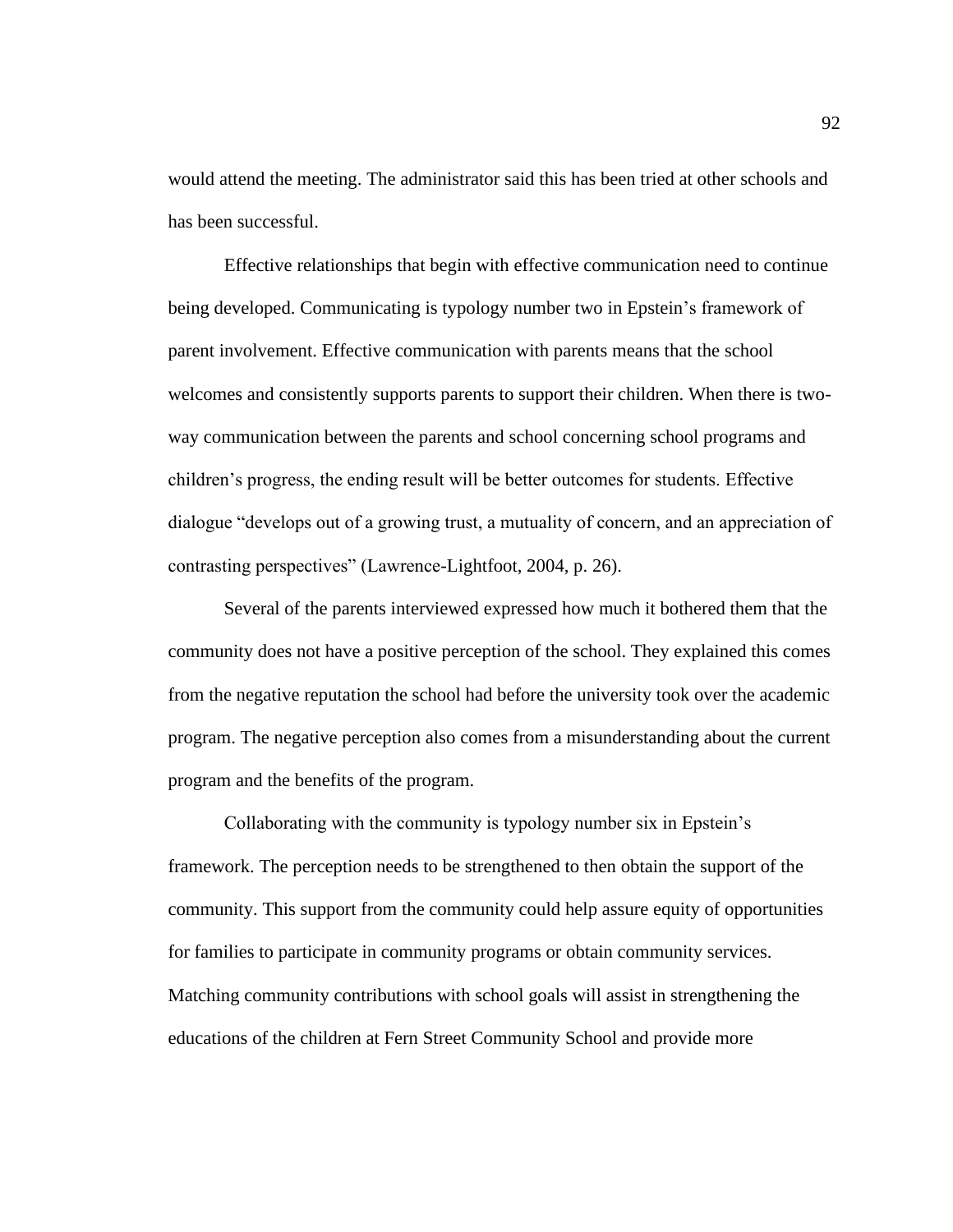opportunities for interactions between the school and community, which in time can assist in changing the negative perceptions of the school within the community.

While it is important to have findings that provide answers to the research questions in mind, I believe it is also important to acknowledge insights that are unexpected outliers from the interviews. One of those unexpected points made by an administrator was how important it is to acknowledge when faculty and staff have done a good job and be satisfied with what has been accomplished.

I was pleased to hear Maria, one of the members of the administrative team express a level of satisfaction, while at the same time acknowledge the desire to keep looking for ways to improve the parental participation at FSCS. She expressed what I feel is such a healthy, positive way to frame the work of increasing parental participation:

Of course, you never say "Okay, our work is done." I mean, nobody's going to do that, but one needs to reach a point of saying, "I'm not going to keep the pressure on myself. I'm just doing the best I can, and I'm satisfied." I also let teachers know they're doing a good job, and you know, we appreciate the work they are doing to involve parents.

All the parents wanted the leadership team to know they are pleased with the opportunities provided at FSPS. Because of COVID my interviews were conducted over the phone; therefore, I did not know the race or ethnicity of my participants, except for administrators. I do know the school is made up of 86% students of color and because the administrative team is also people of color, the success of improvement in parental participation may be because parents recognize themselves in the school leaders. The participants wanted to provide encouragement to continue moving forward with the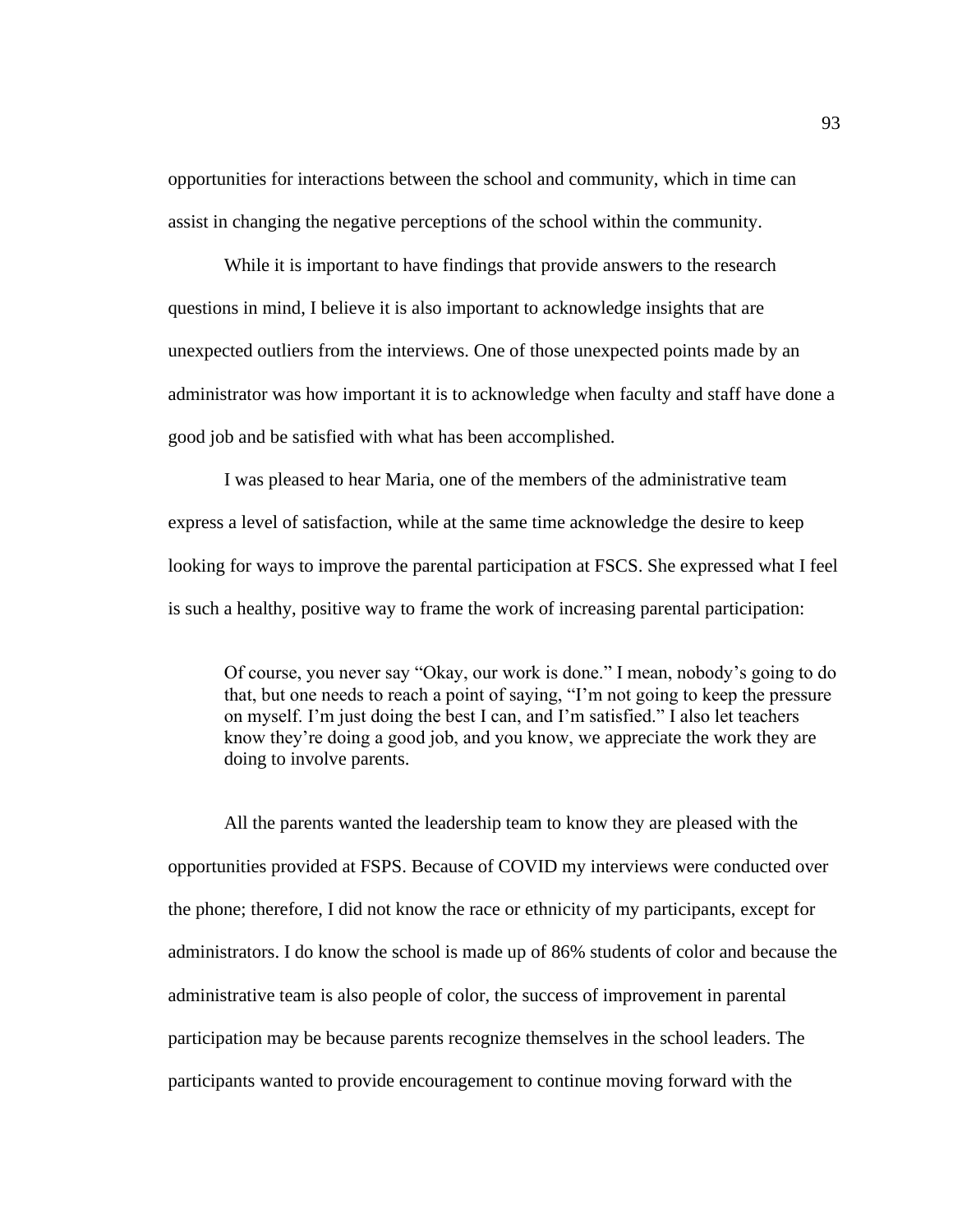initiatives already in place. They all shared disappointment that many of the parental participation activities have been put on hold because of COVID-19. They are hopeful that when things return to normal the activities will resume.

Parents and members of the administrative team were pleased with the types of school sponsored initiatives being offered to increase parental participation. Logistical factors affect the ability of parents to participate as they would like. Work schedules are the biggest obstacle found during this inquiry. Parents would like to see more times available to participate in activities, but from the administration team's perspective, faculty and staff must have their personal time protected.

Parent Council is an initiative that both the administration team and the parents would like to see expand with more parents choosing to participate. Administration shared that they would like to see parents asking other parents to become involved. They feel parents being asked by other parents may encourage more participation. Participation in Parent Council is a decision- making activity which falls into typology number five of Epstein's framework. This type of initiative helps parents feel ownership of the school which can then lead to shared experiences and connections with other families. These connections with other parents are one way to bring even more parents into this type of parental engagement activity, which could lead to greater support and understanding of the school.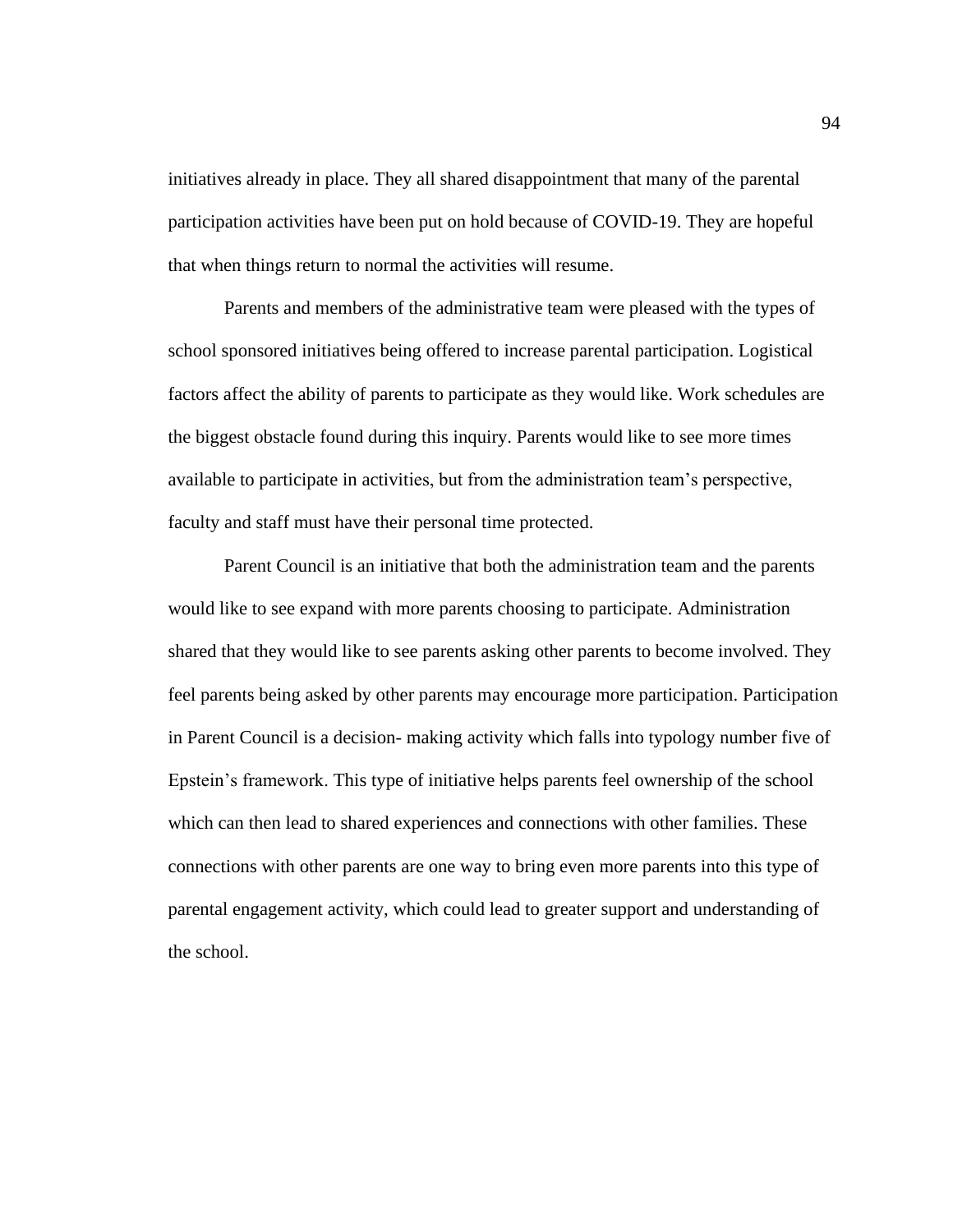# **Limitations**

The limitations of this study do not alter the significance or transferability of the study. Information gained from this study can be used to improve or develop a model for establishing or improving home-school-community partnerships between stakeholders.

Originally this study was going to be conducted using focus groups, but because a pandemic set it my plans had to change. I had to change to individual interviews over the phone. I feel the study turned out well, but I do wonder if different or additional information would have been found if I would have been able to proceed as planned.

This study had a small sample size of six parents and three participants from the administration team. All participants were from the same school. This small sample size is not representative of all the participants from a low-performing elementary school, though there were many similarities found between this study and others on parental participation, such as work schedules being a major hindrance that limits parents' abilities to participate in children's educations as they wish.

I interviewed parents that are already involved in their children's educations. I wonder what different information I would receive if I were able to talk with parents that do not participate. Pursuing parents that are not willing participants goes against IRB protocols, but it would be interesting to find a way to talk with those that are impossible for whatever reason, to get to parent participation events.

All parents interviewed were a mother or grandmother. I believe this is because women are often the ones that oversee the educational process of their children. I wonder what different answers I would have gotten if I had interviewed fathers. I know some of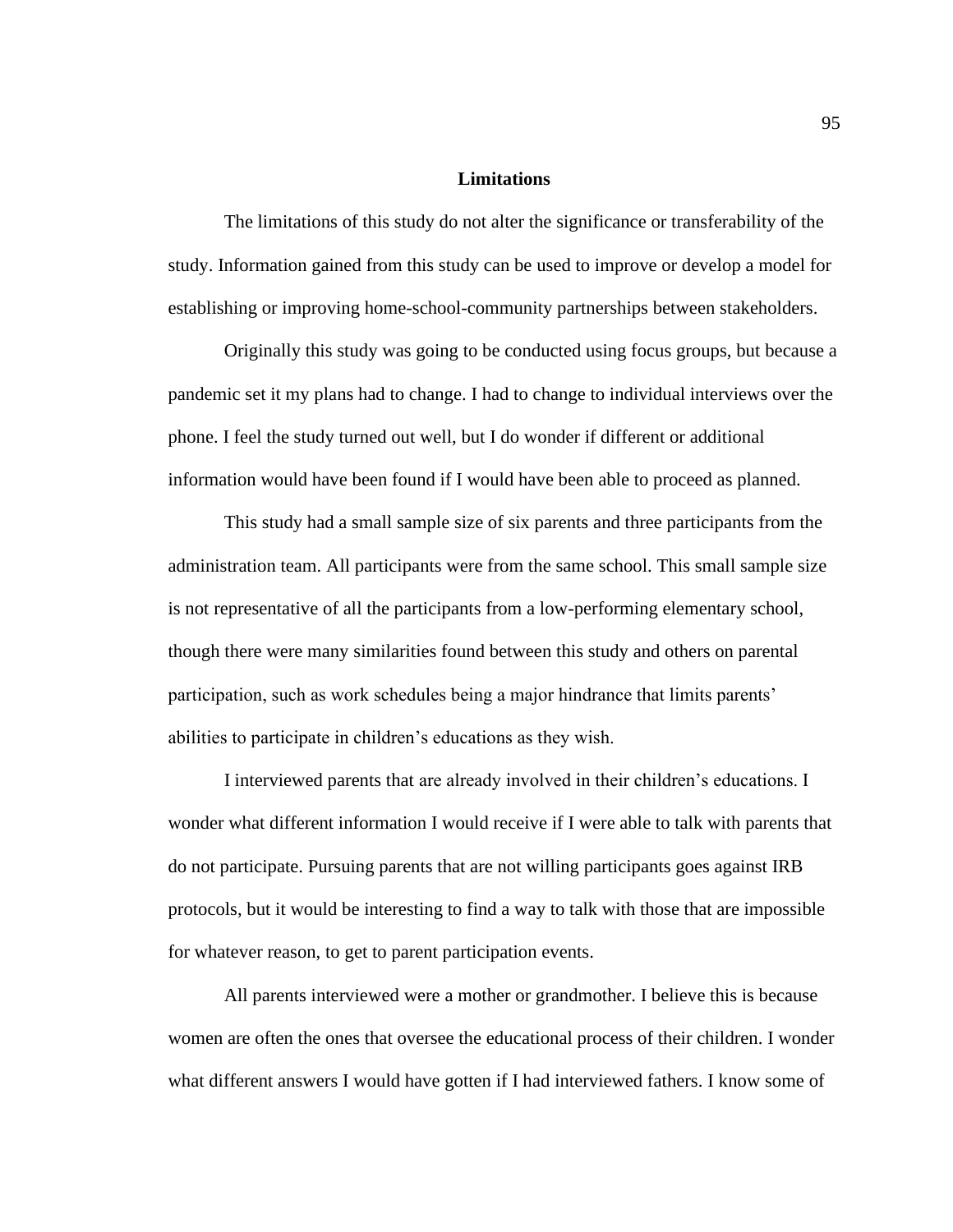the women I interviewed are single mothers and if someone is to be involved in their children's educations it falls solely on them.

# **Recommendations**

Having a comprehensive approach to partnerships between school, families, and communities allows school to build on their strengths. An approach that is comprehensive fosters positive attitudes about the school, families, and community members because it respects the varying capacities of the school population. Actions and activities related to the six types of partnerships found in Epstein's framework that are suggested below are intended to provide parents and administrators with ideas to increase parental participation (Epstein, 1995). This framework describes the general categories of partnerships that exist between schools, families, and communities. There is often overlap between the categories. The categories are:

- Parenting: Helping families establish home environments to support children as learners
- Communications: The use of effective forms for school-to-home and home-toschool communications
- Volunteering: The recruitment and organization of a school's volunteer program
- Learning at home: Helping families assist their children with homework and recognizing other learning at home opportunities
- Decision-making: Including parents, students, and community members in the school decision-making process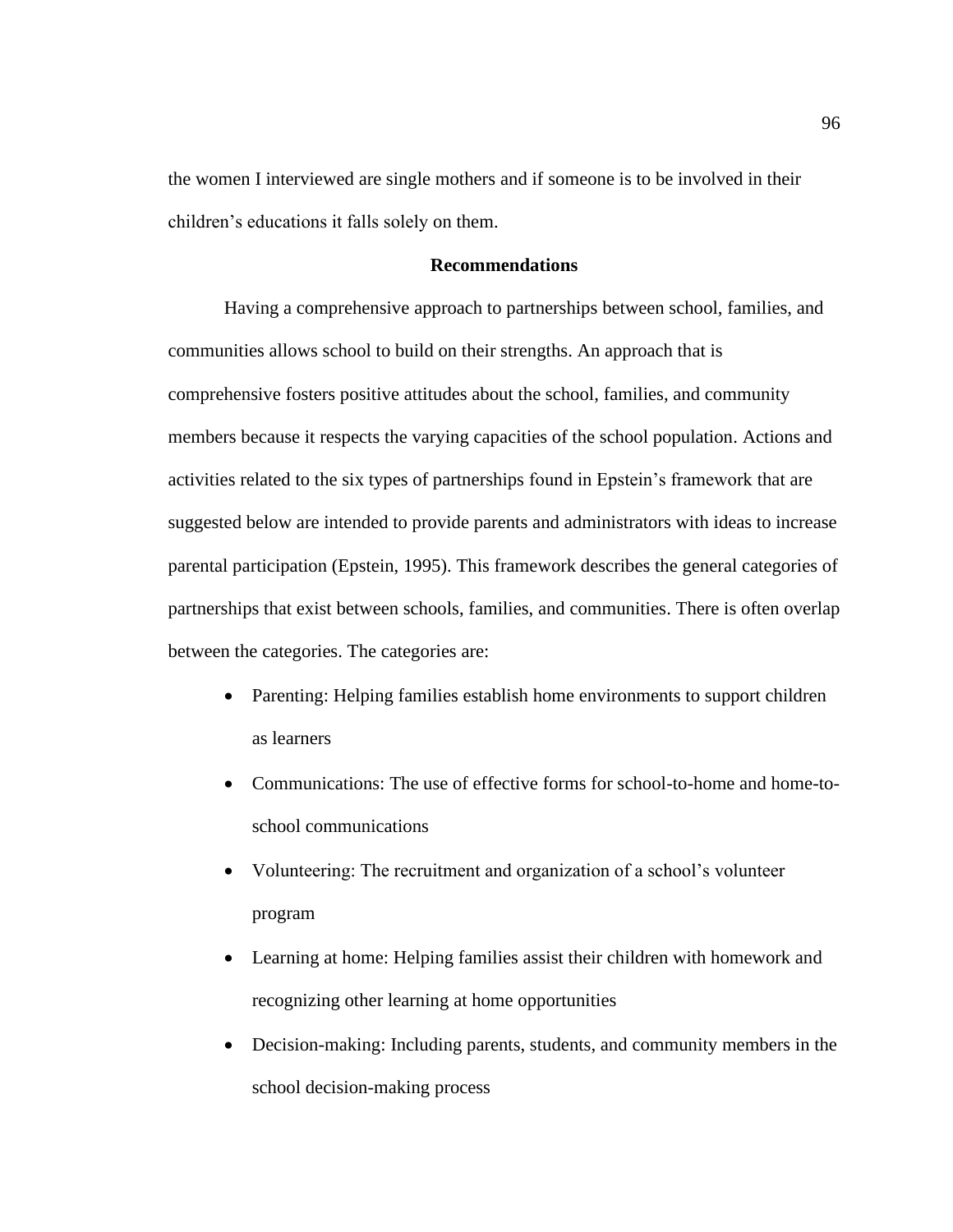• Collaborating with the Community: The identification and integration of resources and services from the community

Though qualitative examinations are not specifically designed to yield generalizable data in the manner that quantitative studies might (Merriam & Tisdell, 2016), some recommendations are warranted due to the consistency of the themes that emerged in this research. Data yielded several common perceptions and experiences among participants. As a result, researchers and educators should not overlook these findings and themes but continue to explore areas of parental participation to add to the knowledge base and inform practice. Below are practical recommendations for parents and administrators.

# **Recommendations for Practice**

Results showed that participants in this study have mostly similar perceptions while also having a small variation in some perceptions. With pronounced attention on student success and research suggesting that parental involvement influences student achievement, the significance of parental involvement should not go unrecognized (Fan & Williams, 2010). Across the country educators continue to strive for academic success for all students. Because of this focus it would be advantageous for educators and researchers to pay attention to approaches that could possibly strengthen parental involvement.

Parents and the administration team in this study strongly articulated that communication was one of the most important types of parental participation. Epstein et al. (2009) state, "Two-way communications increase understanding and cooperation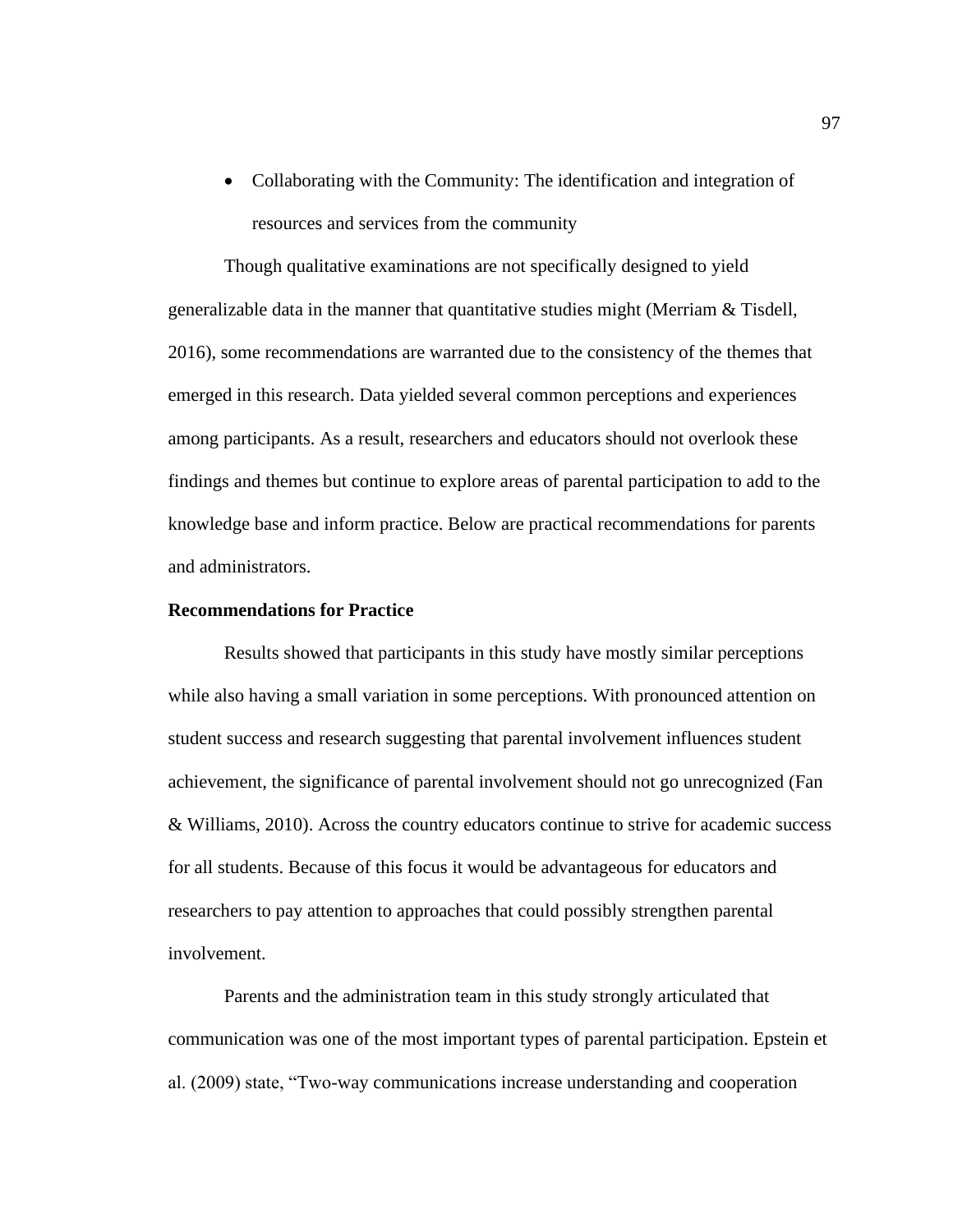between school and home and show students that their teachers and parents are in contact to help them succeed in school" (p. 58). There are numerous approaches to facilitate communication such as conferences, PTA meetings, weekly folders, handbooks, emails, newsletters, phone trees, and websites that may be employed. Many of these approaches are being utilized by FSPS and should continue as ways to encourage communication between the home and school. It is critical to cultivate two-way communication with all parents throughout the year, not just with parents of struggling students.

# **For Parents**

The results of this research study have several implications for parents. It is important for parents to understand that together they have a powerful collective voice that can make a difference in the education of their own children and for all children attending FSCS. It is important for them to make and maintain connections with teachers and administrators at the school. By forming and maintaining these connections they will be able to make their needs known so that they may be addressed, and they will be able to share their ideas and vision as to how the school should function. They must strive to be change agents and continue to be engaged in the decision- making process within the school.

Children often have a high level of trust in the opinion of their parents throughout their schooling, therefore parents can choose to use this existing relationship to collaborate with their child and educators in order to develop attainable goals for their child and help to ensure educational success (Flynn, 2007). Parents are their child's first and most important teacher. When they are involved in their children's schools, children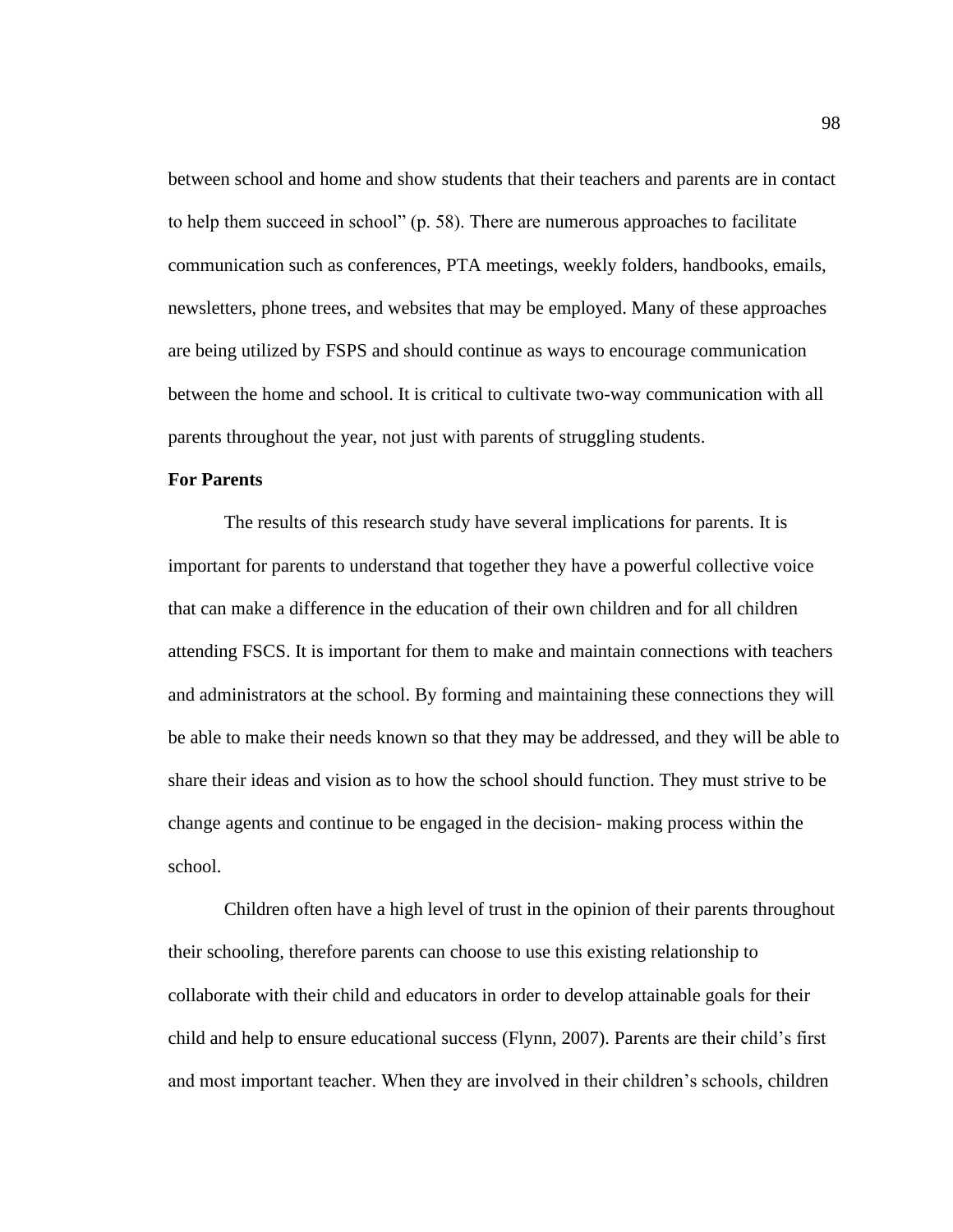have higher achievement as well as more positive feelings toward school (Colombo, 2006).

Parents play a vital role in helping other parents become involved. Through their interactions with other parents, they can inform and encourage them to take a more active role in the education of their children. Parents engaged in the initiatives, such as parent council, can encourage those parents that are involved to move to the level of being engaged. Parents trust other parents and are more likely to participate if they see others taking on those roles of being actively engaged. A network could be formed to link all families with parent representatives.

They can make a difference in how the community views FSCS by continuing to share their experiences at the school and with others the mission and philosophy of the school. Because the community has several misconceptions about FSCS, such as it is the student teachers leading instruction instead of licensed teachers, it is imperative for parents of FSCS students to continue sharing their experiences with others. Not only can they share their experiences but ask questions of those that speak negatively of the school and take the opportunity to clear up those misconceptions. Parents can be strong advocates for FSCS in the community. In time the negative attitudes can be changed if multiple positive perspectives are shared.

#### **For Administrators**

The results of this study also have implications for administrators as well. Having a comprehensive approach to partnerships between schools, families, and communities allows schools to build on their strengths. This kind of approach also fosters positive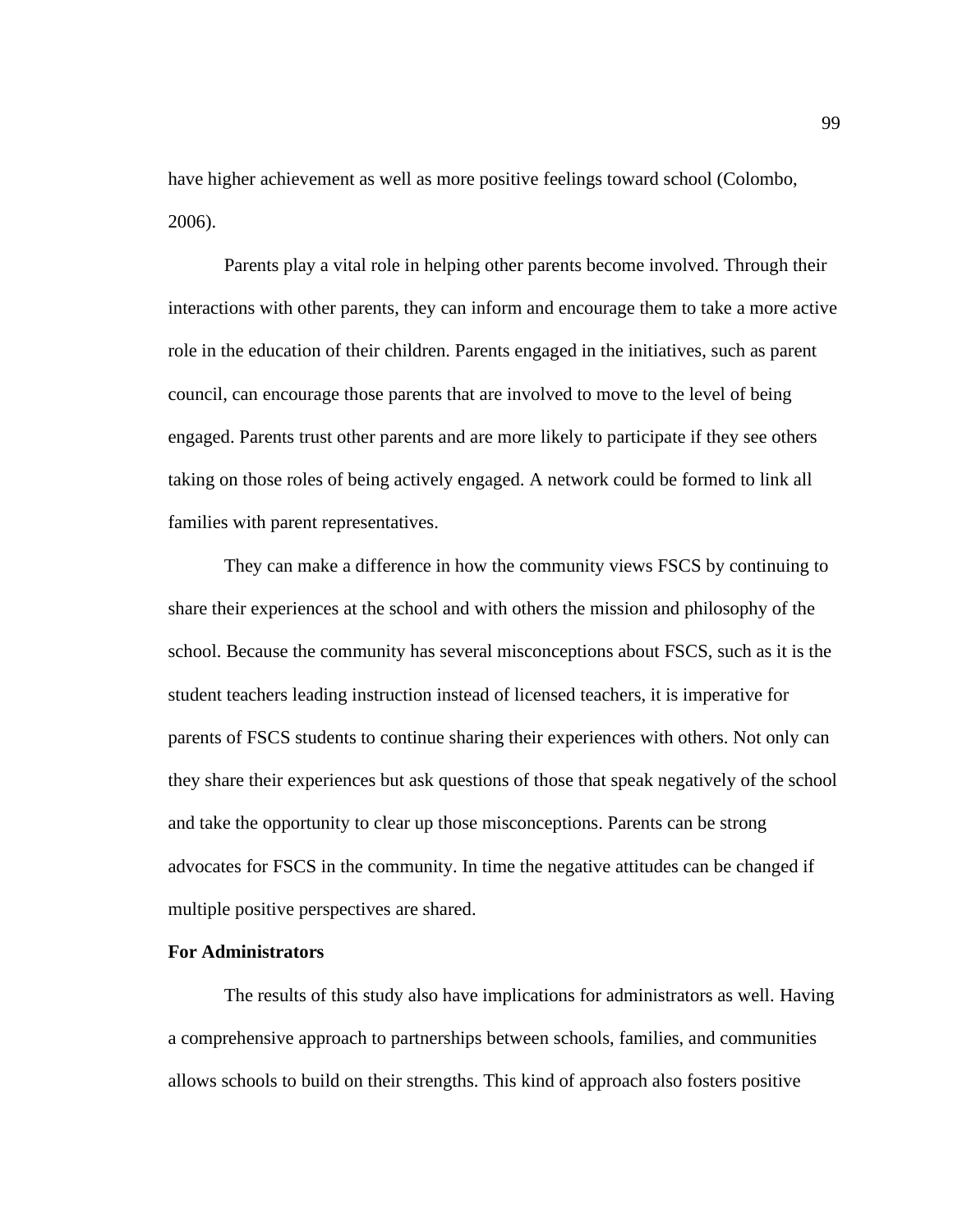attitudes about the school and about families and community members because it respects and utilizes the various capacities of the school population.

Administrators must continue to reach out to parents to get to know them and their needs. It is important to make efforts to ensure all parents become involved in their child' education. Educators should provide numerous opportunities and recruit volunteers widely so that all parents can find ways to become involved that are not confined to inperson participation at the school during school hours. All parents must feel that their time and talents are welcome.

The interviews suggest parents wish to have multiple times available to participate in school sponsored activities. This is due to many parents are working and wanting to be involved, but because of work schedules it is difficult. There could be flexible schedules made for volunteers that designate specific times and descriptions so that parents know what opportunities there are available and exactly what they will be asked to do.

From an administrator's perspective, the protection of the personal time of faculty and staff has to be considered, but maybe there is a way to have some trade time opportunities to encourage faculty and staff to participate at times more convenient for the parents.

Another suggestion is to provide childcare during meetings and activities. There are parents who don't feel comfortable coming to meetings with their children because they cannot focus entirely on the meeting or activity while also supervising. If there were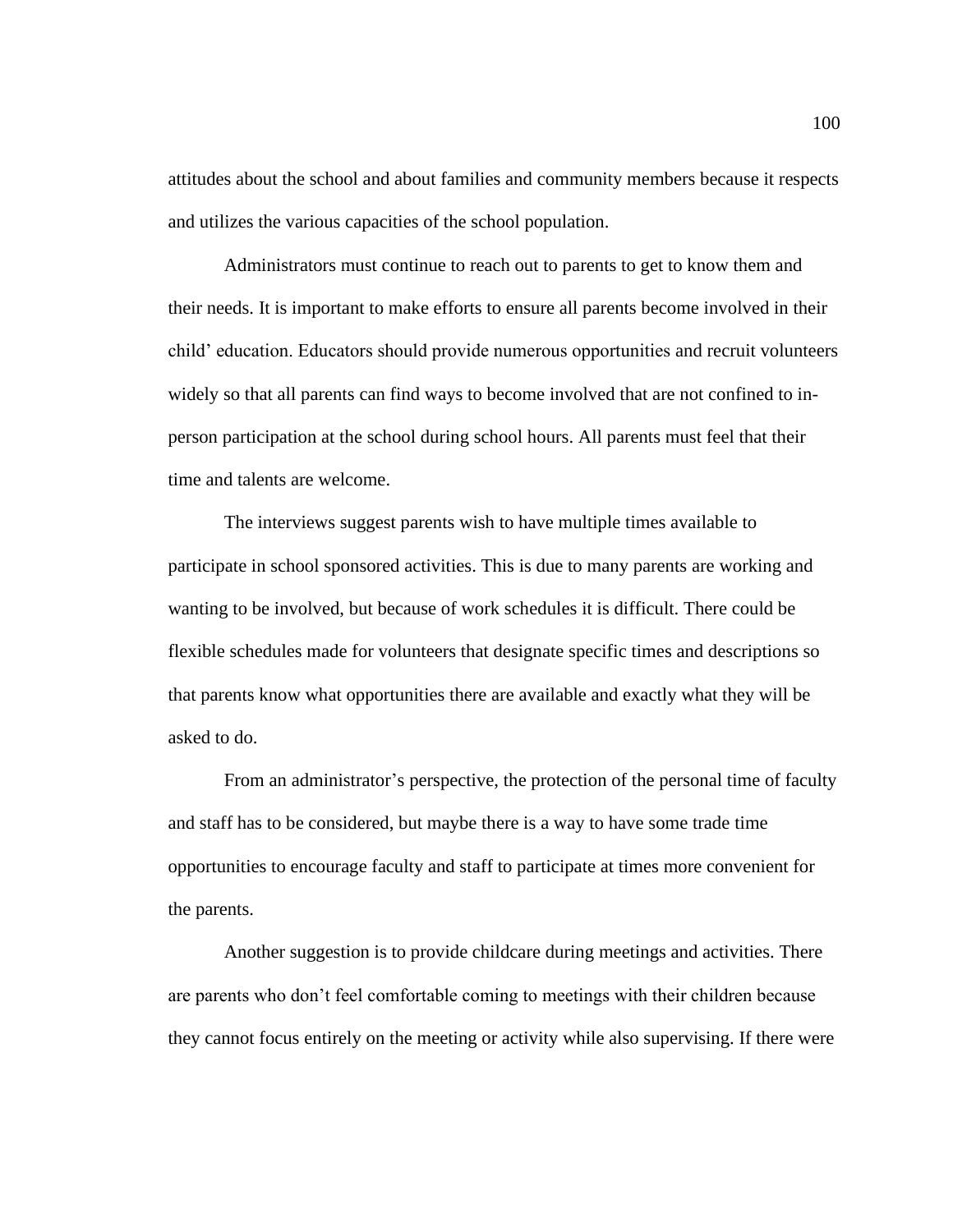consistent childcare provided by a parent volunteer or a faculty or staff member it is likely more parents would feel comfortable attending.

Providing food was also an option to be considered. Because parents feel so rushed after getting home from work, feeding their children, then rushing to a meeting, many just do not make it. By providing food, such as pizza, the chore of feeding the children is relieved, and then parents can find the time to attend the meeting.

Administrators also need to continue to make parents feel comfortable and viewed as valued partner in their children's education. The parent council has been an excellent way to give parents a way to have input into policies that affect their child's education, develop a feeling of ownership of the school, share connections with other parents and become aware of parents' voices in school decisions. This initiative has been well received by the parents interviewed. Because of this positive view, once school returns to normal the parent council should be able to move forward with plans that were interrupted by the COVID-19 pandemic.

It is likely this parental decision-making body will grow and have a powerful influence in how the school functions. Administrators should find out from parents what they need to become more involved in this decision-making role and then try to find ways to accommodate those needs, such as varying days and times of the meetings. It may also be helpful to assemble the parent council with parent representatives from major groups in the school, such as English-language learners, and/or representatives of major ethnic groups. Pulling in representatives from the university and the community may be beneficial.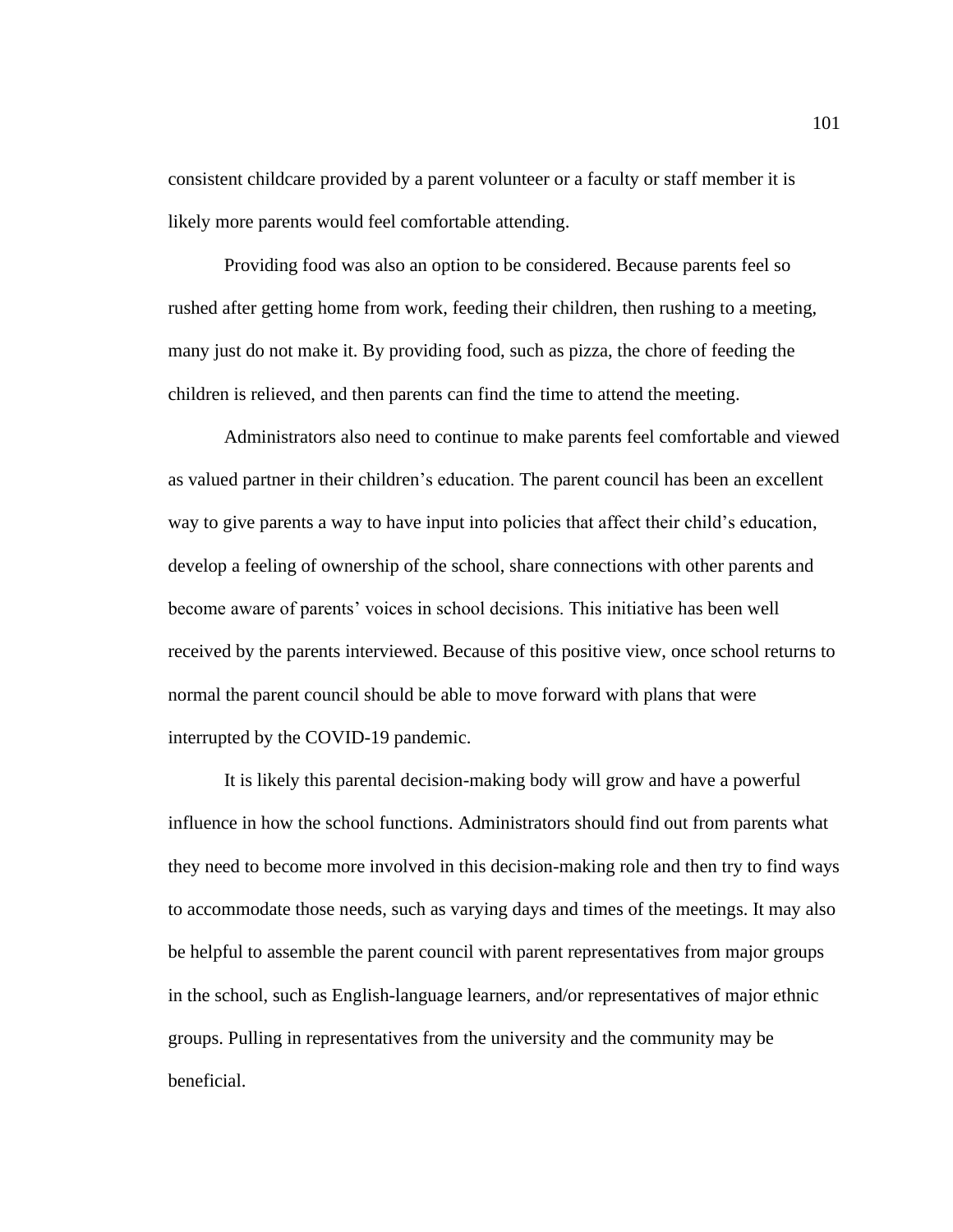There are some parents that are only able or willing to be involved from home. Schools should help all families establish environments at home to support their children as students. Some ways to do this are:

- Make parent support a topic discussed at the beginning of the school year.
- Encourage parents to spend at least 30 minutes a day working with their children on academics.
- Offer suggestions to parents on how to strengthen academic skills.
- Ask for input from parents on homework assignments.
- Have a library of games students can check out to play at home with a family member.
- Provide a way for parents to get answers about assignments.

Online activities, involvement through social media, and in-home family activities are examples of how to engage parents and support the school-home connection for those needing or wanting home based parental participation opportunities. There may be parents without access to computers that further complicates their ability to participate. Open school computer labs or libraries can provide parents with access to blogs, teacher web sites, learning software, the Internet, and social media, which can provide an avenue for those parents to take part in their child's education and build a relationship with the school community. It is important to practice caution to avoid creating feelings of guilt among parents who may not want to or be able to volunteer in traditionally recognized ways. Thought should be given to inviting parental participation in ways that demonstrate respect for their abilities and preferences.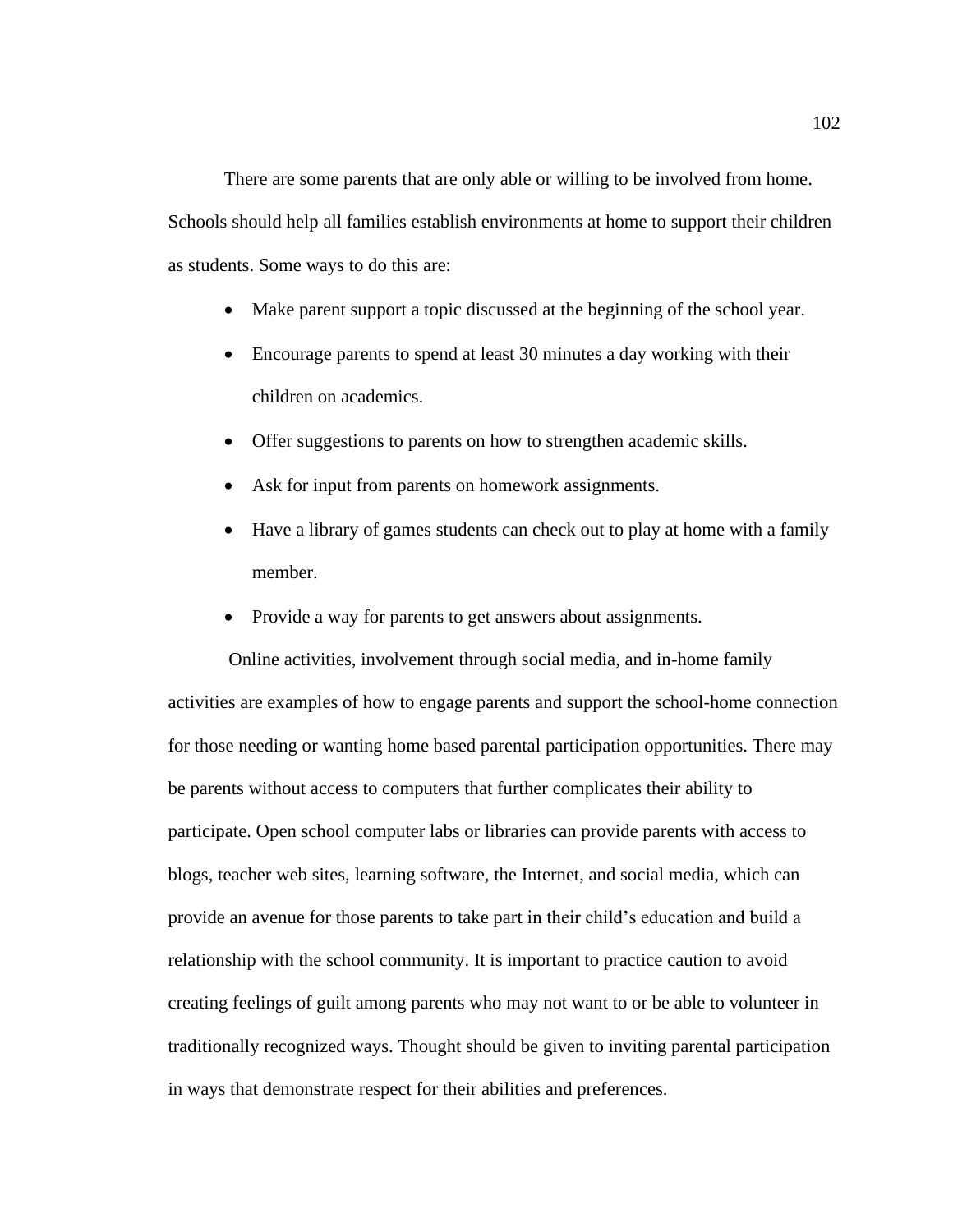Educators could better serve parents through first identifying, then encouraging and supporting them. A parent survey asking what information and workshops they would find most helpful would identify their needs. Educators could then organize programs that acknowledge and exemplify respect for parents who choose to participate in their child's education from home. There should be ways created to offer parents information that would be helpful in giving quality support to them as they participate in supporting their child's education from home.

Implementing the suggestions above will help parents to have confidence about parenting and gain an understanding of their child's learning as they progress through school. Parents may also have positive feelings of support from the school, which can lead to stronger home/school partnerships which benefits all.

Many interviewed were troubled by the negative perceptions of the school within the community. To address the negative perceptions the school could create a more positive image through actions such as:

- Improve communication within the community: Inform community of positive things happening at the school.
- Match community contributions with school goals: Illustrate how the community can contribute to school goals.
- Integrate child and family services with education: Work closely with agencies and service providers to assure equal opportunities for all families.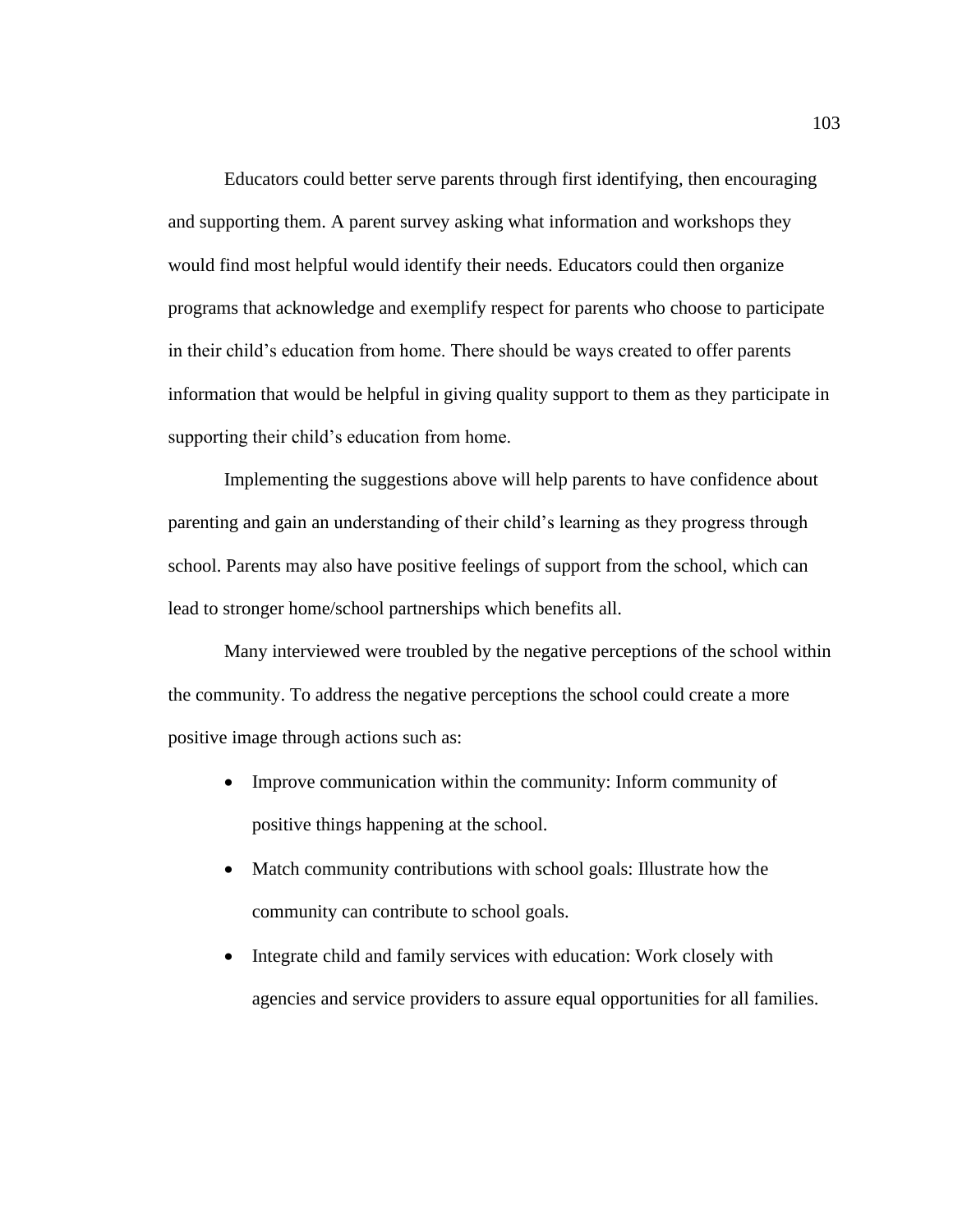- Extend use of school building for community use: Provide the school as a place to hold community activities, thereby elevating the status of the school within the community.
- Provide services to the community: An example would be to start a recycling program, which could raise money for a needed discretionary fund.

There are many benefits to improving community perceptions of the school. With an improved perception the school can have access to multiple sources to get support to accomplish their goals. The community can become more united around the shared responsibility of educating youth and can offer mentoring experiences.

#### **Recommendations for Future Research**

Research has consistently shown parental involvement positively impacts student success. Because of this positive impact educators must strive to improve parental participation levels. As educators work to improve parental participation, they may refer to studies such as this to increase their understanding of the perceptions among parents and educators regarding parental participation. To assist in overcoming perceived obstacles research needs to be expanded to develop even more understanding of parental participation for all families. Recommendations for future research include but are not limited to the suggestions below.

#### **Follow-Up**

It would be beneficial to research if the level of parental participation has improved a few years after implementation of additional strategies suggested by this study. I believe it would be best to wait three years or more to give FSCS time to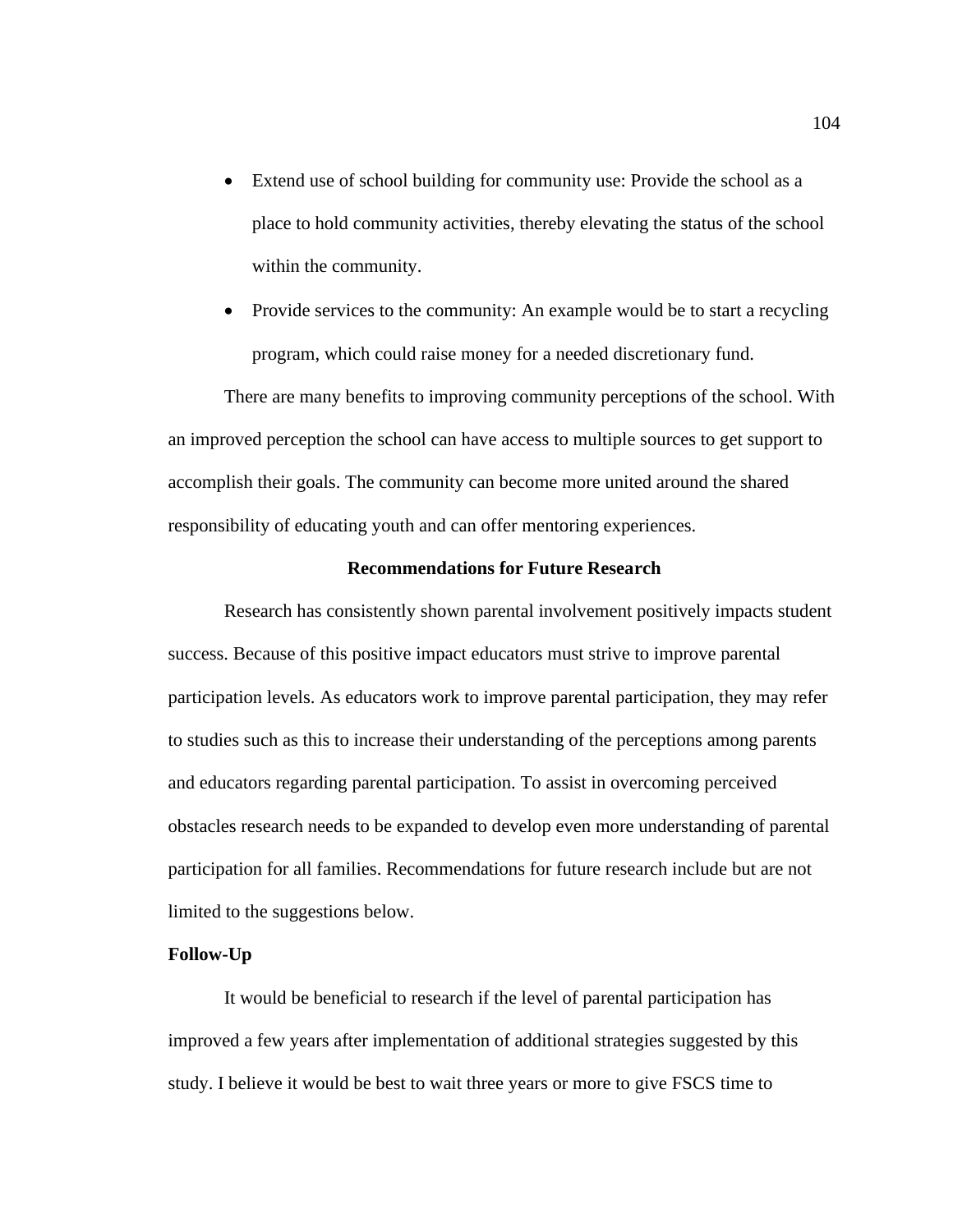implement strategies effectively. Also, due to in-person learning and school activities being suspended because of COVID-19, I believe when school re-opens and returns to a normal schedule FSCS will need some time to regain the parental involvement level lost over the many months of the school building closure.

The research could be carried out in a similar way using both perspectives of parents and the administrative team. I would suggest conducting focus group interviews because I believe having parents together as a group could help generate authentic conversations. Because the administrative team consists of the principal, assistant principal, and the social worker I would suggest one-on-one interviews so that those team members feel comfortable sharing their true insights without fear of possible repercussions from their supervisor.

#### **Involvement of Fathers**

Another suggestion for future research would be to interview fathers to find out information about how to increase their level of involvement in their children's educations. Parental participation perceptions from fathers may have varied from the perceptions of mothers. They may have different needs and wants as parents. Finding out what those needs and wants are would be helpful to increase their participation as well as demonstrating to their children that fathers value education and can be actively involved.

#### **Comparing Needs of Mothers and Fathers**

An extension of the research on involvement of fathers would be to compare and contrast results of my study, which only involved women, to a study on the involvement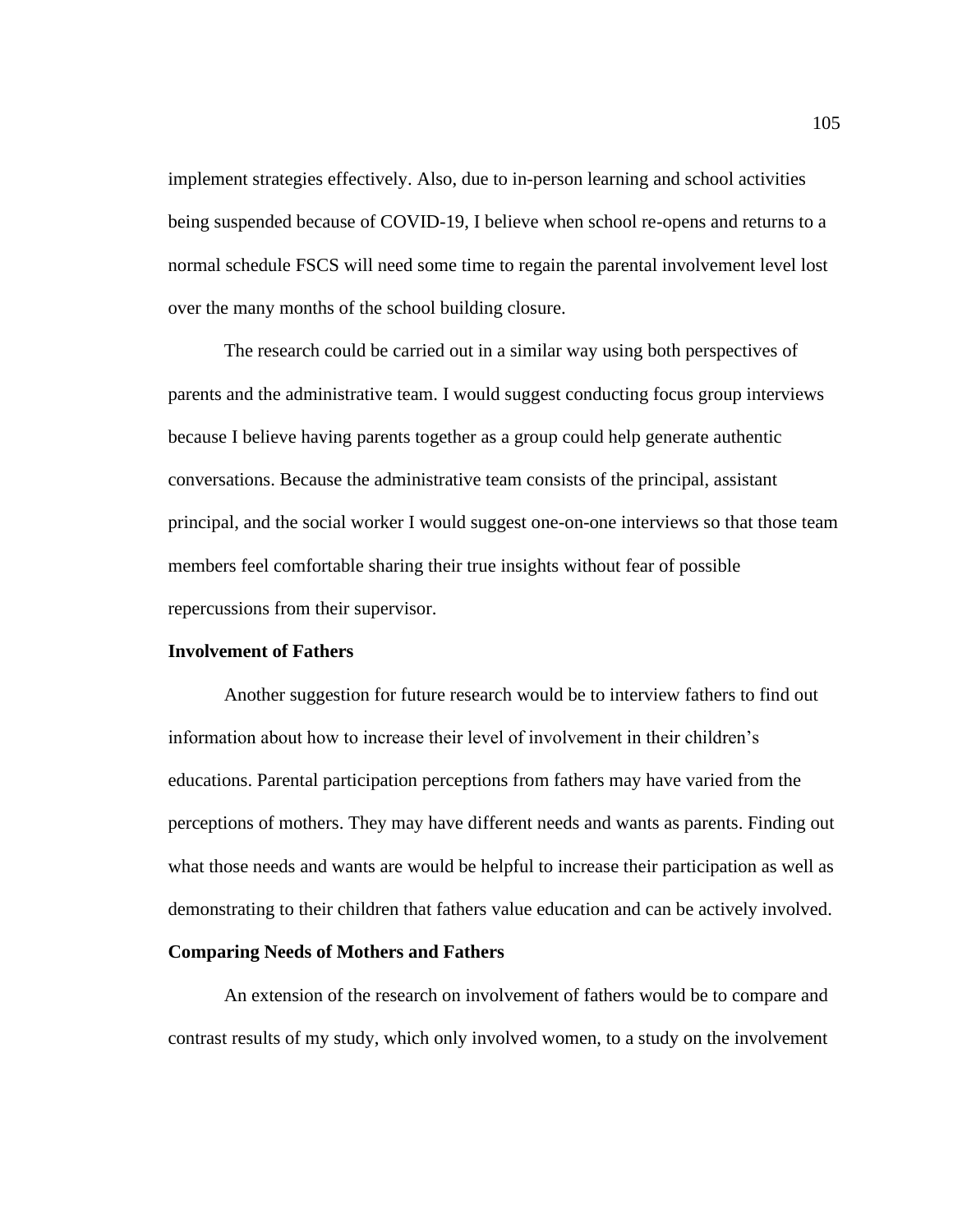of men. By looking at the two there may be some different strategies to implement if the goal is to increase participation of men in the school.

### **Debriefing**

I debriefed with the three members of the administration team individually.

During these conversations I shared the findings of the study and the recommendations.

The conversations were positive ones and recommendations offered were well received.

The administration team requested a summary of my recommendations to use for 2021-

2022 school year planning. The summary will be sent once the dissertation has been

approved. Below are the recommendations.

#### *ORGANIZING TO INCREASE PARENTAL AND COMMUNITY PARTICIPATION*

**Educational leaders should not expect participants to reach the desired goal of engagement on a linear, or uniform timeline. As with students, participants will grow in their level of comfort at their own pace. The recommended program below provides suggested activities for three points within the school year; beginning, middle, and end and includes activities that accommodate all levels of participation. This provides ideas to increase participation levels at whatever point individuals start and provides ideas to move toward the desired goal of engagement.**

### **Beginning of 2021-2022 School Year**

- **1. Survey parents:** Ask parents what information and workshops they would find most helpful, and identify volunteer interests, talents, and availability. Identify barriers to participation such as childcare and transportation.
- **2. Provide information on child development:** Conduct workshops on how children develop during childhood, including what to expect during the middle and high school years.
- **3. Establish home visiting programs:** This will give teachers an opportunity to share school and classroom expectations and give parents the opportunity to share information concerning situations that might affect student performance.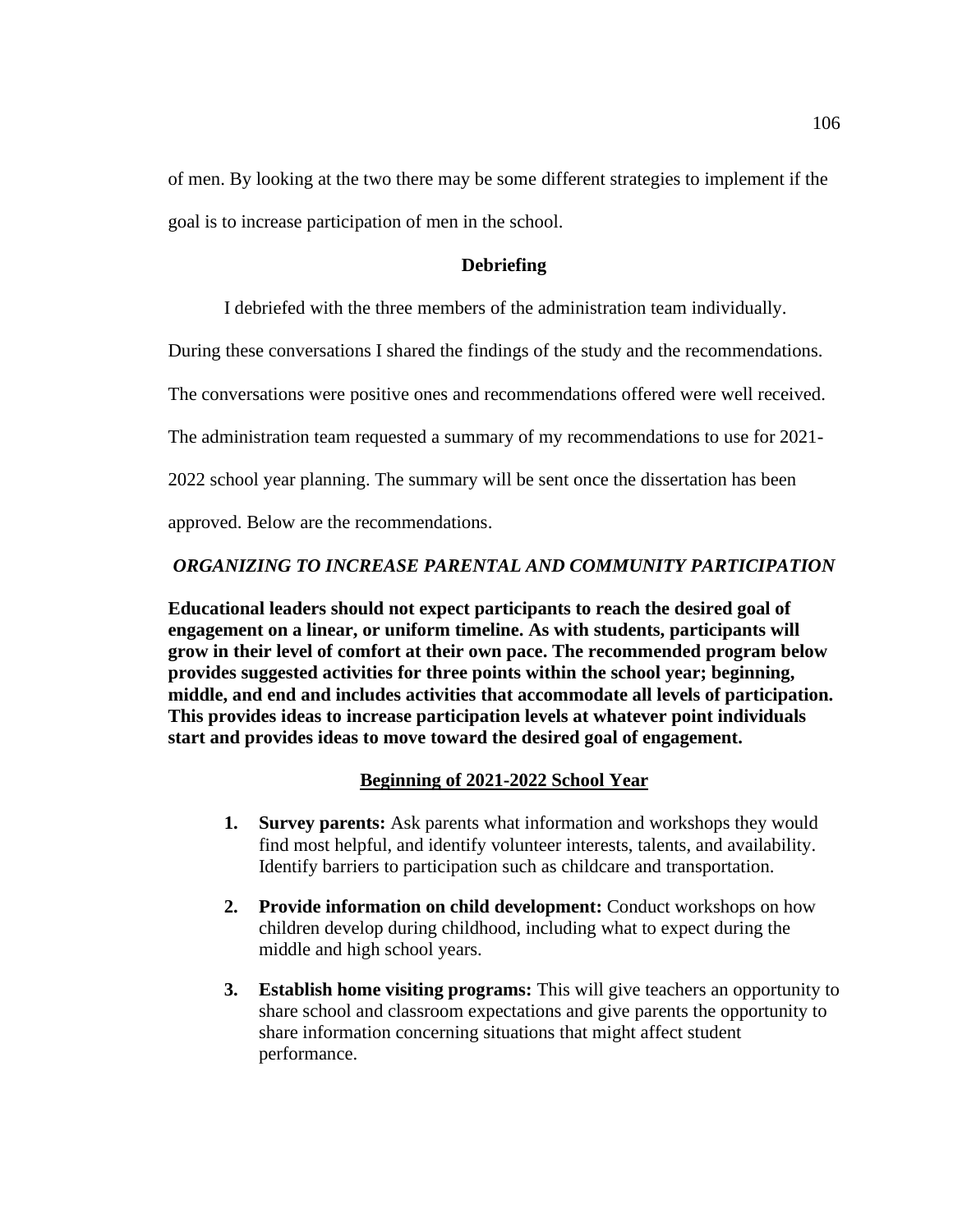- **4. Offer school space:** Make room for parent-led support groups and parenting education classes. This space can be used for community gatherings also and can be a space used to connect with others. Extending the use of the school building to the community will assist in integrating the school into the community in a positive way.
- **5. Capitalize on parent attendance at community events:** Attend community events and offer outreach materials such as brochures outlining the school program and philosophy, as well as school phone numbers and welcoming messages.
- **6. Sponsor a parent sharing night:** Have parents share their best ideas and strategies for nurturing, homework, discipline, or other topics that can help other parents start the school year off on a positive note.
- **7. Establish multiple ways to gather feedback:** Reach out to parents and community members to get to know them and their needs. These ways could include email, phone, in-person, a suggestion box in the school, or social media.
- **8. Publicize volunteer opportunities:** Provide multiple opportunities and recruit widely so all parents or community members can find some way to become involved. This involvement does not have to be in-person at school during school hours.
- **9. Include parents in decision-making.** Ensure there are parent representatives from major groups in the school, such as English-language learners, and/or major ethnic groups. Possibly include a representative from the university and the community. Properly train parents for the roles in which they will serve (e.g., curriculum, budget, school safety, etc.)
- **10. Identify those parents only able or willing to be involved from home.** Offer support and alternative ways to engage. Online activities, involvement through social media, and in-home family activities are examples of ways to engage families from home.

### **Mid-Year 2021-2022 School Year**

- **1. Maintain communication with the community:** Inform the community of the positive things happening at the school and continue to publicize volunteer opportunities.
- **2. Match community contributions with school goals**. After getting to know the community members, it will be easier to illustrate how the community can contribute.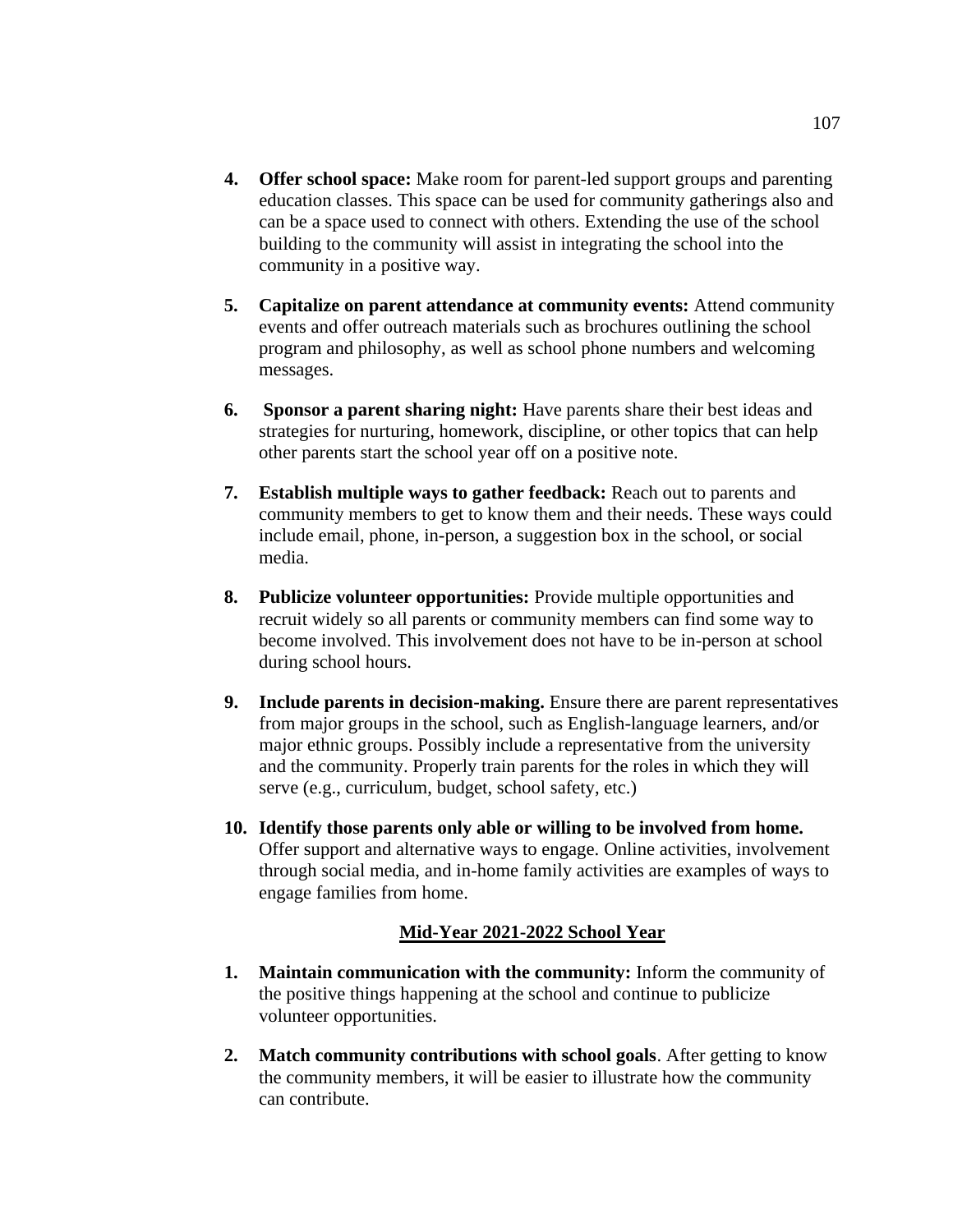- **3. Conduct a mid-year survey.** Ask parents for any insights as to how the school year is progressing, any changes to needs/wants for information, and workshops, volunteer opportunities, and barriers preventing participation.
- **4. Continue to include parents in decision-making.** Hand over as much responsibility to organize and lead efforts as possible. An example of this would be for parent representatives to be the ones to construct the agenda and lead the meetings.
- **5. Monitor feedback.** By monitoring feedback changes can be made to meet the evolving needs of parents and community members.

#### **End of 2021-2022 School Year**

- **1. Look for indicators of success:** Determine if there was an increase, decrease, or stable level of participation when compared to past years.
- **2. Conduct surveys:** Ask parents as well as community members what worked this year, what did not, and what changes should be implemented for the next school year.
- **3. Recognize people for their efforts:** Recognize all the efforts made by people who have served on the school advising committees and in other decision-making roles. This will not only let them know their contributions were valued but may also inspire others to take a more active role in the coming school years.
- **4. Celebrate positive outcomes.** Share with the school and community the positive outcomes increasing participation has had. This can be presented orally at a gathering, on social media, or through a written communication. It is important to communicate, in some way, that the efforts are making a difference in the lives of the children in the community.
- **5. Plan for the 2022-2023 school year:** Establish a planning committee that includes all stakeholders to review outcomes from the 2021-2022 plan to increase participation from the parents and community. Based on the results make plans for the coming school year.

I was pleased my recommendations were well received and met with enthusiasm.

I am happy my study is helping inform the steps the school will use to increase parental

participation for the upcoming school year. One of my goals for this dissertation was to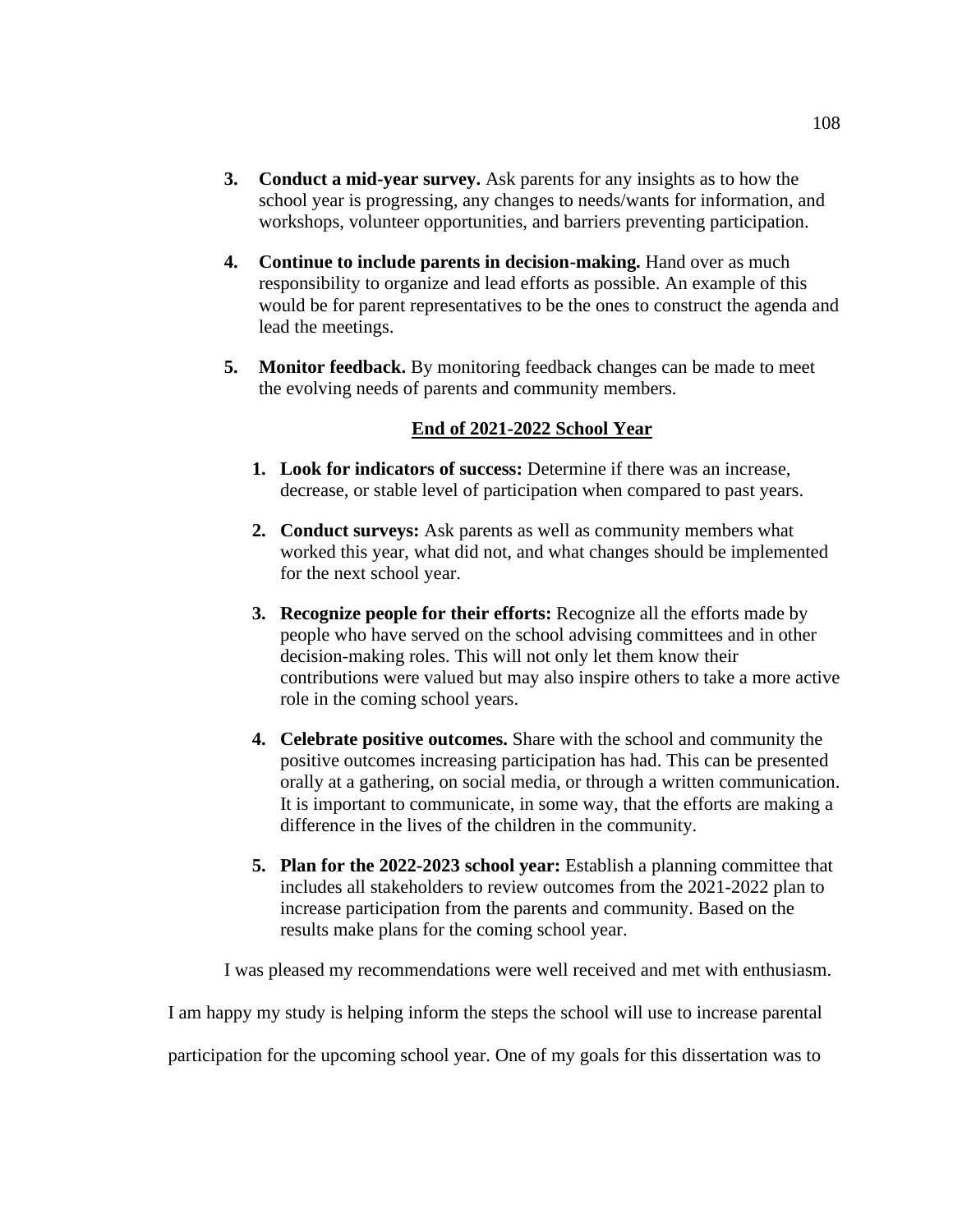provide guidance to assist the school in improving their parental participation rates. I believe this goal has been met, and I feel good about this work.

#### **Final Thoughts**

This study has the potential to be helpful to FSCS and I am pleased that what I have done is going to be useful to a school near me. I heard many positive comments from parents about the people leading the school. I found the leadership team to be a dedicated group of people striving to serve the community well.

I found the parents and administrative team were open and honest with me during the interviews. I felt they were all wanting the best for the school as a whole and were giving me their best, thoughtful responses throughout the interviews.

There were responses from both parents and a member of the administration team that were refreshing. When I asked parents if they were satisfied with their level of participation they said "yes," though they would welcome other opportunities. An administrator said she also was satisfied with the level of parental participation at the school. This was the most unexpected statement of all.

I have found throughout my almost 30 years in education, members of administrative teams are never satisfied with the level of parental participation. I have found it is important to have reasonable expectations of the population you serve. In addition to having reasonable expectations of the populations you serve, as a leader you must have reasonable expectations of your faculty and staff.

This leader acknowledged the parents work and can't change their work schedules to become more involved. Also acknowledged was the fact that adjusting times to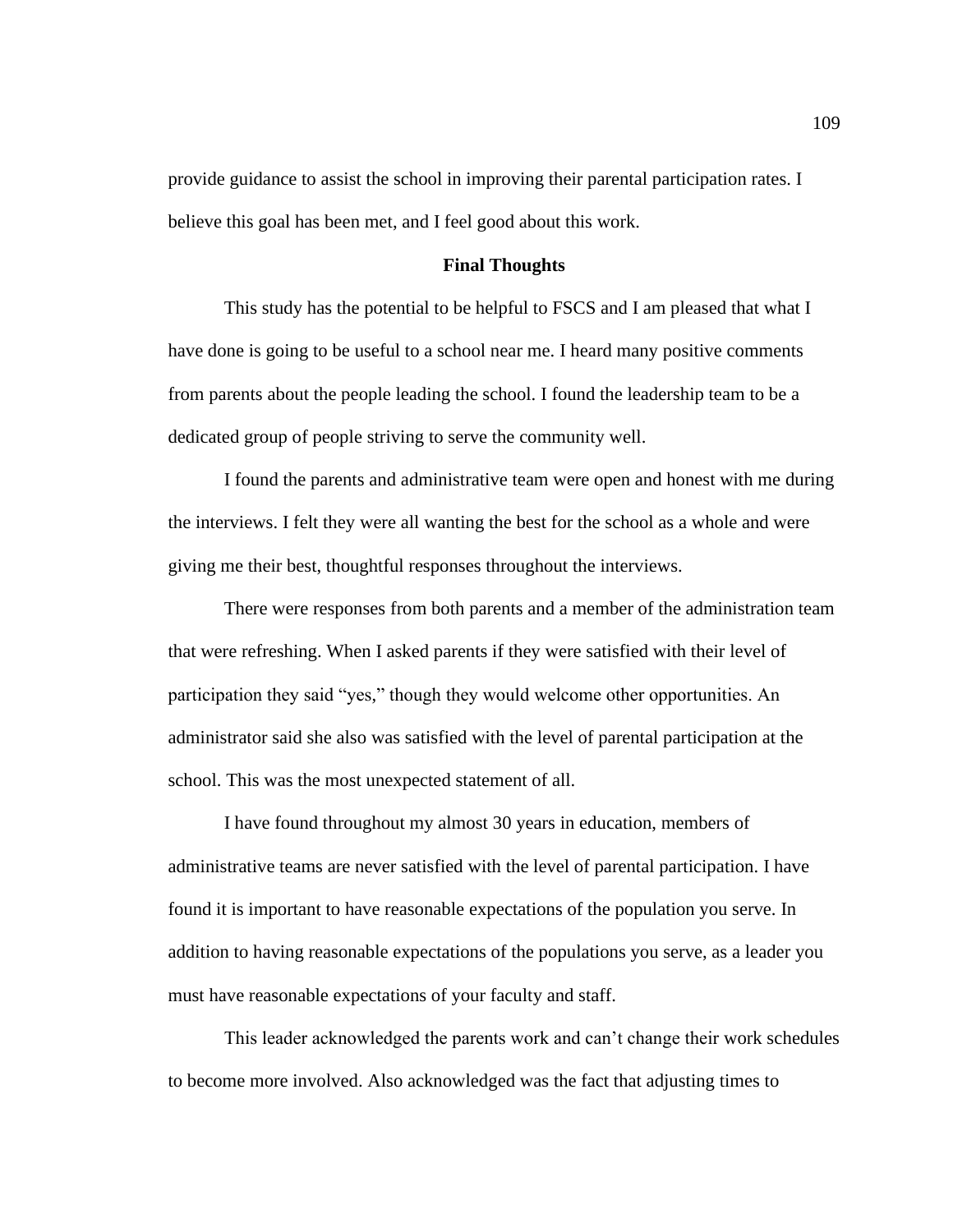accommodate parent schedules will be asking too much of staff members. Unfortunately, for reasons often unknown there are those parents that lack the desire to participate in their child's education. This administrator acknowledged this reality exists and though attempts to engage those parents will continue, the focus should be on positive progress being made in increasing parental participation.

This ability to assess the entire situation and arrive at being satisfied was such a nice surprise during this study. Too often reality seems to escape leaders as they push those around them to try to attain results that are very difficult to attain, if not impossible. Because of this push for the unattainable, staff members often feel unappreciated and morale goes down. This often leads to burnout and high levels of turnover. I have worked in multiple schools that have experienced having leaders with extremely lofty goals. Low-performing schools seem to destroy themselves from the inside out.

This leader encourages staff members to continue to move forward in a positive direction. She reinforces that yes, they are doing a good job, yes, they are valued, and yes, they have done enough. I know as a teacher it is so important to be given those messages. It can make the difference between staying or leaving a teaching position.

I found this school to be an impressive one the university has created with the help of supportive, caring, professional leaders. The parents I interviewed were so complimentary of the program and the entire faculty and staff. My findings can lead FSCS to implement even more supports and opportunities to help the school move more parents into being even more involved, and eventually to being engaged in FSCS opportunities.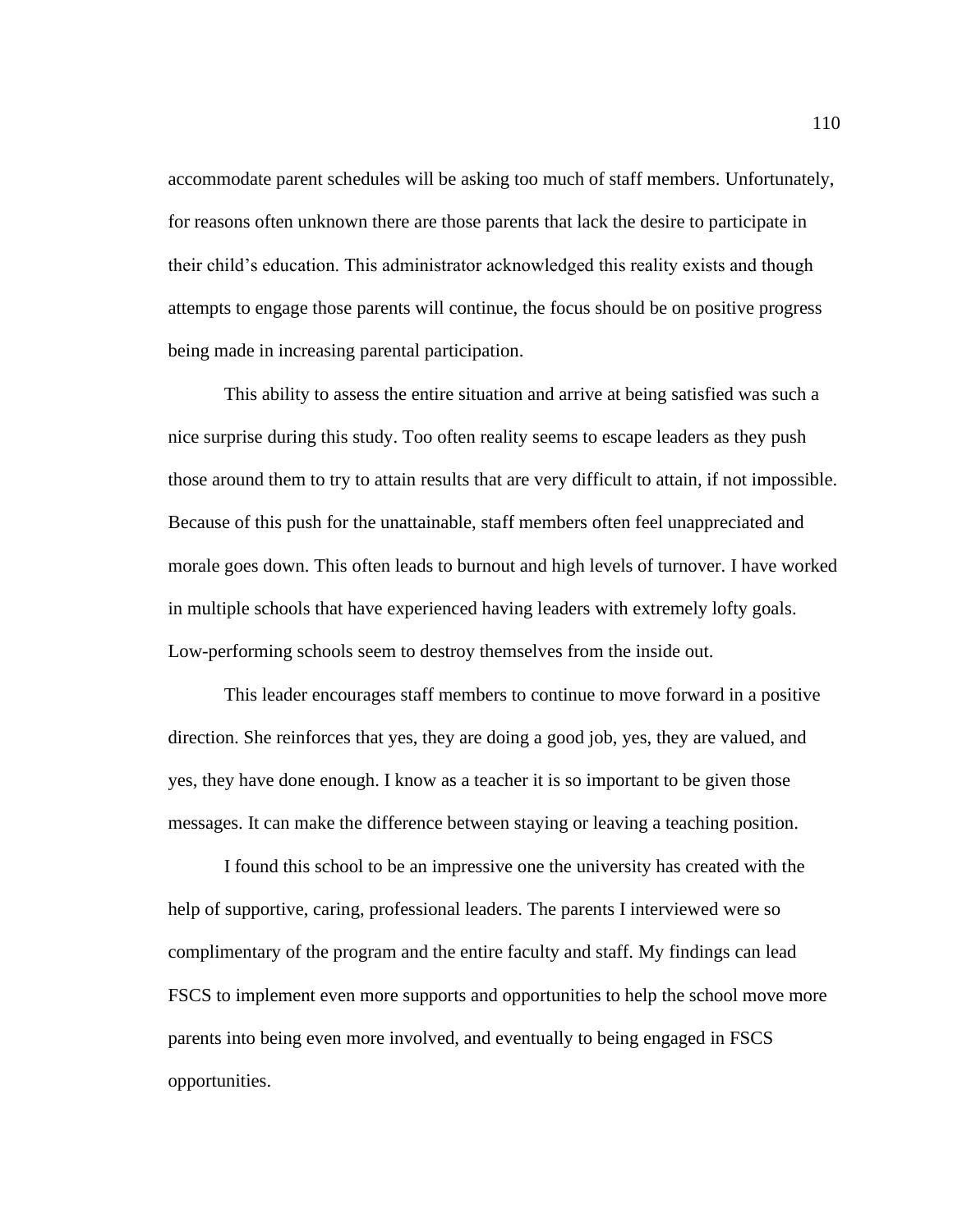#### **REFERENCES**

- Abdul-Adil, J. K., & Farmer Jr., A. D. (2006). Inner-city African parental involvement in elementary schools: Getting beyond urban legends of apathy. *School Psychology Quarterly*, *21*(1), 1–12. <https://doi.org/10.1521/scpq.2006.21.1.1>
- Abrams, L. S., & Gibbs, J. T. (2002). Disrupting the logic of home-school relations: Parent involvement strategies and practices of inclusion and exclusion. *Urban Education*, *37*(3), 384–407. <https://doi.org/10.1177/00485902037003005>
- Adams, C. M., Forsyth, P. B., & Mitchell, R. M. (2009). The formation of parent-school trust: A multilevel analysis. *Educational Administration Quarterly*, *45*(1), 4–33. <https://doi.org/10.1177/0013161X08327550>
- Adelman, H., & Taylor, L. (2007). *Fostering school, family, and community involvement.* The Hamilton Fish Institute on School and Community Violence, Northwest Regional Educational Laboratory.
- Aguilar, E. (2015). *"Parents on Point" sheds light on teen issues.* City of Eastvale News. [https://anapr.com/category/eastvale-community-news/school](https://anapr.com/category/eastvale-community-news/school-news/page/3/?iframe=true&preview=true%2Ffeed%2F)[news/page/3/?iframe=true&preview=true%2Ffeed%2F](https://anapr.com/category/eastvale-community-news/school-news/page/3/?iframe=true&preview=true%2Ffeed%2F)
- Bower, H. A., & Griffin, D. (2011). Can the Epstein model of parental involvement work in a high-minority, high poverty elementary school? A case study. *Professional School Counseling*, *15*(2), 77–87. <https://doi.org/10.1177/2156759X1101500201>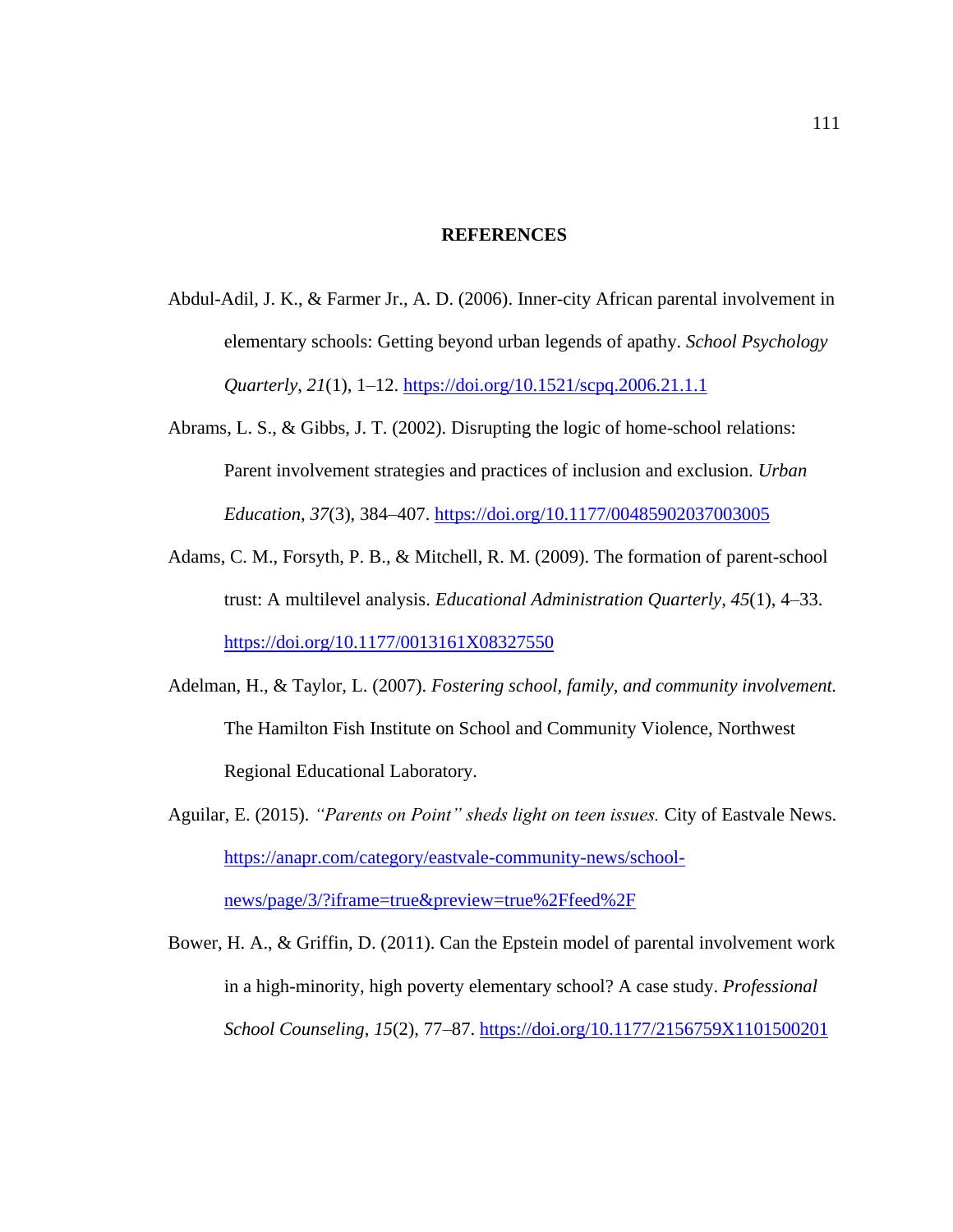- Byrd, E. S. (2011). Educating and involving parents in the response to intervention process: The school's important role. *Teaching Exceptional Children*, *43*(3), 32– 39. <https://doi.org/10.1177/004005991104300304>
- Colombo, M. W. (2006). Building school partnerships with culturally and linguistically diverse families. *The Phi Delta Kappan*, *88*(4), 314–318. <https://doi.org/10.1177/003172170608800414>
- Cucchiara, M. B., & Horvat, E. M. (2009). Perils and promises: Middle-class parental involvement in urban schools. *American Educational Research Journal*, *46*(4), 974–1004. <https://doi.org/10.3102/0002831209345791>
- Desimone, L. (1999). Linking parent involvement with student achievement: Do race and income matter? *Journal of Educational Research*, *93*(1), 11–30.

<https://www.jstor.org/stable/27542243>

Epstein, J. L. (1995). School/family/community partnerships: Caring for the children we share. *Phi Delta Kappan*, *76*(9), 701–712.

<https://doi.org/10.1177/003172171009200326>

- Epstein, J. L., Sanders, M. G., Simon, B. S., Salinas, K. C., Jansorn, N. R., & Van Voorhis, F. L. (2009). *School, family, and community partnerships: Your handbook for action* (3rd ed.). Corwin.
- Epstein, J. L., & Sheldon, S. B. (2016). Necessary but not sufficient: The role of policy for advancing programs of school, family, and community partnerships. *Russell Sage Foundation Journal of the Social Sciences*, *2*(5), 202–219.

<https://doi.org/10.7758/rsf.2016.2.5.10>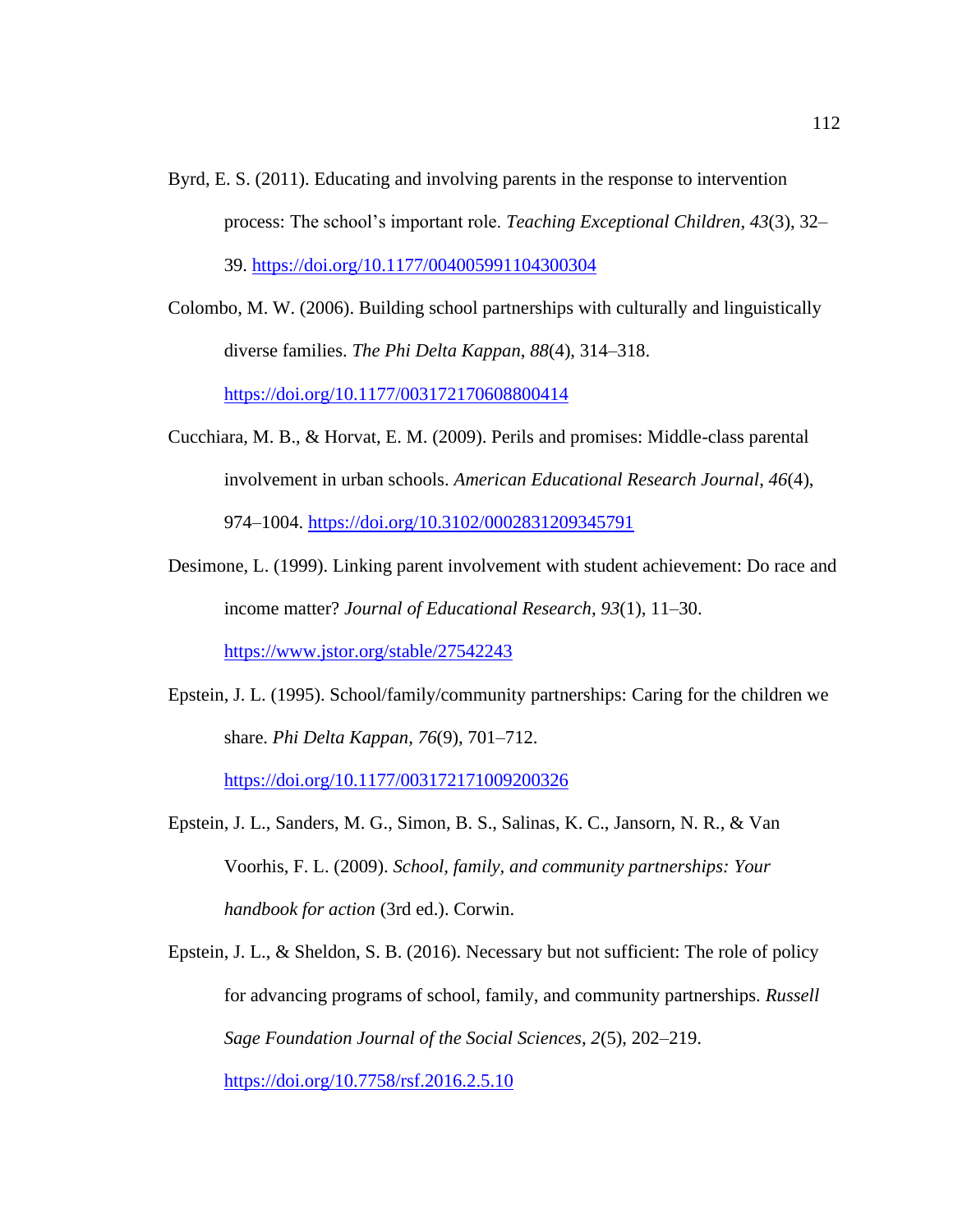- Fan, W., & Williams, C. M. (2010). The effects of parental involvement on students' academic self-efficacy, engagement and intrinsic motivation. *Educational Psychology*, *30*(1), 53–74. <https://doi.org/10.1080/01443410903353302>
- Ferlazzo, L., & Hammond, L. A. (2009). *Building parent engagement in schools.* Linworth.
- Fenton, P., Ocasio-Stoutenburg, L., &Harry, B. (2017). The Power of Parent Engagement: Sociocultural Considerations in the Quest for Equity. *Theory Into Practice,* 56(3), 214-225.
- Fields-Smith, C. (2005). African American parents before and after Brown. *Journal of Curriculum and Supervision*, *20*(2), 129–135. <https://eric.ed.gov/?id=EJ732639>
- Flynn, G. (2007). Increasing parental involvement in our schools: The need to overcome obstacles, promote critical behaviors, and provide teacher training. *Journal of College Teaching & Learning*, *4*(2), 23–30. <https://doi.org/10.19030/tlc.v4i2.1627>
- Ford, D. Y. (1995). Desegregation gifted education: A need unmet. *Journal of Negro Education*, *64*(1), 52–62. <https://doi.org/10.2307/2967284>
- Ford, D. Y., & Webb, K. S. (1994). Desegregation of gifted educational programs: The impact of Brown on underachieving children of color. *Journal of Negro Education*, *63*(3), 358–375. <https://doi.org/10.2307/2967187>

Glesne, C. (2016). *Becoming qualitative researchers.* Pearson Education.

Goodall, J., & Vorhaus, J. (2011). *Review of best practice in parental engagement* (Research Report DFE-RR156). London, UK: Department for Education.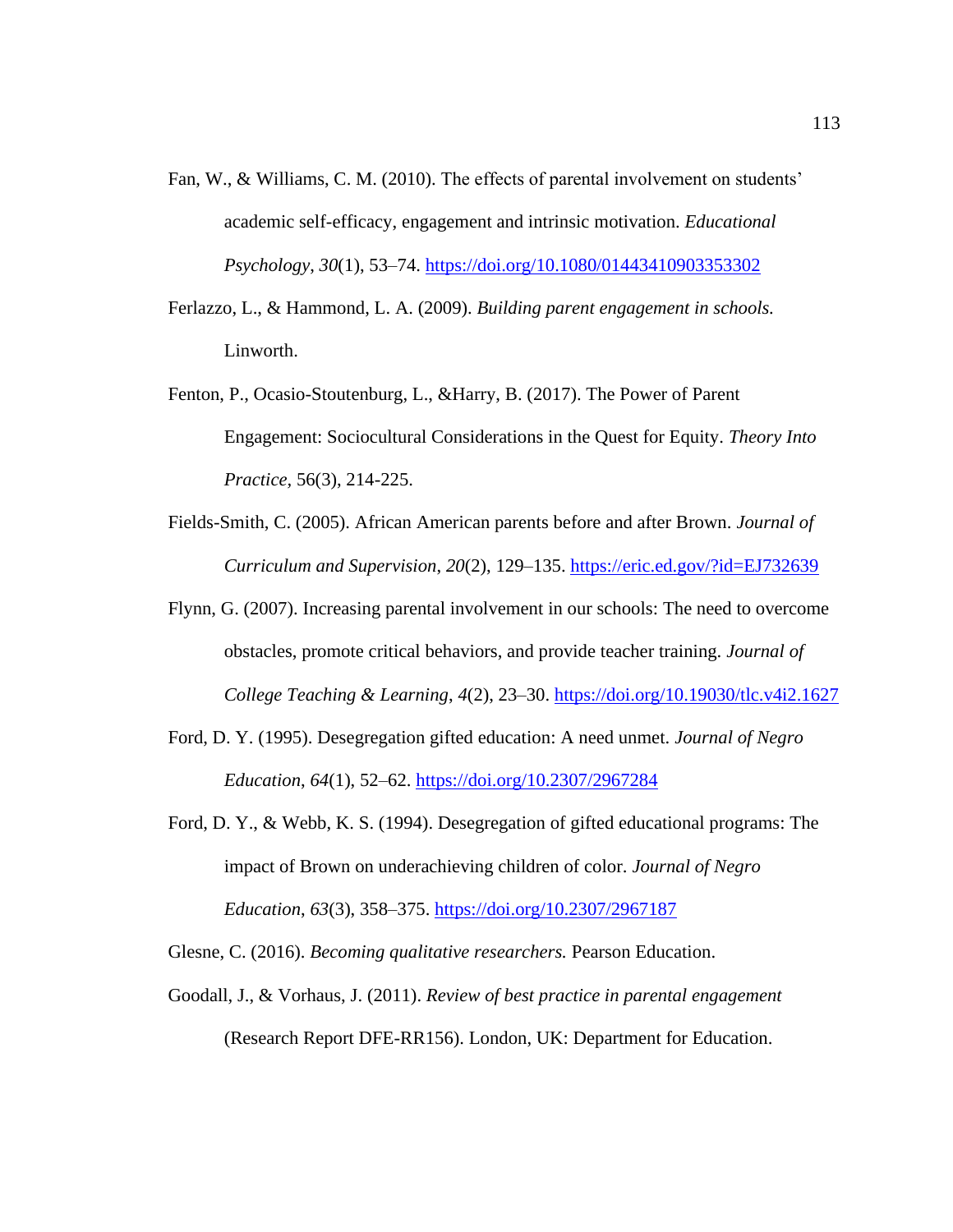- Goodall, J., & Montgomery, C. (2014). Parent involvement to parental engagement: a continuum. *Educational Review,* 66(4), 399-410.
- Greene, S. (2013). Mapping low-income African American parents' role in their children's education in a changing political economy. *Teachers College Record*, *115*(10), 1–33. <https://eric.ed.gov/?id=EJ1020013>

Hale, J. N. (2016). *The freedom schools.* Columbia University Press.

- Hall, N., & Quinn, R. (2014). Parental involvement at the high school level: Parents' perspectives. *Journal of Ethic and Cultural Studies*, *1*(1), 13–21. <http://www.ejecs.org/index.php/JECS/article/download/9/4>
- Henderson, A. T., Mapp, K. L., Johnson, V. R., & Davies, D. (2009). *Beyond the bake sale: The essential guide to family-school partnerships.* New Press.
- Henig, J. R., Hula, R. C., Orr, M., & Pedescleaux, D. S. (1999). *The color of school reform: Race politics, and the challenge of urban education.* Princeton University Press.
- Hoover-Dempsey, K. V., Walker, J. M. T., Sandler, H. M., Whetsel, D., Green, C. L., Wilkins, A. S., & Closson, K. (2005). Why do parents become involved? Research findings and implications. *Elementary School Journal*, *106*(2), 105–130. <https://doi.org/10.1086/499194>
- Howard, G. R. (2007). As diversity grows, so must we. *Educational Leadership*, *64*(6), 16–22. <https://eric.ed.gov/?id=EJ766357>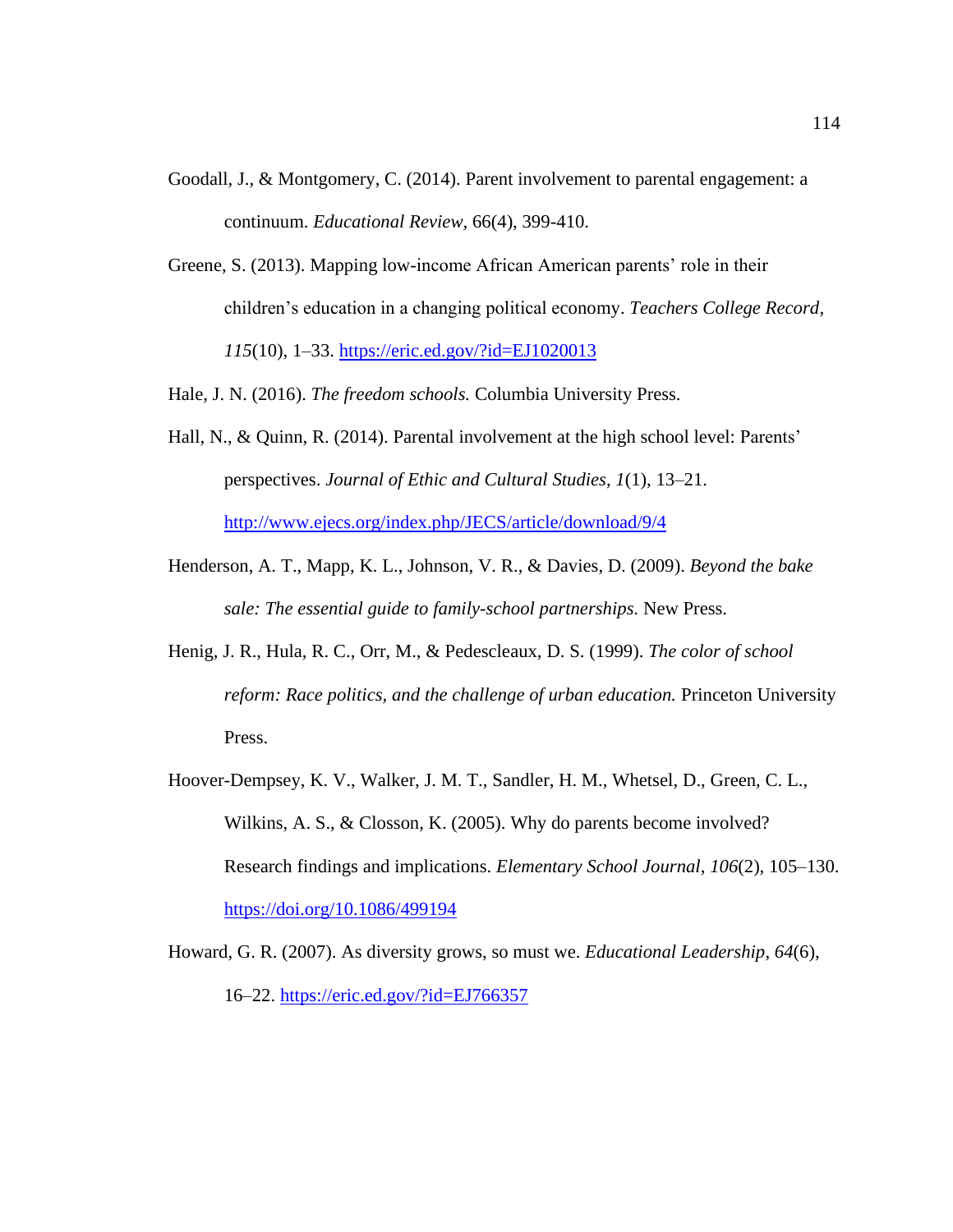- Jeynes, W. H. (2003). A meta-analysis: The effects of parental involvement on minority children's achievement. *Education & Urban Society*, *35*(2), 202–218. <https://doi.org/10.1177/0013124502239392>
- Jeynes, W.H. (2018). Apractical model for school leaders to encourage parental involvement and parental engagement. *School Leadership and Management,*  38(2), 147-163.
- Johnson, L. J., Pugach, M. C., & Hawkins, A. (2004). School-family collaboration: A partnership. *Focus on Exceptional Children*, *36*(5), 1–12. <https://doi.org/10.17161/foec.v36i5.6803>
- Jordan, G. E., Snow, C. E., & Porche, M. V. (2000). Project EASE: The effect of a family literacy project on kindergarten students' early literacy skills. *Reading Research Quarterly*, *35*(4), 524–546. <https://www.jstor.org/stable/748097>

Khalifa, M. (2018). *Culturally responsive school leadership.* Harvard Education Press.

- Kroeger, J. (2005). Social heteroglossia: The contentious practice or potential place of middle-class parents in home-school relations. *The Urban Review*, *37*(1), 1–30. <https://doi.org/10.1007/s11256-005-3559-1>
- Lee, J. S., & Bowen, N. K. (2006). Parent involvement, cultural capital and the achievement gap among elementary school children. *American Educational Research Journal*, *43*(2), 193–218. <https://doi.org/10.3102/00028312043002193>
- Lawrence-Lightfoot, S. (2004). Building bridges from school to home. *Instructor*, *114*(1), 24–28. [https://doi.org/10.1207/S15327671ESPR0601-2\\_10](https://doi.org/10.1207/S15327671ESPR0601-2_10)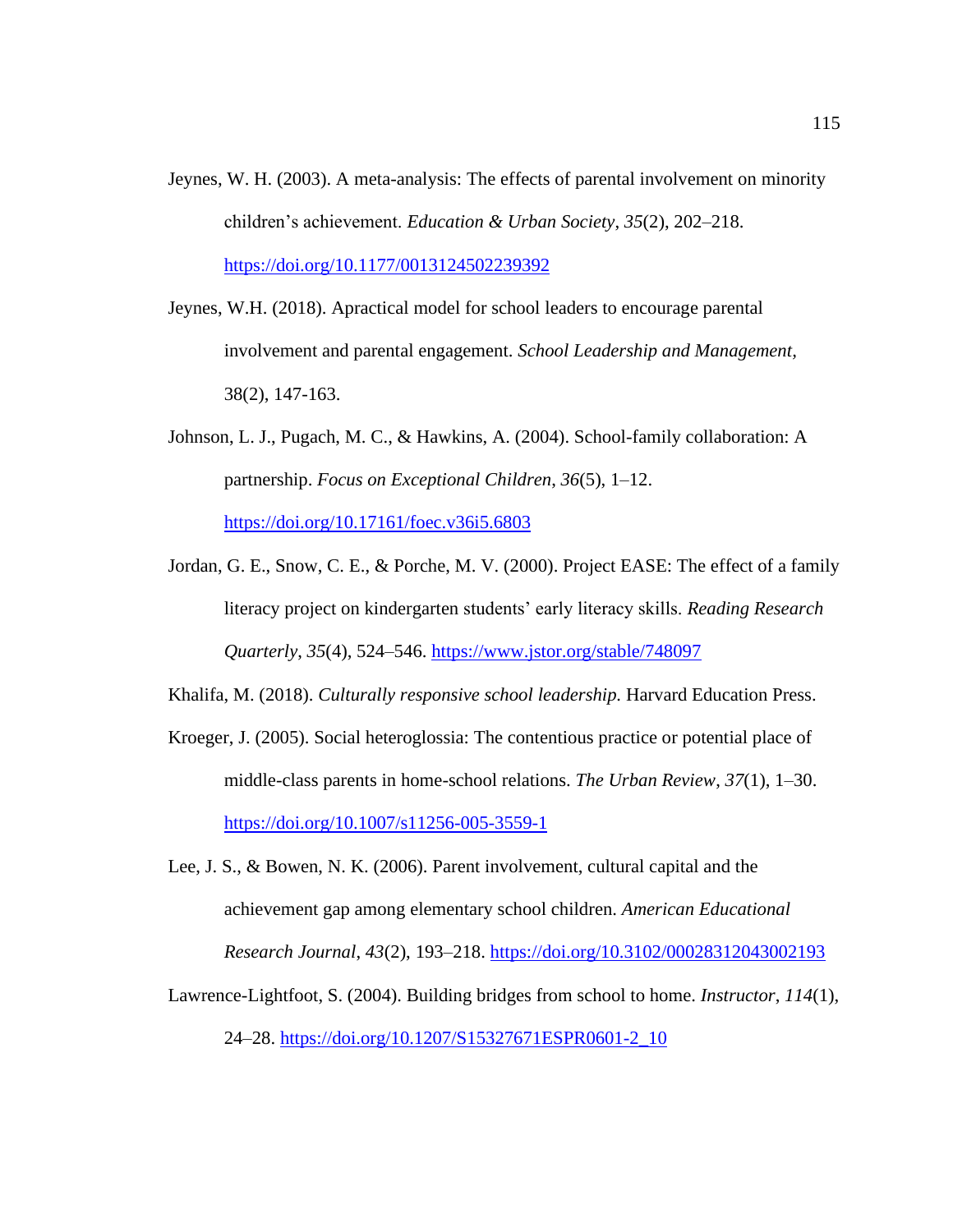Lusse, M., Schooten, E., Schie, L., Notten, T., & Engbersen, G. (2019). School-family partnership procedures in urban secondary education. *School Community Journal*, *29*(1), 227–251. <https://files.eric.ed.gov/fulltext/EJ1219764.pdf>

Machen, S. M., Wilson, J. D., & Notar, C. E. (2005). Parental involvement in the classroom. *Journal of Instructional Psychology*, *32*(1), 13–16. <https://eric.ed.gov/?id=EJ774130>

- McWayne, C., & Melzi, G. (2014). Validation of a culture-contextualized measure of family engagement in the early learning of low-income Latino children. *Journal of Family Psychology*, *28*(2), 260–266. <https://doi.org/10.1037/a0036167>
- Merriam, S. B., & Tisdell, E. J. (2016). *Qualitative research: A guide to design and implementation* (4th ed.). Jossey-Bass.
- Miedel, W. T., & Reynolds, A. J. (1999). Parent involvement in early intervention for disadvantaged children: Does it matter? *Journal of School Psychology*, *37*(4), 379–402. [https://doi.org/10.1016/S0022-4405\(99\)00023-0](https://doi.org/10.1016/S0022-4405(99)00023-0)
- Moses, R. P., & Cobb, Jr., C. E. (2001). *Radical equations: Civil rights from Mississippi to the Algebra Project.* Beacon Press.
- Nieto, S. (2004). *Affirming diversity: Sociopolitical context of multicultural education* (4th ed.). Allyn & Bacon.
- Nistler, R. J., & Maiers, A. (2000). Stopping the silence: Hearing parents' voices in an urban first-grade family literacy program. *Reading Teacher*, *53*(8), 670–680. <http://www.jstor.org/stable/20204864>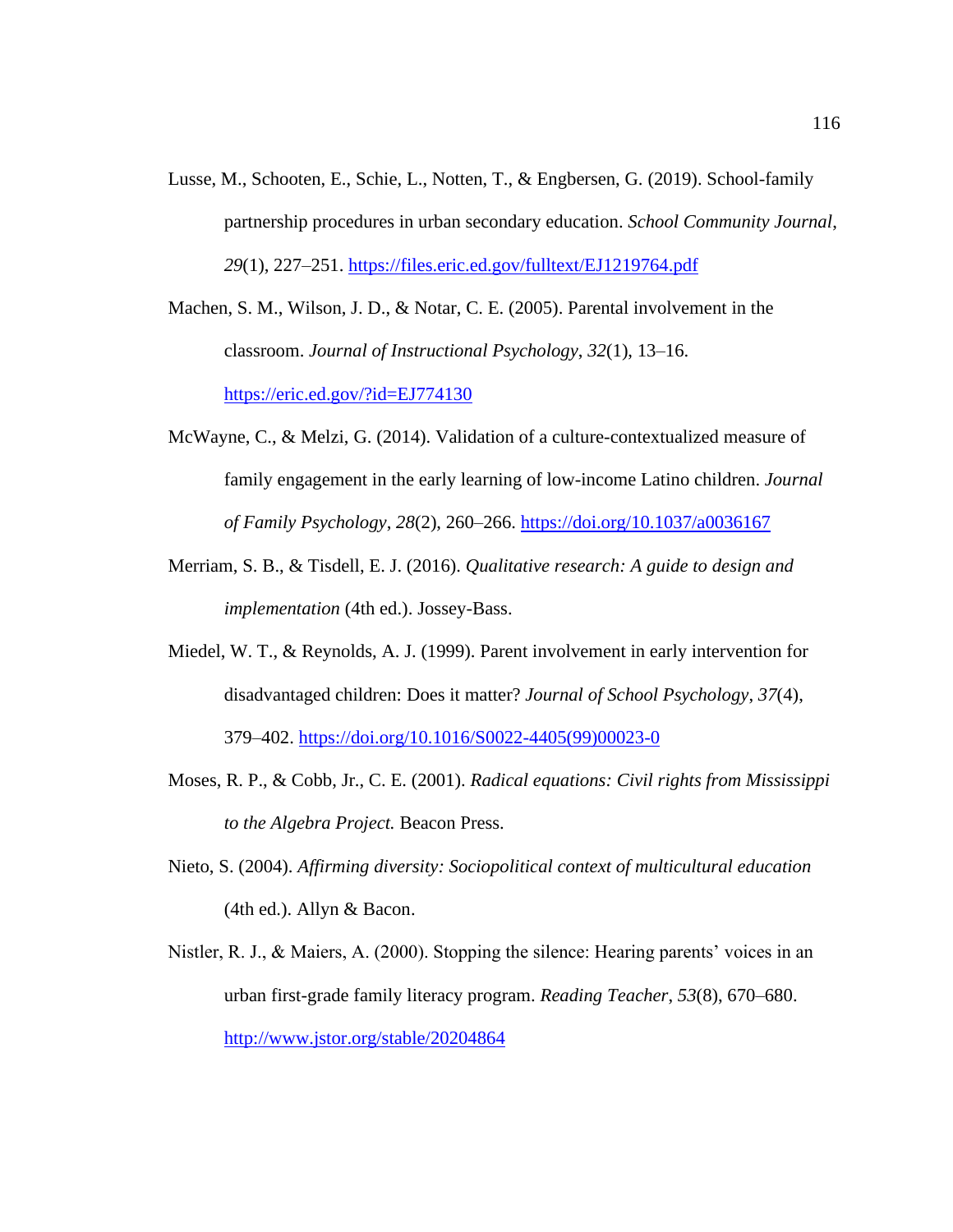- Okeke, C. C. (2014). Effective home-school partnership: Some strategies to help strengthen parental involvement. *South African Journal of Education*, *34*(3), 1–9. <https://doi.org/10.15700/201409161044>
- Olmsted, P. P. (1991). Parent involvement in elementary education: Findings and suggestions from the Follow Through program. *Elementary School Journal*, *91*(3), 221–231. <https://doi.org/10.1086/461649>
- Overstreet, S., Devine, J., Bevans, K., & Efreom, Y. (2005). Predicting parental involvement in children's schooling within an economically disadvantaged African American sample. *Psychology in the Schools*, *42*(1), 101–111. <https://doi.org/10.1002/pits.20028>
- Park, S., & Holloway, S. D. (2013). No parent left behind: Predicting parent involvement in adolescents' education within a sociodemographically diverse population. *The Journal of Educational Research*, *106*(2), 105–119. <https://doi.org/10.1080/00220671.2012.667012>
- Patel, S., & Agbenyega, J. S. (2016). Role perceptions and responsibilities in Children's early childhood education: A case study of Indian migrants in Melbourne. *MIER*

*Journal of Educational Studies, Trends and Practices*, *4*(1), 1–15.

Pemberton, K. D., & Miller, S. (2015). Building home-school relationships to enhance reading achievement for students from families with limited financial resources. *Education and Urban Society*, *47*(7), 743–765. <https://doi.org/10.1177/0013124513508979>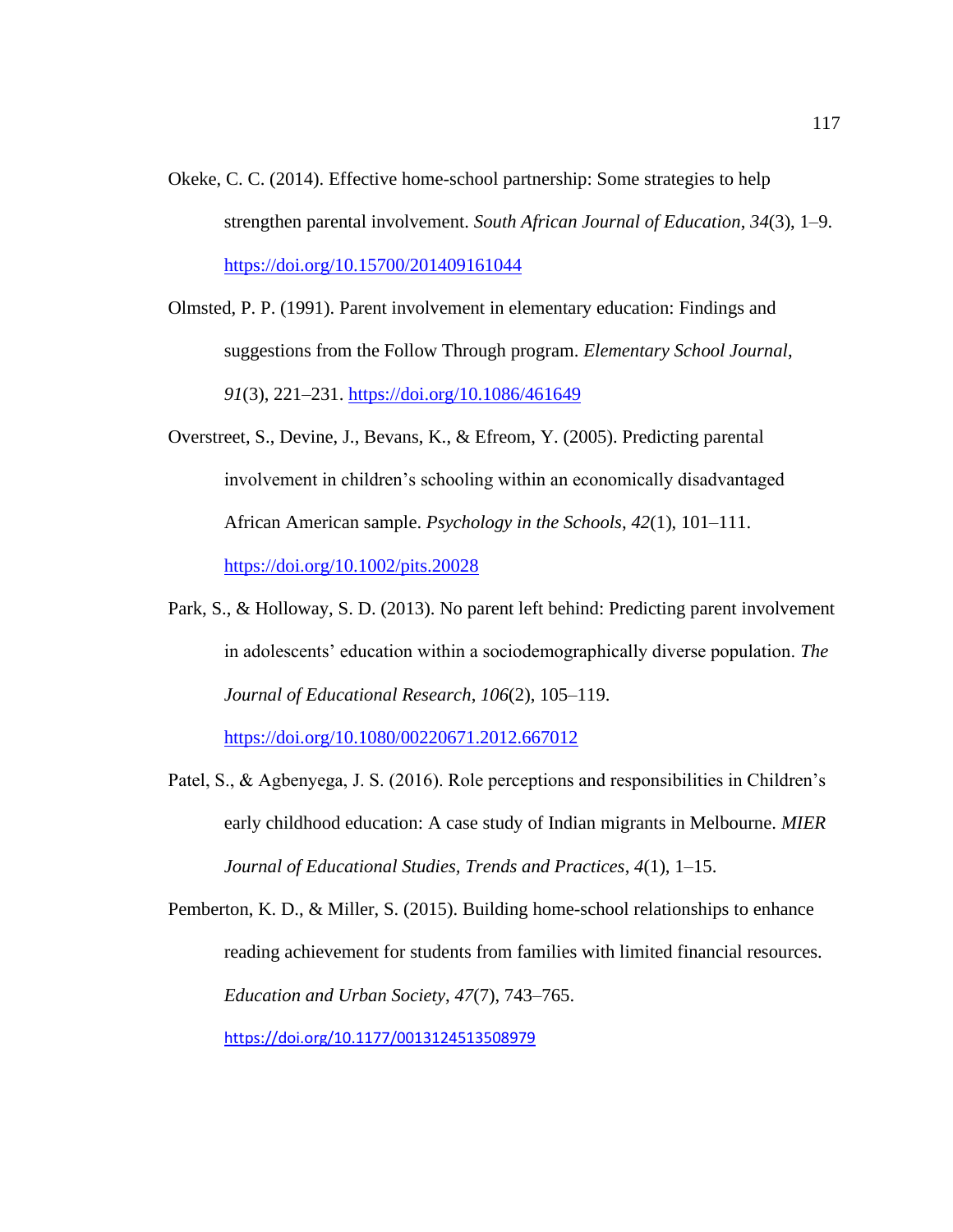- Ravitch, D. (2016). *The death and life of the great American school system: How testing and choice are undermining education.* Basic Books.
- Spear, S., Spotswood, F., Goodall, J., & Warren, S. (2021). Reimagining parental engagement in special schools – a practice theoretical approach. *Educational Review.* https:doi.org/10.1080/00131911.2021.1874307
- Urban, W. J. (2009). What's in a name: *Education and the disadvantaged American* (1962). *Paedagogica Historica: International Journal of the History of Education*, *45*(1-2), 251–264. <https://doi.org/10.1080/00309230902746560>
- Villegas, A. M., & Lucas, T. (2007). The culturally responsive teacher. *Educational Leadership*, *64*(6), 28–33. [http://www.ascd.org/publications/educational](http://www.ascd.org/publications/educational-leadership/mar07/vol64/num06/The-Culturally-Responsive-Teacher.aspx)[leadership/mar07/vol64/num06/The-Culturally-Responsive-Teacher.aspx](http://www.ascd.org/publications/educational-leadership/mar07/vol64/num06/The-Culturally-Responsive-Teacher.aspx)
- Warren, M. R., & Mapp, K. L. (2011). *A match on dry grass*. Oxford University Press.
- Yoder, J. Y., & Lopez, A. (2013). Parent's perceptions of involvement in children's education: Findings from a qualitative study of public housing residents. *Child & Adolescent Social Work Journal*, *30*(5), 415–433. [https://doi.org/10.1007/s10560-](https://doi.org/10.1007/s10560-013-0298-0) [013-0298-0](https://doi.org/10.1007/s10560-013-0298-0)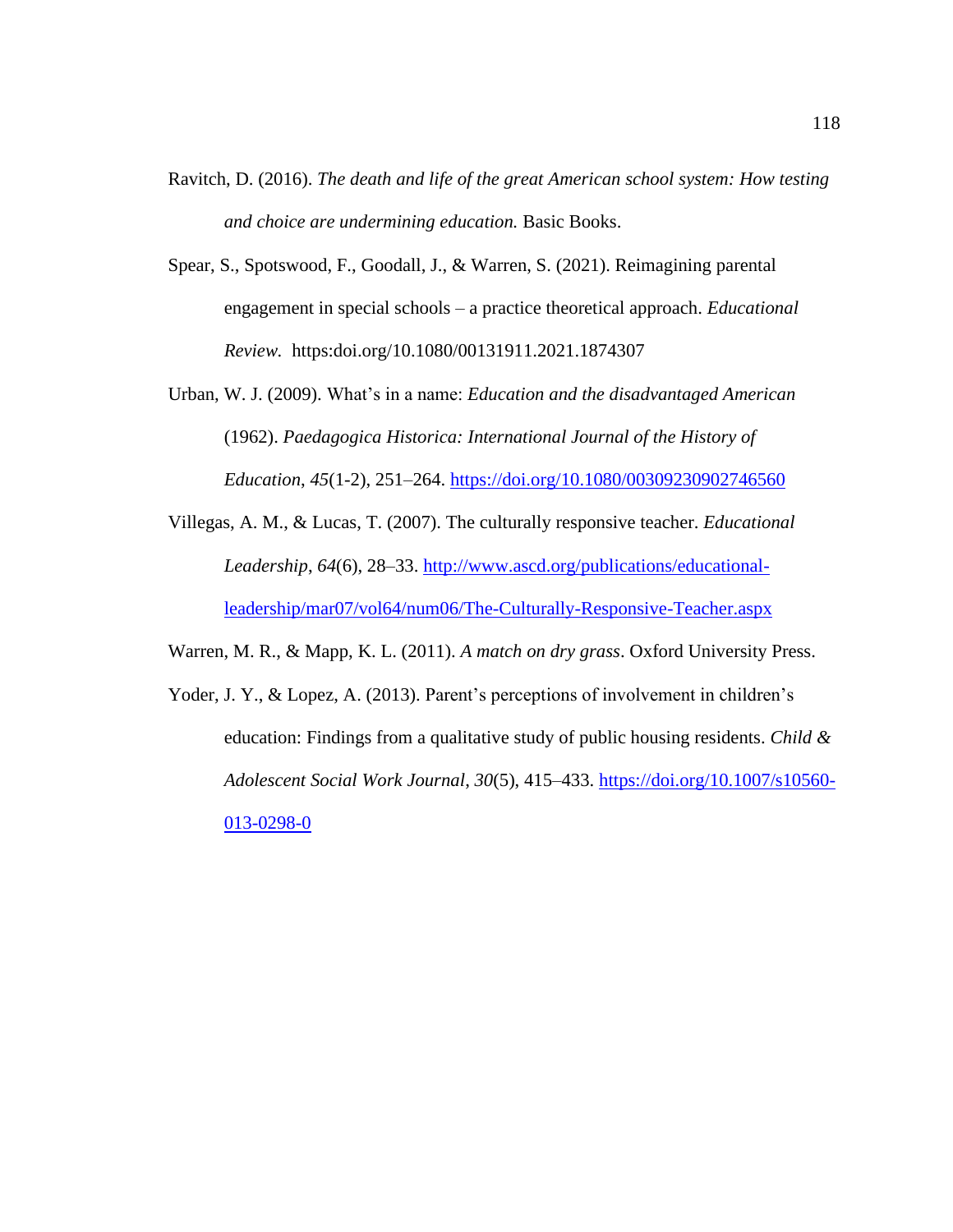## **APPENDIX A.**

# **RESEARCH QUESTIONS**

In the research proposal, I raised questions that address the research problem. Below were the possible interview

questions:

|                                                                                                                                         | CFE#1<br>Parenting                                                                | $CFE$ #2<br>Communicating                                                                | $CFE$ #3<br>Volunteering                                                                              | $CFE$ #4<br>Learning at Home                                                                                                | $CFE$ #5<br><b>Decision Making</b>                                                        | <b>CFE #6</b><br>Collaborating with<br>the Community                                           |
|-----------------------------------------------------------------------------------------------------------------------------------------|-----------------------------------------------------------------------------------|------------------------------------------------------------------------------------------|-------------------------------------------------------------------------------------------------------|-----------------------------------------------------------------------------------------------------------------------------|-------------------------------------------------------------------------------------------|------------------------------------------------------------------------------------------------|
| RQ#1<br>What do parents<br>in low-performing<br>schools say would<br>increase their<br>participation in<br>their children's<br>schools? | Would<br>information<br>about<br>parenting<br>increase<br>parenting<br>behaviors? | Would improving<br>communication<br>increase parental<br>participation?                  | Would expanding<br>volunteer<br>opportunities<br>increase parental<br>participation?                  | Would including<br>learning at home<br>activities increase<br>parental<br>participation?                                    | Would including<br>parents in decision<br>making increase<br>participation by<br>parents? | Would increasing<br>collaboration with the<br>community increase<br>parental<br>participation? |
| RQ #2 What<br>supports for<br>parents'<br>participation<br>already in place<br>do the parents feel<br>are helpful?                      | How is the<br>school<br>supporting<br>parents?                                    | What are some<br>ways see the<br>school<br>communicating<br>effectively with<br>parents? | How is the school<br>ensuring parents<br>that wish to<br>volunteer are<br>getting the<br>opportunity? | How is the school<br>supporting learning<br>at home?                                                                        | How are parents<br>involved in decision<br>making?                                        | How is the school<br>collaborating with the<br>community?                                      |
| RQ #3<br>What supports for<br>parents'<br>participation do<br>the parents feel<br>are needed?                                           | How could<br>more support<br>for the<br>parenting role<br>be provides?            | How could<br>communication<br>between home<br>and school<br>improve?                     | What can be done<br>to increase the<br>level of<br>volunteerism?                                      | What supports and<br>resources could the<br>school provide to<br>help parents in<br>supporting student<br>learning at home? | How can the parents<br>become more<br>involved in the<br>decision-making<br>process?      | What can be done to<br>increase collaboration<br>with the community?                           |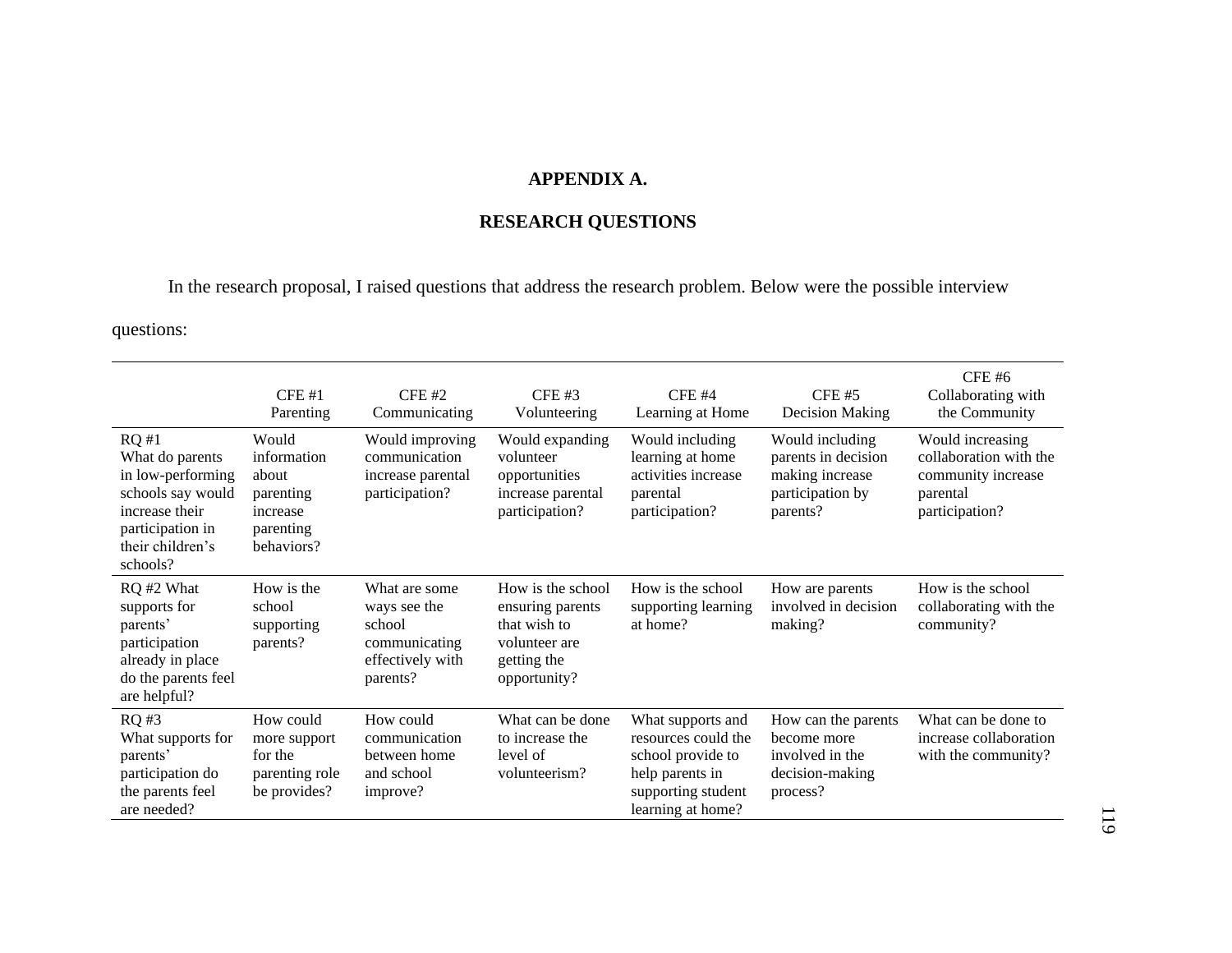#### **APPENDIX B.**

### **PARENT INTERVIEW QUESTIONS**

- 1. How would you describe your level of participation in your child's education?
- 2. Are you satisfied with this level? Why or why not?
- 3. Does the school already have supports in place that help you be involved?
- 4. How frequently do you or parents you know use the supports provided?
- 5. What could be done to increase your level of participation?
- 6. How about increasing the participation of other parents?
- 7. How does this school provide opportunities for parents to be involved?
- 8. Are there any additional areas where you would like to see more opportunities for parental participation?
- 9. Is there anything you would like leadership to know about how to better facilitate parental involvement?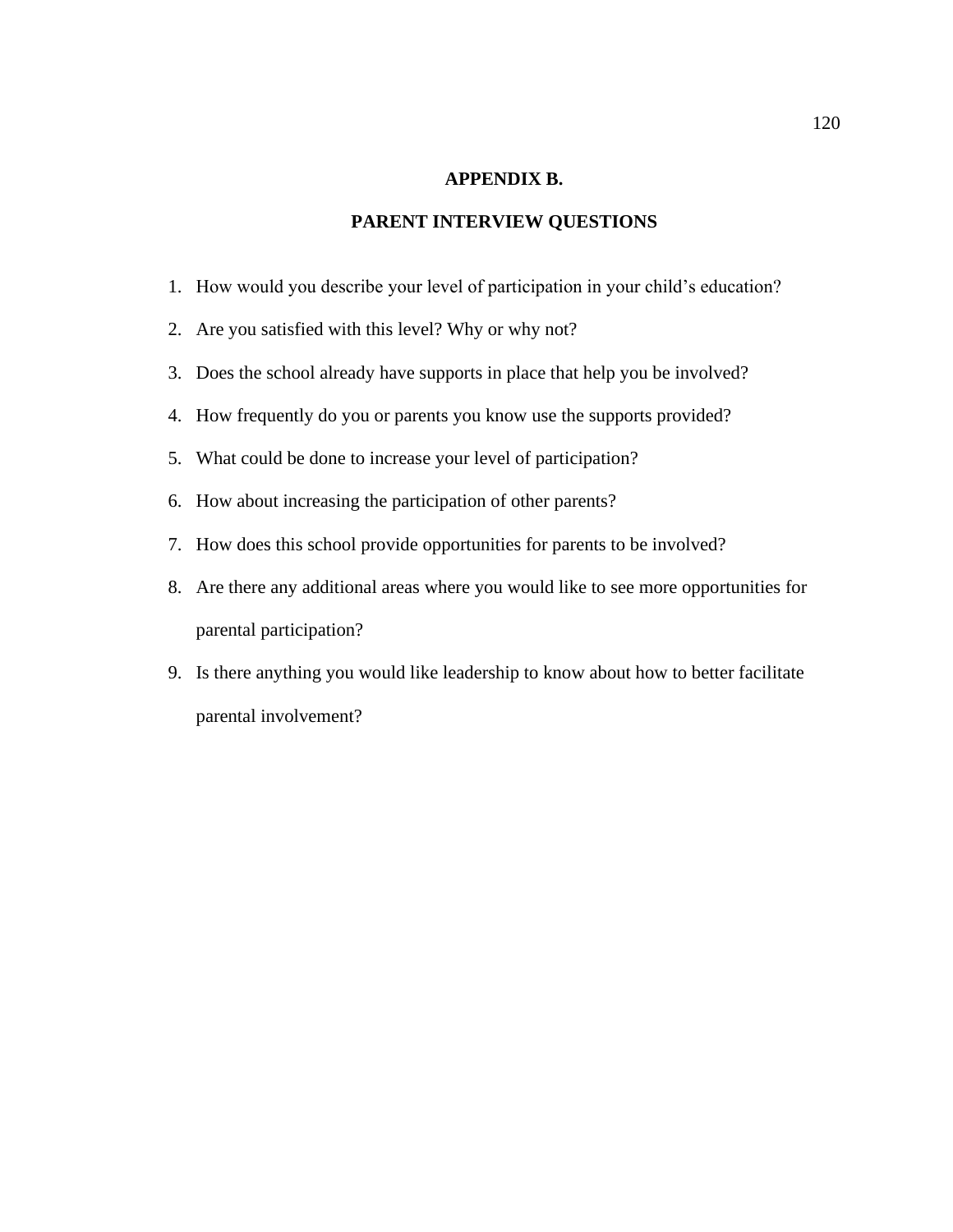#### **APPENDIX C.**

### **ADMINISTRATOR INTERVIEW QUESTIONS**

- 1. How would you describe the level of parental participation at your school?
- 2. Are you satisfied with this level? Why or why not?
- 3. Does the school already have supports in place to help parents be involved?
- 4. How frequently do parents use the supports provided?
- 5. What could be done to increase participation?
- 6. How does this school provide opportunities for parents to be involved?
- 7. Are there additional areas where you would like to see more opportunities for parental participation?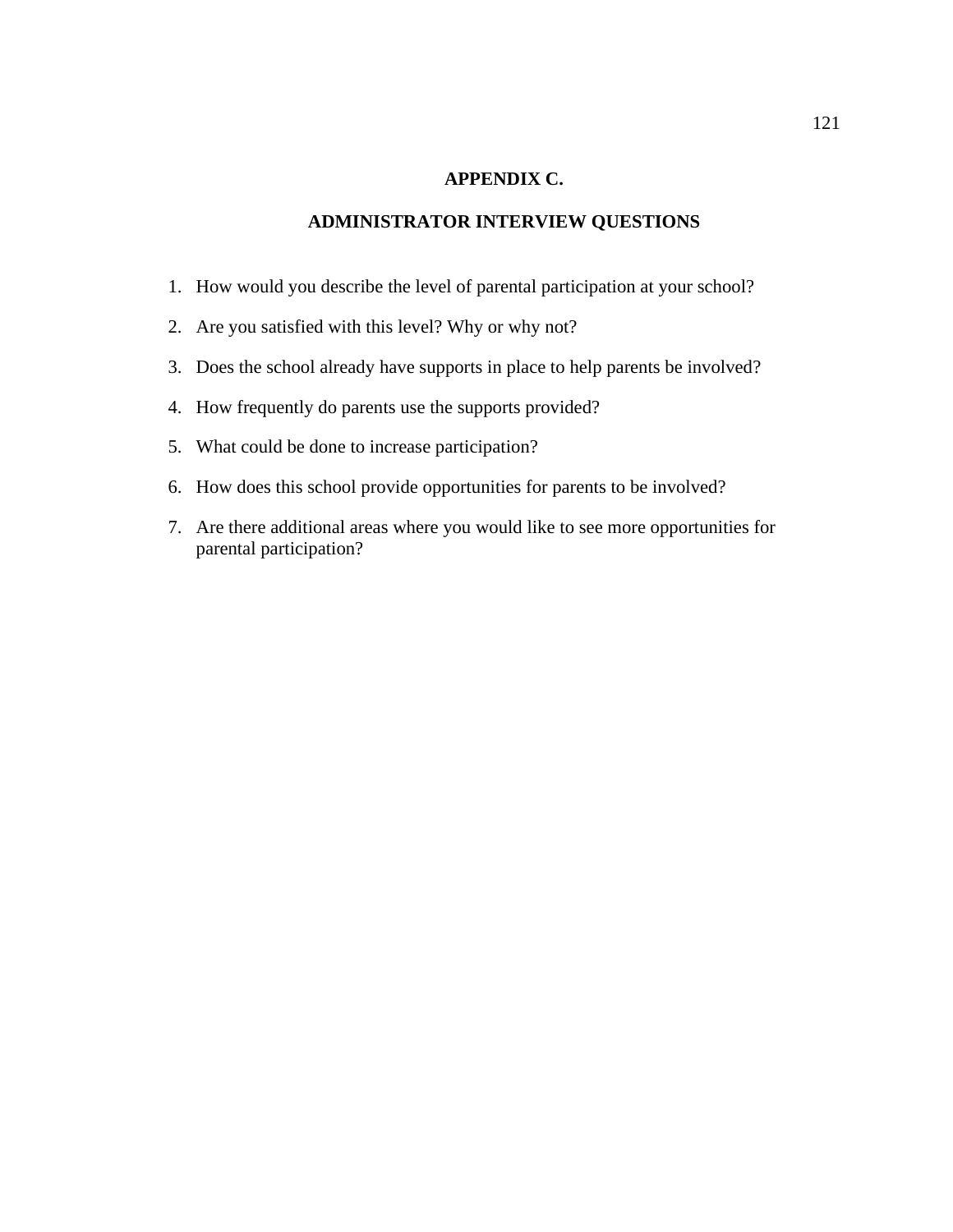#### **APPENDIX D.**

#### **INFORMED CONSENT FORM**

### UNIVERSITY OF NORTH CAROLINA AT GREENSBORO CONSENT TO ACT AS A HUMAN PARTICIPANT

Project Title: Supports to Improve Parental Participation Principal Investigator and Faculty Advisor: Stephanie Helsabeck and Dr. Carl Lashley Participant's Name:

#### **What are some general things you should know about research studies?**

You are being asked to take part in a research study. Your participation in the study is voluntary. You may choose not to join, or you may withdraw your consent to be in the study, for any reason, without penalty.

Research studies are designed to obtain new knowledge. This new information may help people in the future. There may not be any direct benefit to you for being in the research study. There also may be risks to being in research studies. If you choose not to be in the study or leave the study before it is done, it will not affect your relationship with the researcher or the University of North Carolina at Greensboro.

Details about this study are discussed in this consent form. It is important that you understand this information so that you can make an informed choice about being in this research study.

You will be given a copy of this consent form. If you have any questions about this study at any time, you should ask the researchers named in this consent form. Their contact information is below.

#### **What is the study about?**

This is a research project. Your participation is voluntary. The purpose of this study is to examine the perceptions of administrators and parents regarding parental participation and find ways to increase the amount of parental participation.

#### **Why are you asking me?**

The reason for selecting you as a participant is because you are a parent of a student or on the administrative team.

#### **What will you ask me to do if I agree to be in the study?**

The researcher will call you at an agreed upon time to answer some questions concerning parental participation. This phone call will be about an hour long. There may be a followup phone call at a later date.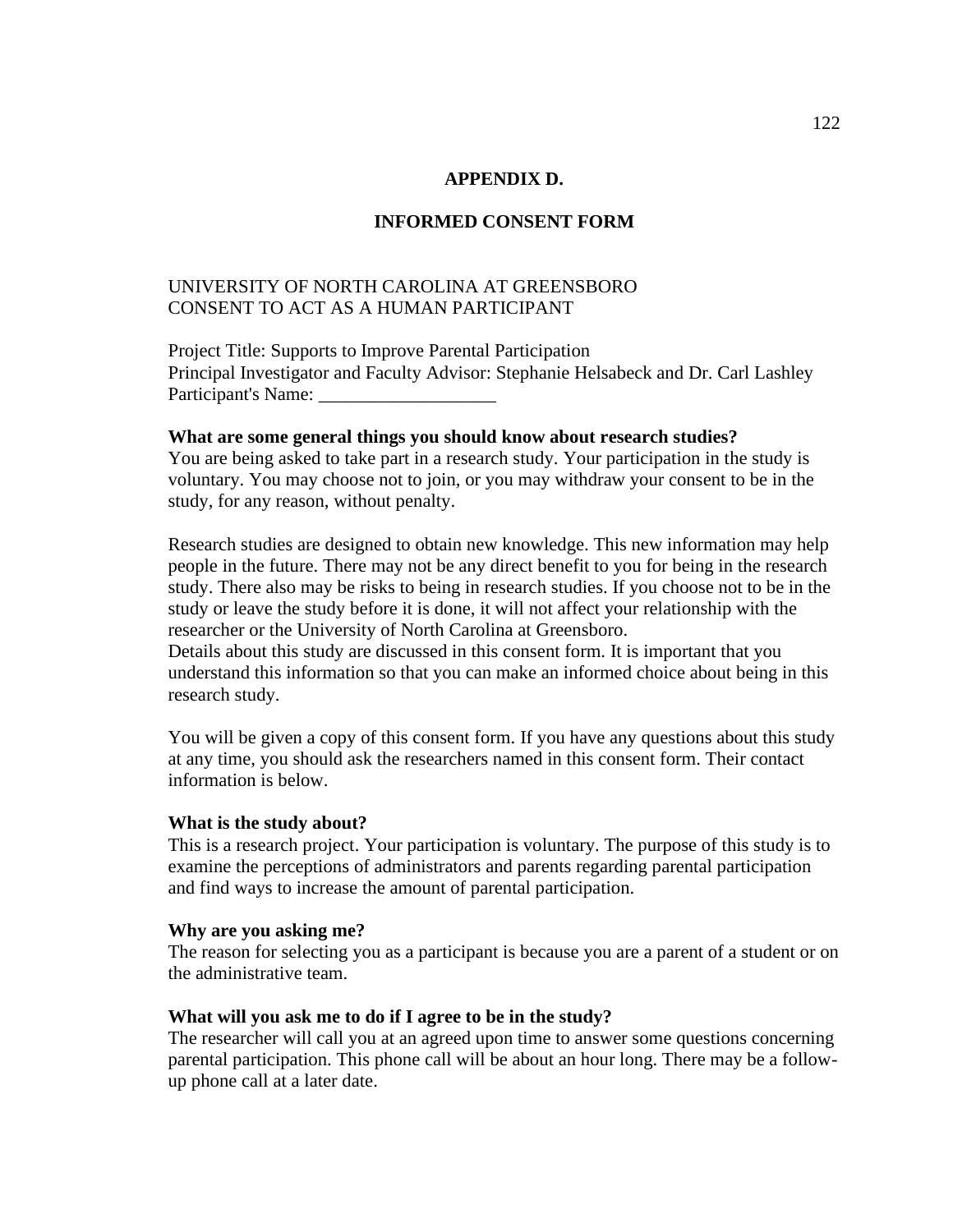### **Is there any audio/video recording?**

Yes, there will be audio recording. Because your voice will be potentially identifiable by anyone who hears the recording, your confidentiality for things you say on the recording cannot be guaranteed although the researcher will try to limit access to the recording as described below.

### **What are the risks to me?**

The Institutional Review Board at the University of North Carolina at Greensboro has determined that participation in this study poses minimal risk to participants.

### **What if I have questions?**

If you have questions, want more information or have suggestions, please contact Stephanie Helsabeck, who may be reached at (336)588-6112 or Dr. Carl Lashley at c\_lashe@uncg.edu.

If you have any concerns about your rights, how you are being treated, concerns or complaints about this project or benefits or risks associated with being in this study, please contact the Office of Research Integrity at UNCG toll-free at (855)-251-2351.

### **How will you keep my information confidential?**

Information will be stored on a password protected computer. All information obtained in this study is strictly confidential unless disclosure is required by law.

### **What if I want to leave the study?**

You have the right to refuse to participate or to withdraw at any time, without penalty. If you do withdraw, it will not affect you in any way. If you choose to withdraw, you may request that any of your data which has been collected be destroyed unless it is in a deidentifiable state. The investigators also have the right to stop your participation at any time. This could be because you have had an unexpected reaction, or have failed to follow instructions, or because the entire study has been stopped."

### **What about new information/changes in the study?**

If significant new information relating to the study becomes available which may relate to your willingness to continue to participate, this information will be provided to you.

### **Voluntary Consent by Participant:**

By signing this consent form you are agreeing that you read, or it has been read to you, and you fully understand the contents of this document and are openly willing consent to take part in this study. All of your questions concerning this study have been answered. By signing this form, you are agreeing that you are 18 years of age or older and are agreeing to participate, in this study described to you by Stephanie Helsabeck.

| Signature: |  |  |
|------------|--|--|
|            |  |  |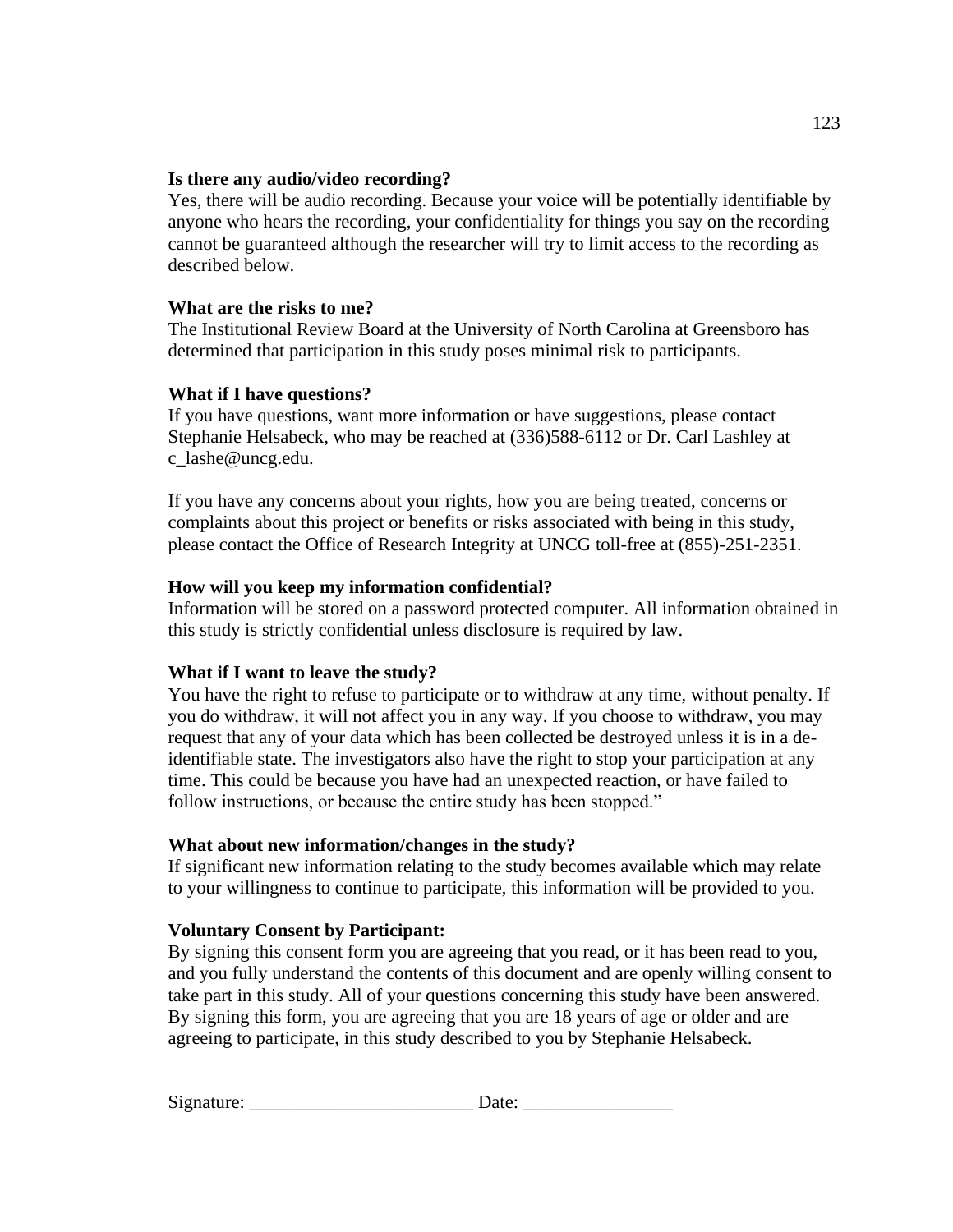#### **APPENDIX E.**

### **ORGANIZING TO INCREASE PARENTAL AND COMMUNITY PARTICIPATION**

**Educational leaders should not expect participants to reach the desired goal of engagement on a linear, or uniform timeline. As with students, participants will grow in their level of comfort at their own pace. The recommended program below provides suggested activities for three points within the school year; beginning, middle, and end and includes activities that accommodate all levels of participation. This provides ideas to increase participation levels at whatever point individuals start and provides ideas to move toward the desired goal of engagement.**

### **Beginning of 2021-2022 School Year**

- **11. Survey parents:** Ask parents what information and workshops they would find most helpful, and identify volunteer interests, talents, and availability. Identify barriers to participation such as childcare and transportation.
- **12. Provide information on child development:** Conduct workshops on how children develop during childhood, including what to expect during the middle and high school years.
- **13. Establish home visiting programs:** This will give teachers an opportunity to share school and classroom expectations and give parents the opportunity to share information concerning situations that might affect student performance.
- **14. Offer school space:** Make room for parent-led support groups and parenting education classes. This space can be used for community gatherings also and can be a space used to connect with others. Extending the use of the school building to the community will assist in integrating the school into the community in a positive way.
- **15. Capitalize on parent attendance at community events:** Attend community events and offer outreach materials such as brochures outlining the school program and philosophy, as well as school phone numbers and welcoming messages.
- **16. Sponsor a parent sharing night:** Have parents share their best ideas and strategies for nurturing, homework, discipline, or other topics that can help other parents start the school year off on a positive note.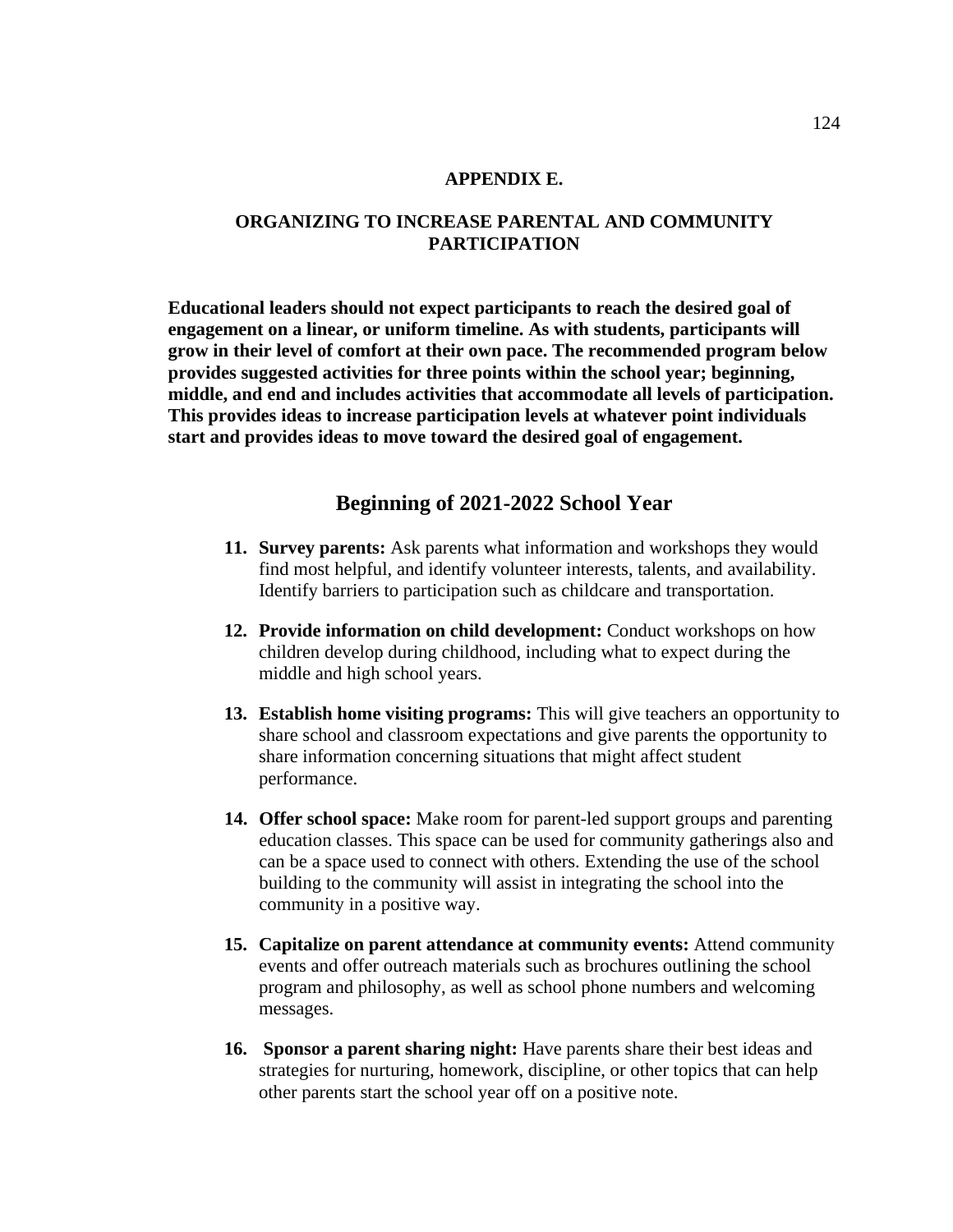- **17. Establish multiple ways to gather feedback:** Reach out to parents and community members to get to know them and their needs. These ways could include email, phone, in-person, a suggestion box in the school, or social media.
- **18. Publicize volunteer opportunities:** Provide multiple opportunities and recruit widely so all parents or community members can find some way to become involved. This involvement does not have to be in-person at school during school hours.
- **19. Include parents in decision-making.** Ensure there are parent representatives from major groups in the school, such as English-language learners, and/or major ethnic groups. Possibly include a representative from the university and the community. Properly train parents for the roles in which they will serve (e.g., curriculum, budget, school safety, etc.)
- **20. Identify those parents only able or willing to be involved from home.** Offer support and alternative ways to engage. Online activities, involvement through social media, and in-home family activities are examples of ways to engage families from home.

### **Mid-Year 2021-2022 School Year**

- **6. Maintain communication with the community:** Inform the community of the positive things happening at the school and continue to publicize volunteer opportunities.
- **7. Match community contributions with school goals**. After getting to know the community members, it will be easier to illustrate how the community can contribute.
- **8. Conduct a mid-year survey.** Ask parents for any insights as to how the school year is progressing, any changes to needs/wants for information, and workshops, volunteer opportunities, and barriers preventing participation.
- **9. Continue to include parents in decision-making.** Hand over as much responsibility to organize and lead efforts as possible. An example of this would be for parent representatives to be the ones to construct the agenda and lead the meetings.
- **10. Monitor feedback.** By monitoring feedback changes can be made to meet the evolving needs of parents and community members.